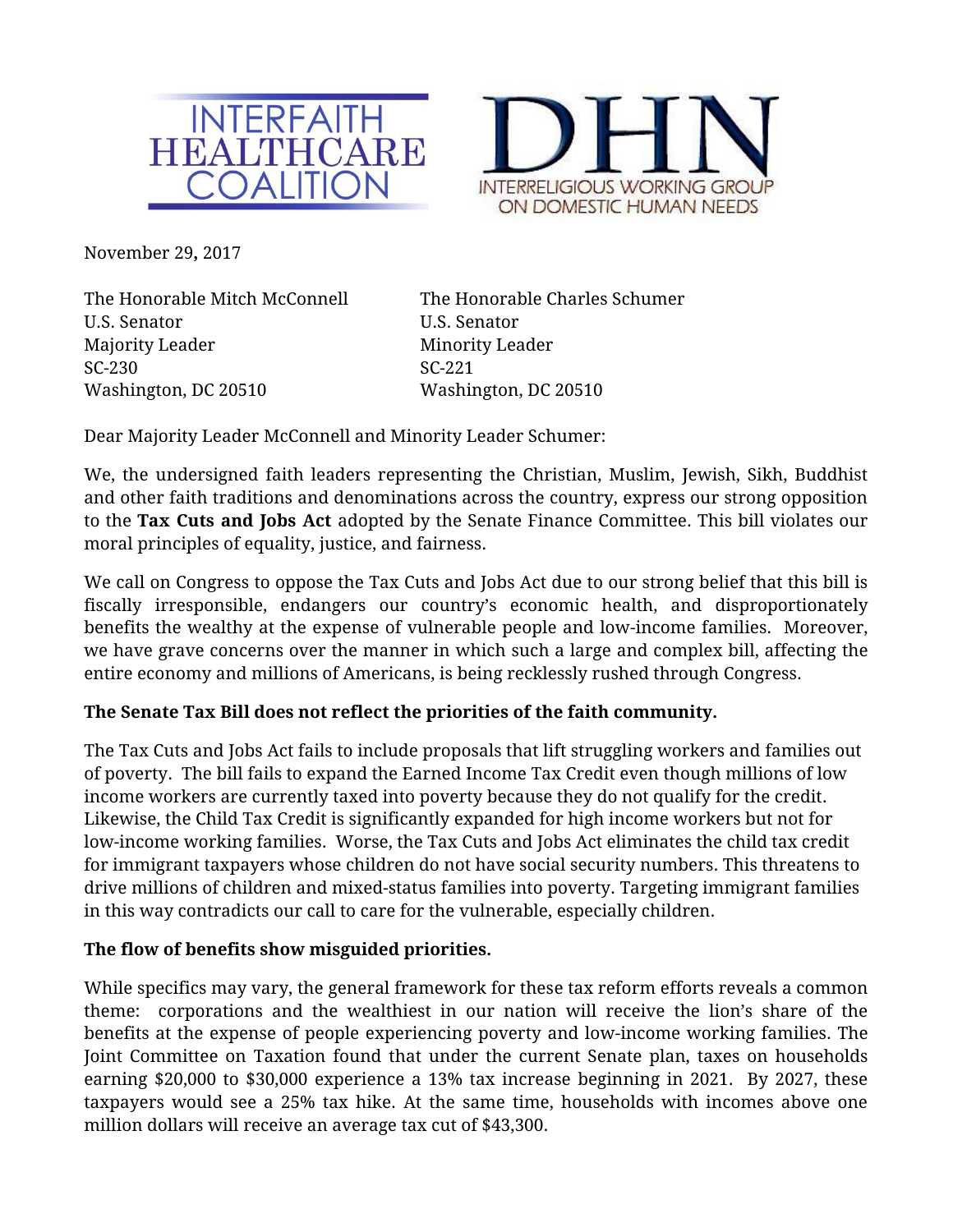# **Repeal of the individual mandate undermines the right to healthcare.**

As people of faith, we believe that access to quality, affordable health insurance is a right. The individual mandate is critical to keeping individual market coverage affordable and keeping the individual market stable. By repealing the individual mandate, legislation will cause catastrophic losses in health coverage. The CBO estimates that the number of uninsured individuals would increase by 13 million by 2025, which violates our faith teaching.

## **We need reasonable revenue for responsible programs that benefit the common good.**

The current Tax Cut and Jobs Act is fiscally irresponsible. It would grow the deficit by at least \$1.5 trillion over the next decade. This not only endangers America's economic health, but it will also create enormous pressure to cut the safety net and critical human needs services to reduce this growing deficit and debt. As things stand, Congress is struggling to fund disaster assistance and prevent cuts to vital anti-poverty programs. We cannot afford to balloon the deficit with this bill and contend with the very tangible and pressing needs of our people—it violates principles of fiscal and moral stewardship.

# **The Tax Bill would negatively affect charities by altering the rules about charitable deductions.**

As faith leaders actively involved in charitable organizations across the country, we know firsthand how charities work to meet basic needs of the most vulnerable populations. The Tax Cuts and Jobs Act makes it less likely for people to itemize their taxes, reducing the number of people who could benefit from charitable donations. The changes to the estate tax further diminish the incentive for many people to give to charities—all at a time when the government is likely to cut federal funding for safety net programs. The combined impact of this bill on the resources available to us undercuts our ability to assist and empower individuals struggling to make ends meet.

As people of faith, we view decisions about tax policy and the federal budget as moral decisions. Simply put, this proposed legislation is fundamentally unjust. If it becomes law, it will result in harmful consequences for those most needing support so as to the benefit high-income earners and big corporations. We oppose this bill and urge the Senate to present true, revenue-neutral tax reform that takes into account the needs of the most vulnerable members of our society.

Sincerely,

Sr. Simone Campbell NETWORK Lobby for Catholic Social Justice Washington, DC

Bishop Robert T. Hoshibata Desert Southwest Conference, The United Methodist Church Phoenix, AZ

Bishop Thomas Gumbleton Archdiocese of Detroit Detroit, MI

Bishop Carl Swaringim Ecumenical Catholic Church+USA Dardenne Prairie, MO

Bishop Peggy Johnson Eastern PA Annual Conference United Methodist Church Mont Clare, PA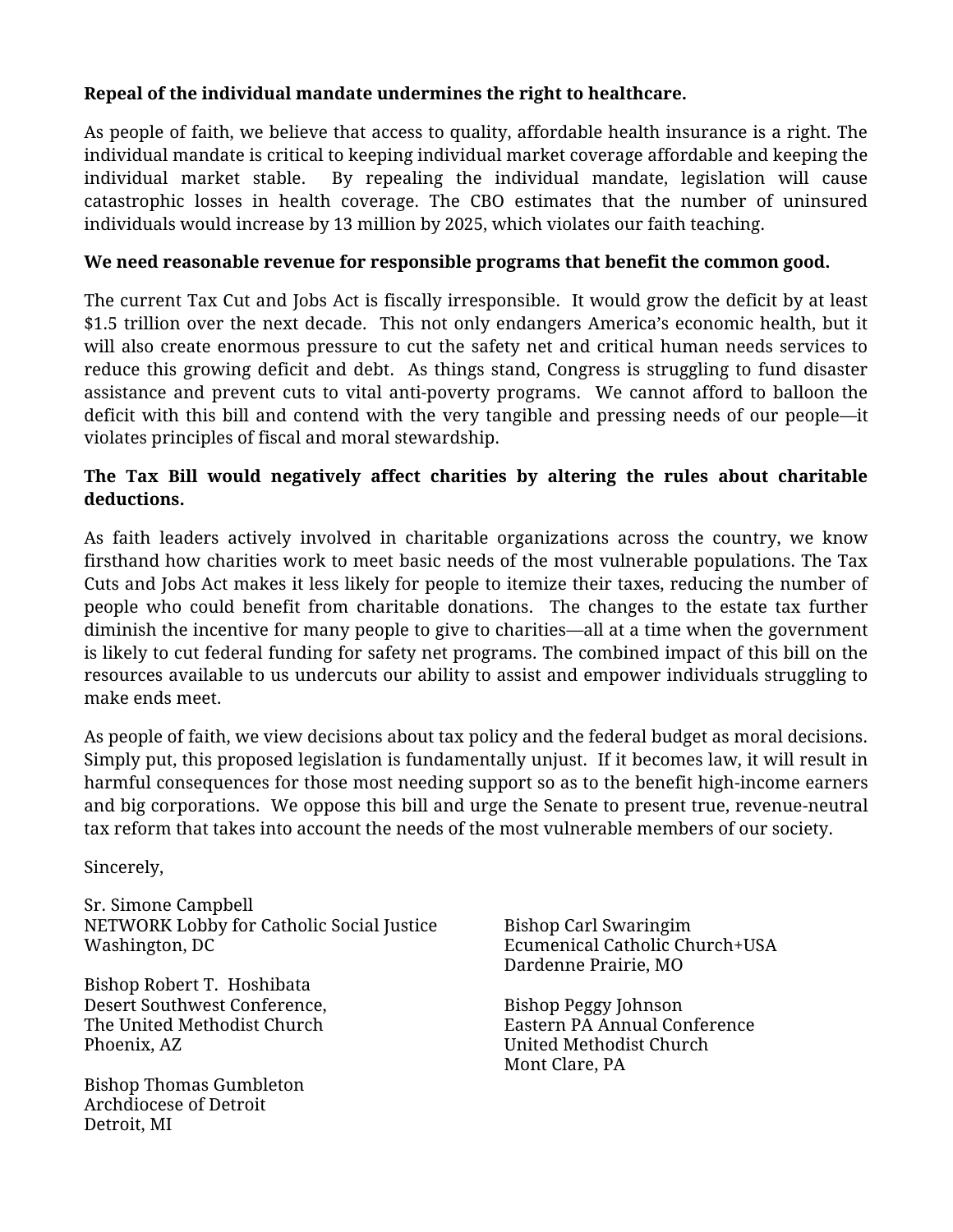Bishop Cynthia Moore-Koikoi Western Pennsylvania Annual Conference of the United Methodist Church Mars, PA

Bishop Kenneth Carder United Methodist Church Chapin, SC

Bishop James Burch Catholic Dioceses of One Spirit Cliftop, VA

Sr. Rosemarie Abate Home Visitors of Mary Detroit, MI

Sr. Beth Adams Benedictine Sisters of Erie Erie, PA

Sr. Marjorie Adams Sisters of St. Joseph Erie, PA

Rev. John Adamski Atlanta, GA Sr. Kathleen Adamski Sisters of Saint Francis of Neumann **Communities** Charleston, SC

Rabbi Ruth Adar San Leandro, CA

Sr. Gail Addis Servants of the Immaculate Heart of Mary Monroe, MI

Dr. Michael Adee Presbyterian Church (USA) Santa Fe, NM

Rabbi Alison Adler Temple B'nai Abraham Beverly, MA

Mr. James Ahrend Bakersfield, CA

Rev. Dr. Antonio Aja Westminster Presbyterian in Santa Fe Santa Fe, New Mexico

Sr. Margaret Alandt Immaculate Heart of Mary, Leadership Council Monroe, MI

Sr. Bernardo Alayza Mujica COASAP Surquillo, IA

Rev. Dr. David M. Alberts Prescott Valley, AZ

Sr. Louise Alff Sisters of St. Francis Syracuse, NY

Rev. Dr. Charles Alkula Stevensville United Methodist Church Stevensville, MT

Rev. Richard Allen Diocese of Green Bay Appleton, WI

Rev. Jeffrey Allen West Virginia Council of Churches Charleston, WV

Sr. Lynn Allvin Dominican Sisters of Oakford Florence, AZ

Ms. Pat Altermatt Congregation of St.Joseph Detroit, MI

Rev. Robert L. Amundsen Immaculate Conception Catholic Church Lafayette, CO

Mrs. Kelly Anderson Saint Vincent De Paul Our Lady of the Valley Conference Voice of the Poor Nampa, ID

Ms. Laura Anderson Franciscan Peace Center Clinton, IA

Pastor Kathleen Anderson Evangelical Lutheran Church in America Mill Creek, WA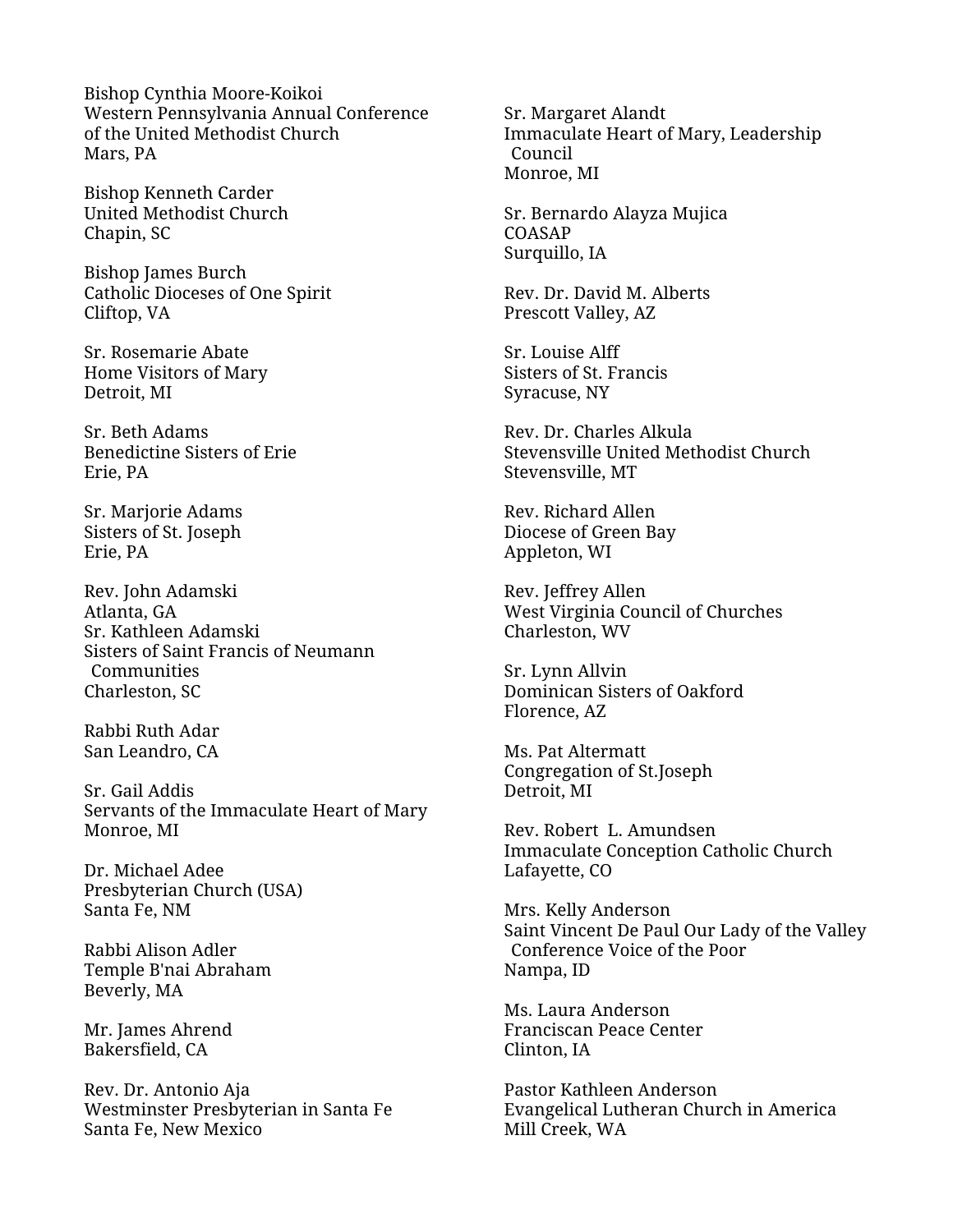Sr. Agnes Anderson Servants of Immaculate Heart of Mary Monroe, MI

Dr. Elizabeth Anderson Sisters of St. Joseph Vernon, CT

Rev. Andrea Andress Paradise Valley United Methodist Church Paradise Valley, AZ

Sr. Margaret Andrews Sisters of Mercy of the Americas St. Louis, MO

Sr. Lou Anglin Sisters of Charity, BVM Dubuque, IA

Sr. Mary Ann Srs. of St. Francis Fair Lawn, NJ

Dr. Kathleen Antol Sisters of Charity of the Blessed Virgin Mary South Bend, IN

Mrs. Connie Apperson Most Sacred Heart Catholic Church Eureka, MO

Rev. Karen Appleby First United Methodist Church of Hendersonville North Carolina Hendersonville, NC

Sr. Irma Araneta Sisters of St. Joseph of Carondelet Los Angeles, CA

Rev. Joseph Archie The United Methodist Church Middletown, DE

Rev. Deana Armstrong First Congregational UCC Craig, CO

Sr. Angelica Armstrong Dominican Sisters of Peace Columbus, OH

Sr. Vicky Arndorfer Sisters of Mercy/Mercy Medical Center New Hampton, IA

Rev. Keith Arnold Jefferson Unitarian Church Denver, CO

Sr. Margaret Ann Arnold School Sisters of St.Francis Milwaukee, WI

Rev. Jonathan Arnpriester Chandler United Methodist Church Chandler, AZ

Rev. Marvin Arnpriester Sun Lakes United Methodist Church Chandler, AZ

Sr. Nancy Arroyo Ursuline Sisters New Rochelle, NY

Sr. Therese Arru Sisters of Charity of Nazareth Nazareth, KY

Sr. Catherine Artale Congregation of the Infant Jesus Roclville Center, NY

Sr. Jo-Ann Aschenbach Congregation of the Infant Jesus Rockville Centre, NY

Sr. Patricia Aseltyne Servants of the Immaculate Heart of Mary Monroe, MI

Rev. Kevin Ashe Sacred Heart Brick, NJ

Rev. Leah Atkinson Bilinski Fauntleroy UCC Seattle, WA

Fr. Pierre Aubin Missionaries of the Sacred Heart The Catholic Community of Cape Vincent Rosiere and Chaumont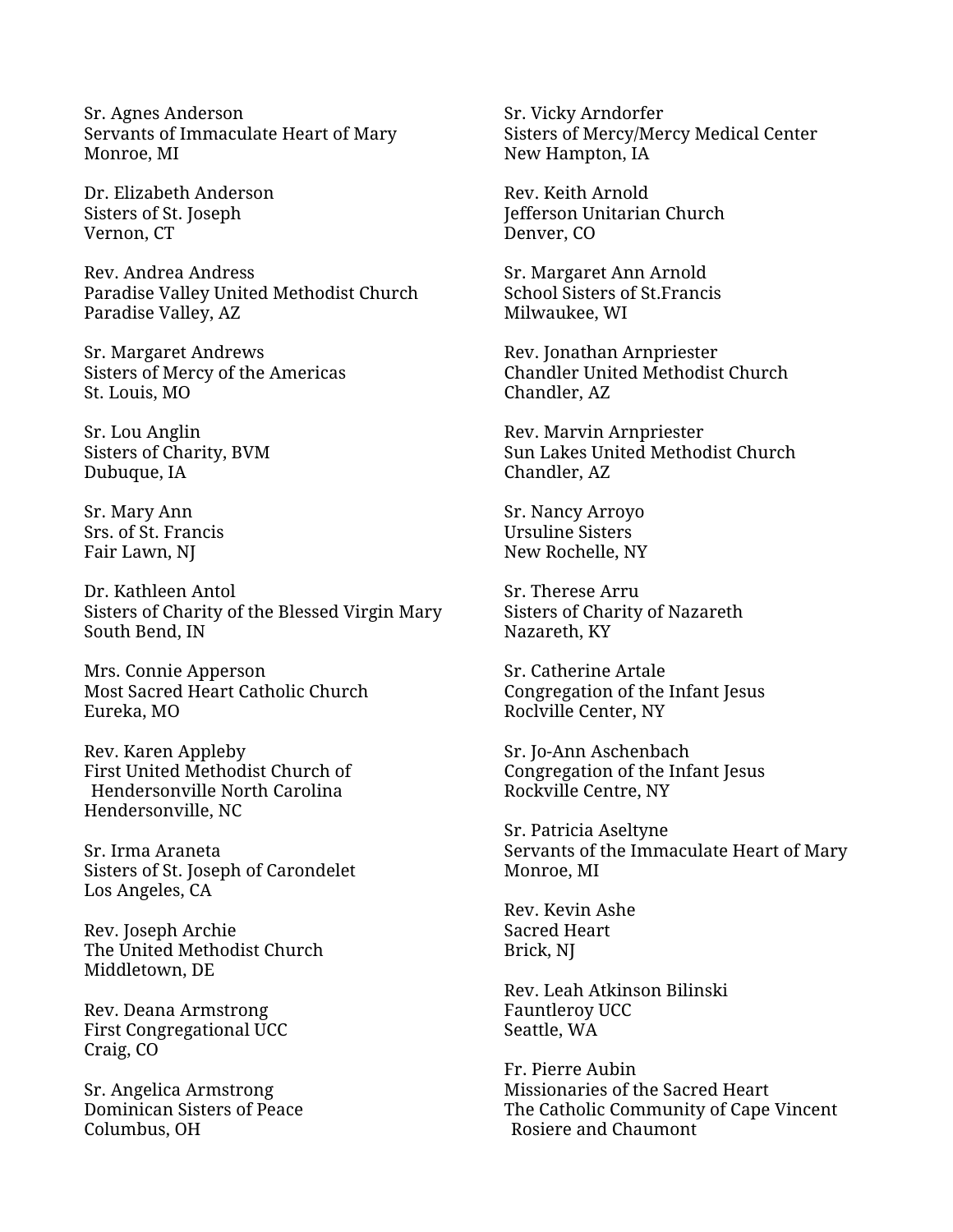Cape Vincent, NY

Sr. Nancy Audette Sisters of Mercy of the Americas Bloomfield, CT

Rev. Kenneth J. Augustine St. Luke Catholic Church Brookfield, WI

Rev. Bryan Austill Dillon, CO

Sr. Mary Louise Averbeck Institute of the Sisters of Mercy of the Americas Cincinnati, OH

Sr. Patricia Baca Sisters of Mercy of the Americas St. Louis, MO

Sr. Christine Backiel Sisters of St Joseph of Peace Jersey City, NJ

Sr. Carol Baetz Sisters of Mercy of the Americas La Crescenta, CA

Sr. Marjory Ann Baez Daughters of Charity of St. Vincent de Paul Daly City, CA

Sr. Patricia Bagley Sisters, Servants of the Immaculate Heart of Mary Lakeland, FL

Rabbi Justus Baird Auburn Seminary Princeton, NJ

Sr. Francis Baker Sisters of St. Joseph of Carondelet Los Angeles, CA

Sr. Barbara Baker Church of the Resurrection Catholic Church Rochester, NY

Sr. Janet Ballard Sisters of Charity of Nazareth Nazareth, KY

Sr. Rosemary Balog Congregation of St. Joseph Kalamazoo, MI

Sr. Mary Balthasar Sisters of St. Francis of the Neuman **Communities** Williamsville, NY

Mr. Harry Baltzer Huron, SD

Rev. Cecilia Baranowski Sisters of Mercy Wolcott, CT

Sr. Bernadette Barker Congregation of St.Joseph Fraser, MI

Sr. Jane Barman Sisters of the Divine Savior Milwaukee, WI

Sr. Rose Ann Barmann Benet Hill Monastery of Colorado Spring. Colorado Springs, CO

Sr. Jeanne Barnard Sister of St. Joseph Baltimore, MD

Rabbi Benjamin Barnett Havurah Shalom Portland, OR

Mr. Kevin G. Barrett Society of St. Vincent de Paul Louisville, KY

Rev. James Barry Our Lady of Grace Catholic Church Chelsea, MA

Rev. Dr. James Barry Passionist Congregation Jamaica, NY

Sr. Mary Barsotti Sisters of St. Mary Beaverton, OR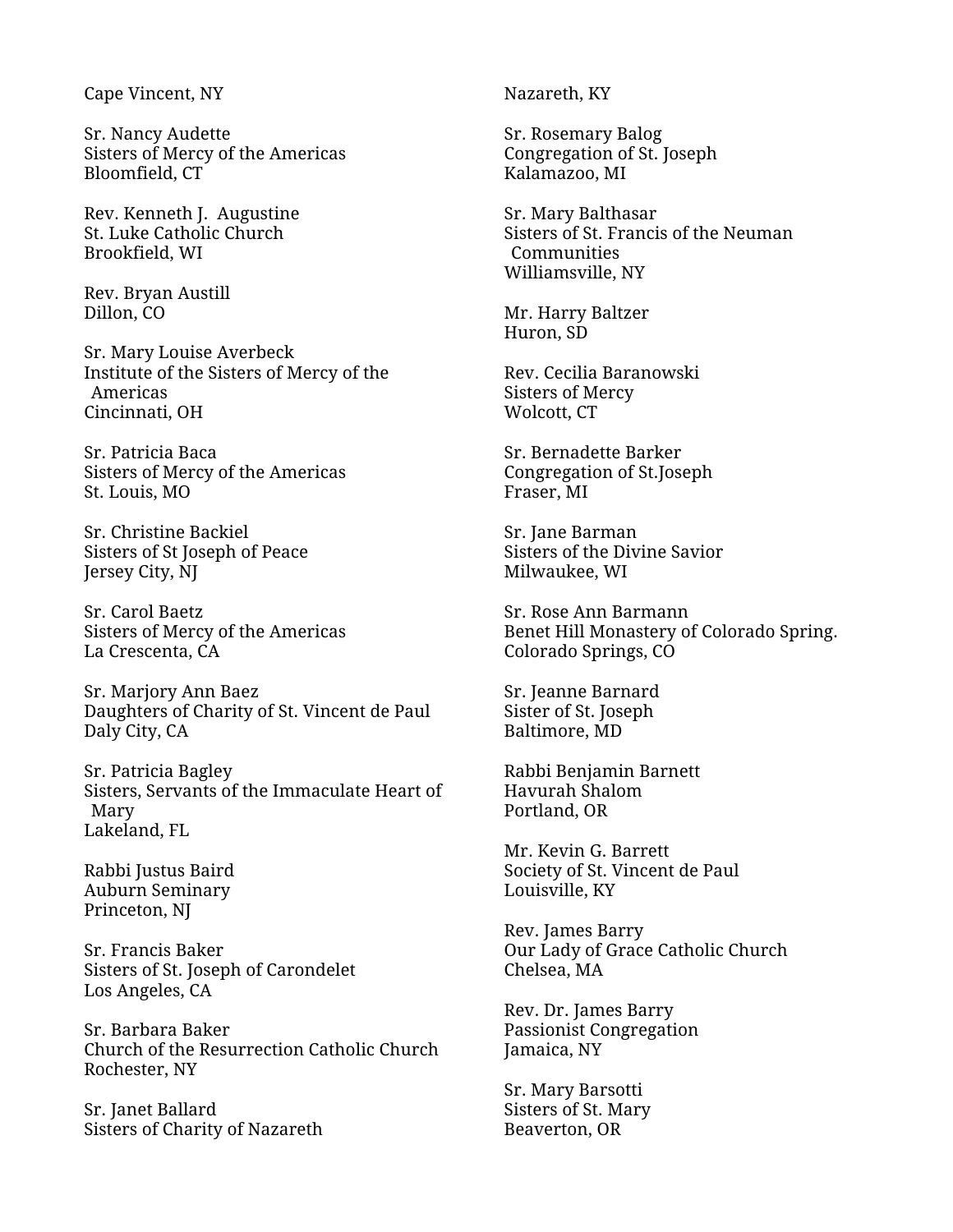Fr. Stephen Bartlett-Ré Old Catholic Church USA, hospital chaplain San Francisco, CA

Sr. Mary Anne Basile Sisters of Mercy Bala Cynwyd, PA

Sr. Mary Basler **CSI** St. Louis, MO

Rev. Tracy Bass United Methodist Church Philadelphia, PA

Sr. Hope Bauerlin Sisters of St. Francis of Philadelphia Aston, PA

Fr. Michael Bausch Pittsford, NY

Rev. Helen Baylies Reading, MA

Rev. Michelle Beadle United Church of Christ Middletown, MD

Sr. Patricia Beaumont Sisters of Charity of St. Elizabeth Convent Station, NJ

Fr. Henry Beck Franciscan Friar Easton, PA

Dr. Gerald Beckerle St. Mary's Catholic Church Evansville, IN

Sr. Jane Beckman Dominican Literacy Center Aurora, IL

Sr. Patricia Beckman Sinsinawa Dominicans Madison, WI

Pastor Cary Beckwith Hope Chapel AME Zion Church Utica, New York

Mrs. Brianna Beedy St. Raphael Catholic Church Springfield, OH

Sr. Barbara Beesley Servants of the Immaculate Heart of Mary Hamtramck, MI

Sr. Clare Marie Beichner Sisters of St. Joseph Erie, MI

Rev. Justin Belitz Franciscan Province of the Sacred Heart Indianapolis, IN

Rev. Nelson Belizario St. Simon Stock Bronx, NY

Sr. Janice Bemowski Cenacle Sisters Chicago, IL

Sr. Janine Beniger Congregation of St. Joseph New Orleans, LA

Rev. Dr. John H. Bennett Missouri Faith Voices Jefferson City, MO

Sr. Noreen Bentfield Franciscan Sisters of Little Falls, MN Richfield, MN

Sr. Ethel Benville Sister of Charity of St. Elizabeth Convent Station, NJ

Rev. Paul Benz Faith Action Network of Washington State Seattle, WA

Sr. Marie Benzing Congregation of St. Joseph Detroit, MI

Sr. Anne Marie Berenato Sisters of Mercy Havertown, PA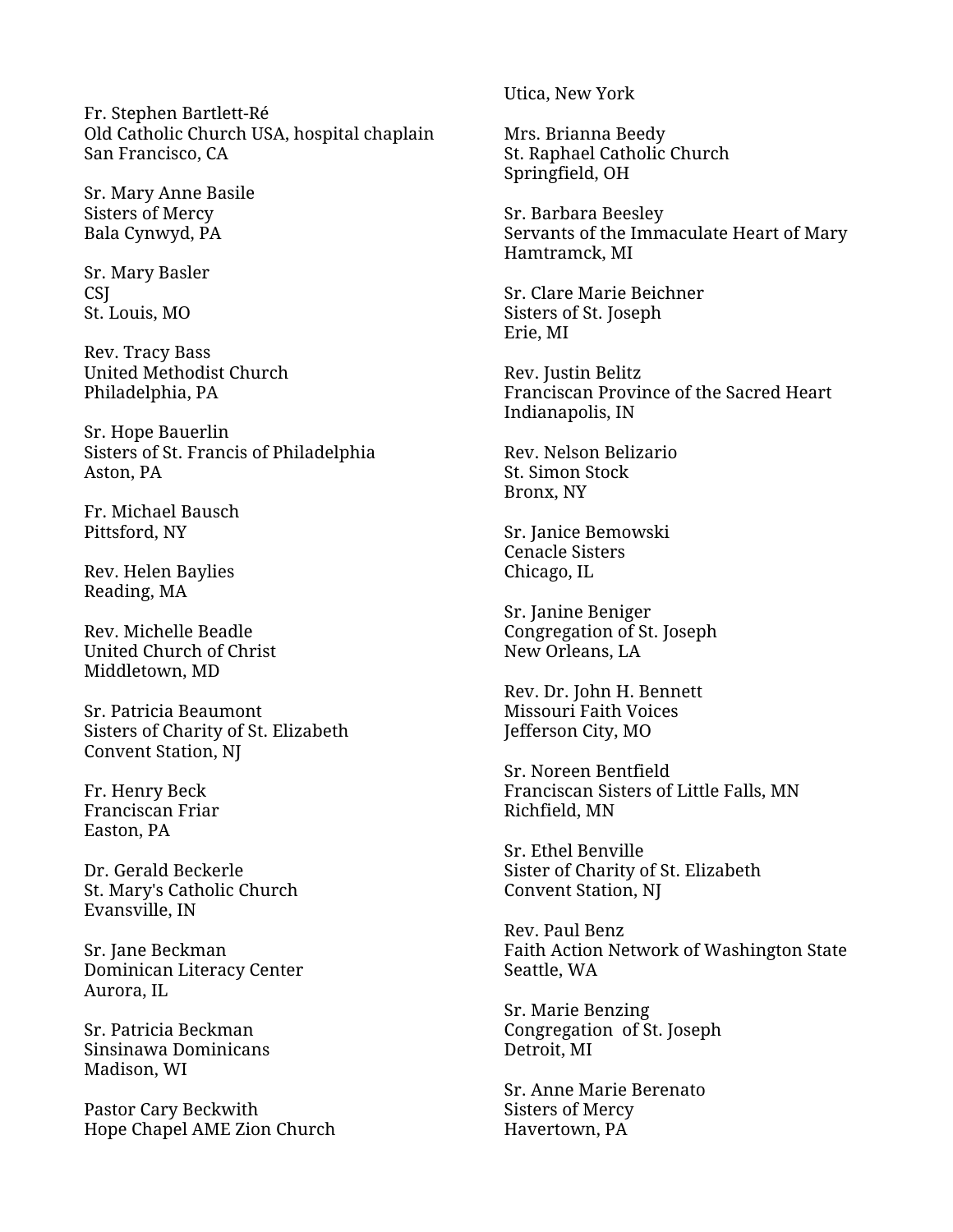Sr. Betty Berger Franciscan Sisters of Little Falls, MN Little Falls, MN

Ms. Joanna Berke Temple Beth El Madison, WI

Rabbi Phyllis Berman Mishkan Shalom, Pnai Or-Philadelphia, GJC-Dorshei Derek Philadelphia, PA

Sr. Joan Bernard Sisters of St. Dominic Clinton, CT

Sr. Phyllis Bernardo Sisters of Mercy rochester, NY

Sr. Elsie Bernauer Dominican Sister of Caldwell Caldwell, NJ

Sr. Maurita Bernet Franciscan Sisters of Little Falls, MN Little Falls, MN

Sr. Ida Berresheim Sisters of St. Joseph of Carondelet St. Louis, MO

Sr. Karen Berry Sisters of St. Francis Tucson, AZ

Br. Thomas Berube Society of Saint Edmund Colchester, VT

Dr. Nancy Berube Daughters of the Holy Spirit Associate Spencer, MA

Sr. Ona Bessette Congregation of Notre Dame Wilton, CT

Sr. Linda Bessom Sisters of Notre Dame Somerville, MA

Rev. Sofia Betancourt Starr King School for the Ministry Oakland, CA

Sr. Elaine Betoncourt Sisters of St Joseph Hartford, CT

Sr. Dorothy Jean Beyer Benedictine Sisters of Mount Angel Mount Angel, OR

Rabbi Jonathan Biatch Temple Beth El Madison, WI

Sr. Elizabeth Bickar Sisters of Charity Forest Hills, NY

Sr. Margaret Bickar Sisters of Charity East Islip, NY

Ms. Eileen Biehl Congregation of St. Joseph Cleveland, OH

Sr. Janet Bielmann Sisters of Mercy Buffalo, NY

Mrs. Tracey Bietz Society of Friends (Quaker) Madison, WI

Sr. Marion Bill Daughters of Charity Los Altos Hills, CA

Sr. Valerie Binder Congregation of St. Joseph Eastpointe, MI

Sr. Joris Binder Dominican Sistters of Sinsinawa Sinsinawa, WI

Rev. Dr. B.A. Bingle Holy Spirit Catholic Community Toledo, OH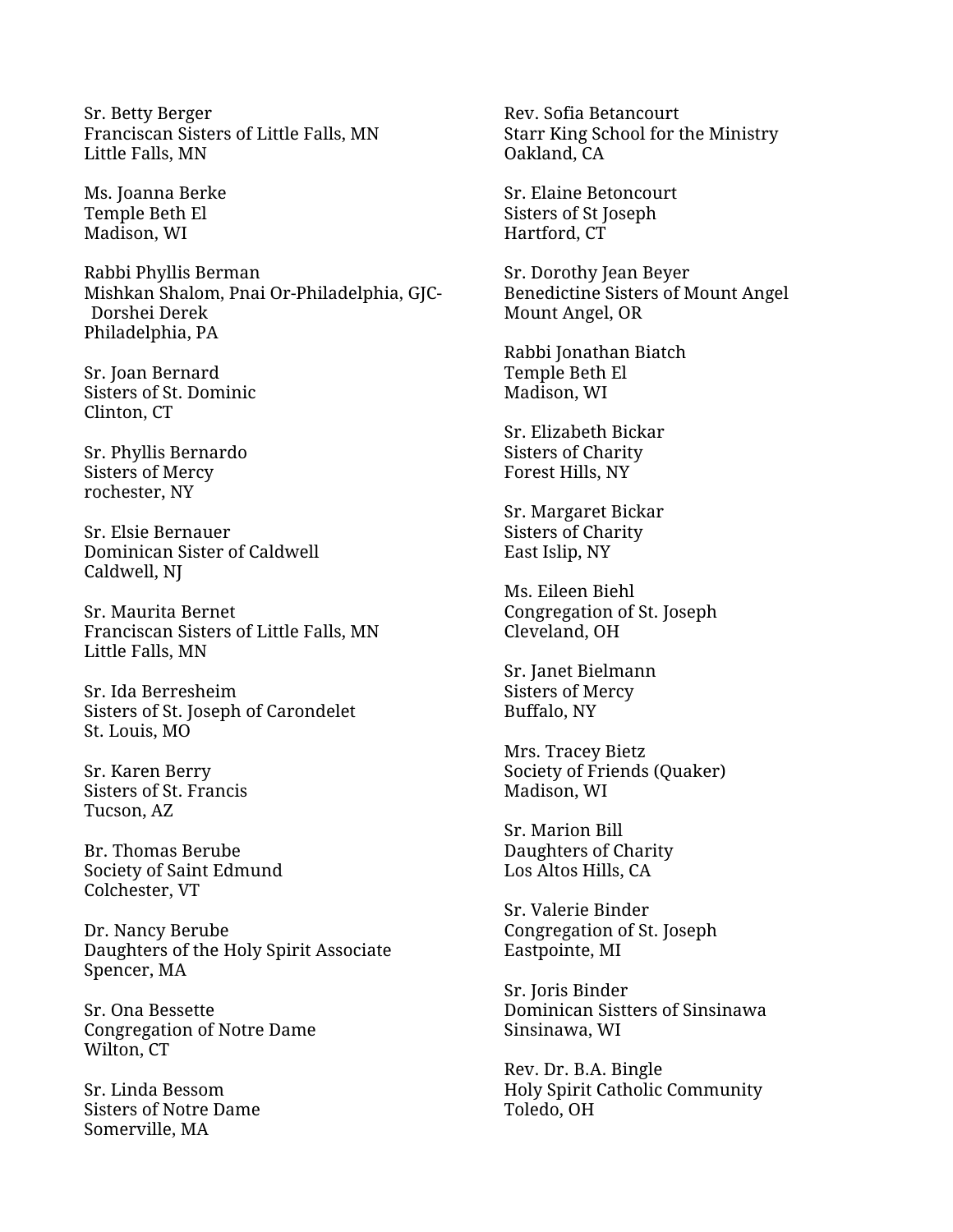Sr. Mary Ann Binsack Sisters of Mercy of the Americas Rochester, NY

Sr. Rita Birzer Dominican Sisters of Peace Oxford, MI

Sr. Bernita Bittner School Sisters of Notre Dame Milwaukee, WI

Sr. Jeannette Black Sisters of St. Joseph of Orange Orange, CA

Suzanne Blackburn Genesee Valley Quaker Meeting Nunda, IN

Sr. Catherine Blahut Pittsburgh, PA

Sr. Barbara Blake Sister of Mercy Woodland Park, CO

Dr. Emily Blank Mount Rainier, MA

Mrs. Mary Jo Blankemeyer Sisters of Mercy Association Loveland, OH

Sr. Jeannette Blatz School Sisters of Notre Dame Wilton, CT

Sr. Therese Blecha Congregation of St. Joseph Concordia, KS

Sr. Virginia Blend Sister of Charity Rego Park, NY

Rabbi Barbara Block Reform Judaism Springfield, MO

Ms. Susan Bodine St. Rosalie Catholic Church Hampton Bays, NY

Sr. Mary Boiselle Sisters of Mercy Burlington, VT

Sr. Judy Boisvert Sisters of St. Joseph of Peace Bayonne, NJ

Sr. Jane Boland Dominicans of Sinsinawa Chicago, IL

Sr. Jeannette Bolduc Congregation of Notre Dame West Haven, CT

Sr. Geraldine Bolzan Sisters of Notre Dame de Namur Chicago, IL

Sr. Danielle Bonetti Sisters of St. Joseph of Carondelet St. Louis, MO

Sr. Corlita Bonnarens Sisters of Mercy St. Louis, MO

Sr. Jeanne Bonneau Congregation de Notre Dame Wilton, CT

Rev. Bernard R. Bonnot Association of Catholic Priests Struthers, OH

Sr. Lucille Bonvouloir Burlington, VT

Sr. Jean Theresa Booms Servants of the Immaculate Heart of Mary Monroe, MI

Rabbi Stephen Booth -Nadav Kavod Senior Life Denver, CO

Sr. Susan Borgel Sisters of the Most Precious Blood Kirkwood, MO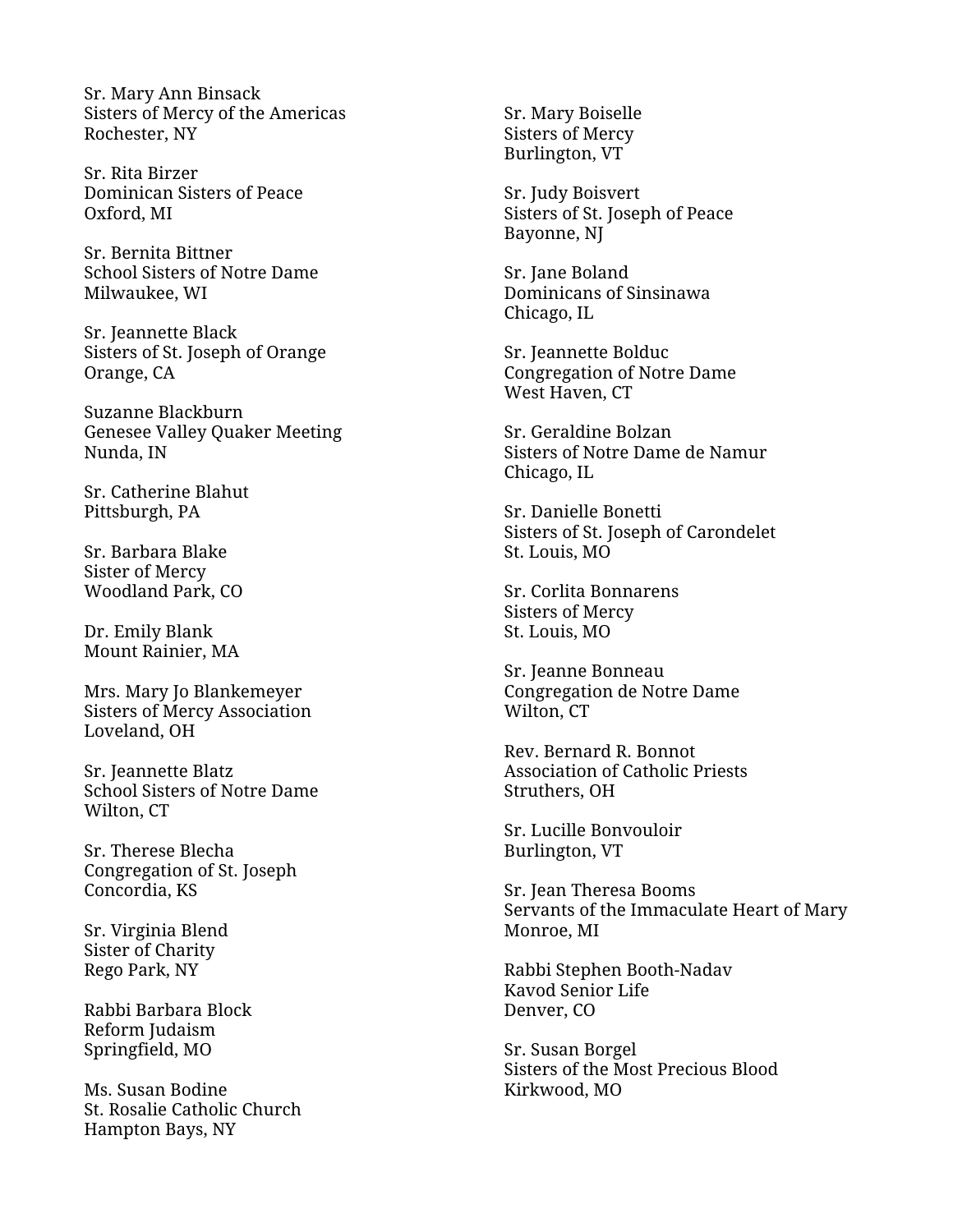Rev. Thomas Borkowski Warrenville, IL

Rabbi Jill Borodin Congregation Beth Shalom Seattle, WA

Mr. David Borzenski St. Therese of Lisieux Catholic Church Lansing, MI

Mrs. Patsy Bourke Society of St. Vincent dePaul Louisville, KY

Sr. Rene Bourque Sisters of Mercy of the Americas farmington hills, MI

Sr. Diane Boutet Dominican Sisters of Sinsinawa WI Chicago, IL

Charles Bowers Belmont United Methodist Church Nashville, TN

Sr. Elizabeth Bowyer Sisters of Notre Dame de Namur Cincinnati, OH

Sr. Kathleen Boyce Sisters of Mercy Merion Station, PA

Fr. John Boyle St. Vincent De Paul Parish Milford, PA

Sr. Frances Boyle Sisters of Mercy of the Americas Gwynedd Valley, PA

Sr. Barbara Bozak Sisters of St. Joseph Windsor, CT

Rev. Jim Bracke Congregation of Holy Cross Notre Dame, ID

Rev. Sherry Brady First United Methodist Church Safford, AZ

Sr. Sally Brady Dominican Sisters of San Rafael Petaluma, CA

Sr. Barbara Brady Sisters of Charity Florham Park, NJ

Sr. Nancy Bramlage Sisters of Charity of Cinncinnati Cincinnati, OH

Sr. Julienne Brandt Sisters of St. Francis Syracuse, NY

Sr. Patricia Brannan Sinsinawa Dominicans Sinsinawa, WI

Sr. Michael Theresa Brauer, MD Sisters of Notre Dame de Namur Beltsville, MD

Sr. Kathleen Brazda Congregtion of St.Joseph Chicago, IL

Sr. Mary Ann Bredice Immaculate Heart of Mary, Leadership Council Monroe, MI

Sr. Laura Bregar Ursuline Sisters of Cleveland Pepper Pike, OH

Rev. James Brehler St. John United Church of Christ Defiance, OH

Sr. Maryann Bremke Sisters of the Precious Blood Trotwood, OH

Sr. Elizabeth Brennan Sister of Charity of New Jersey Morristown, NJ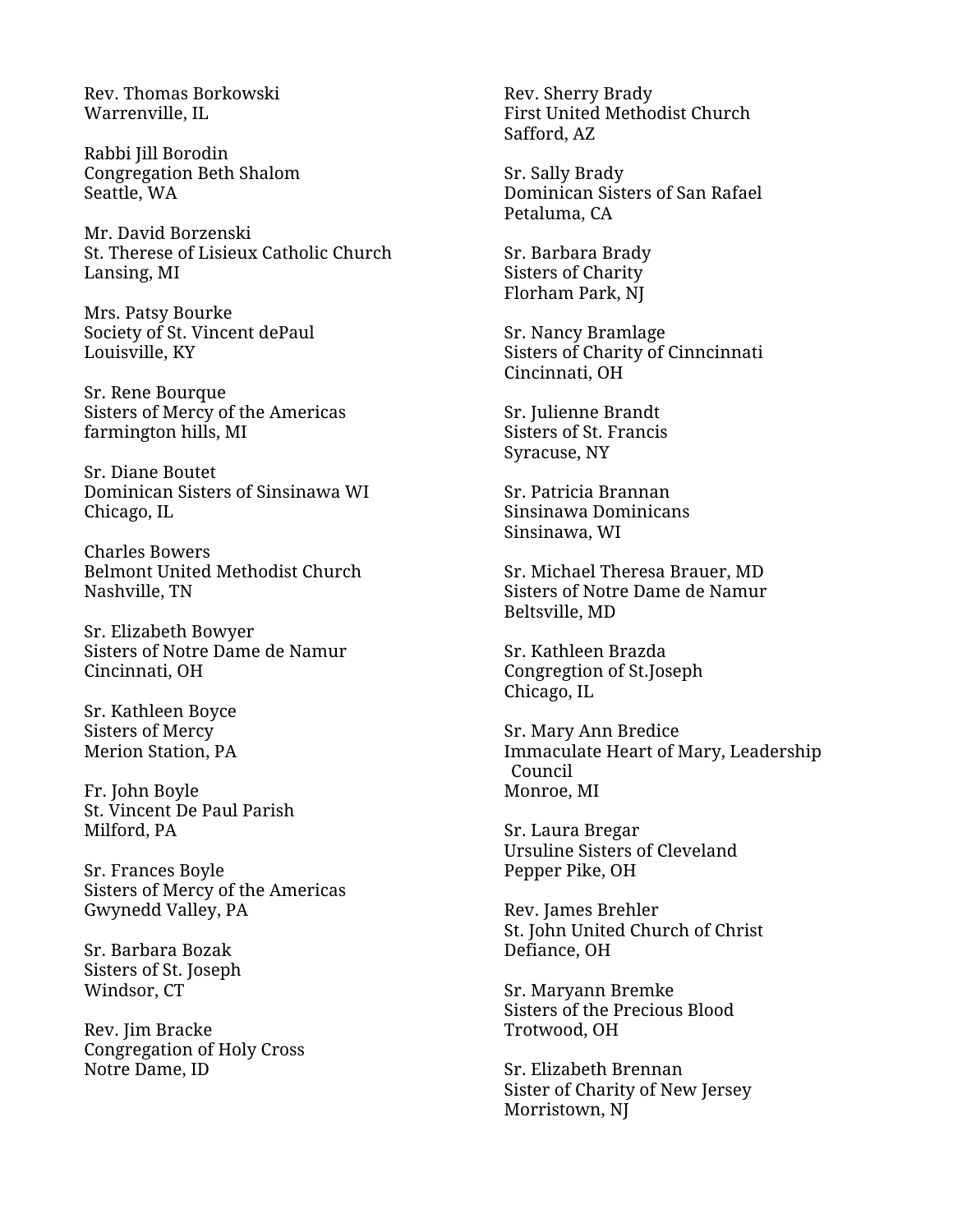Sr. Agnes Brennan Sisters of Mercy of the Americas Dallas, PA

Sr. Helen Brennan Sister of Providence Seattle, WI

Sr. Zoe Brenner **SBS** Fort Defiance, AZ

Sr. Joan Brichacek Dominican Sisters of Sinsinawa Sinsinawa, WI

Sr. Eileen Brick Mother of God Monastery Watertown, SD

Sr. Ruth Brighton Sister of Charity Manchester, NH

Sr. Clarone Brill FSPA La Crosse, WI

Sr. Carolyn Brink Sisters of Mercy of the Americas Cincinnati, OH

Sr. Mary Louise Brink, Sisters of Charity Kings Park, NY

Fr. David Brinkmoeller St. Helen Catholic Church Ludlow Falls, OH

Rev. Chris Broadwell Cape St. Claire United Methodist Annapolis, MD

Sr. Maria Brocato Sisters of Charity of Nazareth Louisville, KY

Sr. Marilyn Brodd St. Gregory the Great Catholic Church West Allis, WI

Rabbi Samuel Broude

Temple Sinai, Oakland, ca - emeritus Oakland, CA

Fr. Douglas Brougher Pastoral Care Director of Touro Hospital New Orleans, LA

Mrs. Julie Brown St. Edward Catholic Church Pegram, TN

Rev. Bryant Brown Thomas Paine Unitarian Universalist Fellowship Collegeville, PA

Rev. Mary Karen Brown United Methodist Bainbridge Island, WA

Rev. Dr. Eric Brown Kingswood United Methodist Church Buffalo Grove, IL

Sr. Margaret Brown Daughters of Charity of St. Vincent de Paul San Jose, CA

Sr. Joan Brown Franciscan Sisters of Rochester Albuquerque, NM

Sr. Helen Ann Brown Congregation of St. Joseph Cleveland, OH

Sr. Barbara Brown Sinsinawa Dominicans Billings, MT

Fr. Charles L. Brown III St. Elizabeth Ann Seton Catholic Church New Castle, DL

Sr. Mary Ruth Broz Sisters of Mercy Oak Lawn, IL

Rev. Carolene Brubaker Grandview UMC Lancaster, PA

Fr. Terry Bruce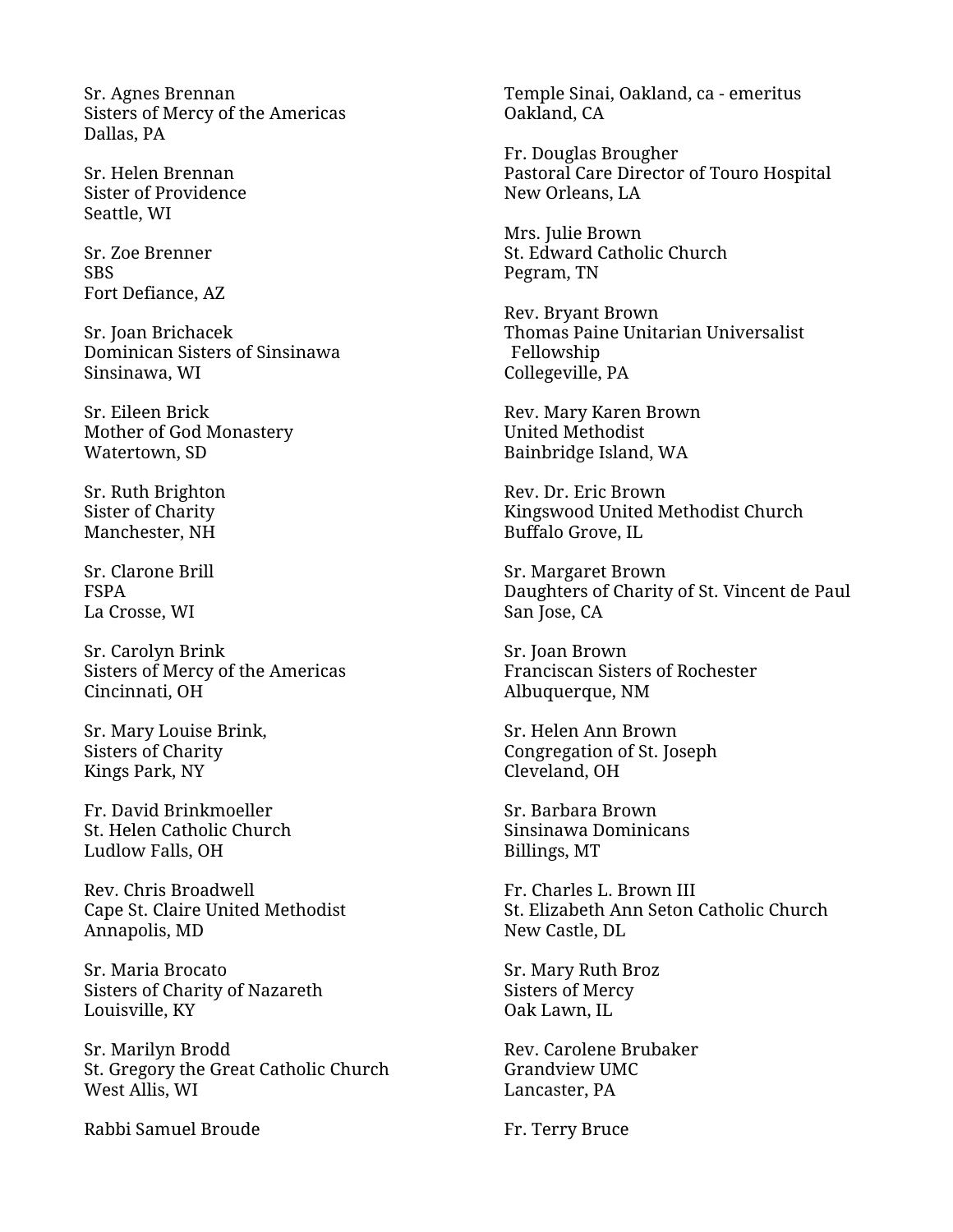St. Peters Parish Kansas City, MO

Rev. Mark Brummel Claretian Missionaries Oak Park, IL

Sr. Donna Brunell Dominican Sisters of Hope Ossining, NY

Fr. David Bruning St. Caspar Church Wauseon, OH

Ms. Ruth Anne Bryant Union United Methodist Church West Chester, PA

Rev. Michael Bryant First United Methodist Church Yuma, AZ

Rev. Michael Bryant Holy Comforter / St. Cyprian Parish Washington, DC

Sr. Kathleen Bryant Religious Sisters of Charity Culver City, CA

Sr. Eileen Brynda Dominican Sisters of Sinsinawa Milwaukee, WI

Rev. Raymond Bucher Franciscans Sacramento, CA

Ms. Sheila Buckley St. Rosalie Catholic Church Hampton Bays, NY

Sr. Anne Buckley Sisters of Charity, BVM Dubuque, IA

Sr. Genarose Buechler Adorers of the Blood of Christ Rde Bud, IL

Rev. Joel Bullock Dayspring United Methodist Church Tempe, AZ

Sr. Margaret Bulmer Sisters of Charity of the Incarnate Word Houston, TX

Sr. Marie Buonato Religious of the Sacred Heart Albany, NY

Fr. John Burchill Dominican Catholic Priest Providence, RI

Sr. Joan Burger Congregation of St. Joseph Wichita, KS

Rev. Dr. Mary Catherine Burgess Anima Munda Community Omaha, NE

Rev. William Burke Association of U.S. Catholic Priests Tinley Park, IL

Rev. Dr. Ivan Burnett Prescott United Methodist Church/Retired U.S Navy Chaplain Prescott, AZ

Fr. Vince Burns Glenmary Home Missioners Lansdale, PA

Sr. Norine Burns Adrian Dominican Sisters Chicago, IL

Sr. Elizabeth Burns Sisters of Mercy of the Americas Farmington Hills, MI

Fr. David Burrell University of Notre Dame Notre Bame, IN

Sr. Elaine Burton Sisters of the Holy Cross Notre Dame, ID

Rev. Dr. Harry J. Bury St Paul, MN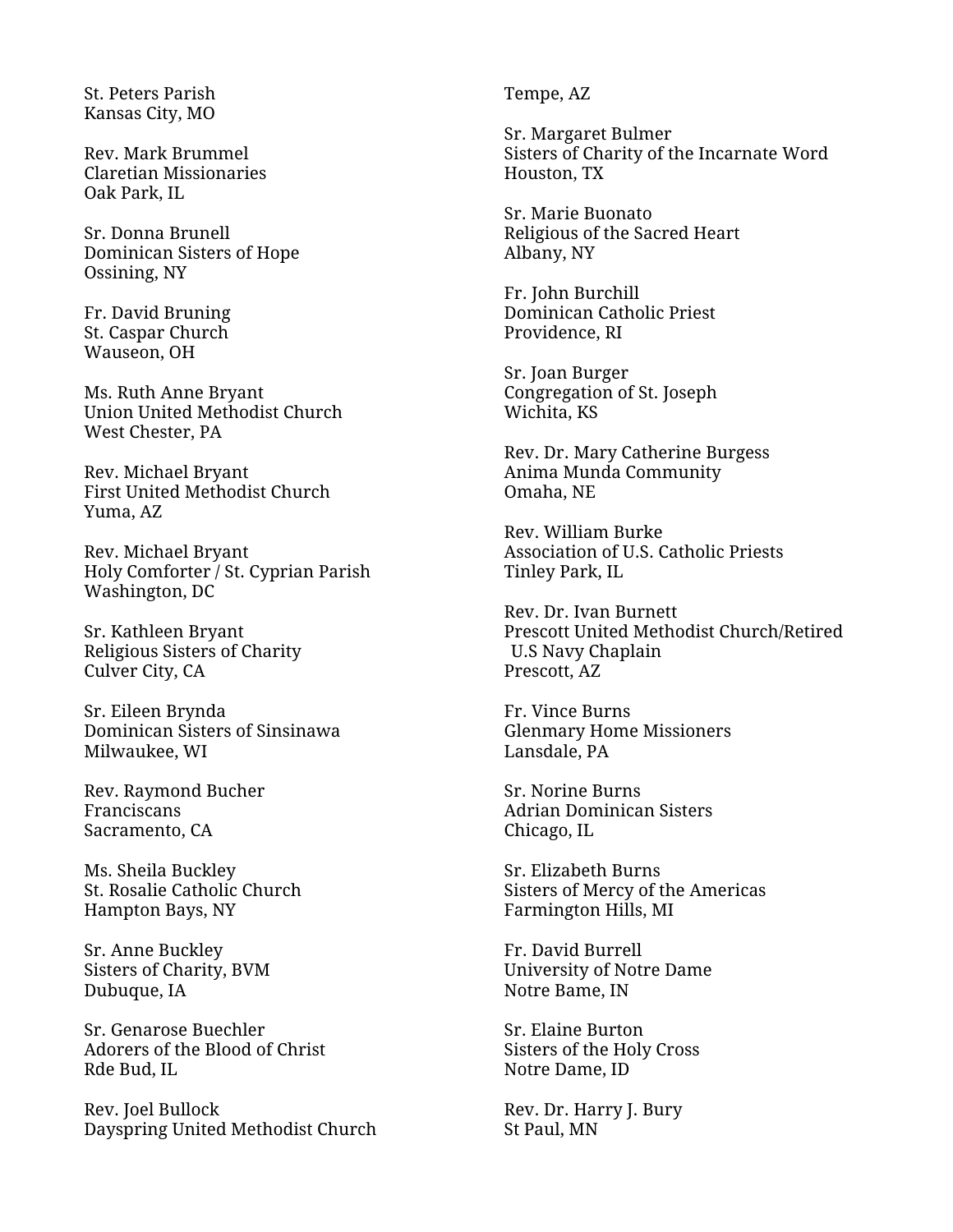Sr. Helen Buscarino Sisters of St. Francis Williamsville, NY

Sr. Kathleen Bushur Sisters of St. Francis of Mary Immaculate Effingham, IL

Sr. Jeanette Bussen Sisters of St Joseph Pittsburgh, PA

Pastor Thomas Butcher Lakeview United Methodist Church Sun City, AZ

Mr. Mike Butkiewicz St. Vincent de Paul Society of St. Lawrence Sterling Heights, MI

Sr. Donna Butler SIsters of Providence St. Mary-of-the-Woods, ID

Sr. Helen Buttimer Sisters of Mercy of the Americas Savannah, GA

Rev. Edward Byrne St. Ann's Catholic Church Ossining, NY

Sr. Judy Byron Intercommunity Peace & Justice Center Seattle, WA

Sr. Miriam Cabacunan Sisters of St. Francis of the Neumann **Communities** Honolulu, HI

Rabbi Michael Cahana Congregation Beth Israel Portland, OR

Sr. Margaret Caire St. Landry Catholic Church Grand Coteau, LA

Sr. Maryann Calabrese Congregation of Notre Dame Norwalk, CT

Sr. Catherine Callaghan Society of the Holy Child Jesus Greenbelt, MD

Sr. Sally Callahan Congregation of St. Joseph Nazareth, MI

Sr. Theresa Caluori Dubuque, IA

Fr. Roland Calvert Oblates of St. Francis de Sales Toledo, OH

Sr. Lucy Calvillo Sisters of Mercy of the Americas San Francisco, CA

Sr. Amalia Camacho **CSIP** Bellevue, WA

Sr. Muriel Cameron Religious of the Sacred Heart Chicago, IL

Sr. Carmella Campione Congregation of Saint Joseph Wheeling, WV

Sr. Mary Canavan Sisters of Charity of Saint Elizabeth Convent Station, NJ

Sr. Judith Cannon Sisters of Mercy Burlingame, CA

Sr. Brigid Cannon Dominican Sisters of Peace Oxford, MI

Rabbi Debra Cantor B'nai Tikvoh-Sholom/Neshama Center for Lifelong Learning Bloomfield, CT

Sr. Mary Ann Capizzo Franciscan Sisters of Little Falls, MN Little Falls, MN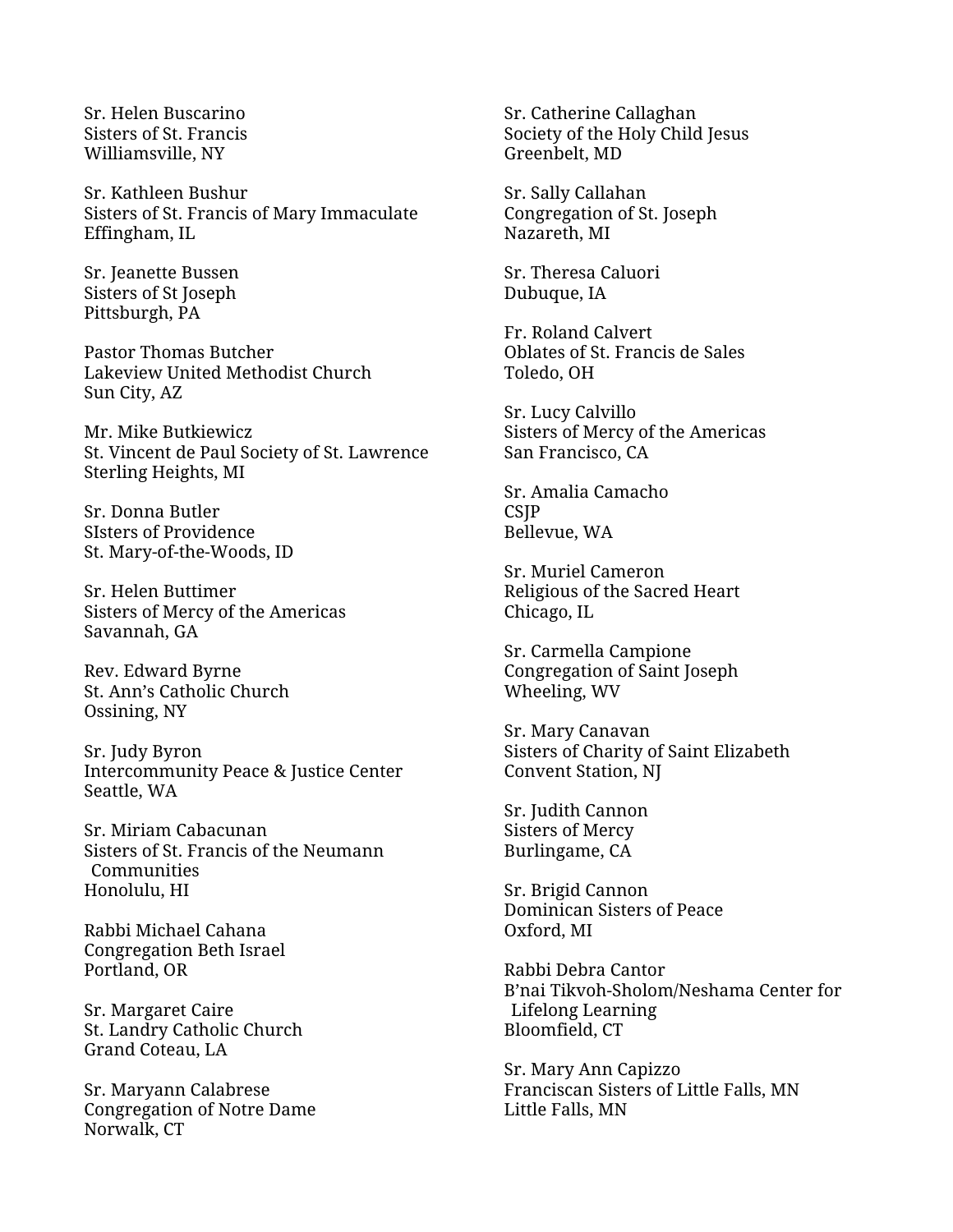Sr. Diane Capuano Dominican Sisters of Amityville Copiague, NY

Sr. Judy Carle Institute of the Sisters of Mercy of the Americas Burlingame, CA

Sr. Michael Ellen Carling Dominican Sisters of Peace Grand Rapids, MI

Br. David Carlson Saint Vincent Archabbey Latrobe, PA

Rev. Julia Carlson The House of Hope Presbyterian Church Saint Paul, MN

Rev. Eido Frances Carney Soto Zen Buddhism Olympia, WA

Rev. Kelly Carpenter Green Street United Methodist Church Winston Salem, NC

Fr. Michael Carr AUSCP Cheyenne, WY

Ms. Ruth Carr Temple United Methodist Douglassville, PA

Sr. Clare Carr Benet Hill Monastery Colorado Springs, CO

Sr. Mary Carr Dominican of Adrian Romeoville, IL

Sr. Rita Carr Dominican Sisters of Peace St. Catharine, KY

Rev. Frank Carroll Columban Fathers Bristol, RI

Sr. Judith Carron Sisters of Mercy St. Louis, MO

Rev. Jason Carson Wilson Plymouth Congregational United Church of Christ Washington, DC

Sr. Kathleen Carven Sisters of Charity of Halifax Boston, MA

Rev. Melissa Carvill Ziemer Unitarian Universalist Ministers Association Easthampton, MA

Rev. Sarai Case Song of Life United Methodist Church Queen Creek, AZ

Rev. Rickey D. Casebolt Mesquite United Methodist Church Mesquite, NV

Sr. Dorothy Jean Casey Sisters of Charity of Leavenworth Kansas Helena, MT

Sr. Rosemary Cassar Servants of the Immaculate Heart of Mary Monroe, MI

Sr. Maco Cassetta CND White Plains, NY

Rev. Molly Casteel PCUSA Louisville, KY

Sr. Joy Castiglione Order of the Sisters of St. Dominic Amityville, NY

Sr. Paula Cathcart Servants of the Immaculate Heart of Mary Detroit, MI

Sr. Mary Jane Cavallo Sisters of Notre Dame Somerville, MA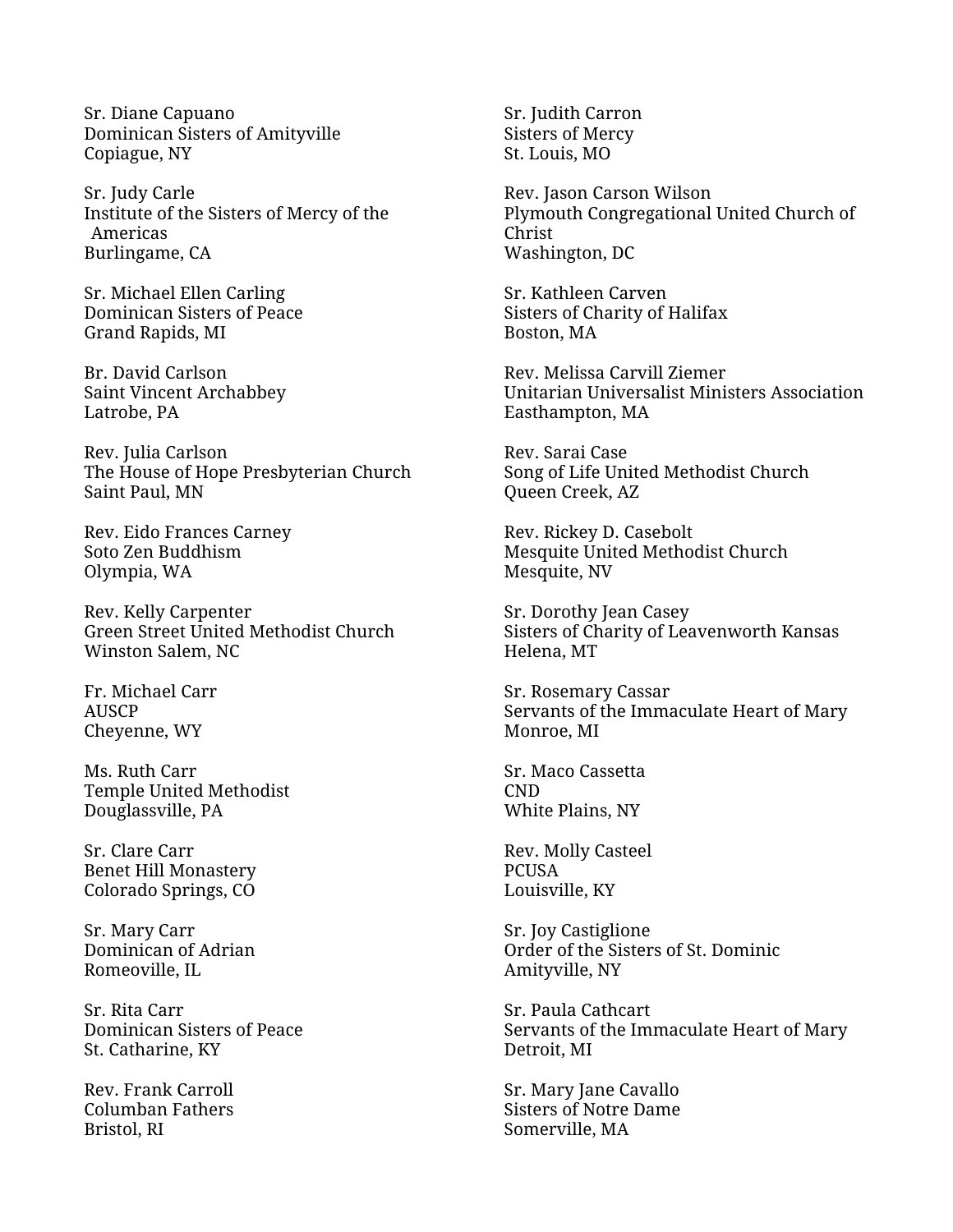Fr. Patrick Cawley Vanderbilt, MI

Sr. Betty Cawley Sisters of St. Joseph Of Boston Brighton, MA

Sr. Janice Cebula Sisters of St. Francis, Clinton, Iowa Clinton, IA

Sr. Joan Chachula Sisters of Mercy of the Americas Buffalo, NY

Rev. Rita Chadwick Sisters of Mercy Associtae Holland, MI

Sr. Mary Jude Chamberlain Dominican Sisters of the Roman Congregation Staten Island, NY

Sr. Caroline Chang Sisters of St. Joseph of Organge Los Angeles, CA

Rabbi Kerry Chaplin Lab/Shul Brooklyn, NY

Sr. Doreen Charest Congregation of St. Joseph Woodbury, MN

Rev. Janessa Chastain Grace United Methodist Church Phoenix, AZ

Rev. Kimberly Chastain United Presbyterian Church Binghamton, New York

Sr. Mary Chaudet Franciscan Sisters of Mary St Louis, MO

Ms. Edith Cheney St. Joseph Social Service Center Elizabeth, NJ

Rev. Dominic Chiaravalle Villa St. Joseph Darby, PA

Sr. Geraldine Ching Sisters of St. Francis of the Neumann Communities Honolulu, HI

Rev. Paul Cho First United Methodist Church of Tucson Tucson, AZ

Sr. Lydia Cho Society of the Sacred Heart New York, NY

Rev. Ronald Chochol Our Lady of Guadalupe Catholic Church St. Louis, MO

Sr. Sister Theresa Chow Sisters of St. Francis of the Neumann **Communities** Honolulu, HI

Ms. Chris Christensen Immanuel Lutheran Church Bainbridge Island, WA

Sr. Jeanne Christensen Sisters of Mercy West Midwest Community North Kansas City, MO

Sr. Elizabeth Christensen Sisters of the Divine Savior Milwaukee, WI

Mr. Colin Christopher Islamic Society of North America Washington, DC

Fr. Carl Chudy Xaverian Missionaries Holliston, MA

Sr. Cherotich Chuma Congregation Sisters of St. Joseph of Peace Bellevue, WA

Sr. Marie Cigrand Sisters of St. Francis Dubuque, IA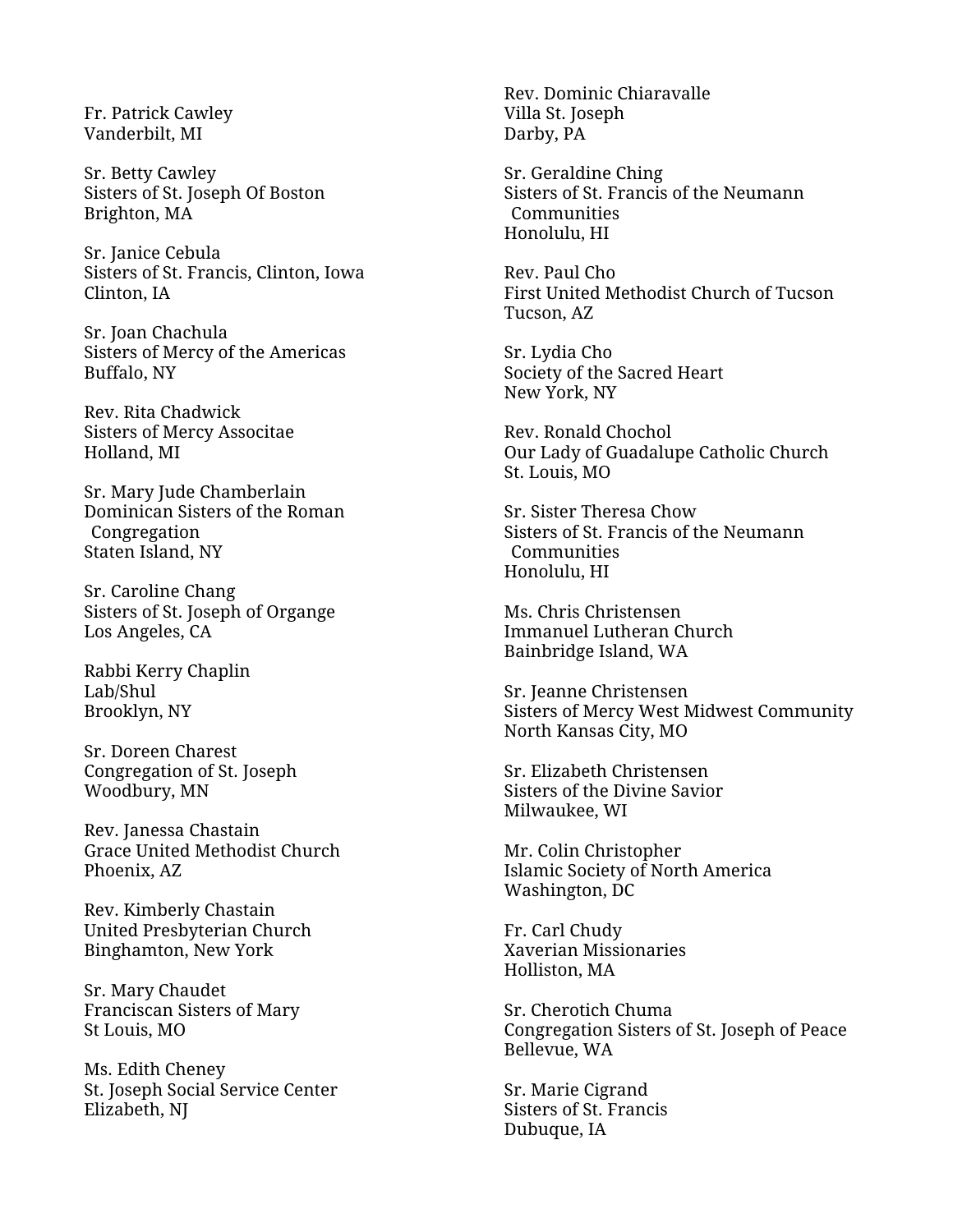Sr. Marcella Clancy Congregation of St. Joseph Detroit, MI

Dr. Rosalind Clark South Bend Meeting of Friends (Quakers) South Bend, ID

Sr. Marge Clark Sisters of Charity, BVM Wahington, DC

Sr. Marie Clark Servants of the Immaculate Heart of Mary Monroe, MI

Sr. Mary Clark Sisters of Charity Florham Park, NJ

Sr. Sandra Clark Sisters of St. Francis of the Neumann **Communities** Pittsburgh, PA

Sr. Brigid Clarke Sacred Heart Monastery Cullman, AL

Sr. Dympna Clarke Servants of the Immaculate Heart of Mary Natchez, MI

Sr. Jeanette Clarke Sisters of the Divine Savior Wauwatosa, WI

Rev. Dr. Shannon Clarkson UCC Guilford, CT

Sr. Joanne Clavel Sisters of St. Francis Spokane, WA

Sr. Judith Clemens Sisters of Notre Dame de Namur, Ohio Province Office of Justice, Peace, and Care of Creation Cincinnati, OH

Sr. Dolores Clerico Sisters of Saint Joseph Cherry Hill, NJ

Sr. Mary Ann Clifford Sisters of Mercy Burlingame, CA

Sr. Mary Brigid Clingman Dominican Sisters of Peace Grand Rapids, MI

Rev. Kevin Clinton St. Wenceslaus Catholic Church New Prague, MN

Sr. Joy Clough Alsip, IL

Sr. Ardis Cloutier Franciscan Sisters of Little Falls Little Falls, MN

Sr. Jeanne Cmolik Congregation of Sisters of St. Joseph Cleveland, OH

Fr. Frank Coady St. Thomas More Catholic Church Manhattan, KS

Sr. Benita Coffey Benedictine Sisters of Chicago Chicago, IL

Sr. Carolyn Coffey Sisters of Mercy Omaha, NE

Rabbi Michael Theodore Cohen Dallas, TX

Rabbi Howard Cohen Congregation Shirat Hayam Bennington, VT

Rabbi Hillel Cohn Congregation Emanu El San Bernardino, CA

Sr. Angela M. Colaneri Sisters of Charity of St. Elizabeth Passaic, NJ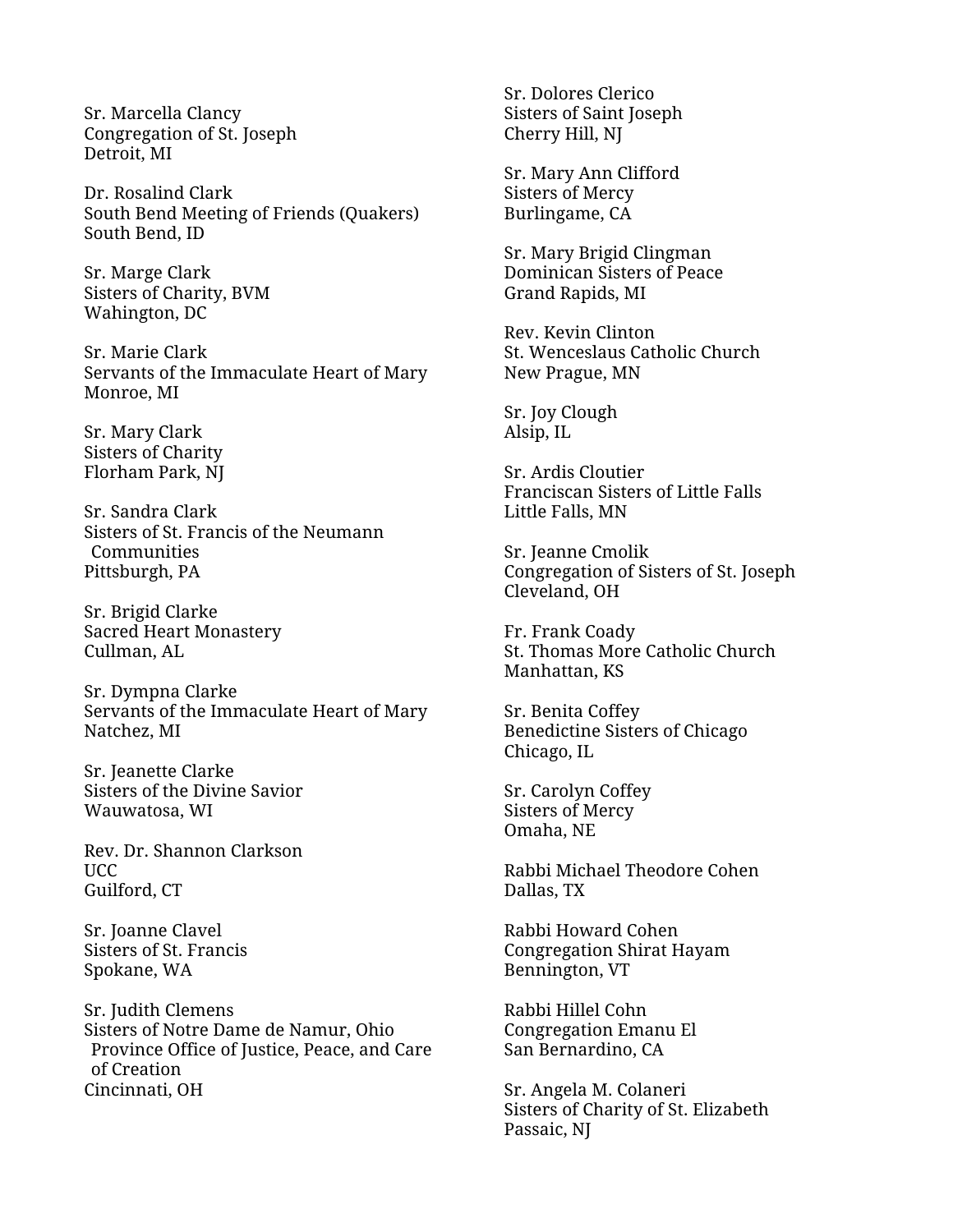Sr. Rose Marie Colasurdo Sisters of St. Francis Syracuse, NY

Sr. Rose Mary Colavito Sisters of Charity Florham Park, NJ

Fr. Raymond L. Cole St. James Catholic Church Somerset, NJ

Sr. Sherri Coleman Franciscan Sisters of Mary St. Louis, MO

Sr. Elena Colicelli Sisters of Charity of Saint Elizabeth Convent Station, NJ

Sr. Patricia Colla Sisters of Mercy West Hartford, CT

Sr. Patrice Colletti Sisters of the Divine Savior Sisseton, SD

Sr. Faith Colligan Daughters of Charity - St. Louise Province Albany, NY

Rev. John Collins St. Raphael Catholic Church Springfield, OH

Sr. Donna Collins Religious of the Sacred Heart St Louis, MO

Sr. Margaret Collins Sisters of Notre Dame Toledo, OH

Mrs. Nancy Coman St. Vincent Pallotti Catholic Church Temperance, MI

Ms. Margaret Comaskey Sisters of Charity of New York Bronx, NY

Sr. Joann Compagno Congregation de Notre Dame New York, NY

Rev. Donna Compton Christian Church (Disciples of Christ) Oklahoma City, OK

Sr. Kathleen Conan Society of the Sacred Heart New York, NY

Fr. Denis Condon St. Louise de Marillac La Grange Park, IL

Sr. Pascal Conforti Ursuline Sisters New Rochelle, NY

Sr. Margaret Annina Confoy Sisters of Charity Florham Park, NJ

Rev. Elizabeth Congdon Red Bank, NJ

Sr. Margaret Conlon Sister of Charity Point Pleasant, NJ

Sr. Barbara Connell Sisters of Charity of St. Elizabeth Convent Station, NJ

Sr. Corrine Connelly Sisters of Mercy of the Americas Omaha, NE

Sr. Patricia Connolly Daughters of Charity of St. Vincent de Paul San Antonio, TX

Fr. William Connor Roman Catholic Archdiocese Los Angeles Long Beach, CA

Ms. Brendalee Connors Sisters of the Presentation, Dubuque, IA Denver, CO

Pastor Don Conrad Lawrence, KS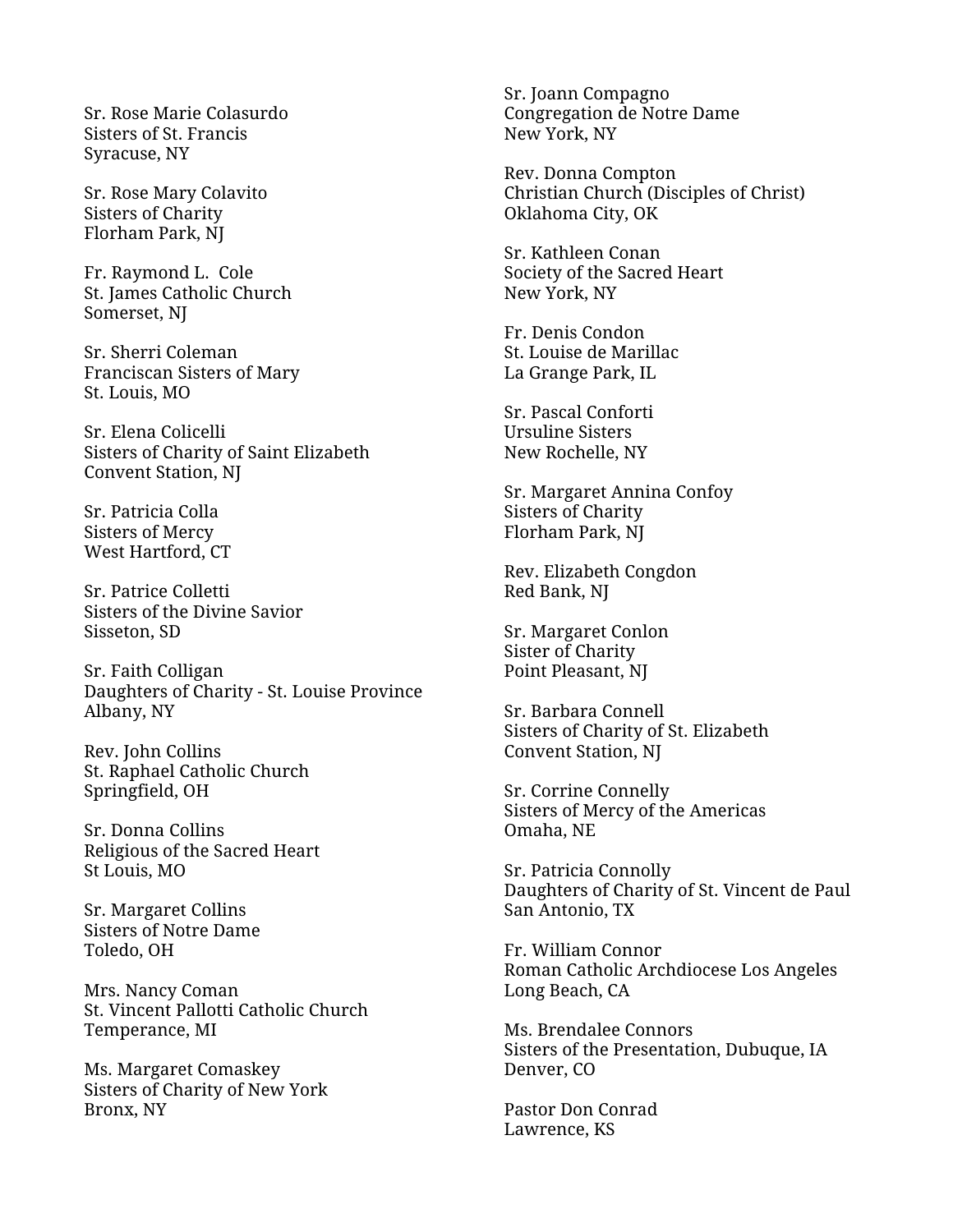Rev. Mark Conrad South District, Desert Southwest Conference, United Methodist Church Sierra Vista, AZ

Sr. Barbara Conroy Sisters of Charity of St. Elizabeth Convent Station, NJ

Ms. Susan Conroyd Our Lady of Fatima Parish Bloomfield Hills, MI

Sr. Trudy Considine Society of the Sacref Heart Atherton, CA

Sr. Anita Constance Sisters of Charity Rockaway, NJ

Ms. Jean Constantine Immaculate Sisters of Mary Grand Haven, MI

Sr. Pamela Conte Sisters of St. Francis Syracuse, NY

Sr. Mary Conway Congregation of St. Joseph Nazareth, MI

Sr. Nancy Conway The Congregation of St. Joseph Cleveland, OH

Fr. Michael Cook Society of Jesus (Jesuits) St. Joseph Catholic Church of Lebanon Timonium, MD

Sr. Dolores Cook Sisters of St. Francis of the Neumann Communities Buffalo, NY

Sr. Maureen Cooney Sisters of St. Benedict Beech Grove, IN

Sr. Mary Cooney Servants of the immaculate heart of Mary Monroe, MI

Ms. Lorraine Cooper Sisters of Chairty, New York Bronx, NY

Rev. Jay Cooper St. Luke United Methodist Church Austin, TX

Rev. David Cooper St. Matthias Catholic Church Franklin, WI

Rev. Dr. Jennifer Copeland North Carolina Council of Churches Raleigh, NC

Rev. Stephen Copley Faith Voices Arkansas Little Rock, AR

Sr. Patricia Corbett Congregation of St. Joseph Cincinnati, OH

Sr. Maureen Corcoran Sisters of Charity of St. Elizabeth Montville, NJ

Sr. Patricia Corley Congregation of Notre Dame New York, NY

Sr. Pat Cormack Sisters of Mercy of the Holy Cross Merrill, WI

Sr. Patricia Cornell Sisters of the Holy Cross Notre Dame, IN

Sr. Marie Corr Sisters of Charity, BVM Dubuque, IA

Fr. Ernest Corriveau National Shrine of Our Lady of La Salette Attleboro, MA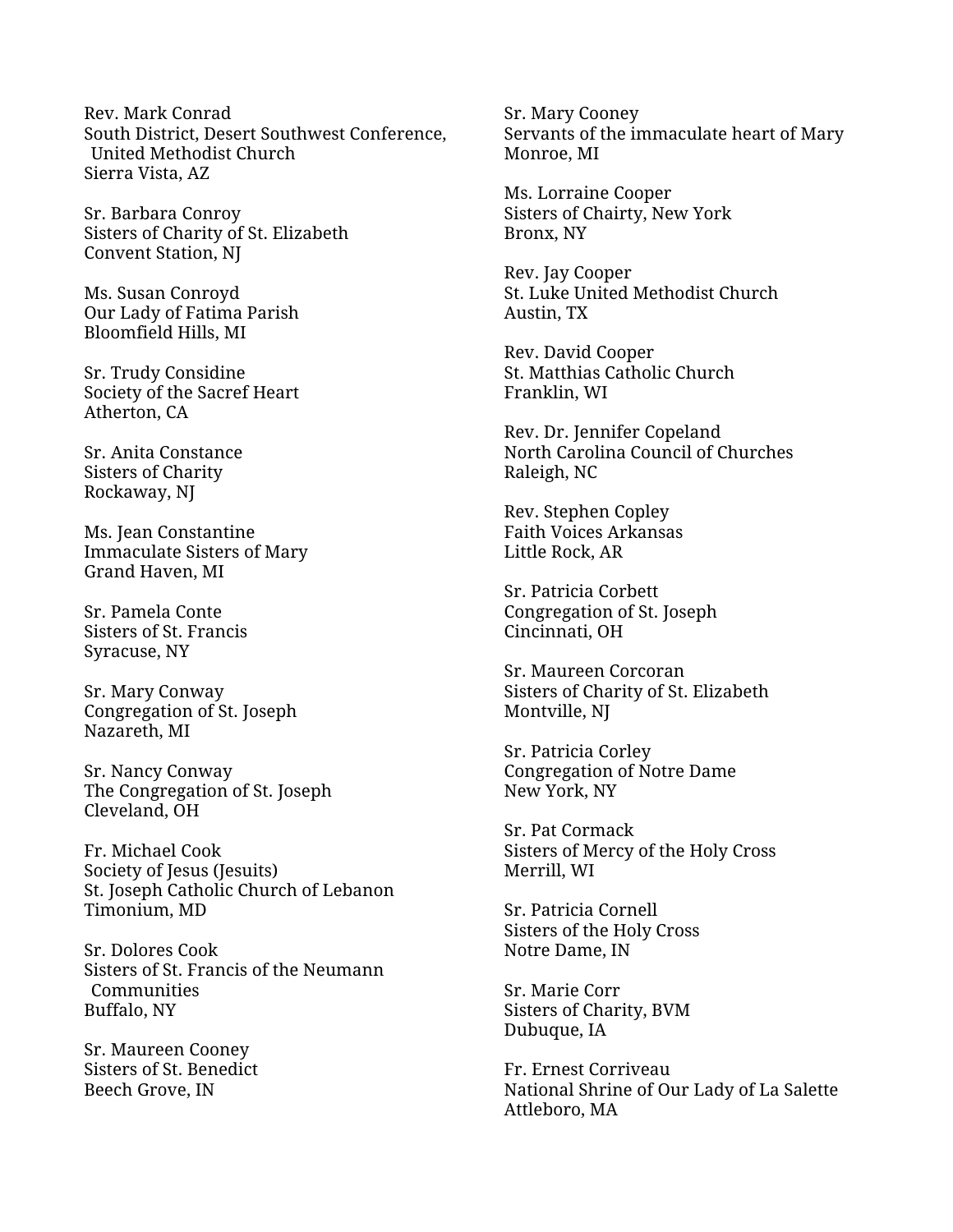Mrs. Jessica Costantini Cincinnati, OH

Sr. Barbara Costello Congregation of Notre Dame New York, NY

Sr. Carol Coston Adrian Dominicans Sisters Adrian, MI

Rev. Lilian Lucretia Cotto United Methodist Hatboro, PA

Sr. Marion Cotty Sister of Notre Dame de Namur West Hartford, CT

Mr. Lawrence Couch National Advocacy Center of the Sisters of the Good Shepherd Silver Spring, MD

Mr. Richard Couture All Saints Catholic Church Evansville, ID

Sr. Judith Coyle Servants of the Immaculate Heart of Mary Monroe, MI

Rev. Tom Coyte St. Bernadette Catholic Church Lakewood, CO

Sr. Barbara Craig Sisters of Mercy Dallas, PA

Rabbi Meryl Crean Mishkan Shalom Landsdale, PA

Sr. Grace Mary Croft Sisters of the Divine Savior Milwaukee, WI

Sr. Caryn Crook Sisters of St Francis Fayetteville, NY

Sr. Elizabeth Croom Sisters of Loretto Nerinx, KY

Br. Roger Croteau Congregation of Holy Cross San Antonio, TX

Sr. Carol Crowe Sisters of St. Joseph of Carondelet Encino, CA

Sr. Patricia Crowley Benedictine Sisters of Chicago Chicago, IL

Sr. Kathleen Crowley Sisters of St. Joseph of Carondelet St. Louis, MO

Sr. Marie Rachelle Cruz Daughters of Charity of St. Vincent de Paul Gallup, NM

Sr. M Teresa Cruz Cordi-Marian Sisters San Antonio, TX

Sr. Irene Cullen Society of the Sacred Heart San Carlos, CA

Sr. Mary Cullen

Adrian Dominican Sisters Chicago Ridge, IL

Sr. Kathleen Cummings Our Lady of Victory Missionary Sisters Huntington, IN

Sr. Christa Cunningham Holy Name of Jesus Catholic Church West palm Beach, FL

Rev. Dr. Chuck Currie Pacific University Center for Peace and Spirituality Portland, Oregon

Sr. Denise Curry Sisters of Notre Dame de Namur Washington, DC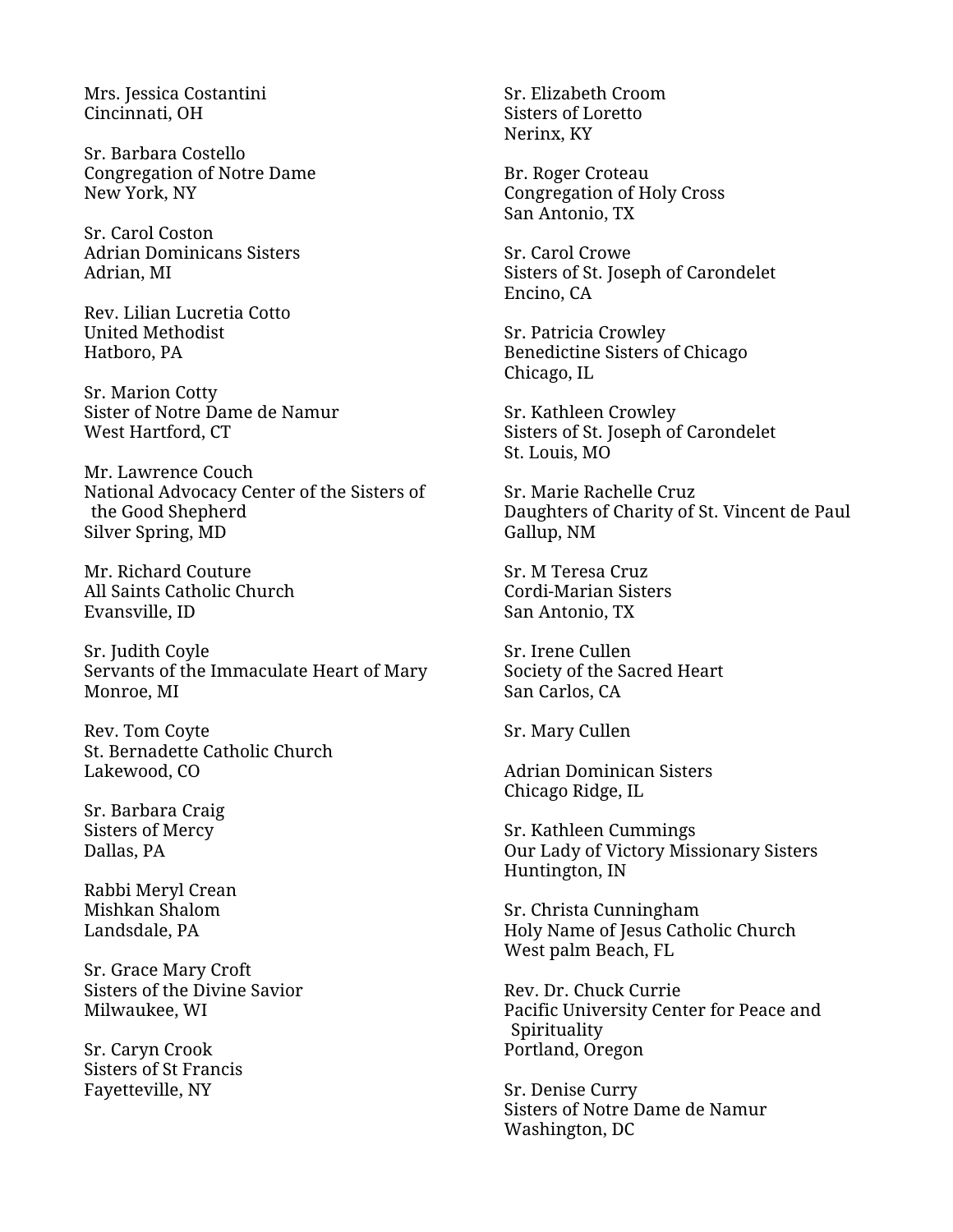Sr. Anne Curtis Sisters of Mercy Silver Spring, MD

Sr. Mary Curtsinger Congregation of St. Joseph Lagrange Park, IL

Sr. Jacqueline da Silva Ursuline Sisters New Rochelle, NY

Sr. Victoria Dalesandro Sisters of St. Dominic Henderson, NV

Sr. Kimberly Dalgarn Sisters of Notre Dame de Namur Cincinnati, OH

Sr. Mary Anne Dalton Congregation of St. Joseph Nazareth, MI

Sr. Mary B. Danaher Religious Sister of Mercy Cincinnati, OH

Sr. L. S. Dancer CDP San Antonio, TX

Ms. Mary Danhauer Owensboro, KY

Ms. Joyce Daniels Divine Savior Church Fair Oaks, CA

Rabbi Harry Danziger Temple Israel Germantown, TN

Sr. Agnes Marie Dauby Sisters of St. Benedict Ferdinand, IN

Dr. Ruth A. Daugherty Grandview United Methodist Church Lancaster, PA

Sr. Ellen Dauwer Sisters of Charity of Saint Elizabeth Chicago, IL

Sr. Theresa Davey Ursuline Sisters of the Roman Union Springfield, IL

Sr. Mary Davia Congregation of Bon Secours Marriottsville, MD

Dr. Barbara Davies St Joseph, MI

Ms. Leta Davis Most Holy Trinity Catholic Church Vail, AZ

Rev. Clement Davis St. Bartholomew Catholic Parish Columbus, IN

Sr. Mary Davis Servants of the Immaculate Heart of Mary Monroe, MI

Sr. Mary Frances Davisson Sisters of Charity Cincinnati, OH

Rev. Dr. Jackson Day Providence United Methodist Church, Catonsville, MD

Sr. Mary Day Sisters of St. Francis Sioux City, IA

Sr. Donna Day Sisters of Loretto St. Louis, MO

Sr. Carol De Angelo Sisters of Charity of New York, Director of Peace, Justice and Integrity of Creation Bronx, NY

Sr. Ana-Rosa de la Cruz Institute of the Sisters of Mercy of the Americas Pittsburgh, PA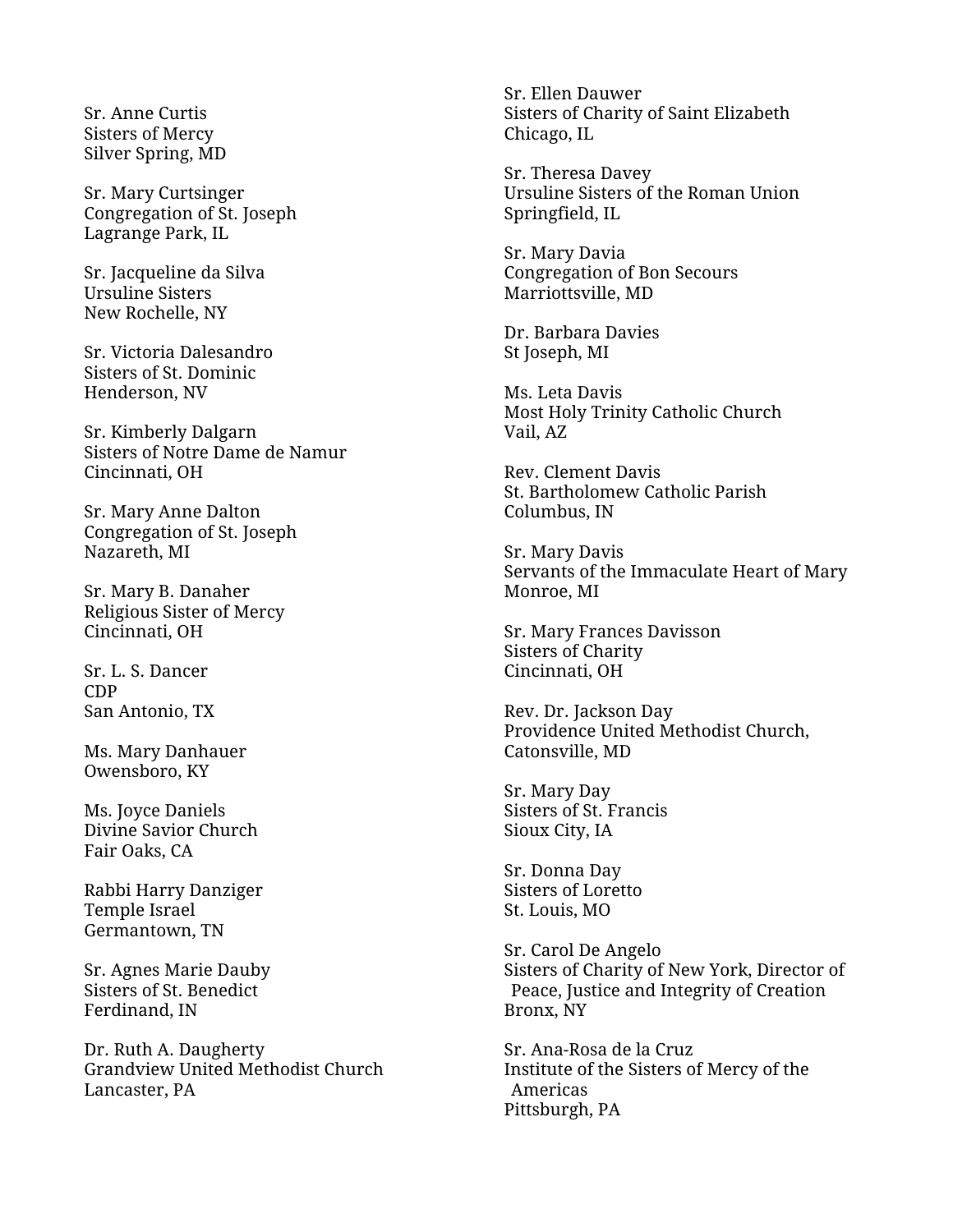Sr. Juliana de Tarnowsky Congregation of St. Joseph Berwyn, IL

Sr. Catherine DeClercq Adrian Dominican Sisters Livonia, MI

Sr. Sarah Deeby Servants of Mary Portland, OR

Fr. John Deegan Augustinians Villanova, PA

Sr. Lorraine DeFebbo Franciscan Sisters of Our Lady of Perpetual Help St. Louis, MO

Sr. Concetta DeFelice Sisters of St. Francis Buffalo, NY

Sr. Marian DeGrood Sinsinawa Dominican Sinsinawa, WI

Sr. Charlene Del Bianco Sisters of St. Joseph of Orange San Diego, CA

Rev. DJ del Rosario Bothell United Methodist Church Bothell, WA

Sr. Ninfa Delisi Servants of the Immaculate Heart of Mary St. Clair Shores, MI

Sr. Jane DeLisle Sisters of St Joseph of Orange Orange, CA

Fr. Albert Delmonte St. Ann's Community Rochester, NY

Sr. Geraldine DeLuca Sisters of St. Francis Syracuse, NY

Sr. Amelia DeMarco Dominican Congregation of Our Lady of the Rosary Bronx, NY

Sr. Patricia DeMarco Sisters of St. Dominic Hicksville, NY

Sr. Gail DeMaria St. Joseph of Peace Englewood Cliffs, NJ

Sr. Nancy deMattos Franciscan Sisters of Little Falls, MN Little Falls, MN

Sr. Loretta Denfeld Franciscan Sisters of Little Falls Little Falls, MN

Mr. Robert Denniston Unitarian Universalists for Social Justice Washington, DC

Mr. Anthony Deosdade St. Francis Catholic Church San Antonio, TX

Mrs. Jeanette Derenne St. Vincent DePaul Green Bay, WI

Sr. Jeanne Derer Franciscan Sisters of Mary St. Louis, MO

Sr. Lucille DeRosa Sisters of St.Dominic Garden City, NY

Sr. Marilyn Derr Sinsinawa Dominicans Chicago, IL

Ms. Nancy DeRycke Our Lady of Lourdes + St. Anne Church Rochester, NY

Sr. Cathey DeSantis Congregation of St. Joseph Detroit, MI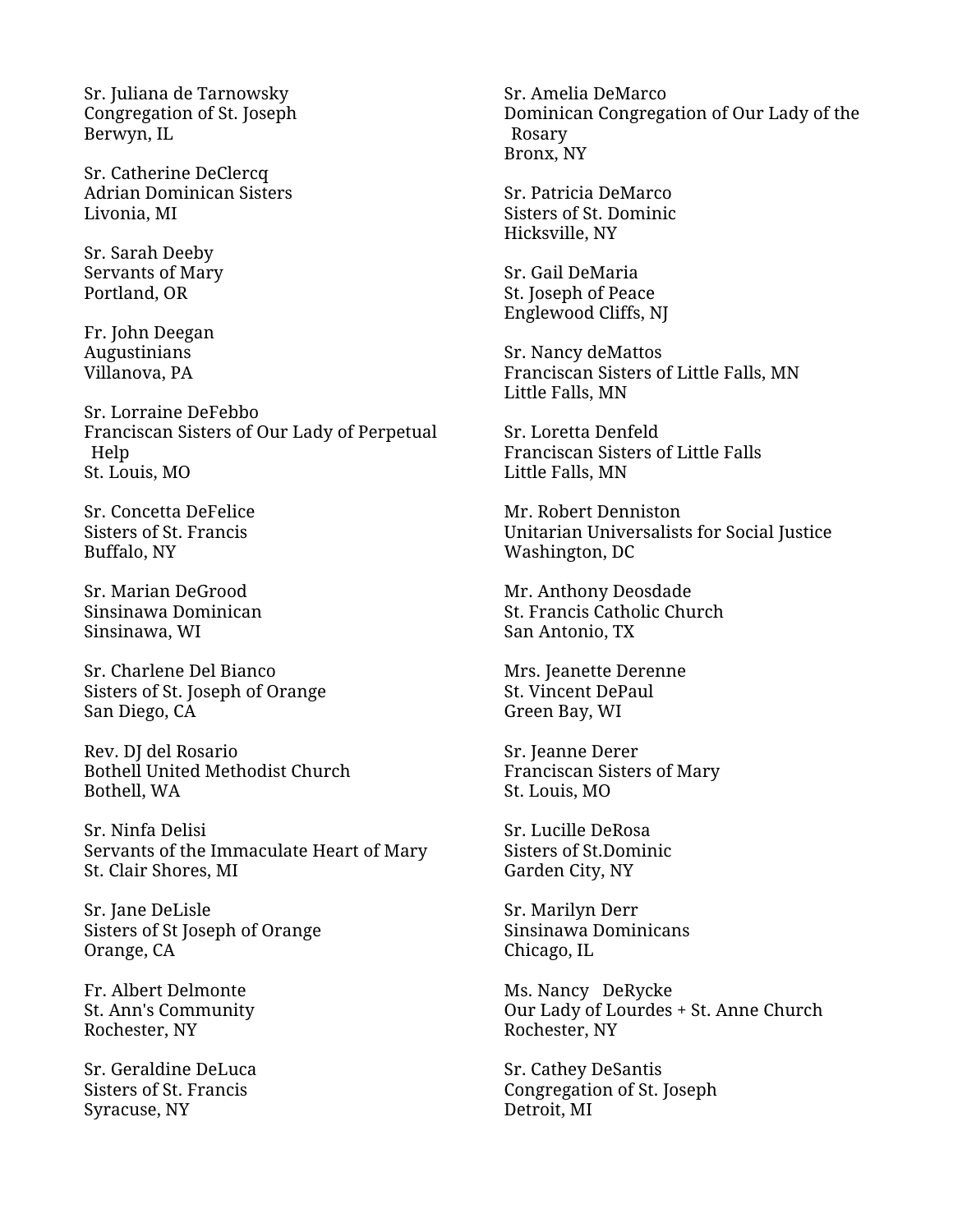Rev. Timothy Desrochers Gwinn, MI

Rev. Charles DesRuisseaux Manchester, NH

Sr. Lucille DeStefano Sisters of St. Joseph of NW PA Erie, PA

Sr. Margaret Devaney Servants of the Immaculate Heart of Mary Hamtramck, MI

Rev. Beverly Devine United Methodist Church of Green Valley Sahuarita, AZ

Sr. Emilys Devine Sisters of Mercy WMW Cedar Rapids, IA

Sr. Margaret Devlin Dominican Sisters of Hope Marlton, NJ

Sr. Tarianne DeYonker Adrian Dominican Sisters Adrian, MI

Rev. Dr. Robert Diachek St. Luke Parrish Chester, NJ

Dcn. Darlene DiDomineck Methodist Federation for Social Action Philadelphia, PA

Sr. Paulanne Diebold Sisters of Mercy Louisville, KY

Sr. Dorothy Diederichs Servants of the Immaculate Heart of Mary Monroe, MI

Sr. Marian Diedrick Racine Dominican Racine, WI

Mrs. Denise Dienger St. Margaret of York Loveland, OH

Rev. Evelyn Diephouse The Presbyterian Church of the United States Grand Rapids, MI

Sr. Sylvia Dimeck Congregation of St. Joseph Warren, MI

Sr. Marie Dio Sisters of Charity Wellesley Hills, MA

Mr. Dave Dionne Society of St. Vincent DePaul St. Matthew Conference Green Bay, WI

Fr. Daniel Divis St. Mary Catholic Church Lorain, OH

Sr. Mary Kay Dobrovolny Sisters of Mercy of the Americas Omaha, NE

Sr. Rose Dobyns Sisters of Charity of Nazareth Nazareth, KY

Rabbi Jan Dodi Baltimore, MD

Sr. Jacquelyn Doepker Sisters of St. Francis Tiffin, OH

Fr. Paul Doherty Holy Spirit Parish Arundel, ME

Sr. Anne Dolan Dominican Sisters of San Rafael San Rafael, CA

Sr. Gemma Doll Dominican Sisters of Peace Columbus, OH

Sr. LaVerne Dolphin Sisters of Charity, BVM Dubuque, IA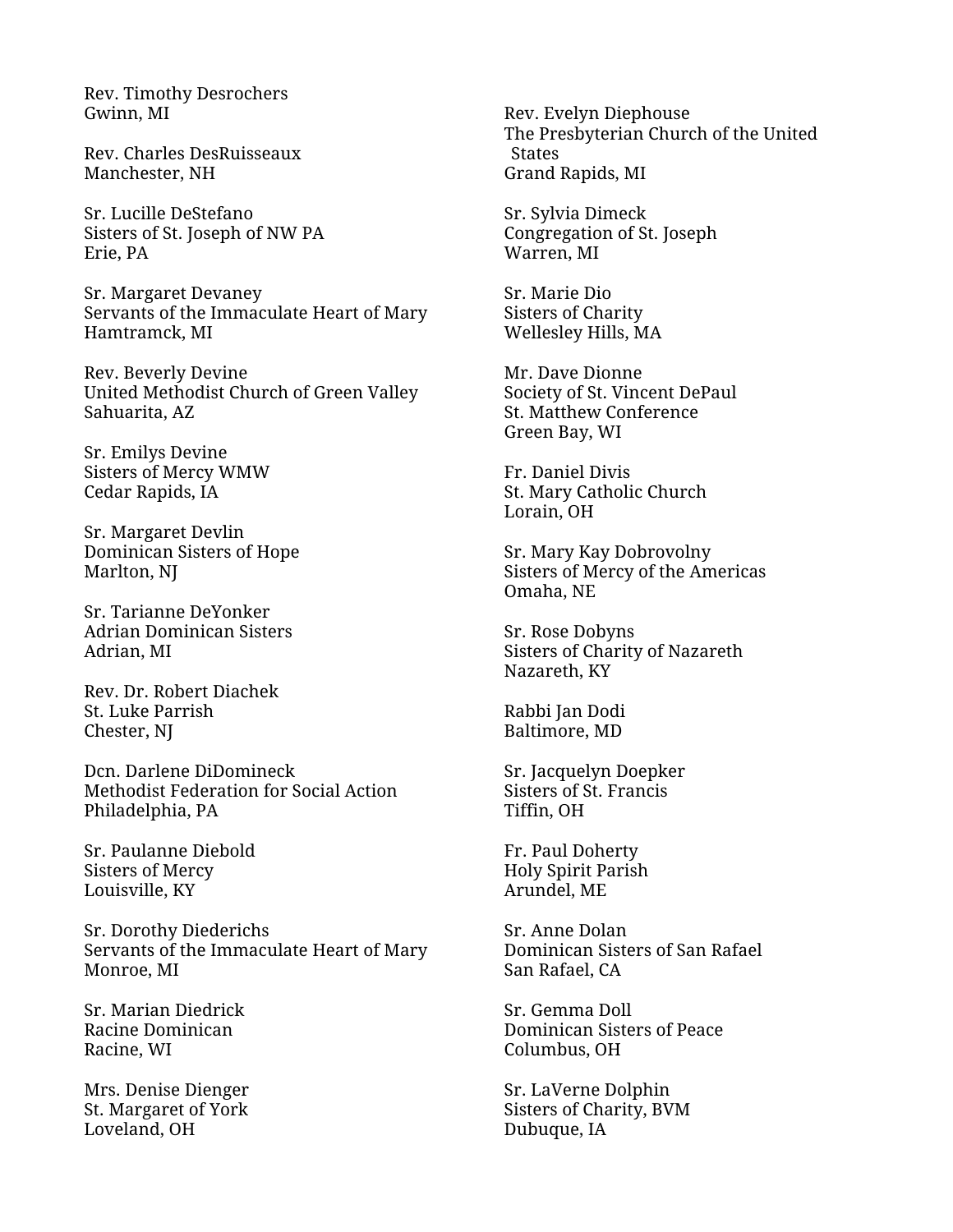Sr. Pat Donahoe Sisters of Charity, BVM Dubuque, IA

Sr. Karen Donahue Sisters of Mercy Detroit, MI

Sr. Gail Donahue Sisters of St Joseph of Boston Brighton, MA

Rev. Dr. Arthur Donart Jesus Christ, Prince of Peace Thomson, IL

Fr. Marty Donnelly Toledo, OH

Sr. Ann Donohue Sisters of St. Joseph of NW PA Erie, PA

Sr. Katharine Donohue Dominican Sisters of Sinsinawa Sheboygan, WI

Sr. Judy Donovan Sisters of St. Joseph Winslow, ME

Sr. Barbara Jean Donovan Sisters of St. Francis of the Neumann Communities Syracuse, NY

Rev. Jeanelyse Doran Adams Sojourn Hospice and Palliative Care Woodland, CA

Rabbi Elliot Dorff American Jewish University Beverly Hills, CA

Rev. Dr. John Dorhauer, General Minister and President United Church of Christ Cleveland, OH

Sr. Kathleen Dorney Congregation of Notre Dame Farmington, CT

Sr. Felicity Dorsett University of Saint Francis Fort Wayne Fort Wayne, IN

Fr. Silvio Dostilio Holy Ghost Prep School Bensalem, PA

Sr. Patricia Dotzauer Sisters of Charity of Saint Elizabeth Harvey Cedars, NJ

Sr. Marilyn Doucette Congregation of Notre Dame West Haven, CT

Sr. Therese Dougherty School Sisters of Notre Dame Baltimore, MD

Sr. Adrian Dover Dominican Sisters of Houston Houston, TX

Rev. Diane Dowgiert Unitarian Universalist Church of Greensboro Greensboro, NC

Sr. Ginger Downey Our Lady of Victory Missionary Sisters Huntington, IN

Sr. Rita Downey Daughters of Charity St. Louis, MO

Mr. Mary Downing Sisters of Saint Joseph NW Erie, PA

Sr. Carol Downing Sisters of Charity Bellmore, NY

Sr. Janice Downs Sisters of Charity of Nazareth Nazareth, KY

Sr. Mary Anne Doyle Sisters of St. Joseph of Boston Roslindale, MA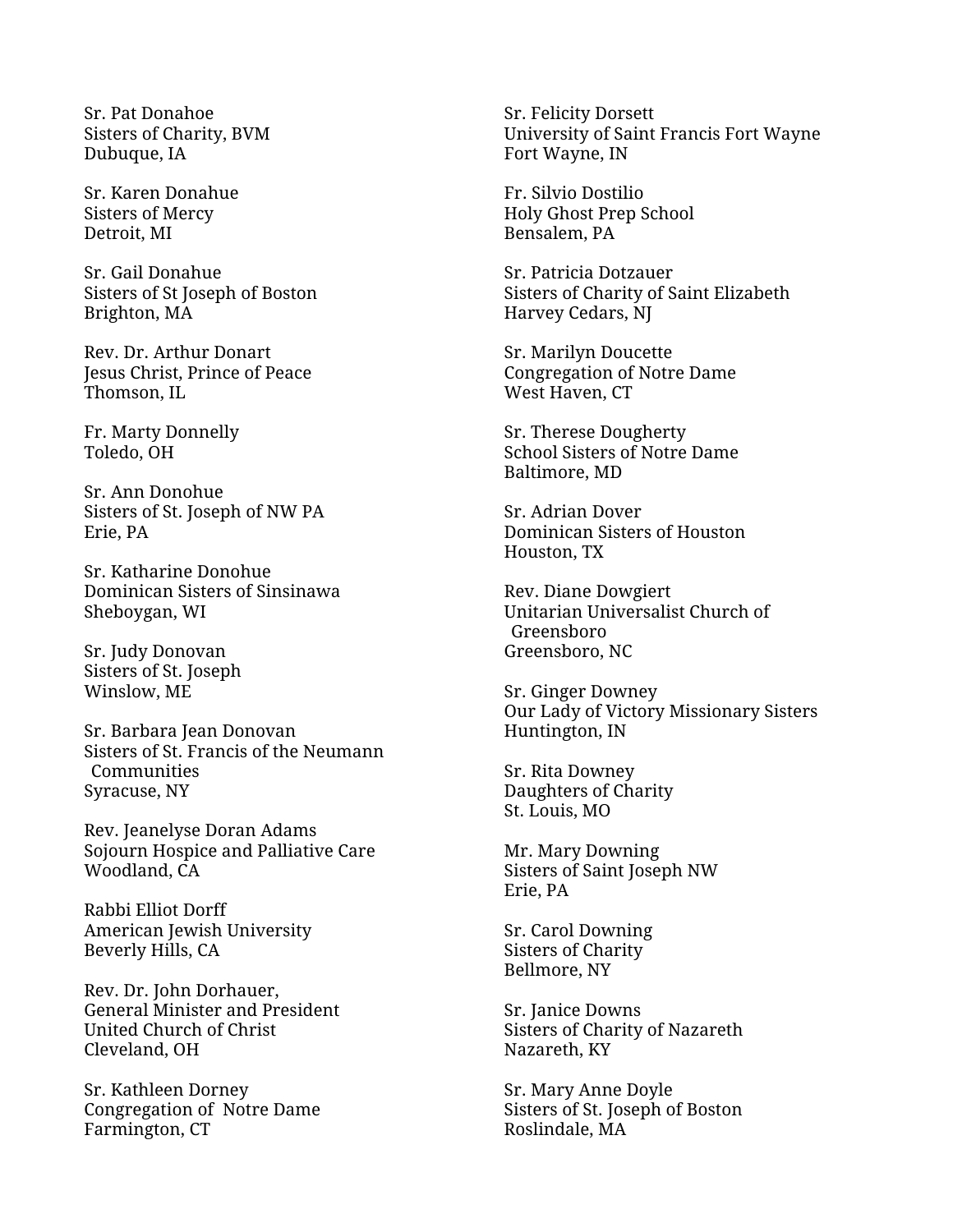Sr. Ellen Doyle Ursulines of Brown County Milford, OH

Sr. Margaret Doyle Sisters of the Holy Child Jesus Rosemont, PA

Sr. Mary Ellen Doyle, Ph.D. Sisters of Charity of Nazareth Louisville, KY

Ms. Barbara Drake Union United Methodist Church Havertown, PA

Sr. Eunice Drazba Dominican Sisters of Adrian Westchester, IL

Rev. Tom F. Driver Union Theological Seminary Hightstown, NJ

Sr. Joyce Dropps Congregation of St. Joseph Farmington, MI

Sr. Monique Dubois Dominican Sisters Chambers, AZ

Sr. Joan Duerst Sinsinawa Dominicans Madison, WI

Dcn. Dennis Duffell Seattle, WA

Sr. Sally Duffy Sisters of Charity of Cincinnati Cincinnati, OH

Sr. Elaine Dufresne Congregation of St. Joseph Wichita, KS

Sr. Judith Dugan Sisters of St Joseph Orange, CA

Sr. Ann Duhaime Sisters of Mercy Burlington, VT

Rev. Frederick Duncan Salisbury District of United Methodist Church Salisbury, MD

Sr. Marilyn Dunn Aberdeen, SD

Sr. Maureen Dunne Sisters of Charity of Saint Elizabeth Convent Station, NJ

Sr. Adele Dunnigan Mercy Justice Team Millbrae, CA

Sr. Susan Dunnwald Sister of Mercy Cedar Rapids,, IA

Sr. Adelbert Durant SOSF Syracuse, NY

Sr. Ruth Durfee Sister of Charity of Saint Elizabeth Trenton, NJ

Mrs. Kathleen Durkee Sisters of Mercy Erlanger, KY

Sr. Marian Durkin Sisters of Charity of St. Augustine Richfield, OH

Sr. Yvonne Dursh Sisters of St. Francis (Neumann) Pittsburgh, PA

Mr. Thomas Dwyer Society of St. Vincent de Paul, National Voice of the Poor Program Mansfield, MA

Sr. JT (Doris) Dwyer Daughters of Charity San Antonio, TX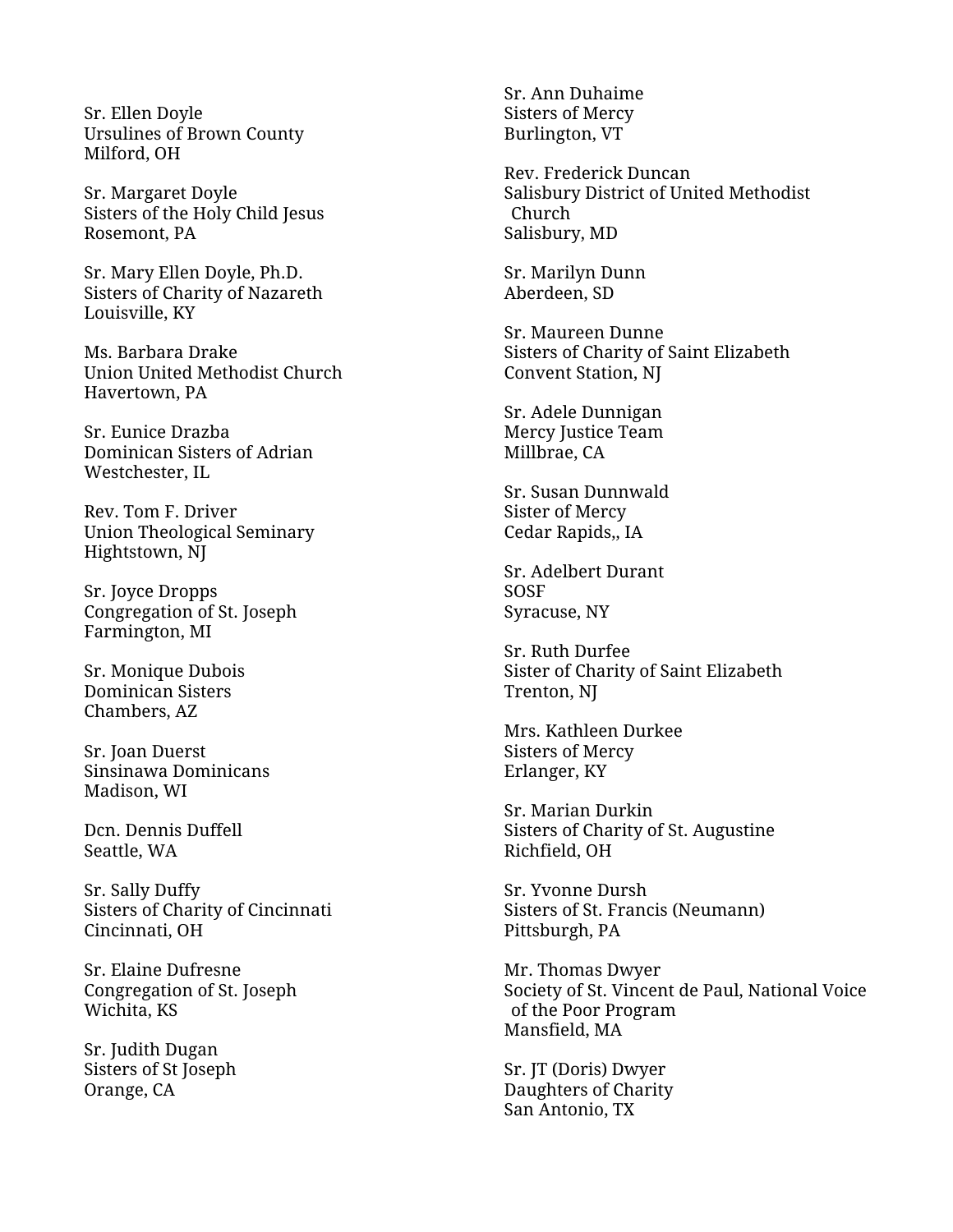Mrs. Mary Dwyer Society of St. Vincent de Paul Mansfield, MA

Sr. Nancy Earle Missionary Sisters of the Immaculate Conception Bangor, ME

Mrs. Judith Ebbeler St. Columban Catholic Church Cincinnati, OH

Br. Harold Eccles Xaverian Brothers Louisville, KY

Sr. Patricia Eck Congregation of Bon Secours Marriottsville, MD

Fr. Frank Eckart Toledo Diocese Toledo, OH

Rev. Richard H. Eckel Stein Hospice Berlin Heights, OH

Rev. Dr. Rose Edington Unitarian Universalist Charleston, WV

Rev. Dr. Rose Edington Unitarian Universalist/ WV Interfaith Power and Light Charleston, WV

Sr. Margaret Efkeman Ursulines of Cincinnati Cincinnati, OH

Sr. Maureen Egan Good Shepherd Sisters of Quebec Biddeford, ME

Sr. Bea Eichten Franciscan Sisters of Little Falls, MN Little Falls, MN

Rabbi Amy Eilberg Muslim-Jewish Connection Los Altos, CA

Sr. Marge Eilerman Sisters of St. Francis Booneville, KY

Rabbi Stephen Einstein Congregation B'nai Tzedek Fountain Valley, CA

Rabbi Serena Eisenberg Kol Emeth Palo alto, CA

Dr. Jennifer Elam Society of Friends Media, PA

Sr. William Eleniki Sisters of St. Francis of the Neumann Communities Honolulu, HI

Rev. Dr. Sandra Ellis-Killian American Baptist Churches, USA Glenside, PA

Rabbi Barat Ellman Fordham University Brooklyn, NY

Sr. MaryLou Eltgroth Franciscan Sisters of Little Falls, MN Little Falls, MN

Sr. Bernadette Engelhaupt School Sisters of St. Francis Grand Island, NE

Sr. Roselani Enomoto Sisters of St. Joseph of Carondelet Wailuku, HI

Sr. Ellen Enright IBVM Northlake, IL

Rev. John Enzler St. Bartholomew's Catholic Church Washington, DC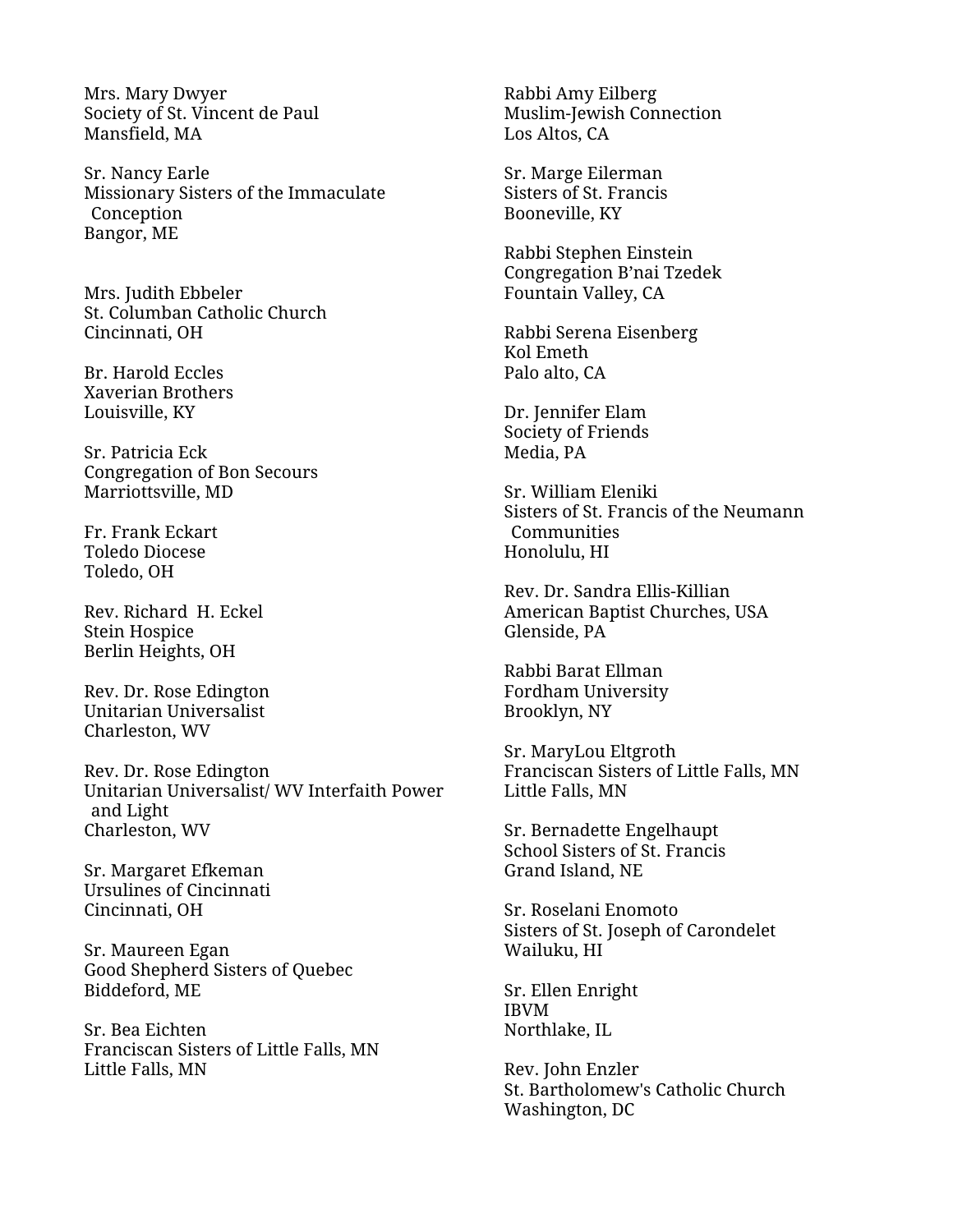Rev. Jean Erb United Church of Christ Philadelphia, PA

Sr. Patricia Erickson Adrian Dominican Key West, FL

Sr. Susan Ernster FSPA La Crosse, WI

Sr. Mary Anna Euring Amityville Dominicans Amityville, NY

Mrs. Marilyn Evans SVdP Our Lady of the Valley Conference Homedale, ID

Sr. Robin Lynn Evans Benedictine Sisters of Mt. Angel Mount Angel, OR

Sr. Joan Ewing Religious of the Sacred Heart Washington, DC

Sr. Barbara Faber Our Lady of Peace Lynbrook, NY

Dr. Jane Fagerland May Memorial UU Society Fabius, NY

Sr. JoAnne Faillace Dominican Sisters Tarrytown, NY

Rabbi David Fainsilber The Jewish Community of Greater Stowe Morrisville, VT

Sr. Alice Falk Srs. of the Most Precious Blood of O'Fallon Mo. O'Fallon, MO

Sr. Theresa Falkenstein Congregation of Divine Providence Covington, KY

Sr. Elizabeth Fallon Congregation of St. Joseph Nazareth, MI

Sr. Jeanne Fallon Sisters of St Joseph of Orange Orange, CA

Sr. Jean Marie Faltus SFCC, St. Columbkille, Papillion, NE Omaha, NE

Ms. Patricia Fanning Holy Family Church Watertown, NY

Sr. Margaret Fannon Sisters of Mercy Brookhaven, GA

Rev. Joseph Farias St. Thomas More Parish Morristown, NJ

Rev. David Farley California Pacific conference of the United Methodist Church Los Angeles, CA

Sr. Durstyne Farnan School Sisters of St. Francis Milwaukee, WI

Mrs. Patti Farraday Lehman United Methodist Church Horsham, PA

Sr. Patricia Farrell Dominican Sisters Conference River Forest, IL

Ms. Diane Faust Sinsinawa Dominican Oshkosh, WI

Sr. Georgene Faust Sisters of the Divine Savior Phoenix, AZ

Mr. Thomas Fedewa Washington, DC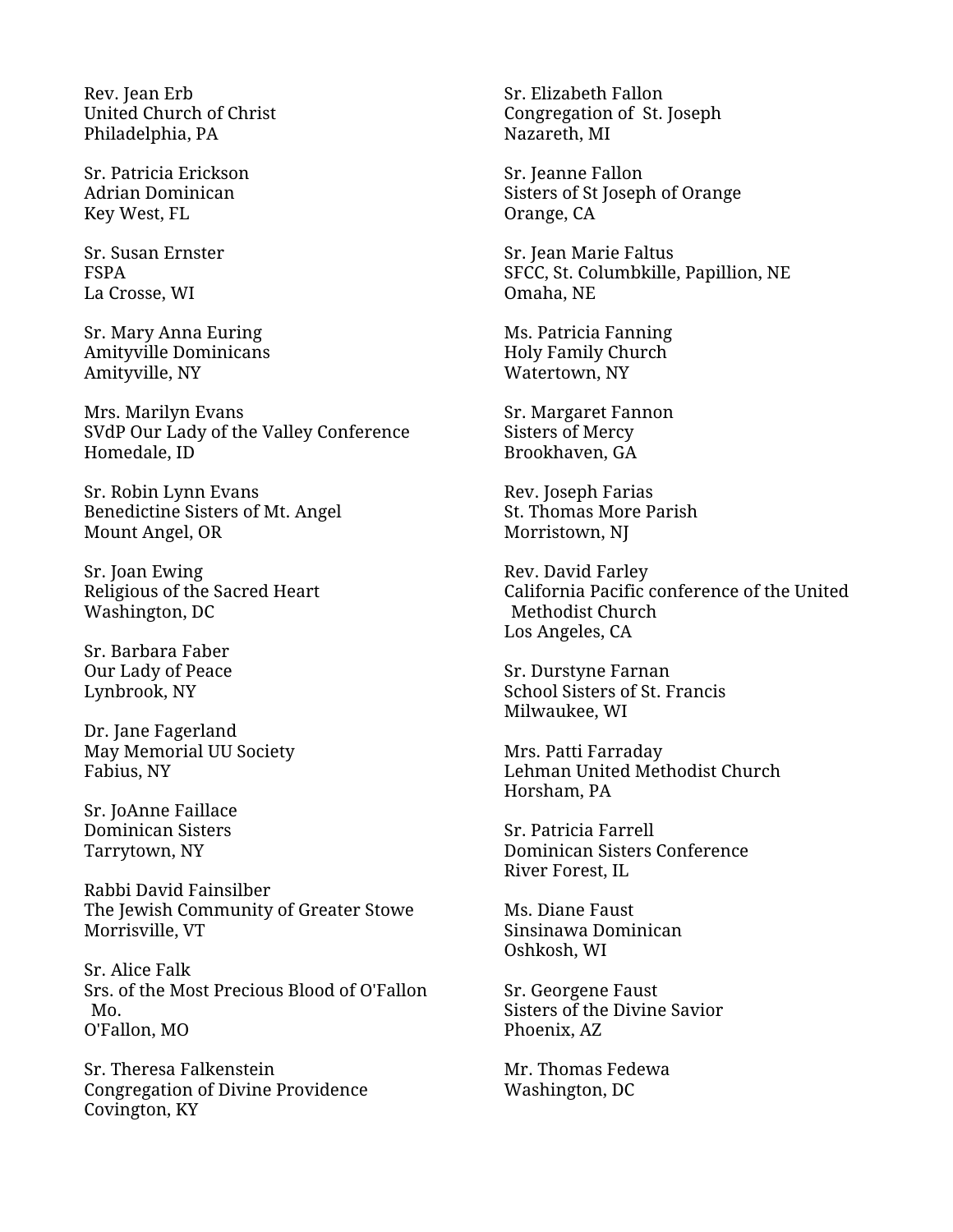Sr. Catherine Fedewa Sisters of the Holy Family of Nazareth Des Plaines, IL

Sr. Joanne Fedewa Sisters of the Living Word Palatine, IL

Sr. Mary Feehan Benedictine Sisters of Elizabeth Elizabeth, NJ

Sr. Adeline Fehribach Sisters of Charity of Nazareth Louisville, KY

Rabbi Michael Feinberg Greater New York Labor Religion Coalition New York, NY

Sr. Pauline Feiner Sisters of the Divine Savior Bear Creek, WI

Sr. Fran Ferder Therapy & Renewal Associates Gleneden Beach, OR

Sr. Marianne Ferguson Franciscan Sisters Williamsville, NY

Sr. Jacinta Fernandes Benedictine Sisters Elizabeth, NJ

Rabbi Michael Fessler RRC Poughkeepsie, NJ

Sr. Andre Feulner Sisters of St. Joseph of Northwestern Pennsylvania Erie, PA

Rabbi Zev-Hayyim Feyer Pomona, CA

Rev. Duane Fickeisen Minister Emeritus, Unitarian Universalists of the Cumberland Valley (Boiling Springs, PA) Portland, OR

Ms. Billie K. Fidlin Desert Southwest Conference United Methodist Church Phoenix, AZ

Sr. Jeanne Fielder Congregation of Notre Dame New York, NY

Sr. Melanie Filipac Congregation of St. joseph Kalamazoo, MI

Sr. Claire Filippone Sisters of Mercy of the Americas Hartford, CT

Rev. Roberta Finkelstein First Unitarian Church of Wilmington Wilmington, DE

Sr. Elizabeth Finn Sisters of Charity Cincinnati, OH

Sr. Mary Cora Finnane Religious Sisters of Mercy(RSM) Chicago, IL

Ms. Georgina Fiorentino Charlotte Diocese Charlotte, NC

Sr. Ellen FitzGerald Sisters of Mercy Burlingame, CA

Sr. Sheila Fitzgerald Sinsinawa Dominican Madison, WI

Sr. Rosemary Flanigan Sisters of St. Joseph of Carondelet Kansas City, MO

Sr. Beth Flannery Sisters of Mercy Merion, PA

Sr. Mary Patricia Flattery Congregation of Notre Dame Ridgefield, CT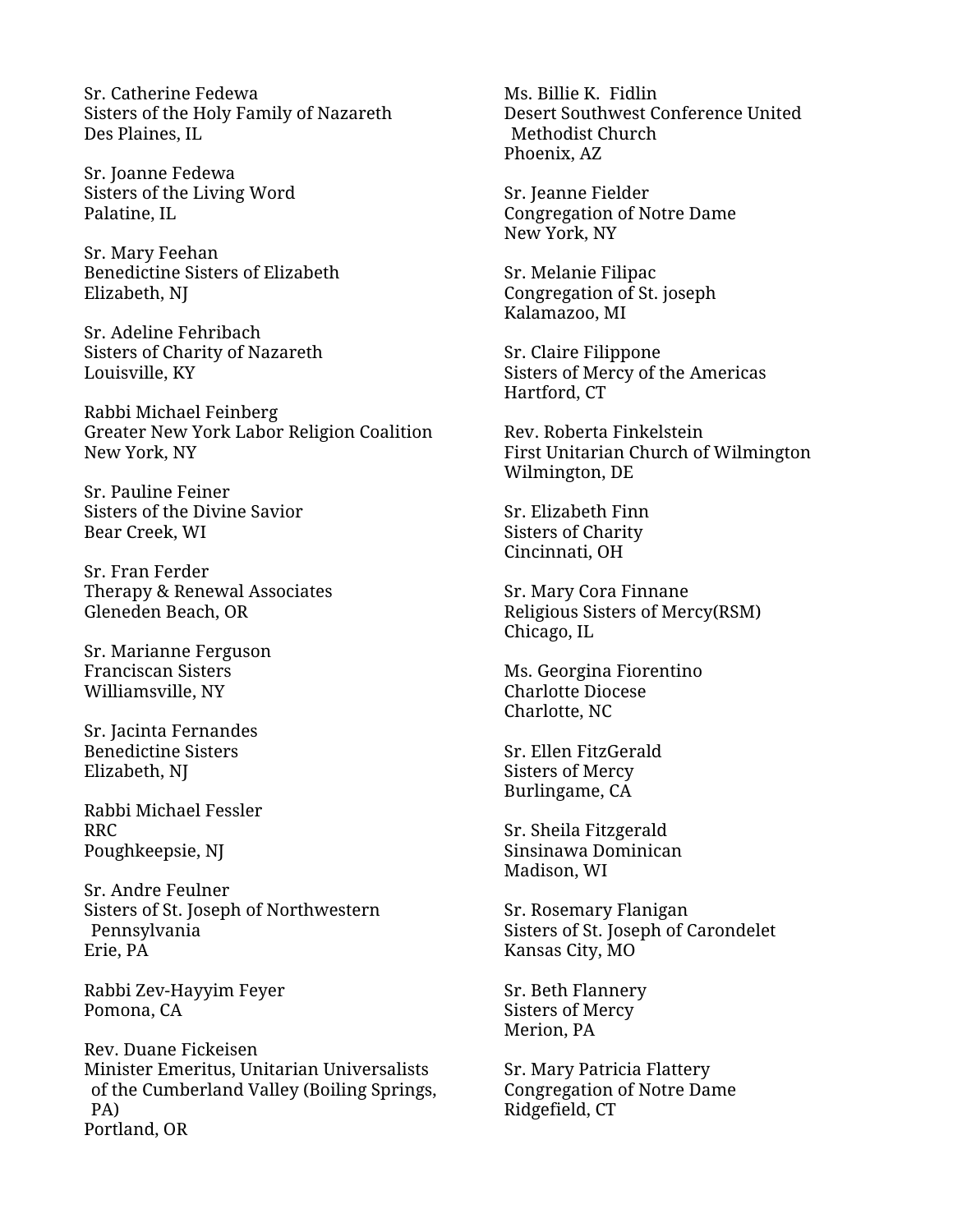Sr. Janet Fleischhacker Congregation of St. Jospeh Kalamazoo, MI

Sr. MarieLouise Flick **RSCI** San Diego, CA

Sr. Evelyn Flowers Sisters of Charity of St. Augustine Richfield, OH

Fr. James Flynn Masonic Homes, KY

Sr. Juliann Flynn Adrian Dominicans Homewood, IL

Sr. Mary Frances Flynn School Sisters of Notre Dame St. Louis, MO

Sr. Josephe Marie Flynn School Sisters of Notre Dame Milwaukee, WI

Sr. Kathleen Flynn Dominican Sisters of Sinsinawa Sinsinawa, WI

Sr. Ann Therese Foley Congregation of St. Jospeh Nazareth, MI

Sr. Heather Foltz Our Lady of Grace Monastery Indianapolis, IN

Sr. Patricia Forster Franciscan Sisters Alamo, TX

Sr. Sarah Foster Sisters of Mercy of the Americas Southfield, MI

Rabbi Jeff Foust Spiritual Life Center at Bentley University Newton, MA

Dr. Sidney Fowler First Congregational United Church of Christ Washington, District of Columbia

Sr. Beverly Fowler Sinsinawa Dominican Cottage Grove, WI

Ms. Julie Fox Luckey, OH

Sr. Carol Fox Sinsinawa Dominicans Niles, IL

Sr. Charlita Foxhoven School Sisters of St Francis Milwaukee, WI

Sr. Katherine Franchett Sisters of Charity of Leavenworth Ashland, MT

Sr. Susan Francois Sisters of St. Joseph of Peace Englewood Cliffs, NJ

Br. Robert Frazzetta Franciscan Friars, Holy Name Province Butler, NJ

Sr. Anne Frederick Our Lady of Grace Monastery Beech Grove, IN

Rev. Susan Frederick-Gray President of Unitarian Universalist Association Boston, MA

Mrs. Norma Freeman St. Patrick's Church London, OH

Sr. Carole Freking Bridges Out of Poverty Waterloo, IA

Sr. Donna Frey Ursuline Sisters Toledo, OH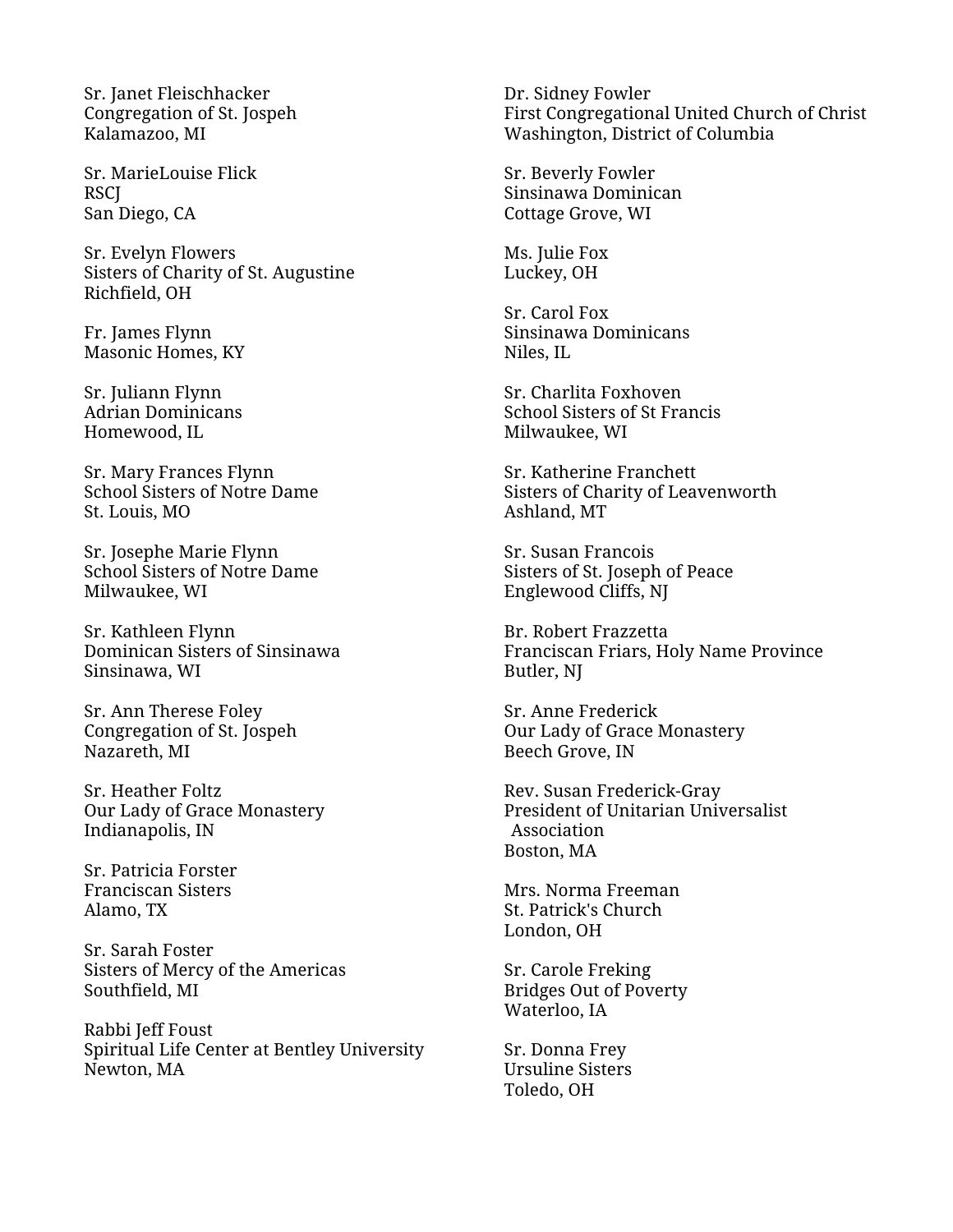Sr. Noel Frey Sisters of Mercy of the Americas Fremont, OH

Rev. Francis Fried Knights of Columbus Saint Paul, MN

Sr. Margaret Friel Sister of Notre Dame Chardon, OH

Rev. Dr. Eugene Friesen United Methodist Church of Green Valley Green Valley, AZ

Fr. Kenneth Frisch St Francis de Sales Church Hazel Green, WI

Sr. Marlene Fritz Institute of the Sisters of Mercy Watchung, NJ

Sr. Virginia Froehle Sisters of Mercy Cincinnati, OH

Sr. Patricia Frost Servants of the Immaculate Heart of Mary Monroe, MI

Sr. Mary Frost Sisters of the Divine Savior Milwaukee, WI

Rev. Audette Fulbright The Untarian Church of All Souls New York, NY

Sr. Diane Fulgenzi Ursuline Sisters St Louis, MO

Rev. Dr. Janet Fuller Elon University Chaplain Burlington, NC

Ms. Mary Fulton WI Faith Voices for Justice Middleton, WI

Sr. Roberta Furey Sister of Charity of Leavenworth, Kansas Denver, CO

Sr. Carol Gaeke Dominican Sisters of Peace Dayton, OH

Sr. Mary Gagliano Adrian Dominican Sisters Oak Lawn, IL

Rev. Joseph Gagnon Holy Trinity Parish Marysville, MI

Fr. Anthony Gallagher Toledo, OH

Fr. James Gallagher Chuch of St. Victoria Hurt, VA

Rev. Thomas Gallagher Maria Regina Parish Seaford, NY

Sr. Toni Lynn Gallagher Sister of Mercy San Francisco, CA

Sr. Joan Gallagher Sisters of Charity Lakewood, OH

Sr. Elizabeth Gallagher Sisters of Mercy Philadelphia, PA

Sr. Suzanne Gallagher Sisters of Mercy of the Americas, Mid-Atlantic Community Merion, PA

Sr. Patricia Gallagher Dominican Sisters of Sinsinawa Sinsinawa, WI

Rev. Marilyn Gallaway Lange Evangelican Lutheran Church in America Universal City, TX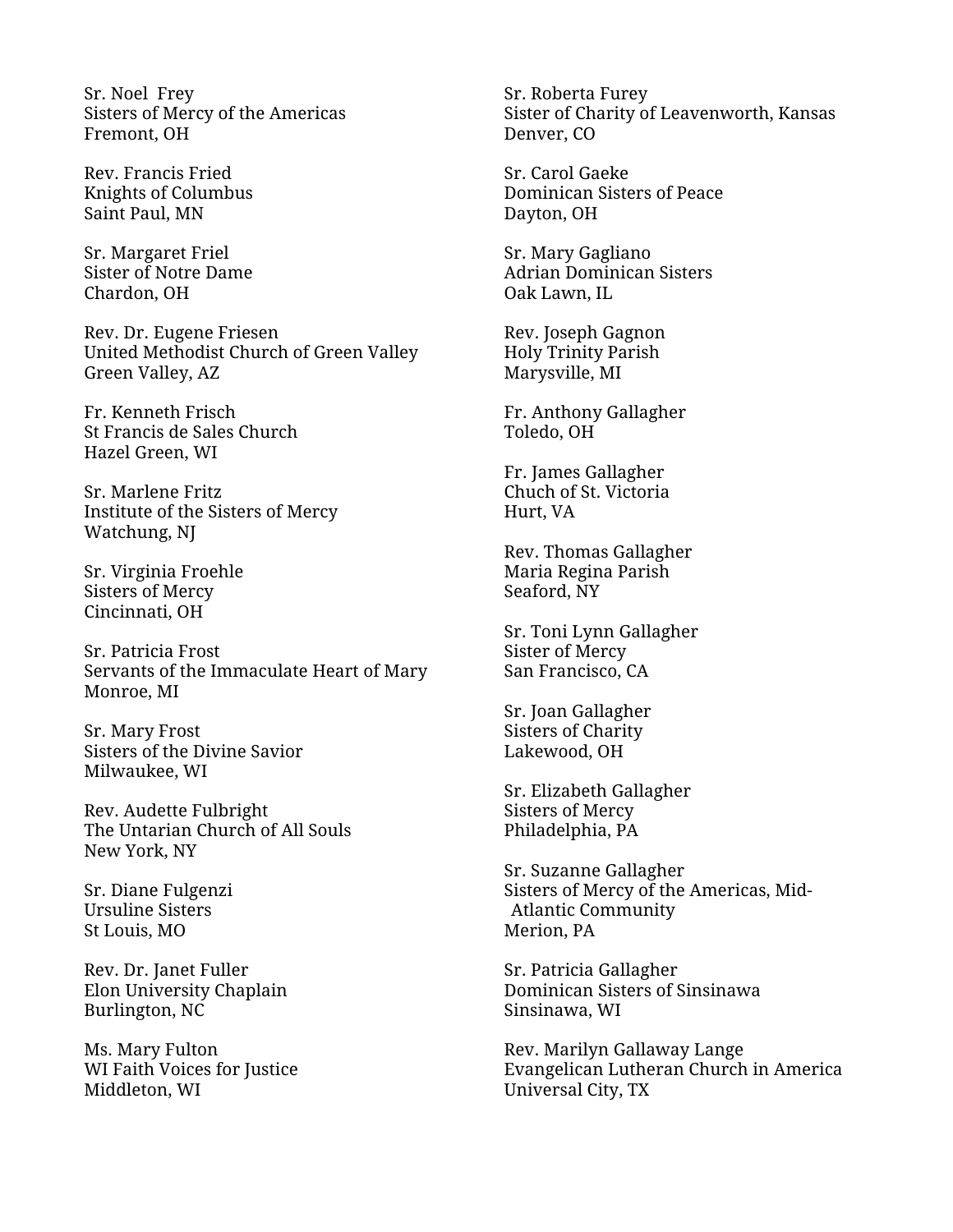Sr. Jeremy Gallet Sisters of Providence of St. Mary of the Woods San Bernardino, CA

Rev. Robert Galloway Community of St. Ninian Corryton, TN

Sr. Joan Gannon Society of the Sacred Heart St. Charles, MO

Sr. Margaret E. Gannon Dominican Sisters Bronx,New York, NY

Sr. Rose Gansle Sisters of the Incarnate Word and Blessed Sacrament Corpus Christi, TX

Sr. Barbara Garcia Dominican Sister of San Rafael San franciscoK, CA

Sr. Elise Garcia Adrian Dominican Sisters Adrian, MI

Sr. Patricia Gardner Sisters of St. Francis Toledo, OH

Rev. Claire Gareau Sophia Inclusive Catholic Community Hewitt, NJ

Sr. M. Nicoletta Gargana Sisters of Charity Florham Park, NJ

Fr. Ronald Gariboldi Holy Family Parish Rockport, MA

Mrs. Ellen Garmann St. Helen Church Tipp City, OH

Rev. Ron Garner Wantagh Memorial Congregational Church Wantagh, NY

Sr. Judith Garson Society of the Sacred Heart Albany, NY

Fr. R. Vincent Gartland Church of Saint George Lawrenceville, , NJ

Sr. Mary Delores Gatliff Sisters of Notre Dame Toledo, OH

Br. Marie Gatti Sinsinawa Dominicans Sinsinawa, WI

Sr. Marie Gatza Servants of the Immaculate Heart of Mary Monroe, MI

Sr. Barbara Gaul Sisters of Charity, BVM Brookfield, IL

Sr. Monique Gautier Sisters of St. Joseph of Orange Seal Beach, CA

Rev. Jacob Gawlik St. John's Evangelical Lutheran Church Sterling, IL

Sr. Bernadine Gazda Congregation of St. Joseph Sparta, MI

Rabbi Laura Geller Temple Emanuel of Beverly Hills Los Angeles, CA

Sr. Yvonne Gellise Sisters of Mercy Ypsilanti, MI

Sr. Ann Marie Gemma Dominican Sisters of Springfield, IL Springfield, IL

Sr. Irma Gendreau The Little Franciscans of Mary Worcester, MA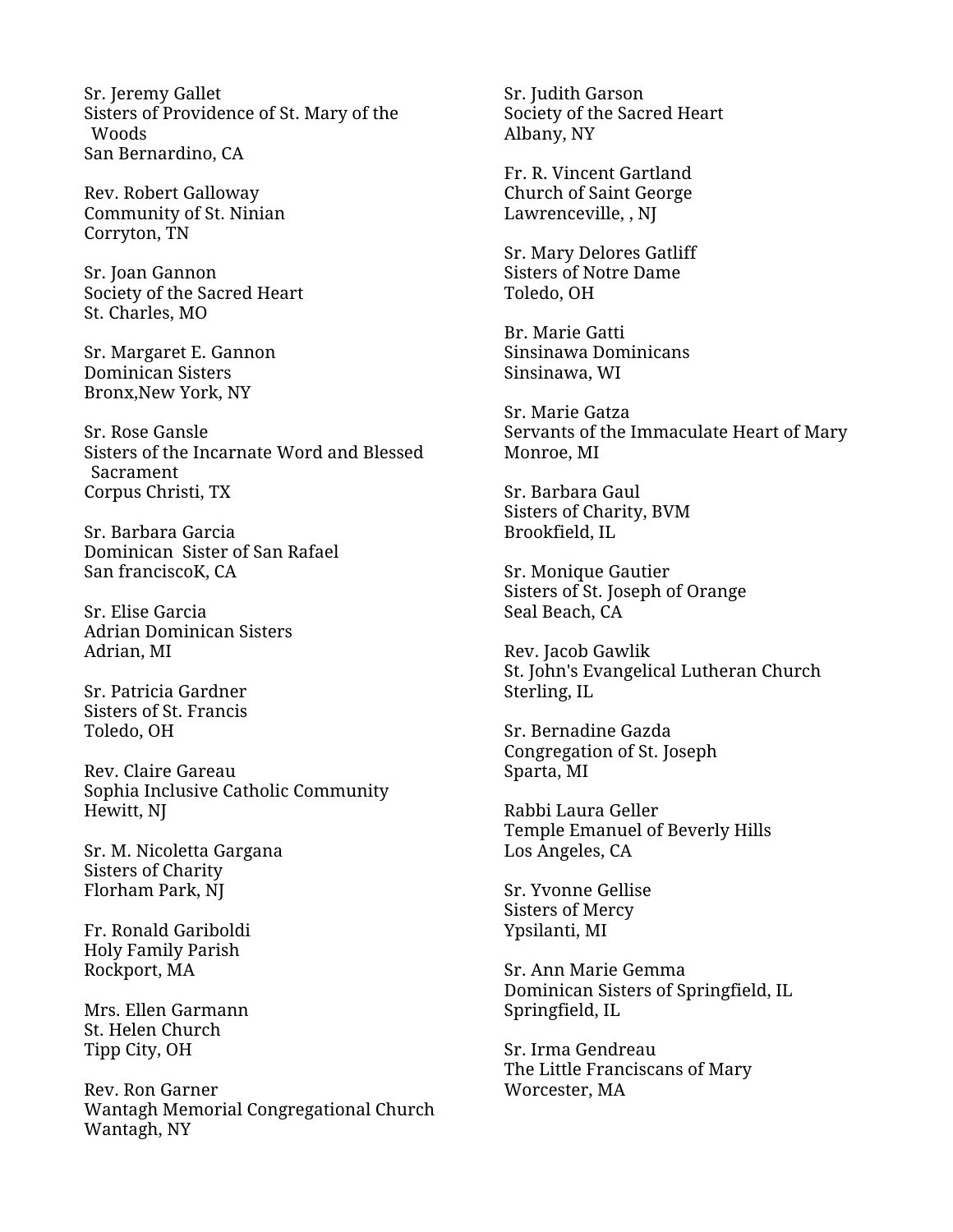Sr. Judith George Sister of Providence Spokane, WA

Sr. Ruth Geraets Sisters of the Presentation of the BVM Aberdeen, SD

Sr. Sheila Geraghty Sisters of Mercy Marshalltown, IA

Rev. Larry Gerber Desert Spring United Methodists Church Las Vegas, NV

Sr. Alice Gerdeman Congregation of Divine Providence Melbourne, KY

Sr. Mary Aloyse Gerhardstein Sisters of Mercy Cincinnati, OH

Sr. Adele Gerlach Sisters of St. Dominic, Congregation of the Most Holy Name San Rafael, CA

Sr. Mary Germain Congregation of St. Joseph Nazareth, MI

Sr. Michelle Germanson Trinity High School River Forest, IL

Sr. James Ann Germuska Franciscan of the Neumann Community Brownsville, PA

Sr. Paula Gero Sisters of the Precious Blood Dayton, OH

Rev. David Gerth Metropolitan Congregations United St. Louis, MO

Sr. Mary Patricia Geuting Society of the Sacred Heart Bethesda, MD

Sr. Marian Gibbons St. Monica Catholic Church Whitefish Bay, WI

Ms. Melisas Gibilaro Sisters of Charity Maspeth, NY

Sr. Jeanne Giebelhouse Ursuline Sisters New Rochelle, NY

Sr. Carolyn Giera Sisters of St. Francis Sylvania, OH

Sr. Alice Gilabert Sisters of St. Francis Williamsville, NY

Br. John Gill St. Patrick-St. Anthony Catholic Church Hartford, CT

Dr. Garth Gillan State College, PA

Rev. Dr. Donald Gillett Kentucky Council of Churches Lexington, Kentucky

Pastor Bruce Gillette Overbrook Presbyterian Church, PCUSA Philadelphia, PA

Pastor Carolyn Gillette Overbrook Presbyterian Church, PCUSA Philadelphia, PA

Sr. Frances M. Gimber Society of the Sacred Heart St. Louis, MO

Sr. Edna Ginder Franciscan Dubuque, IA

Sr. Kathleen Gingras Sister of Good Shepherd Framingham, MA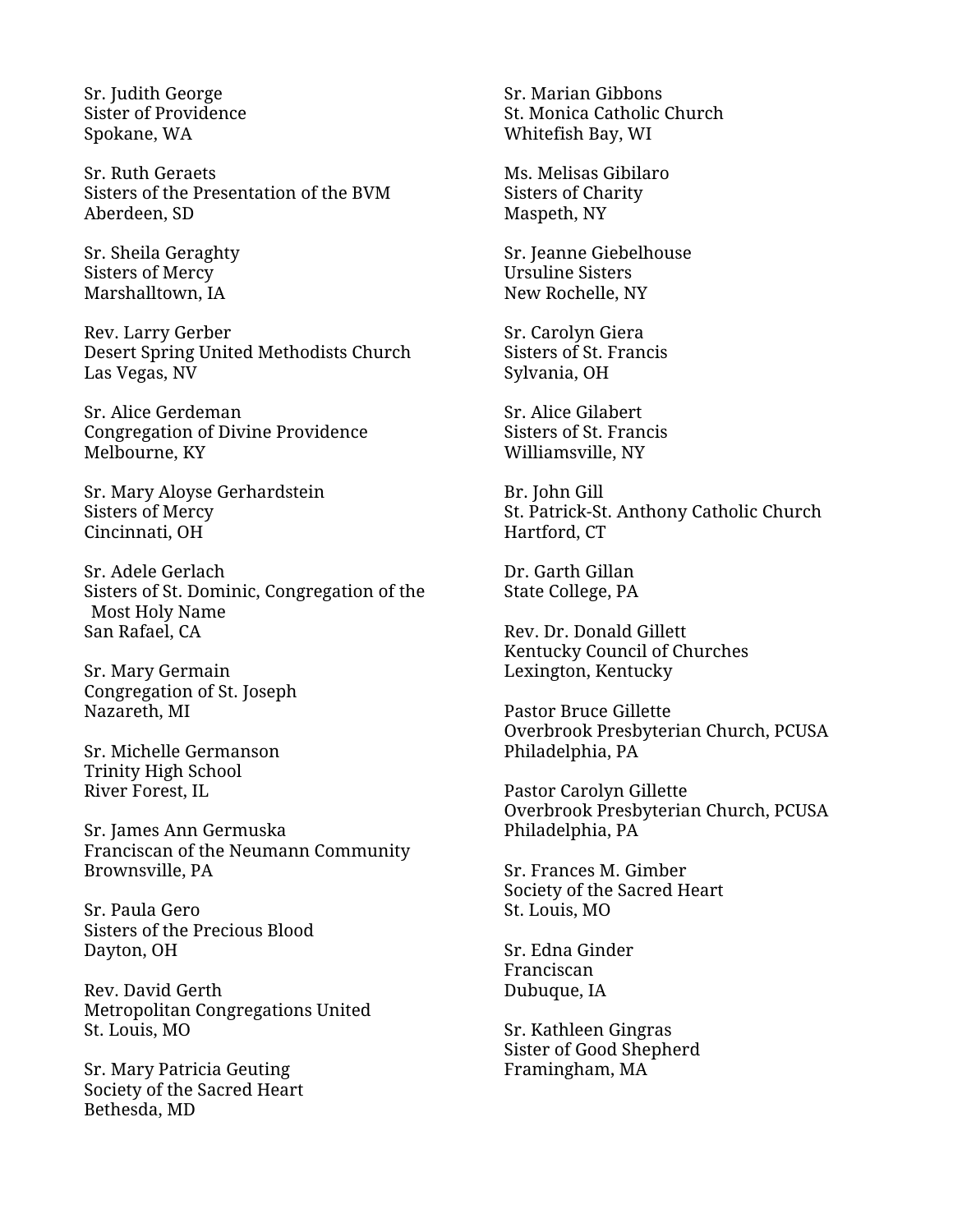Mr. John Ginley St Basil Chapel Houston, TX

Sr. Barbara Ginther Sisters of Charity Florham Park, NJ

Sr. Jan Ginzkey OSB, Benet Hill Monastery Colorado Springs, CO

Diana Girtain Church of the World Montclair, N.J.

Sr. Marcella Gittrich Sisters of Charity of St. Elizabeth Convent Station, NJ

Rev. Matty Giuliano SPCA Hazlet, NJ

Sr. Loretta Glanz Adrian Domininican Sisters Westmont, IL

Rabbi Rosalind Glazer Joyful Jerusalem Gainesville, FL

Sr. Rosanna Gleason Dominican Sisters of Sinsinawa Sinsinawa, WI

Mr. Thomas Glennon St. Columbans Bellevue, NE

Sr. Joan Glisky Servants of the Immaculate Heart of Mary Monroe, MI

Sr. Georgianna Glose Amityville Dominicans Brooklyn, NY

Sr. Barbara Anne Gluck Sisters of Saint Joseph TOSF Kimberly, WI

Sr. Doreen Glynn Sisters of St. Joseph of Carondelet Latham, NY

Sr. Liz Gnam NJ State Chaplain Ewing, NJ

Sr. Barbara Gnecco Sisters of Charity of St. Elizabeth West Orange, NJ

Darren Goble, Priest Community of Christ Las Vegas, NV

Sr. Barbara Gocella Sisters of St. Joseph Louisville, KY

Fr. Robert Goebel Archdiocese of Cincinnati Cincinnati, OH

Sr. Grace Golata Religious Community Milwaukee, WI

Rabbi Andrew Gold Aleph Alliance for Jewish Renewal Las Vegas, NM

Sr. Judith Golden Sister of St. Dominic Hicksville, NY

Rabbi Rachel Goldenberg Malkhut Forest Hills, NY

Rev. Daniel Gomez Red Mountain United Methodist Church Mesa, AZ

Sr. Mary Ellen Gondeck Congregation of St. Joseph Kalamazoo, MI

Sr. Irma Gonzalez Sisters of the Incarnate Word and Blessed Sacrament Brownsville, TX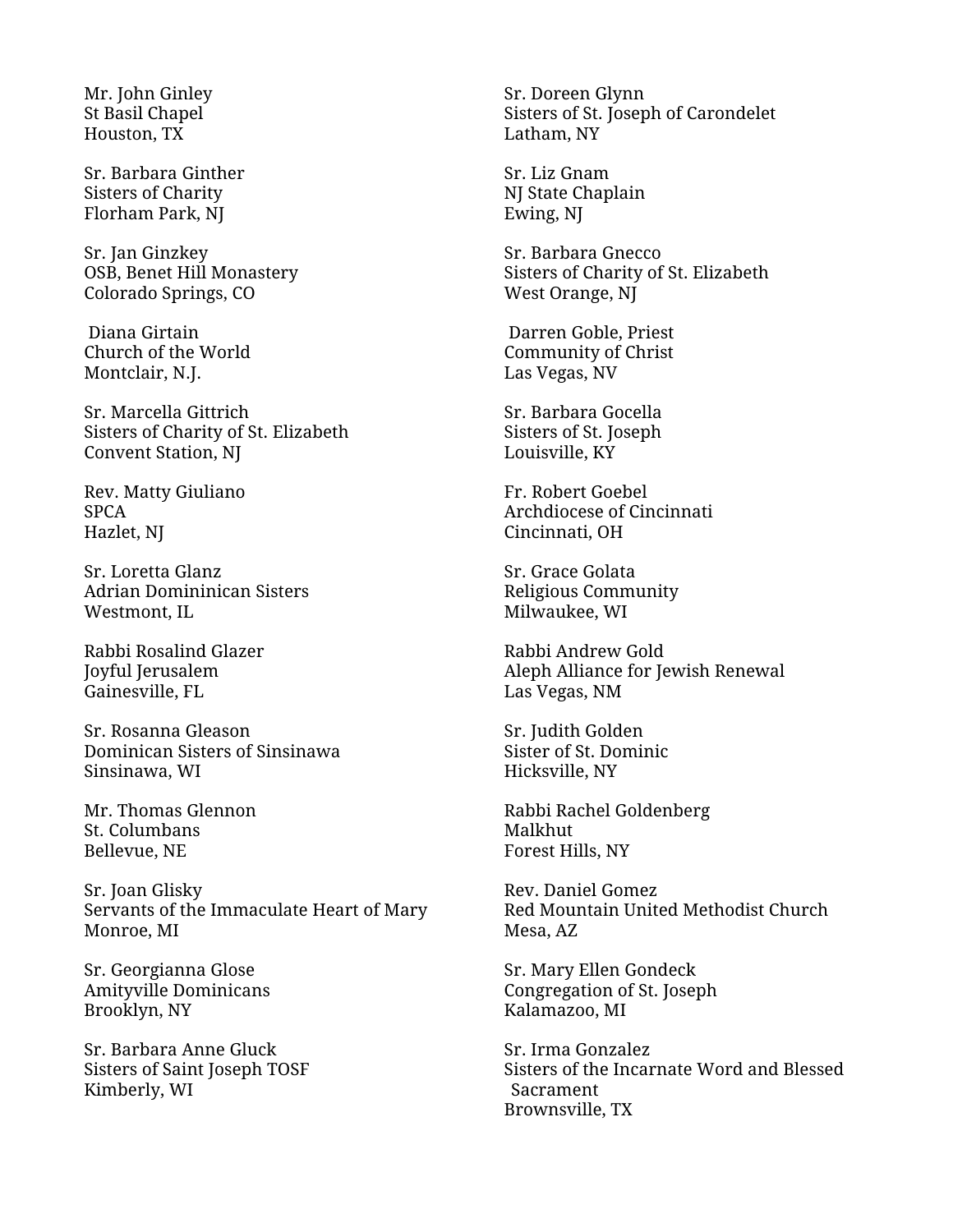Rev. Edward Goode United Church of Christ Chicago, IL

Rev. Andrea Goodman The Interfaith Peace Project San Francisco, CA

Rev. Laura Gordon Moravian Church Bethlehem, PA

Rev. Dr. Vicki Gordy-Stith Peninsula-Delaware Conference of The United Methodist Church Dover, DE

Br. Michael Gosch Clerics of St. Viator (Viatorians) Chicago, IL

Sr. Joanne Goscicki Sisters of the Holy Family of Nazareth Brooklyn, NY

Sr. Karen Gosser Society of the Holy Child Jesus Tigard, OR

Sr. Marilyn Gottemoeller Institute of Sisters of Mercy of the Americas St. Louis, MO

Sr. Doris Gottemoeller Sisters of Mercy Cincinnati, OH

Sr. Joan Goulden Sisters of St. Joseph of Carondelet Los Angeles, CA

Sr. Helen Gourlay Sisters of Charity of the Blessed Virgin Mary Milwaukee, WI

Rev. Stephen Govett Trinity United Methodist Church Phoenix, AZ

Br. Jeanne Goyette Srs of At Dominic Caldwell, NJ

Fr. Dennis Grabrian Diocese of Stockton Stockton, CA

Rev. Dr. William Graf Legacy @ Fairways Victor, NY

Ms. Stacy Graff Congregation Bet El Fitchburg, WI

Fr. Joseph T. Graffis Archdiocese of Louisville Louisville, KY

Mrs. Althea Graham Society of St. Vincent dePaul Southfield, MI

Sr. Jeannine Gramick Sisters of Loretto Mount Rainier, MD

Sr. Betty Granger Congregation of St. Joseph Warren, MI

Rev. Jo Green UUCSV Danville, PA

Rabbi Steven Greenberg Clal and Eshel Brookline, MA

Rabbi Irving Greenberg Bronx, NY

Rabbi David Greenstein Congregation Shomrei Emunah Montclair, NJ

Sr. Madeleine Gregoire Daughters of the Holy Spirit Putnam, CT

Ms. Sharon Gregory Western Pennsylvania Annual Conference of the United Methodist Church Pittsburgh, PA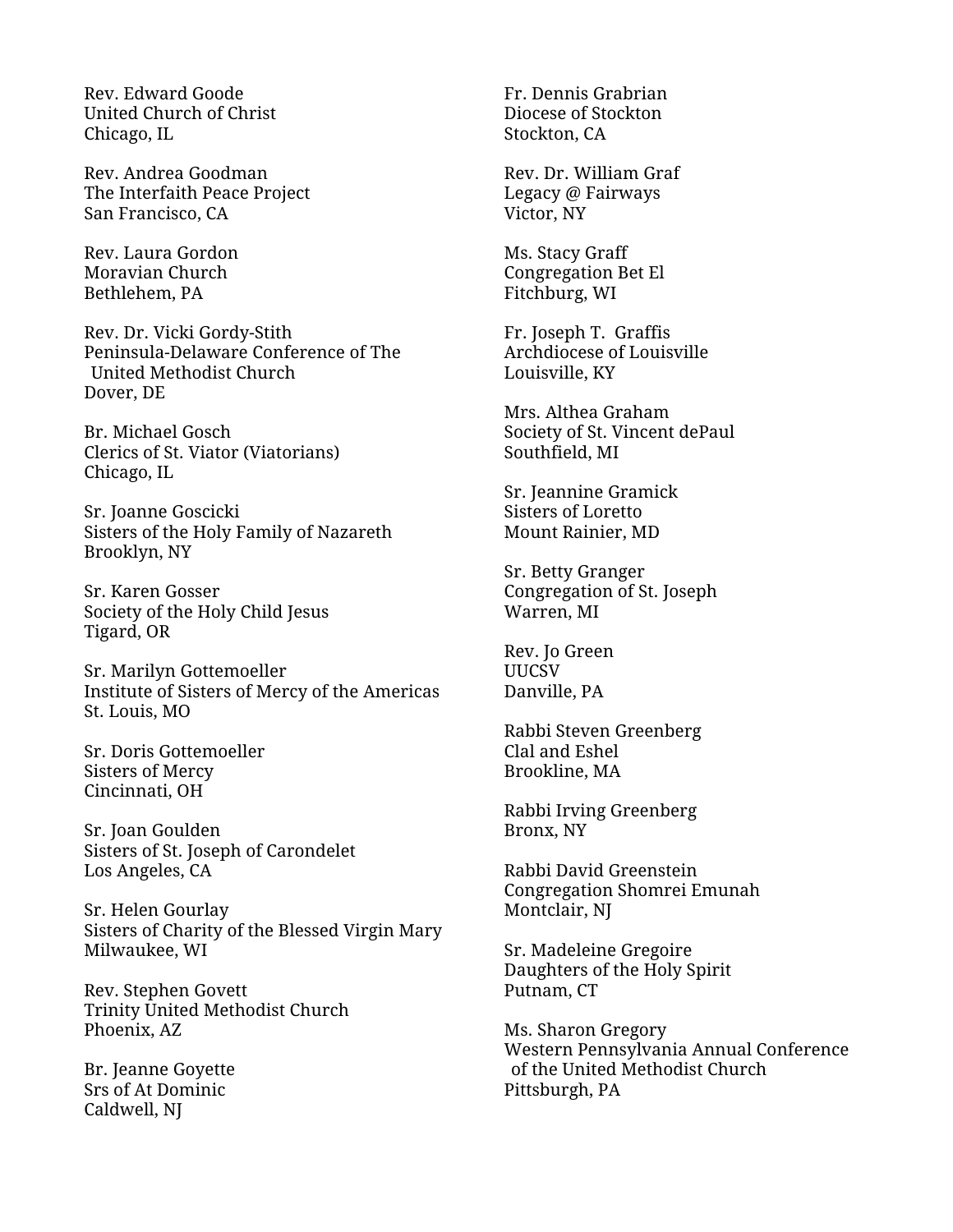Sr. Carolita Greiner School Sisters of St. Francis Milwaukee, WI

Mr. Ken Grenz Valley View United Methodist Church Overland Park, KS

Br. Kevin Griffith Edmund Rice Christian Brothers North America Province New Rochelle, NY

Mr. Thomas Griffith St Patrick Catholic Church Meridian, MS

Pastor Clyde Griffith Presbyterian Brokmall, PA

Sr. Grace Grima Sisters of St. Joseph of Orange San Francisco, CA

Ms. Marion Grimes Sisters of Mercy Associates Hamburg, NY

Rev. Dr. Lorraine Grinnell Salem United Church of Christ Jackson, MI

Sr. Carole Griswold Humility of Mary Rocky River, OH

Sr. Frances Gritte Sisters of Charity Forest Hills, NY

Sr. Kathy Grosh Servants of the Immaculate Heart of Mary Monroe, MI

Ms. Carol Gross Adrian Dominican Sister Adrian, MI

Sr. James Marie Gross Sisters of the Presentation Dubuque, IA

Sr. Joanne Gross Ursuline Sisters of Cleveland South Euclid, OH

Sr. Carolette Grote Sisters of St. Francis, Tiffin Tiffin, OH

Sr. Julie Grote Sisters of St. Francis, Tiffin Tiffin, OH

Sr. Virginia Grumich School Sisters of Notre Dame St.Louis, MO

Mrs. Valerie Guenther St. Mary's Catholic Church Royal Oak, MI

Sr. Eleanor Guerin Religious Sisters of Mercy Albany, NY

Sr. Irene Gumbleton Servants of the Immaculate Heart of Mary Algonac, MI

Sr. Mary Cecile Gunelson Sisters of the Most Precious Blood O'Fallon, MO

Sr. Donna Gunn Sister of St. Joseph St. Louis, MO

Rev. Peter Guthneck St Mary Church at Rocky Boy's Indian Reservation Box Elder, MT

Rabbi Fred Guttman Temple Emanuel Greensboro, NC

Rev. Thomas Hagedorn St. Mary's Catholic Church Elyria, OH

Sr. Mary Hagele Religious of the Sacred Heart Chicago, IL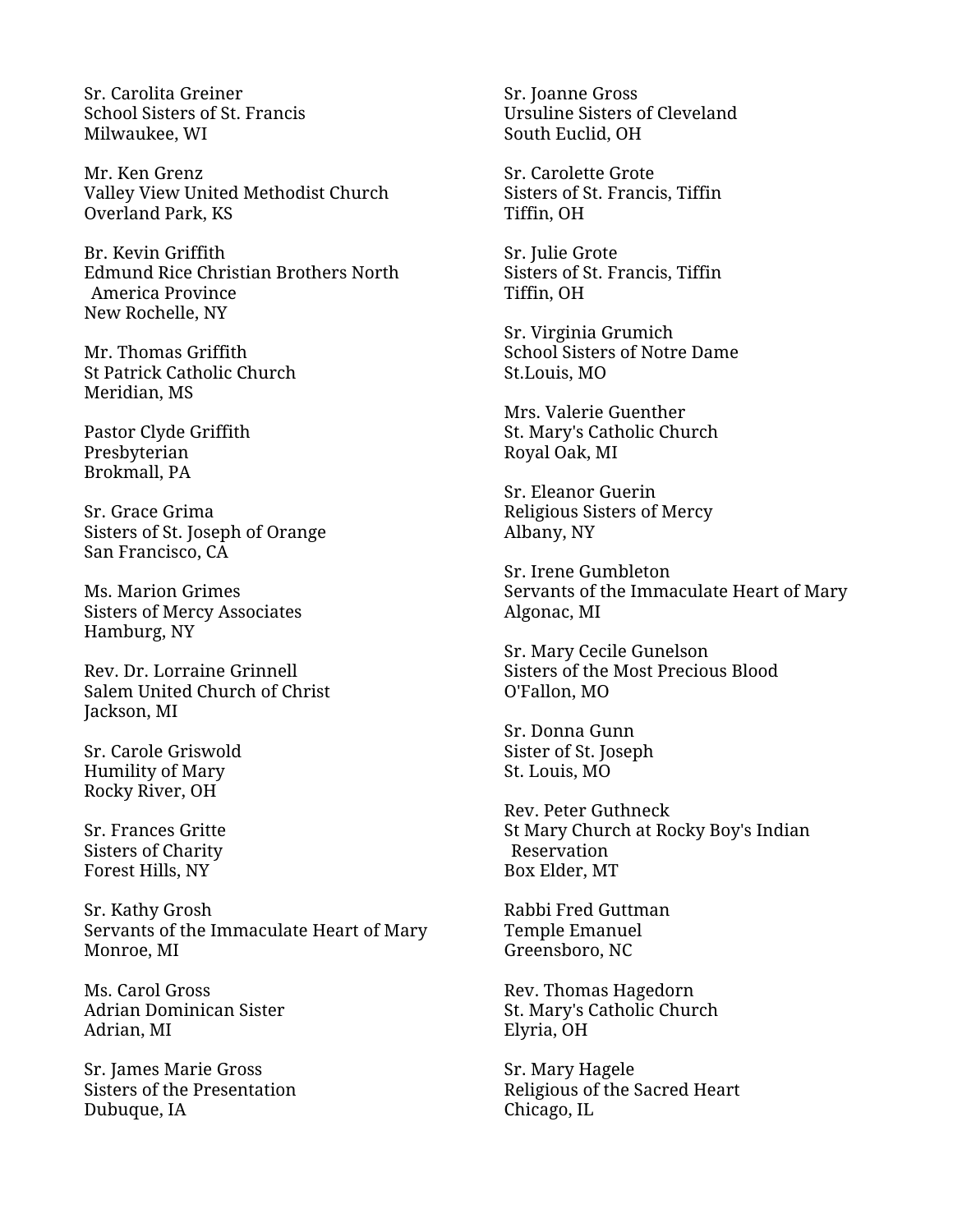Pastor Betsy Hague St. Stephen and the Incarnation Chevy Chase, MD

Sr. Gloria Haider Franciscan Sisters of Little Falls, MN Waite Park, MN

Sr. Monica Haines Victory Noll Sisters Huntington, IN

Mrs. Kit Haldeman St. Eugene Swannanoa, NC

Sr. Mary Audrey Hallahan St.Margaret's Convent, RSM Lake Placid, NY

Rev. Tammy Hallam St. Marks United Methodist Church Tucson, AZ

Rev. Dr. Richard Hamm Disciples of Christ Indianapolis, IN

Sr. Mary Beth Hamm Sisters of St. Joseph of Chestnut Hill Reisterstown, MD

Fr. Raymond Hampe St.Robert Bellarmine Church St.Charles, MO

Ms. Mary Hankins Union United Methodist Church West Chester, PA

Sr. Catherine Hanley Sisters of Mercy Redlands, CA

Sr. Raya Hanlon Dominican Sisters of San Rafael San Rafael, CA

Sr. Rosaleen Hanlon Holy Family Cathedral Orange, CA

Sr. LuAnn Hannasch Sisters of Mercy Farmington Hills, MI

Rev. Kristin Hansen Desert Foothills United Methodist Church Phoenix, AZ

Sr. Margaret Hansen Missionary Sisters, Servants of the Holy Spirit Northfield, IL

Sr. Barbara Hansen Dominican Sisters of Grand Rapids Grand Rapids, MI

Ms. Linda Hanson Sisters of St Joseph of Peace Issaquah, WA

Pastor Ronald Hanson Calvary Lutheran Church Willmar, MN

Sr. Marietta Hanus School Sisters of St. Francis Milwaukee, WI

Rev. Gerald Harbour Narragansett, RI

Sr. Susan Arnold Harms Religious Sisters of Mercy Savannah, GA

Sr. Rosaleen Harold Congregation of the Sisters of Charity of the Incarnate Word, San Antonio I El Paso, TX

Sr. Rachelle Harper Sisters of Mercy Farmington Hills, MI

Sr. Martha Harrington Servants of the Holy Heart of Mary Bourbonnais, IL

Ms. Ramona Harris St. Jude Catholic Church Ceres, CA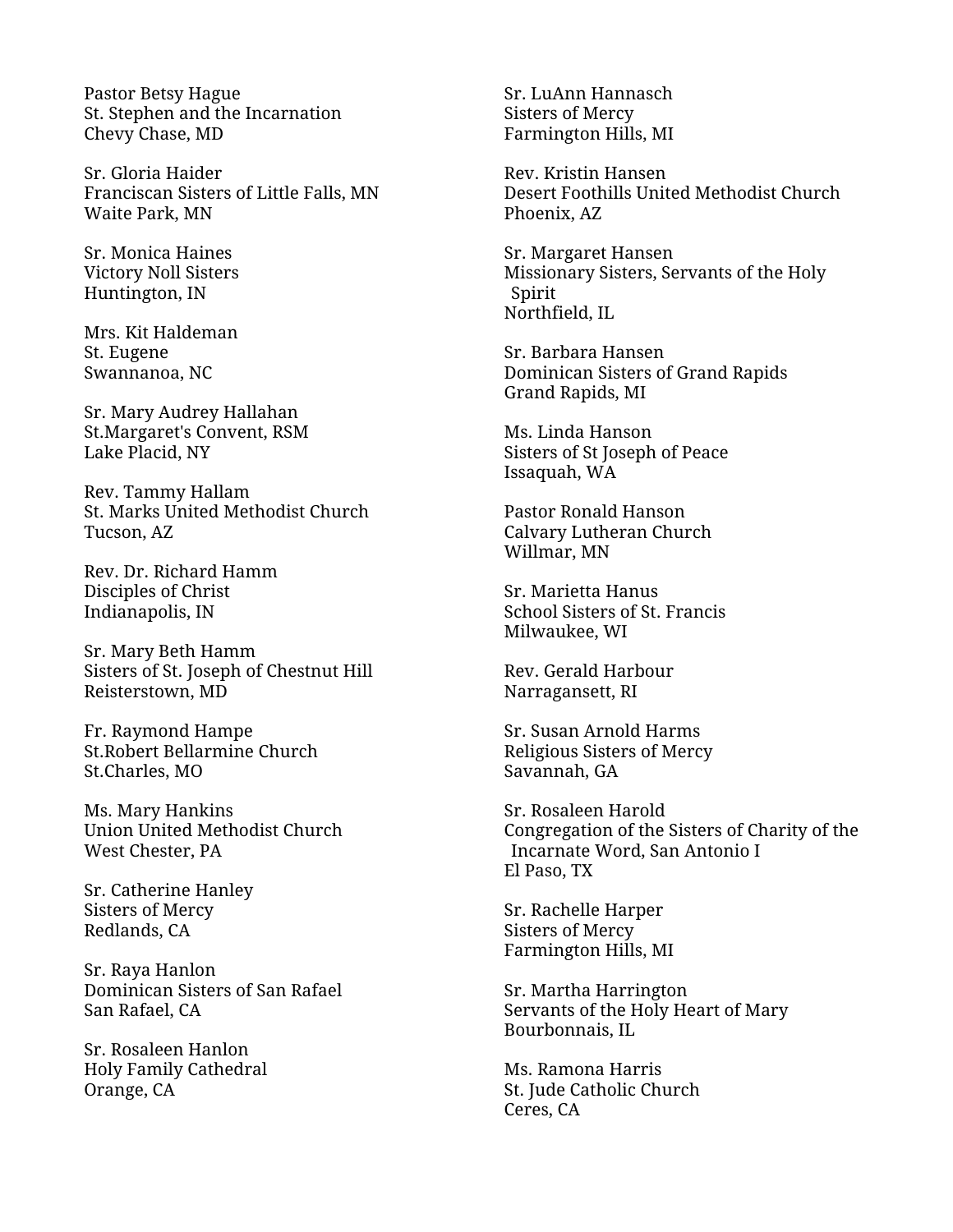Ms. Bernice Harris Temple Beth Am Seattle, WA

Rev. David Harriss St. Michael's United Methodist Church Lake Havasu City, AZ

Ms. Mary Hart St.Gregory's Catholic Church Dalton, PA

Rev. Blake Hart Cooperative Baptist Fellowship SC Rock Hill, SC

Rev. Thomas Hartle Franciscan Friar Butler, NJ

Sr. Joanne Hartman Sisters of Mercy of the Americas St. Louis, MO

Sr. Karen Hartman Franciscan Sisters of the Poor Cincinnati, OH

Sr. Marie Hartmann Sisters of Mercy Cincinnati, OH

Sr. Virginia Hasson Sisters of Mercy Merion, PA

Mrs. Kathy Hasty Sterling heights, MI

Sr. Sharon Havelak Sisters of St. Francis, Sylvania OH Toledo, OH

Sr. Janet Haverkamp Sisters of St. Francis of the Holy Family Dubuque, IA

Fr. Charles Hawes Episcopal chaplain, St. Mary's House - UNCG/Guilford College (retired) Greensboro, NC

Sr. Claudia Hayden Ursuline Sisters of Mount St. Joseph Maple Mount, KY

Mr. Robert Hayes Holy Spirit Catholic Church New Orleans, LA

Rev. Frances Hayes Littlefield Presbyterian Church Dearborn, Michigan

Sr. Linda Hayward Society of the Sacred Heart San Diego, CA

Mr. Richard Haywood Society of St Vincent DePaul Green Bay, WI

Fr. John Heagle Therapy & Renewal Associates Gleneden Beach, OR

Sr. Kathleen Hebbeler Dominican Sisters of Hope Cincinnati, OH

Sr. Mary Anne Hebert Congregation of St. Joseph Baton Rouge, LA

Sr. Kathleen Heer Sisters of the Living Word Arlington Heights, IL

Sr. Fidelma Heeran Sisters of Mercy San Jose, CA

Sr. Elizabeth Heese Milwaukee, WI

Sr. Ruth Hehn Sisters of Charity of Leavenworth Cheyenne, WY

Sr. Roselyn Heil Franciscan Sisters of Perpetual Adoration Wausau, WI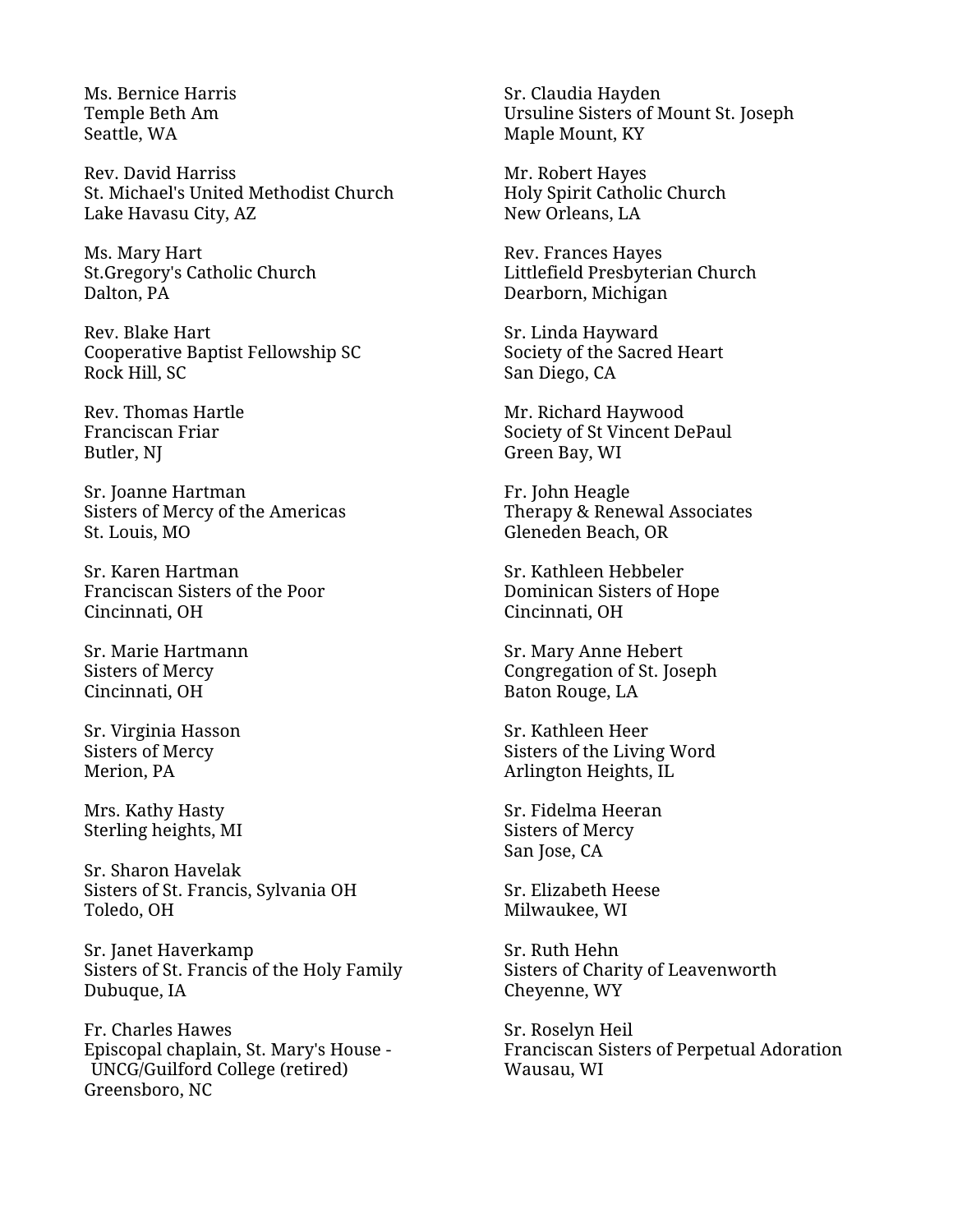Sr. Bernadette Helfert Sisters of Charity of Leavenworth Ashland, MT

Sr. Cecilia Hellmann Adorers of the Blood of Christ Belleville, IL

Sr. Jayne Helmlinger Sisters of St. Joseph of Orange Orange, CA

Sr. Christina Heltsley St Francis Center Redwood City, CA

Rev. Dr. Katharine Henderson Auburn Theological Seminary New York, NY

Sr. Joan Henehan Sisters of St. Joseph of Carondelet Los Angeles, CA

Rev. James Henke Shiner, TX

Sr. Dolores Henke Servants of Mary Onalaska, WI

Pastor William Henkel First Reformed Church of Secaucus Secaucus, NJ

Sr. Gwen Hennessey OSF, Clare Guest House for Women on Intensive Parole Sioux City, IA

Sr. Janice Henniger Congregation of St. Joseph Cleveland, OH

Sr. Mary Jane Herb Servants of the Immaculate Heart of Mary, Leadership Council Monroe, MI

Sr. Irene Herbst Religious of the Sacred Heart St. Louis, MO

Sr. Beatrice Hernandez Wheaton Franciscan JPIC Coordinator Wheaton, IL

Sr. Carren Herring Sisters of Mercy Cincinnati, OH

Sr. Beth Anne Herrmann Sisters of St. Francis of Assisi Baltimore, MD

Sr. Mary Herrmann Sisters of St Joseph Erie, PA

Br. Steven Herro St. Norbert Abbey De Pere, WI

Sr. Margaret Hersinger Sisters of Charity Convent Station, NJ

Sr. Catherine Hertel SSMO Beaverton, OR

Rev. Sara Hertzog Maidencreek Church Kutztown, PA

Sr. Angela Hibbard Servants of the Immaculate Heart of Mary Detroit, MI

Sr. Pamela Hickey Religious of the Sacred Heart Atheton, CA

Sr. Maureen Hickey Sisters of the Presentation of the Blessed Virgin Mary Fitchburg, MA

Sr. Rosemary Hickmann Dominican University River Forest, IL

Sr. Mary Teresa Hicks Benet Hill Benedictine Community of Sisters Colorado Spirngs, CO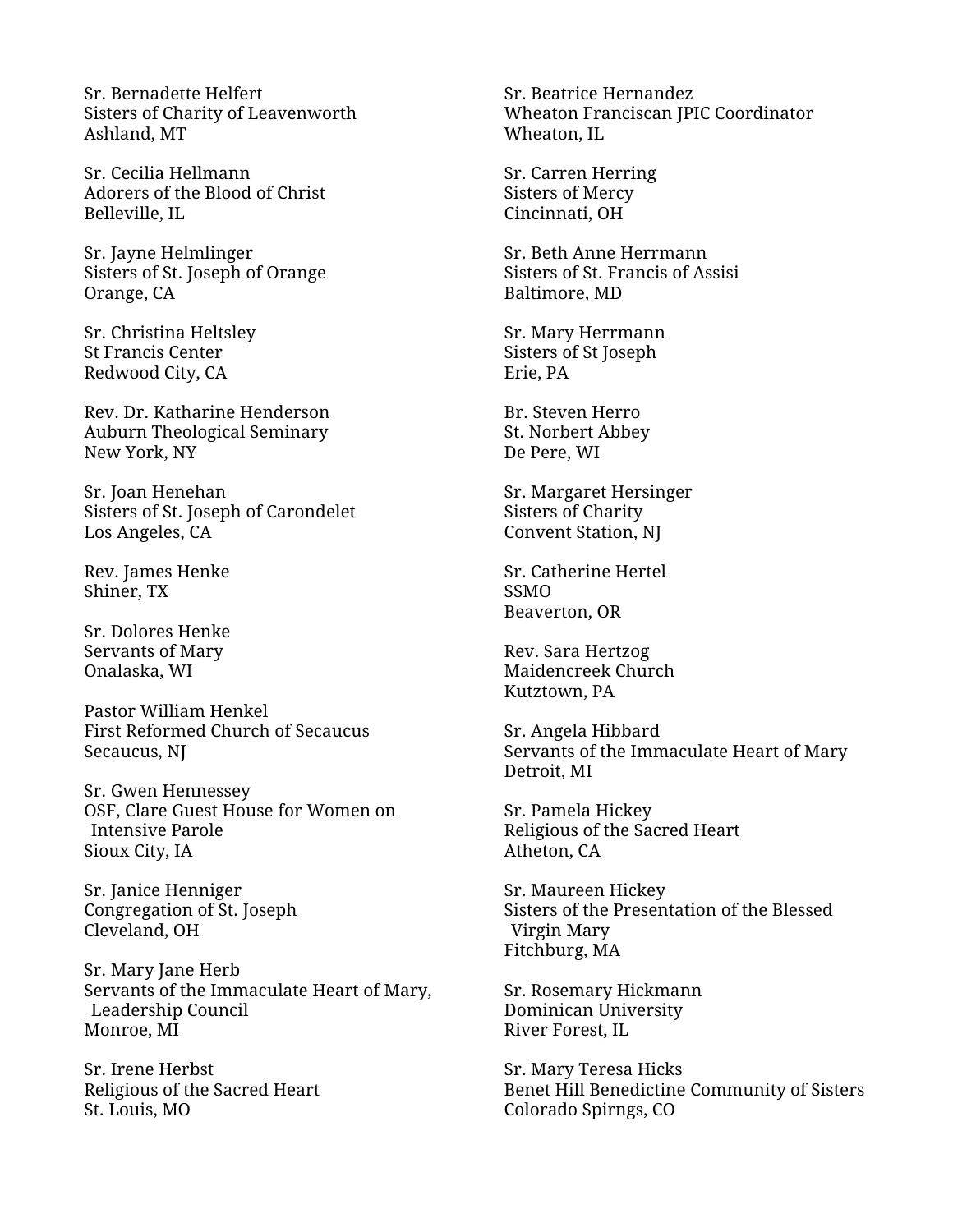Rev. Linda Higgins St John's UCC Richmond, VA

Rev. Michael Higgs Community Lutheran Church Las Vegas, NV

Sr. Maria Hill Congregation of St. Joseph Brookfield, IL

Sr. Christine Hilliard Sisters of St. Joseph of Orange Orange, CA

Rev. Charlene Hinckley St. Paul's United Church of Christ Hinckley, IL

Rev. Dr. Glenn Hinson Crescent Hill Baptist Church Louisville, KY

Sr. Carol Hlava Dominicans of Sinsinawathid bill Wausau, WI

Sr. Earline Hobbs Sisters of Charity of Nazareth Nazareth, KY

Rabbi Janie Hodgetts Mt. Auburn Hospital Newton, MA

Sr. Gabrielle Hoefer Hoefer Sisters of Mercy Farmington Hills, MI

Sr. Gwendolyn Hoeffel Society of the Sacred Heart Albany, NY

Sr. Mary L. Hoevel Sisters of Notre Dame Perrysburg, OH

Sr. Marilynn Hofer Sisters of St. Francis Oldenburg, IN

Fr. Jim Hofffman Franciscan Friars of Sacred Heart Province Chicago, IL

Sr. Margaret Hoffman Sisters of St. Francis of Mary Immaculate Bexley, OH

Sr. Frances Hoffman Racine Dominicans DeForest, WI

Fr. John Hofstede St. Cecilia Catholic Church St. Paul, MN

Sr. Marie Hogan Sisters of St. Joseph Detroit, MI

Sr. Grace Hogan Sparkill Dominican Sister Bronx, NY

Sr. Lois Hoh Dominican Sisters of Sinsinawa Sinsinawa, WI

Pastor Karen Holcomb-Merrill United Church of Christ Lansing, MI

Rev. Susan Holden University United Methodist Church Las Vegas, NV

Sr. Sharon Holland Servants of the Immaculate Heart of Mary, Leadership Council Monroe, MI

Sr. Elizabeth Holler Sisters of Charity of Saint Elizabeth Harrington Park, NJ

Rev. Bob Holliday Epworth United Methodist Chirch Phoenix, AZ

Sr. Sarah Holmes Sisters of the Immaculate Heart of Mary Scranton, PA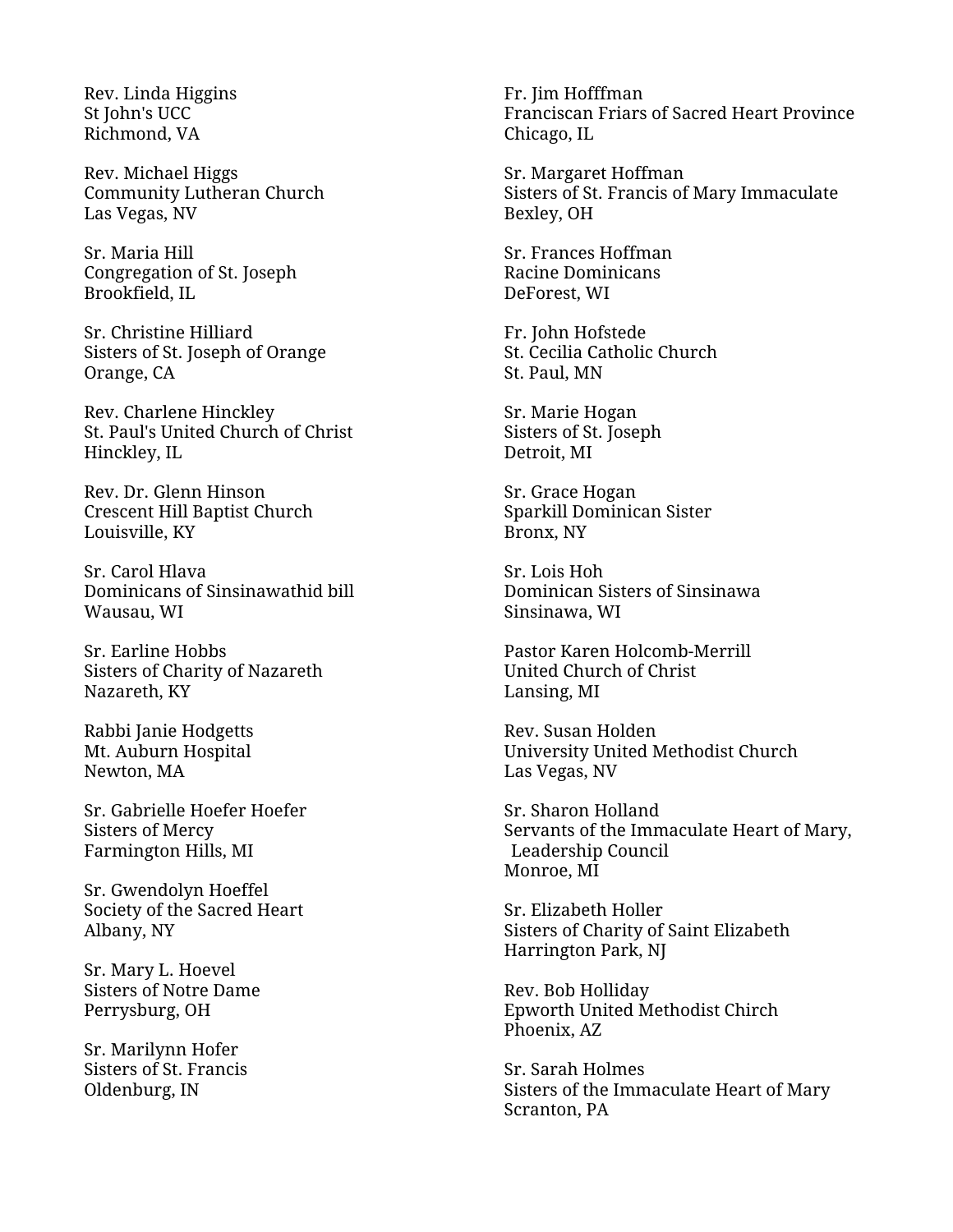Sr. Mary Ellen Holohan Sisters of the Holy Names of Jesus and Mary Lake Oswego, OR

Ms. Patricia Holt Sister of St. Joseph of Carondelet Associate El Segundo, CA

Rev. Jerome Holtzman Holy Name Catholic Church Watertown, SD

Sr. Agnes Hoormann Society of the Sacred Heart Nerinx, KY

Rev. Dr. Melvin Hoover UU Congregation of Charleston, WV Charleston, WV

Sr. Jeanne Hope **CSI** West Hartford, CT

Rev. Gregory Hopefl St. Francis Solanus Indian Mission Stone Lake, WI

Sr. Mary Hopkins Dominican Sisters of Sinsinawa Sinsinawa, WI

Sr. Tracey Horan Sisters of Providence of Saint Mary-of-the-Woods Indianapolis, IN

Sr. Joan Hornick Adorers of the Blood of Christ Belleville, IL

Sr. Mary Hough Congregation of the Sisters of St. Joseph Cleveland, OH

Sr. Mary Therese Houlihan Sinsinawa Dominican Dubuque, IA

Sr. Eileen Houlihan Servants of the Immaculate Heart of Mary Monroe, MI

Sr. Catherine Houtakker Sinsinawa Dominicans Sinsinawa, WI

Sr. Mary Ellen Howard Sisters of Mercy Detroit, MI

Sr. Ethel Howey SSND Wilton, CT

Sr. Madonna Hoying Franciscan Sisters of the Poor Cincinnati, OH

Rev. Richard Hoyt-McDaniels First Unitarian Church Los Angeles, CA

Sr. Dolores Hrdina Sisters of Mercy of the Holy Cross Merrill, WI

Sr. Mary Hroscikoski Franciscan Sisters of Little Falls McAllen, TX

Rev. Robert Hubbard University UMC Henderson, NV

Sr. Anne Marie Hubbard St. Catherine's Catholic Church Somerville, MA

Sr. Marcia Huber Missionary Sisters of the Immaculate **Conception** Denville, NJ

Rev. Rosemary Huddleston Dominican Sisters of Sinsinawa WI Milwaukee, WI

Sr. Charlene Hudon Sisters of Providence Seattle, WA

Mrs. Ramona Huebsch Kadow St. Lawrence Catholic Church Perham, MN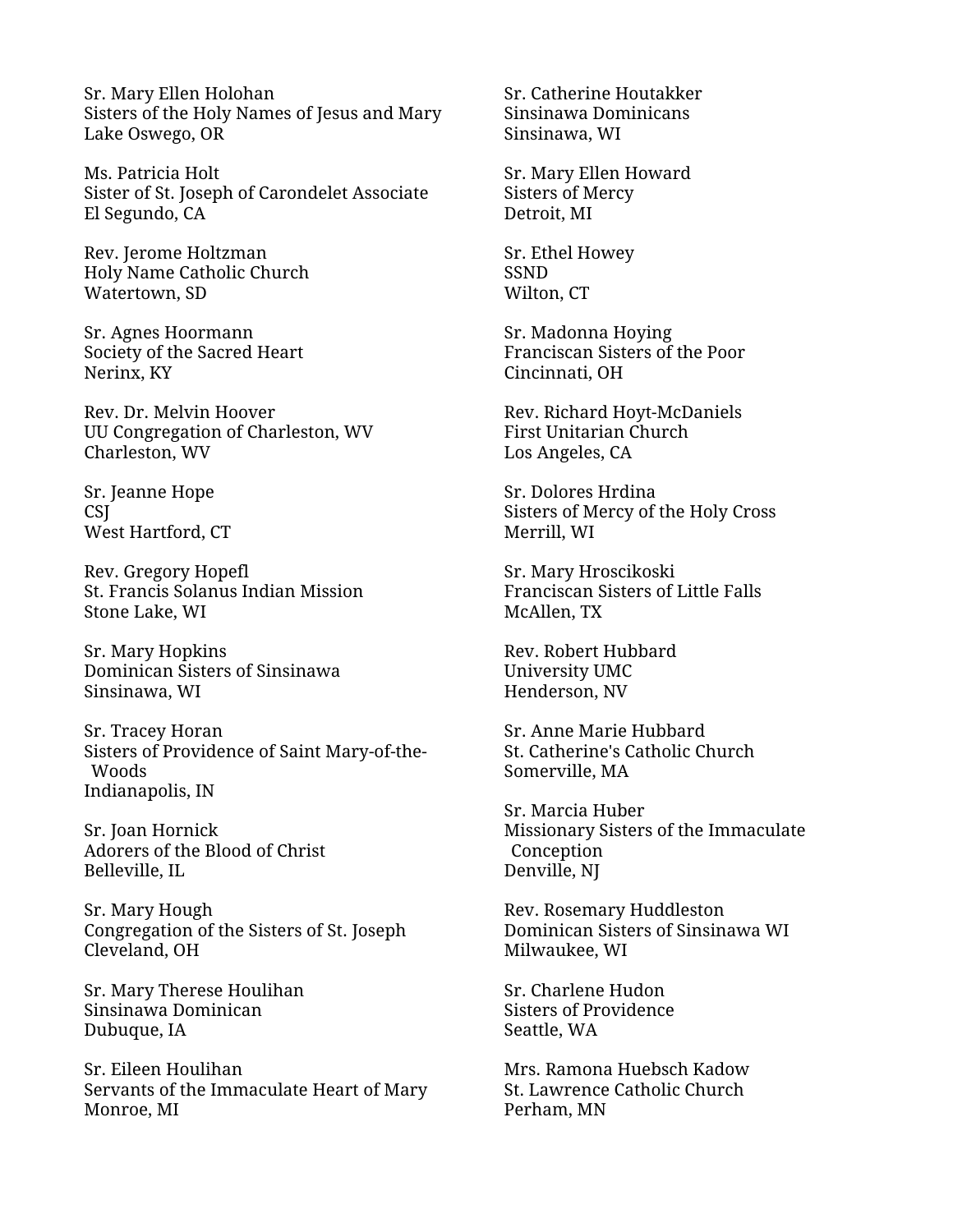Sr. MaryAnne Huepper Sisters of St. Joseph of Orange Los Angeles, CA

Sr. Helen Huewe Sisters of St. Francis Dubuque, IA

Ms. Melissa Hug Sisters, Servants of the Immaculate Heart of Mary Monroe, MI

Ms. Shannon Hughes Center for Faith and Justice, Xavier University Cincinnati, OH

Sr. Phyllis Hughes Sisters of Mercy Menlo Park, CA

Sr. Kathleen Hughes Religious of the Sacred Heart St. Louis, MO

Sr. Mary Hughes Dominican Sisters New Rochelle, NY

Sr. Mary Humbert Sisters of Charity Cincinnati, OH

Fr. Stephen Humphrey St. Louis, MO

Ms. Ann Hungerman Sisters, Servants of the Immaculate Heart of Mary Ann Arbor, MI

Sr. Judith Hunnewinkel Sisters of St. Francis of the Newman Community Honolulu, HI

Sr. Claudette Huot Daughters of the Holy Spirit Putnam, CT

Sr. Celeste Hupert Sisters of the Holy Family of Nazareth Pittsburgh, PA

Rabbi Mark Hurvitz New York, NY

Mrs. Carol Hynes Apalachin, NY

Rev. John Hynes St Catherine of Siena Catholic Church Wilmington, DE

Rabbi T'mimah Audrey Ickovits Holistic Jew Santa Monica, CA

Rev. Jon Ierley Willowbrook United Methodist Church Peoria, AZ

Sr. Judy Illig Institute of the Blessed Virgin Mary Carol Stream, IL

Rev. Eve Ilsen Aleph Alliance for Jewish Renewal Boulder, CO

Sr. Patricia Imdieke Franciscan Sisters of Little Falls, MN St. Cloud, MN

Sr. Helen Ingles Sisters, Servants of the Immaculate Heart of Mary, Leadership Council Monroe, MI

Sr. Kennebeck Irma Franciscan Sisters of Mary St. Louis, MO

Sr. Mary Irving School Sisters of Notre Dame Towson, MD

Rabbi Daniel Isaak Congregation Neveh Shalom Portland, OR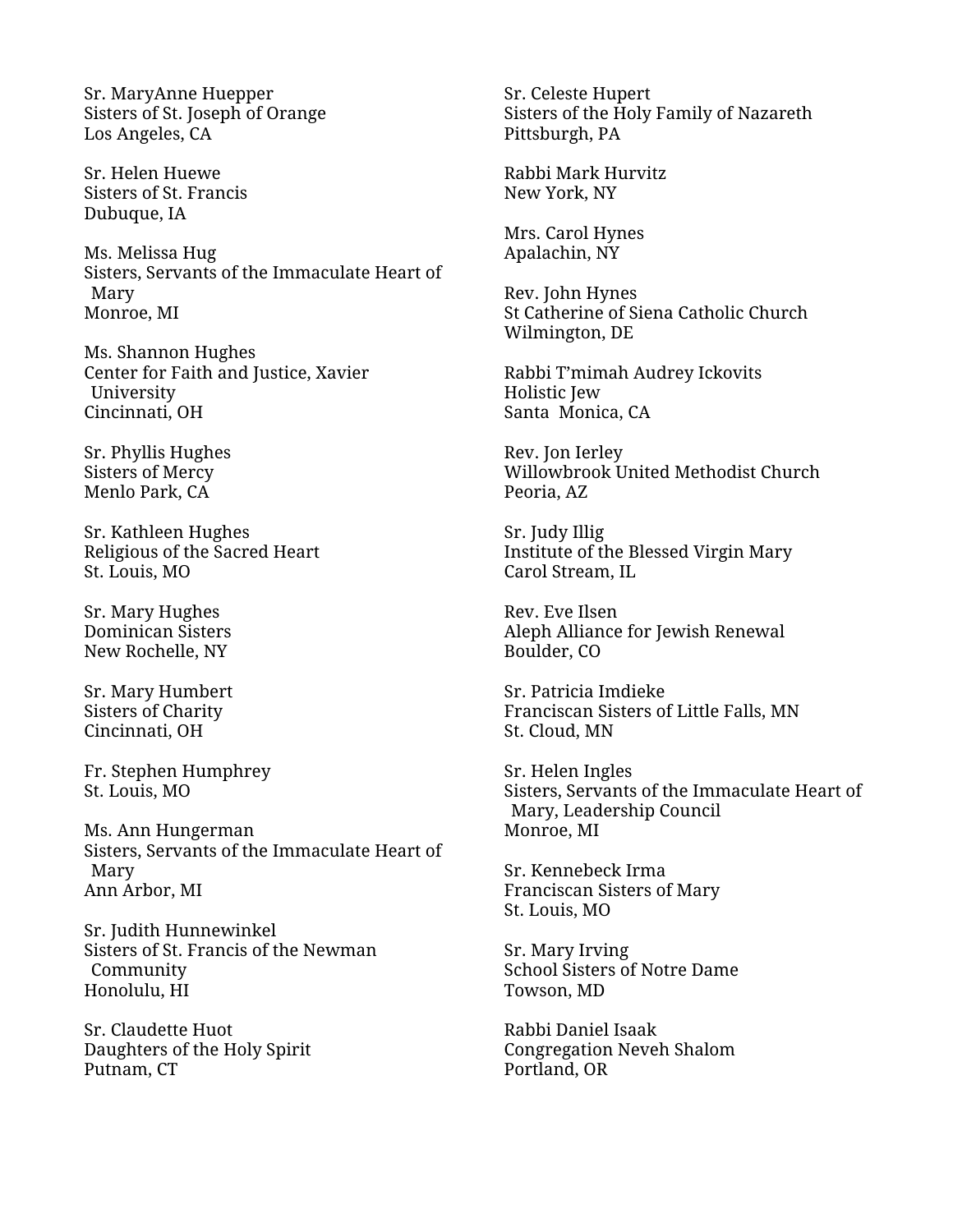Pastor Brooke Isingoma Page Community United Methodist Church Page, AZ

Sr. Suzanne Jabro Sisters of St Joseph of Carondelet Los Angeles, CA

Sr. Margaret Jackson Franciscan Sisters Of Mary St. Louis, MO

Sr. Mary Joan Jacobs Congregation of the Sisters of the Holy Family of Nazareth Philadelphia, PA

Mr. Douglas Jacobson Lutheran Peace Fellowship Eastside Kirkland, WA

Rabbi Burt Jacobson Kehilla Community Synagogue El Sobrante, CA

Sr. Helen Jacobson Sisters of St. Francis Wilmington, DE

Sr. Elaine Jahrsdoerfer Dominican Sisters Amityville, NY

Dr. Melissa James Agape House Lutheran Episcopal Campus Ministry SDSU La Mesa, CA

Br. Benedict Janecko St.Vincent College Latrobe, PA

Mrs. Joy Jannotti Temple Methodist Pottstown, PA

Sr. Carol Janowiak Sisters, Servants of the Immaculate Heart of Mary Monroe, MI

Sr. Jo Ann Jansing Ursuline Sisters of Louisville Louisville, KY

Sr. Margaret Jaros Sister of St. Dominic Caldwell, NJ

Sr. Phyllis Jaszkowiak Sisters of the Holy Names of Jesus and Mary Portland, OR

Sr. Sharon Jayes Sisters of St.Joseph, Concordia KS Kansas City, MO

Rev. Robert Jeffers New York City, NY

Sr. Evelyn Jegen Cenacle Conference Center Chicago, IL

Rev. A. Thomas Jelinek Patagonia Community United Methodist Church Patagonia, AZ

Rev. John Jenkins Camp Verde United Methodist Church Camp Verde, AZ

Sr. Barbara Jenkins Sisters of Charity Florham Park, NJ

Dr. Michael Jennings St. Michael's Catholic Church Orland Park, IL

Sr. Barbara Jennings Sisters of St. Joseph of Carondelet St. Louis, MO

Sr. Anita Jennissen Franciscan Sisters of Little Falls McAllen, TX

Ms. Mary Jo Jeppesen Sisters, Servants of the Immaculate Heart of Mary Associate Chaska, MN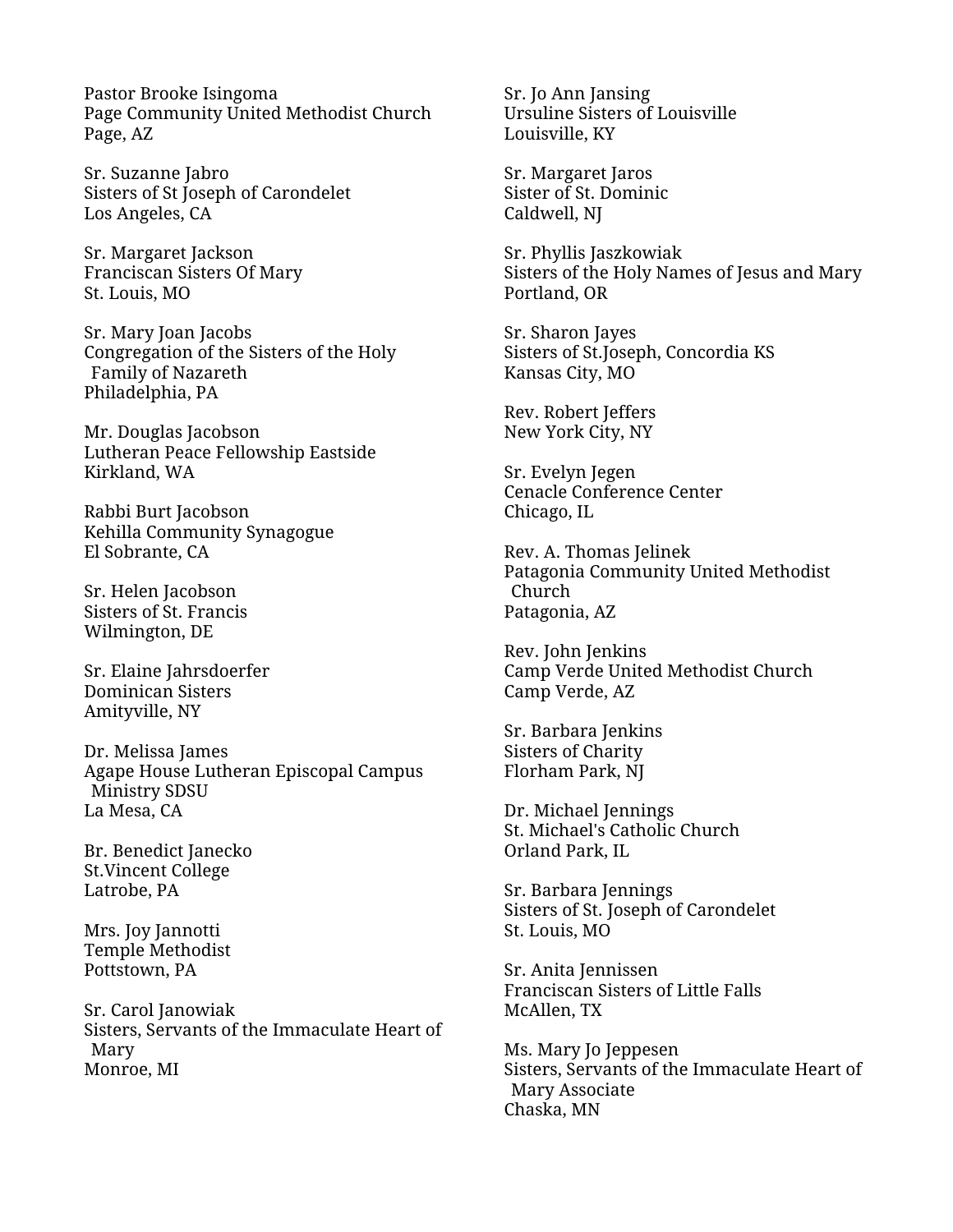Mr. Thomas Jewett Immaculate Heart of Mary Catholic Parish Wilmington, DE

Sr. Helen Jilek Lisle, IL

Rev. Agustin Jimenez New Hope United Methodist Church Tucson, AZ

Sr. Paulissa Jirik School Sisters of Notre Dame West St. Paul, MN

Ms. Augusta Johnson Mother of God Monastery Watertown, SD

Rev. Sandy Johnson Boulder City United Methodist Boulder City , NV

Sr. Patricia Johnson Sisters of St Joseph of Carondelet St. Louis, MO

Sr. Mary Johnson Catholic Dominican Sister Sinsinawa, WI

Sr. Mary Johnstone Sinsinawa Dominicans Milwaukee, WI

Fr. Jan Michael Joncas University of St. Thomas St. Paul, MN

Dr. Virginia Jones Congregation of the Sisters of St. Joseph Kalamazoo, MI

Rev. Richard Jones St James United Methodist Church Tucson, AZ

Rev. Thomas Jones The People's Church Lansing, MI

Rev. Dr. Lucy Jones Kona United Methodist Church Kailua-Kona, HI

Rev. Dr. Ernest H. Jones ABCUSA Newark, OH

Sr. Ellen Jordan Sisters of St. Joseph of Orange Orange, CA

Sr. Erica Jordan Sinsinawa Dominicans Kenosha, WI

Rev. Kathy Jorgensen UMC Mobile, AL

Rev. Dr. Satish Joseph Our Lady of the Immaculate Conception Dayton, OH

Rev. Timothy Joyce Benedictine Monks of Glastonbury Abbey Hingham, MA

Sr. Sharon Joyer Sister of Notre Dame de Namur Alameda, CA

Rev. Kristin Joyner United Methodist Church Bothell, WA

Rev. Robin Joynes Daughters of Faith Network Cheverly, MD

Rev. Dr. Stephen Judd Maryknoll Fathers and Brothers Maryknoll, NY

Rev. Barbara Jung Unity Church of Peace South Bend, IN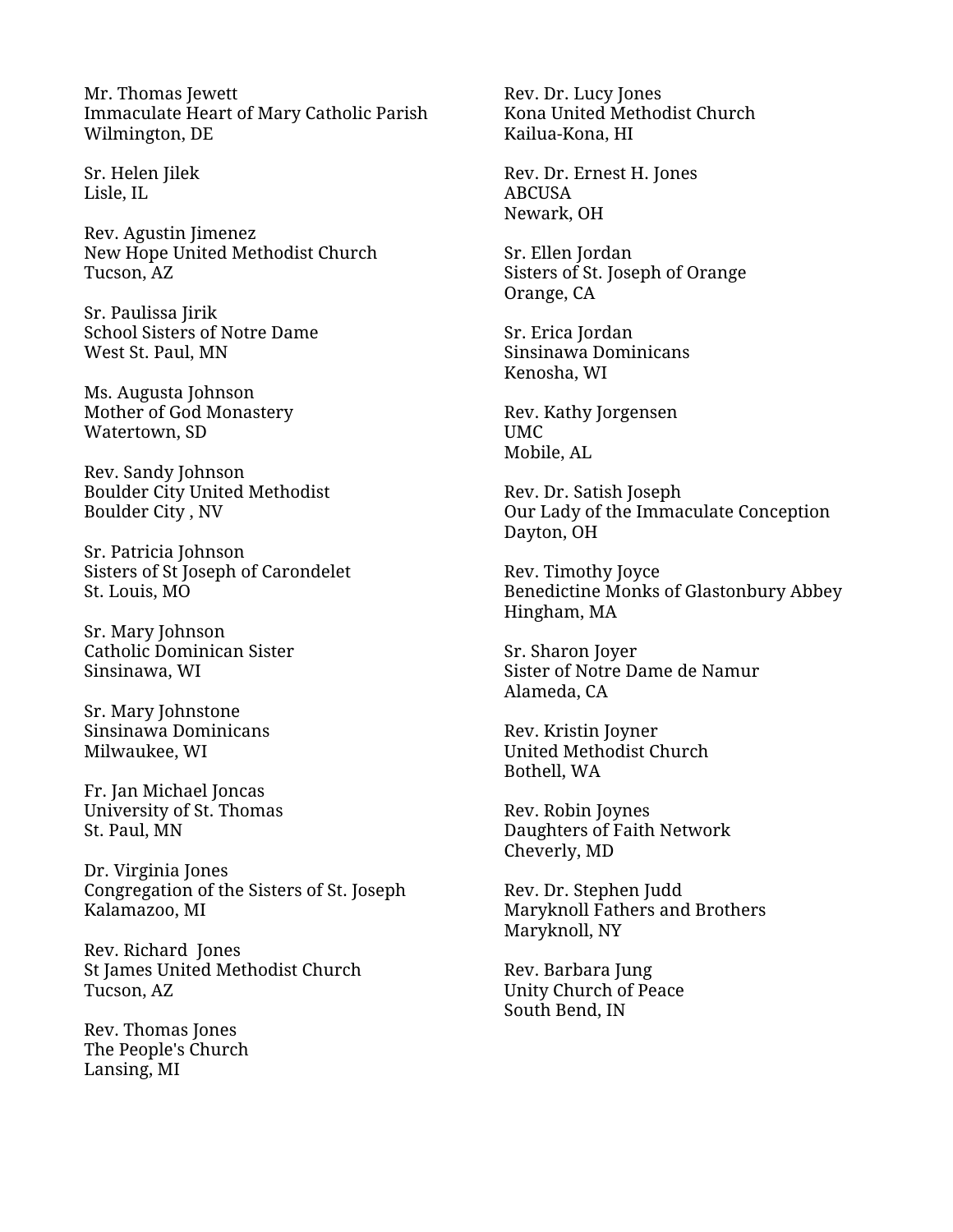Sr. Judith Justinger Sisters of St. Joseph Clarence, NY

Ms. Margo Kahler First United Methodist Church Tucson, AZ

Sr. Rose Ann Kaiser Our Lady of Victory Missionary Sisters Huntington, IN

Sr. Judith Kaiser Sisters, Servants of the Immaculate Heart of Mary Monroe, MI

Sr. Kathleen Kaiser Congregation of St. Joseph Nazareth, MI

Sr. Catherine Kaiser Franciscan Sisters of Perpetual Adoration La Crosse, WI

Sr. Thadine Kaminski Sister of Saint Francis Joliet, IL

Sr. Kathleen Kane Dominican Sisters/Sparkill, NY Big Sandy, MT

Sr. Judith Ann Karam Sisters of Charity of St. Augustine Cleveland, OH

Sr. Bernadine Karge Dominican Sisters of Sinsinawa, WI Chicago, IL

Sr. Helen Kavanaugh Congregation of Notre Dame Kankakee, IL

Sr. Patricia Keefe Sisters of St. Joseph of Boston Braintree, MA

Sr. Anna Mae Keeley Sisters of Mercy Merion, PA

Fr. Joseph P. Keenan Missionary Servants of the Most Holy Trinity Adelphi, MD

Pastor Michael Keffer Desert Southwest Conference of The United Methodist Church Chino Valley, AZ

Sr. Kathleen Kelemen Religious of the Sacred Heart of Mary Los Angeles, CA

Rev. Marti Keller Unitarian Universalist Women's Federation Decatur, GA

Rev. Ken Keller Holy Family Catholic Church Nazareth, TX

Sr. Karen Kellereski Sisters of the Holy Family of Nazareth Bellevue, PA

Fr. Paul Kelly Tupper Lake, NY

Sr. Kathleen Kelly CSJ Hemet, CA

Sr. Carol Kelly Sisters, Servants of the Immaculate Heart of Mary Monroe, MI

Sr. Laurita Kelly The Sisters of St. Francis Syracuse, NY

Sr. Nancy Kelly Sisters of Mercy Elmira, NY

Sr. Margaret Kelly Sisters of Charity of the Incarnate Word San Antonio, TX

Rev. Raymond Kemp Georgetown University Washington, DC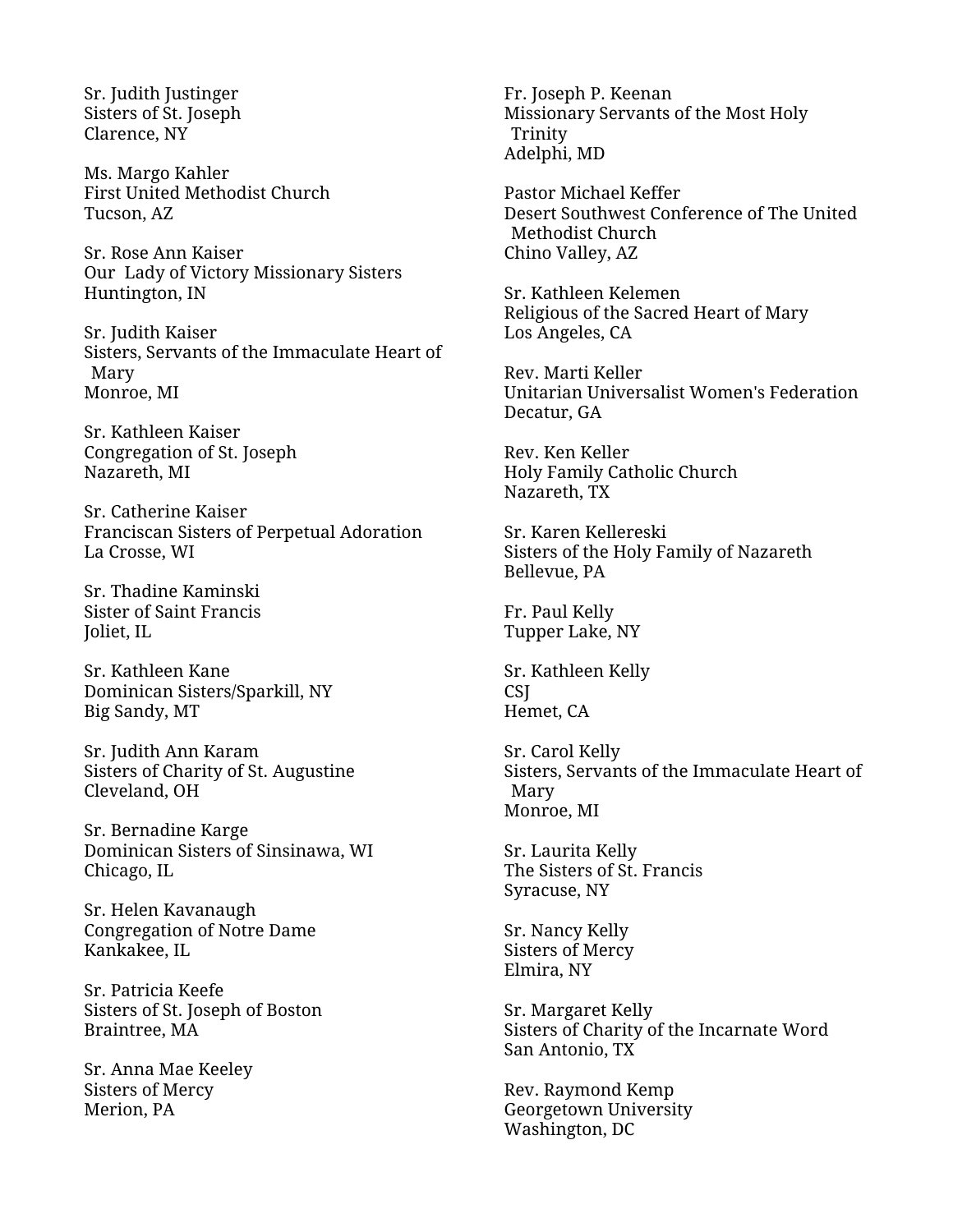Rev. Diane Kenaston University United Methodist Church St. Louis, MO

Rev. Dr. Joseph Kenaston United Methodist Church Beckley, WV

Sr. Ursula Kendig Sisters of Charity Saint Elizabeth Florhum, NJ

Sr. Mary Claire Kennedy Sisters of St. Joseph, NW PA Erie, PA

Mrs. Kathleen Kenney-Fredrick Sisters of Mercy Palos Heights, IL

Sr. Allan Kenzig Sisters of Charity of St. Augustine Cleveland, OH

Rev. Katherine Keough Emmaus Ecumenical Catholic Community Olympia, WA

Sr. Rosemary Keough Centro Latino Owensboro, KY

Rev. Dr. Edward Kern Trinity Lutheran Church (ELCA) San Antonio, TX

Sr. Ann Kernan Holy Union Sisters Monticello, KY

Sr. Mary Noel Kernan Sisters of Charity of Seton Hill Greensburg, PA

Sr. Joan Kerrigan Sisters of Notre Dame de Namur Stevenson, MD

Rev. Tom Kessler St. John the Baptist Church Newburgh, IN

Sr. Ruth Kettman Congregation of St. Joseph Cincinnati, OH

Dr. Shiela Kielly Associate of the Sisters of Mercy Marshalltown, IA

Fr. James P Kiesel, MD St. Joseph Catholic Church Crofton, MD

Sr. Lou Ann Kilburg Sisters of St. Francis Dubuque, IA

Sr. Magie Kilduff Religious of the Sacred Heart Boston, MA

Sr. Janice Kilian Franciscan Sisters of Little Falls, MN St. Cloud, MN

Rev. Richard Killmer Interfaith Network on Drone Warfare Yarmouth, Maine

Rev. Joseph Kim Bothell United Methodist Church Bothell, WA

Sr. Columba Kim Religious of the Sared Heart San Francisco, CA

Rabbi Jason Kimelman-Block Bend the Arc Jewish Action Silver Spring, MD

Rev. Alexis King Chaplain, USAFR Annandale, VA

Sr. Elizabeth King Congregation of Notre Dame Norwalk, CT

Sr. Marilyn King Sisters of Mercy of the Americas Lebanon, KY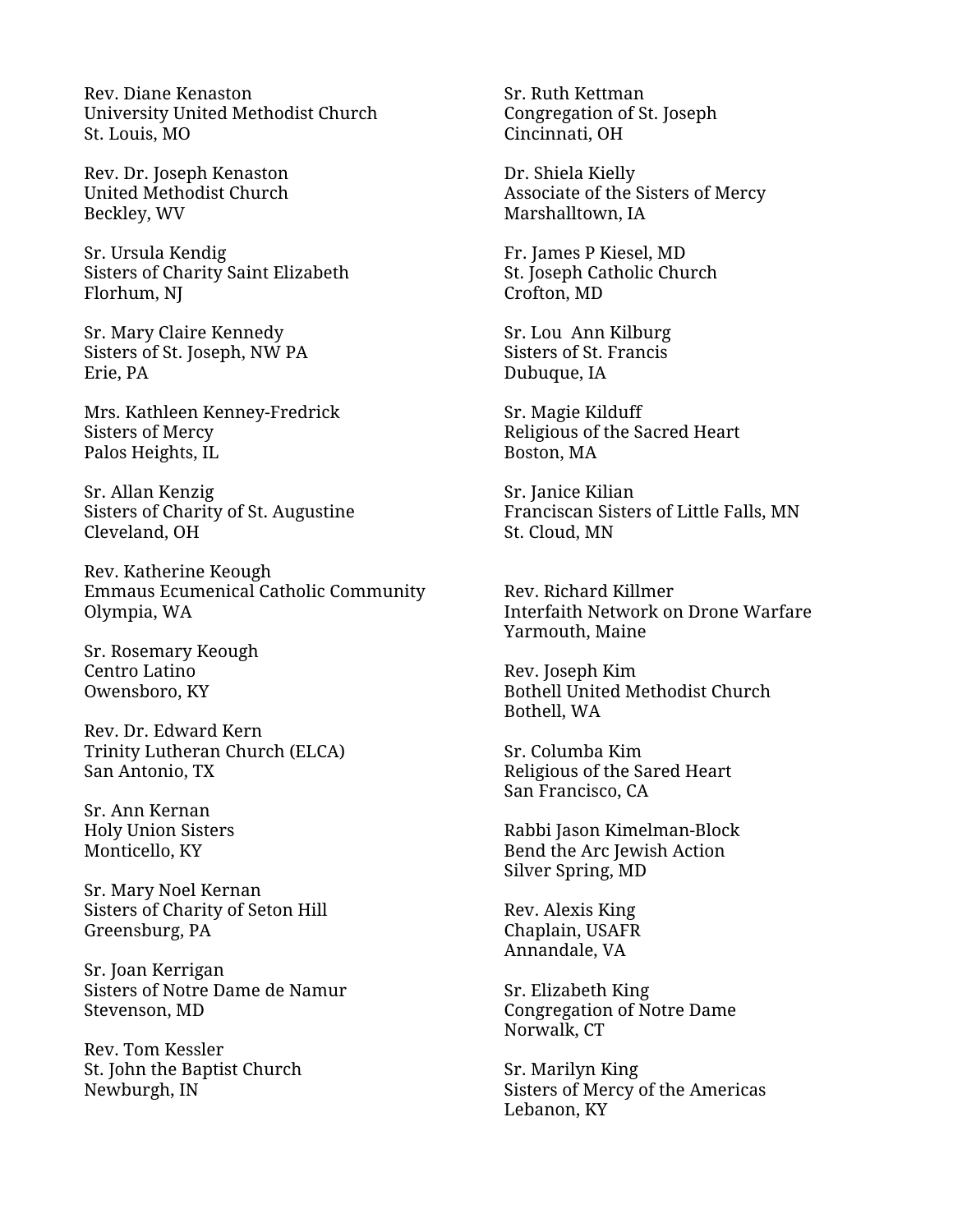Sr. Ginny King Adrian Dominican Sisters Detroit, MI

Rev. Gail Kinney Meriden (NH) Congregational Church/UCC Canaan, NH

Sr. Virginia Kinsella Sinsinawa Dominican Sisters Sinsinawa, WI

Rev. Thomas Kiracofe Aldersgate United Methodist Church Phoenix, AZ

Sr. Catherine G. Kirchner Sisters of Saint Dominic Caldwell, NJ

Fr. Albert Kirk Catholic Priest, retired Cordova, TN

Sr. Patricia Kirk Benedictine Sisters of Baltimore Lutherville, MD

Fr. Kathleen Kirsch Sisters of Saint Joseph of Northweatern Pennsylvania Erie, PA

Sr. Paulette Kirschensteiner Humility of Mary Girard, OH

Sr. Rosemarie Kirwan Sisters of Charity of Nazareth Nazareth, KY

Fr. John D. Kirwin Diocese of Albany Saratoga Springs, NY

Sr. Amy Kistner Sisters of St. Francis Oldenburg, IN

Sr. Annie Klapheke Sisters of Charity of Cincinnati Cincinnati, OH Rev. Gerald Kleba

St. Cronan Pastor - Retired St. Louis, MO

Sr. Judith Klei Sisters of Mercy Cincinnati, OH

Ms. Patricia klein Redford, MI

Pastor Robert Klein Ft. Yuma United Methodist Church Yuma, AZ

Rabbi Jonathan Klein Clergy and Laity United for Economic Justice (CLUE) Los Angeles, CA

Sr. Sue Klein Sinsinawa Dominicans St. Petersburg, FL

Sr. Geraldine Kline Dominican Sisters of Sinsinawa Whitefish Bay, WI

Sr. Margaret Jane Kling Sisters of St. Joseph of Peace Englewood Cliffs, NJ

Rev. Richard Klingeisen Immaculate Conception of the Blessed Virgin Mary Reedsville, WI

Sr. Kathleen Klingen Adrian Dominican Westchester, IL

Sr. Odelia Kloc Sisters of St. Francis Joliet, IL

Sr. Phyllis Klonowski Dominican Sisters of Grand Rapids Saginaw, MI

Sr. Maria Klosowski Sisters of Mercy of the Americas Omaha, NE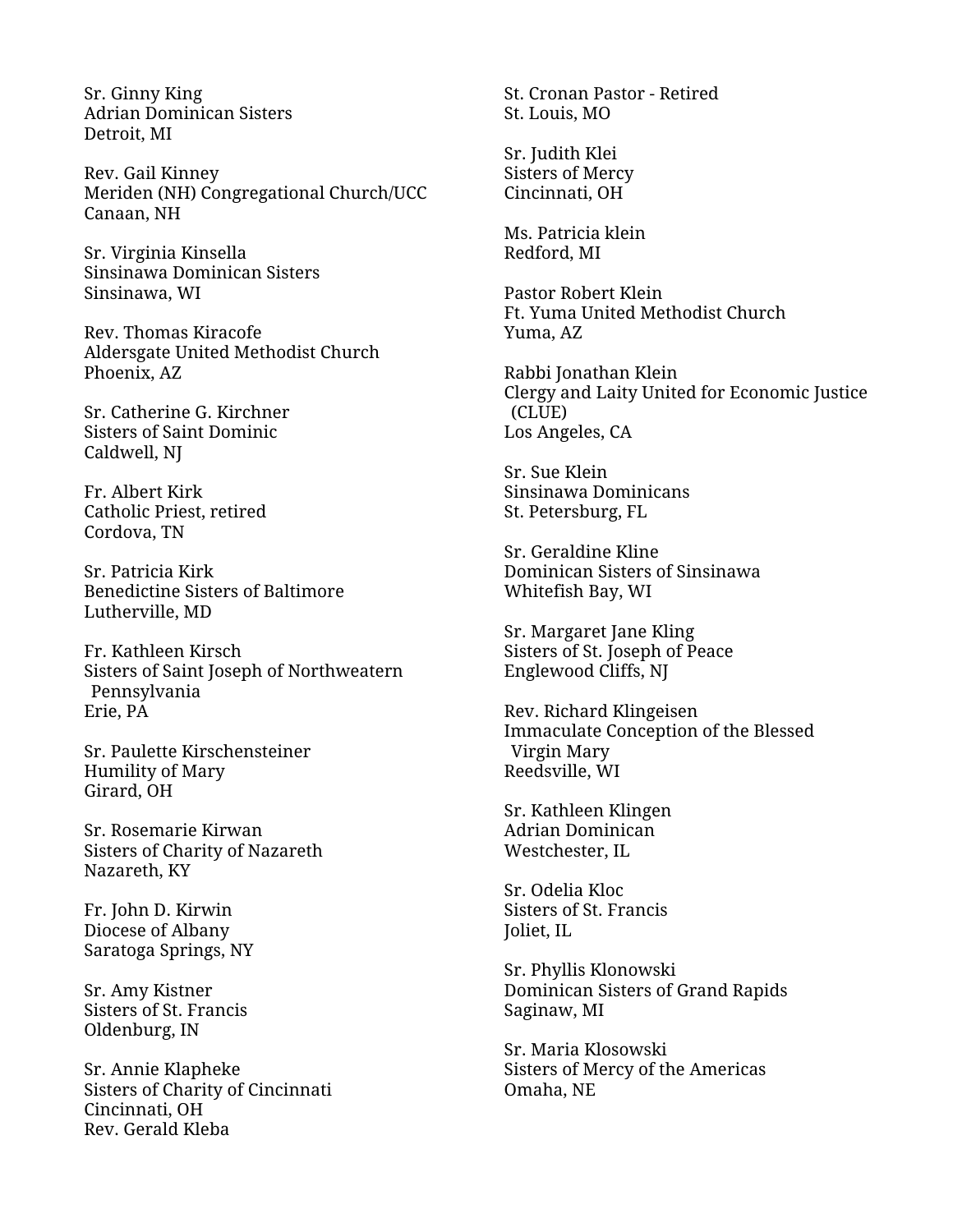Sr. Theresa Knabel Sisters of Charity of Nazareth Nazareth, KY

Sr. Beatrice Knipple Felician Sisters Oconomowoc, WI

Sr. Kathleen Koch Sisters, Servants of the Immaculate Heart of Mary Monroe, MI

Sr. Barbara Rose Koch Sister of the Most Precious Blood St. Louis, MO

Rev. Jerome Kodell **OSB** Subiaco, AR

Sr. Francine Koehler School Sisters of Notre Dame Columbia, MO

Mr. James Koerber St. Joseph Conference of St. Vincent de Paul Corydon, IN

Sr. Kathleen Ann Kolb Sisters of Mercy Erie, PA

Sr. Rose Ann Kolbas Benedictine Sisters of Erie Erie, PA

Rabbi Debra Kolodny Portland's UnShul Portland, OR

Sr. Kathy Komarek Dominican Congregation Atlanta, GA

Sr. Aimee Koonmen Amityville Dominican Sisters Roosevelt, NY

Sr. Donna Marie Korba Sisters, Servants of IHM Scranton, PA

Rabbi Andy Koren Temple Emanuel Greensboro, NC

Sr. Janet Korn Sisters of Mercy Rochester, NY

Ms. Stephanie Kornexl St. William's Catholic Church Clarksville, IN

Mr. Peter Kortright Society of St. Vincent de Paul Mansfield, MA

Sr. Andrea Koverman Sisters of Charity of Cincinnati Cincinnati, OH

Mrs. Barbara Kozlowski St. Teresa's Parish Buffalo, NY

Fr. William Kramer St. Joseph/St. Raphael/St. Charles Catholic Churches Springfield, OH

Rabbi Michael Kramer Hockessin, DE

Sr. Constance Kramer Sisters of Providence of Saint Mary-of-the-Woods Indianapolis, IN

Rev. Robert Kreckel St. Joseph Church Penfield, NY

Mrs. Johanna Kremer St. Francis de Sales Loveland, OH

Sr. Patricia Kremer Sisters of the Precious Blood Dayton, OH

Fr. William Kremmell Middleboro, MA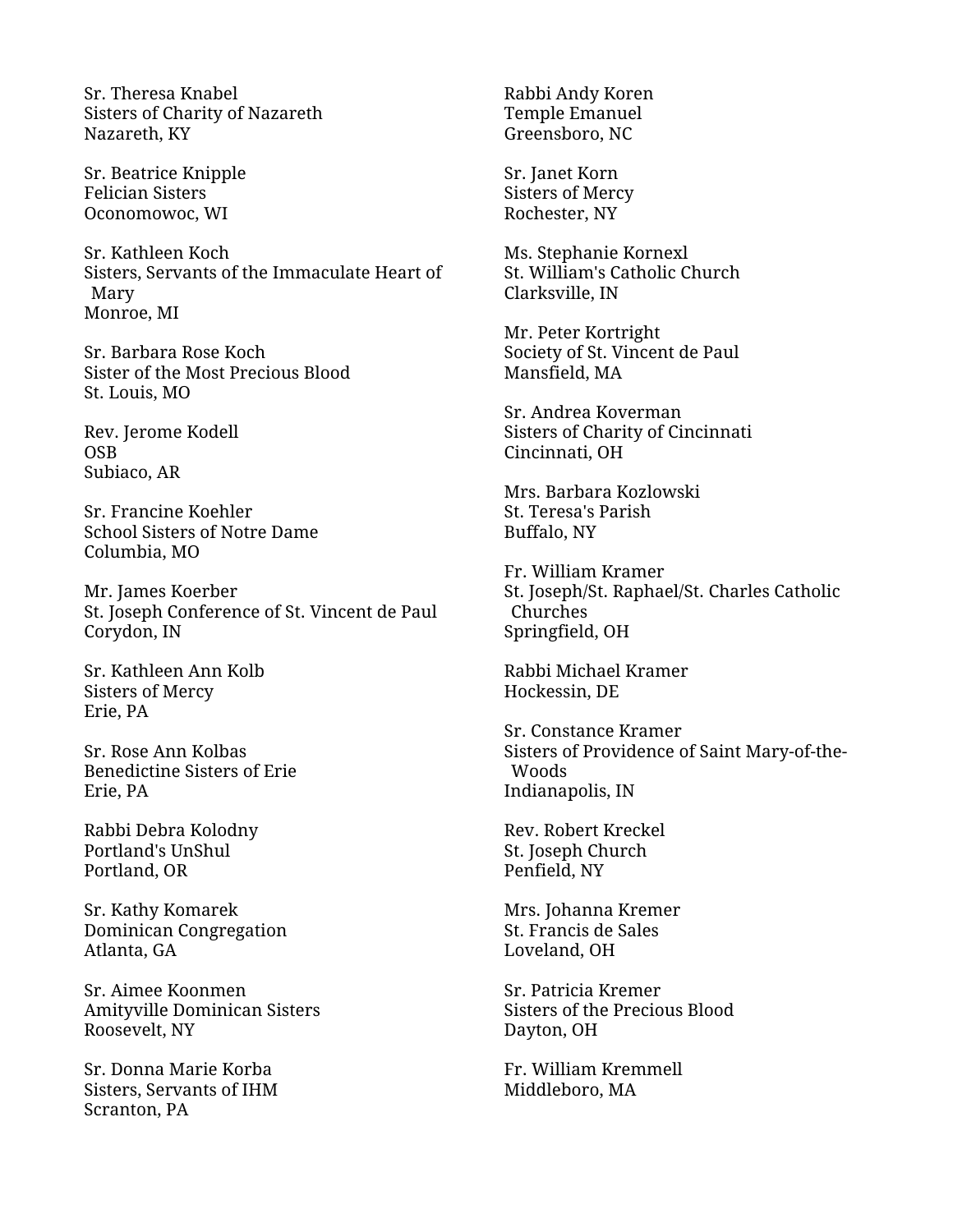Sr. Elizabeth Kremp Sisters of Charity Madison, NJ

Sr. Joan Kreyenbuhl Congregation of Saint Joseph Parkersburg, WV

Dr. Christine Krikliwy Society of Saint Vincent de Paul Tucson, AZ

Sr. Joan Krimm Sisters of Notre Dame de Namur Cincinnati, OH

Sr. Frances Krisha Dominican Sisters of San Rafael San Rafael, CA

Rev. Cynthia Kristopeit Desert Southwest Annual Conference San Tan Valley, AZ

Mrs. Anne F. Kriz Church of the Assumption Farmington, NY

Mrs. Tanya Kroger Our Lady of the Rosary Troy, OH

Mrs. Esther Kronenberg Temple Beth Hatfiloh Olympia, WA

Sr. Rose Kruppa Sisters of Divine Providence San Antonio, TX

Sr. Rose Kucera Sisters of Mercy Iowa City, IA

Sr. Kathleen Kuczkeowski Ursuline Sisters New Rochelle, NY

Sr. Constance Kuczwara Sisters of the Holy Family of Nazareth Des Plaines, IL

Sr. Mary Kennan Kudlacz Sinsinawa Dominican Dubuque, IA

Sr. Elizabeth Ann Kugi Sinsinawa Dominicans Sinsinawa, WI

Sr. Mary Kuhlman Sisters of St. Francis Tiffin, OH

Sr. Virgil Kummer Dominican Sisters of Sinsinawa Sinsinawa, WI

Fr. Timothy Kummerer All Saints Parish New Riegel, OH

Sr. Teresa Kunkel Prince of Peace Catholic Church Clinton, IA

Sr. Catherine Kuper Sisters of Mercy Omaha, NE

Sr. Janet Kurtz Congregation of St. Joseph Nazareth, MI

Ms. Sharon Kusmirek St. Benedict the Moor Parish Milwaukee, WI

Ms. Mindy Kutchei Beth David Synagogue Greensboro, NC

Fr. Henry Kuykendall St. John the Baptist Church Evansville, IN

Rev. Michael Kwiecien St. Teresa of Avila Catholic Church San Francisco, CA

Sr. Marie Kyle Franciscan Sisters of Perpetual Adoration La Crosse, WI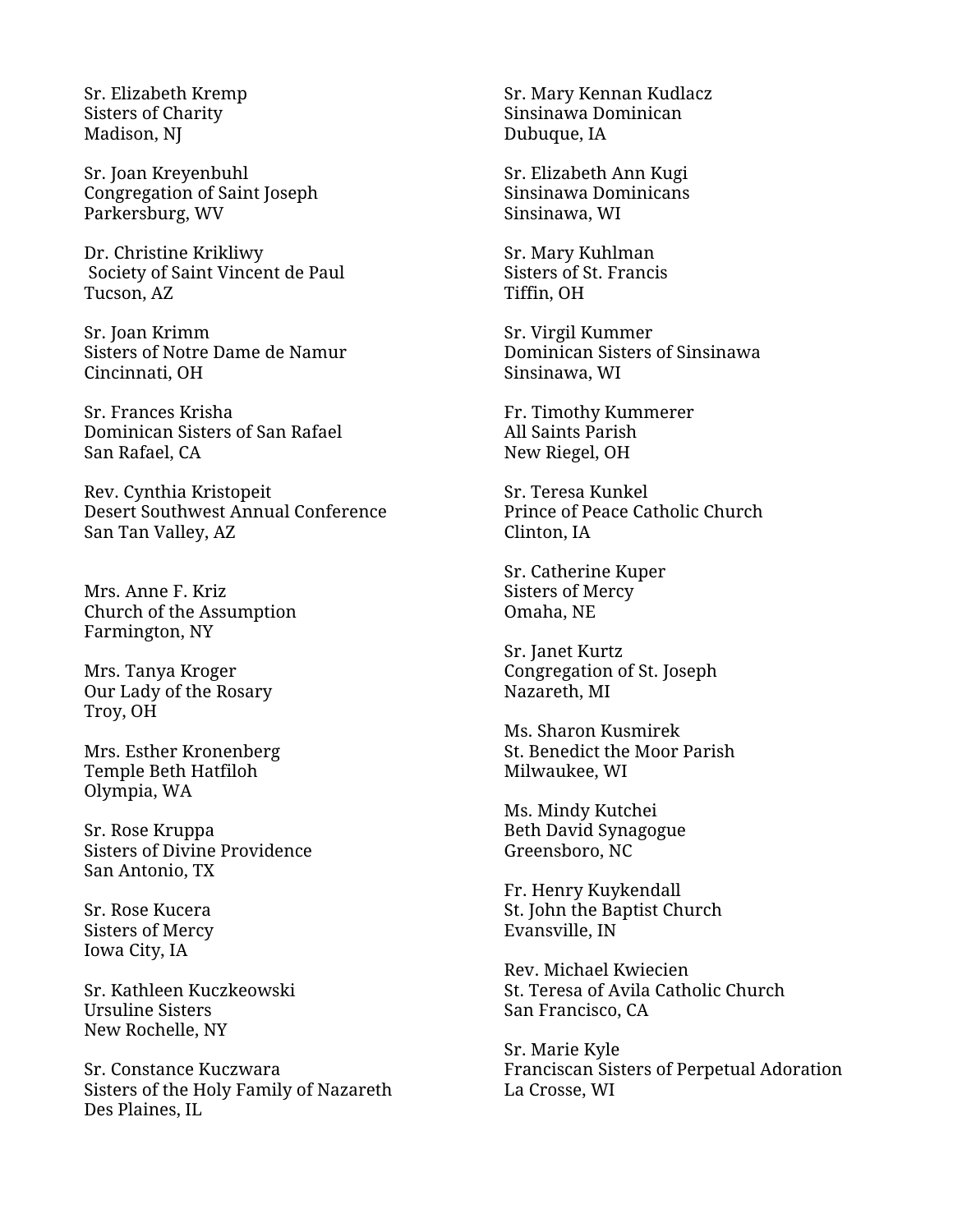Sr. M. Gratia L'Esperance Sisters of Mercy Rochester, NY

Sr. Jane Lab Sisters of Charity of St. Augustine Cleveland, OH

Dr. Catherine Lacey Spirit of Peace, United Church of Christ Sioux Falls, SD

Sr. Mary Jane Laffan Cenacle Sisters Chicago, IL

Sr. Joanne LaFreniere RSM South Burlington, VT

Sr. Evelyn LaGory Congregation of St. Joseph Cincinnati, OH

Sr. Maria Lai Saint Bridget Chinese Catholic Church Los Angeles, CA

Ms. Allie Lakey Journey United Methodist Church North Las Vegas, NV

Rev. Jennifer Lambert Red Mountain United Methodist Church Mesa, AZ

Sr. Rose Marie Lambertz Congregation of St. Joseph Kalamazoo, MI

Rev. Edward Lambro Holy Spirit Church Paterson, NJ

Sr. Maria Cordis Lamendola Sisters of Charity Florham Park, NJ

Sr. Joanne Lamert Dominican Sisters of Peace Akron, OH

Sr. Barbara Lammers Sisters of Charity of Nazareth Nazareth, KY

Rabbi Van Lanckton Temple B'nai Shalom Newton Highlands, MA

Sr. Sister Denise Landers Sinsinawa Dominicans, INC Sinsinawa, WI

Sr. Margaret Lanen Sisters of Notre Dame de Namur Boston, MA

Fr. John R. Lanese St. Francis of Assisi Albany, NY

Sr. Joan Lang Congregation of St Joseph Cleveland, OH

Sr. Annette Langenderfer Sisters of St. Francis Tiffin, OH

Rev. Dr. Peter Lanzillotta Coastal Interfaith Community Charleston, SC

Mr. Ted Lapis Wyoming Friends Meeting, Sheridan Gathering Sheridan, WY

Sr. Anne LaPlante Congregation of St. Joseph Wichita, KS

Sr. Janette LaPlante Sacred Heart Catholic Church Webster, MA

Sr. Toby Lardie Sisters of the Humility of Mary Villa Maria, PA

Mrs. Patricia Larger St. Joseph/St. Raphael Catholic Church Springfield, OH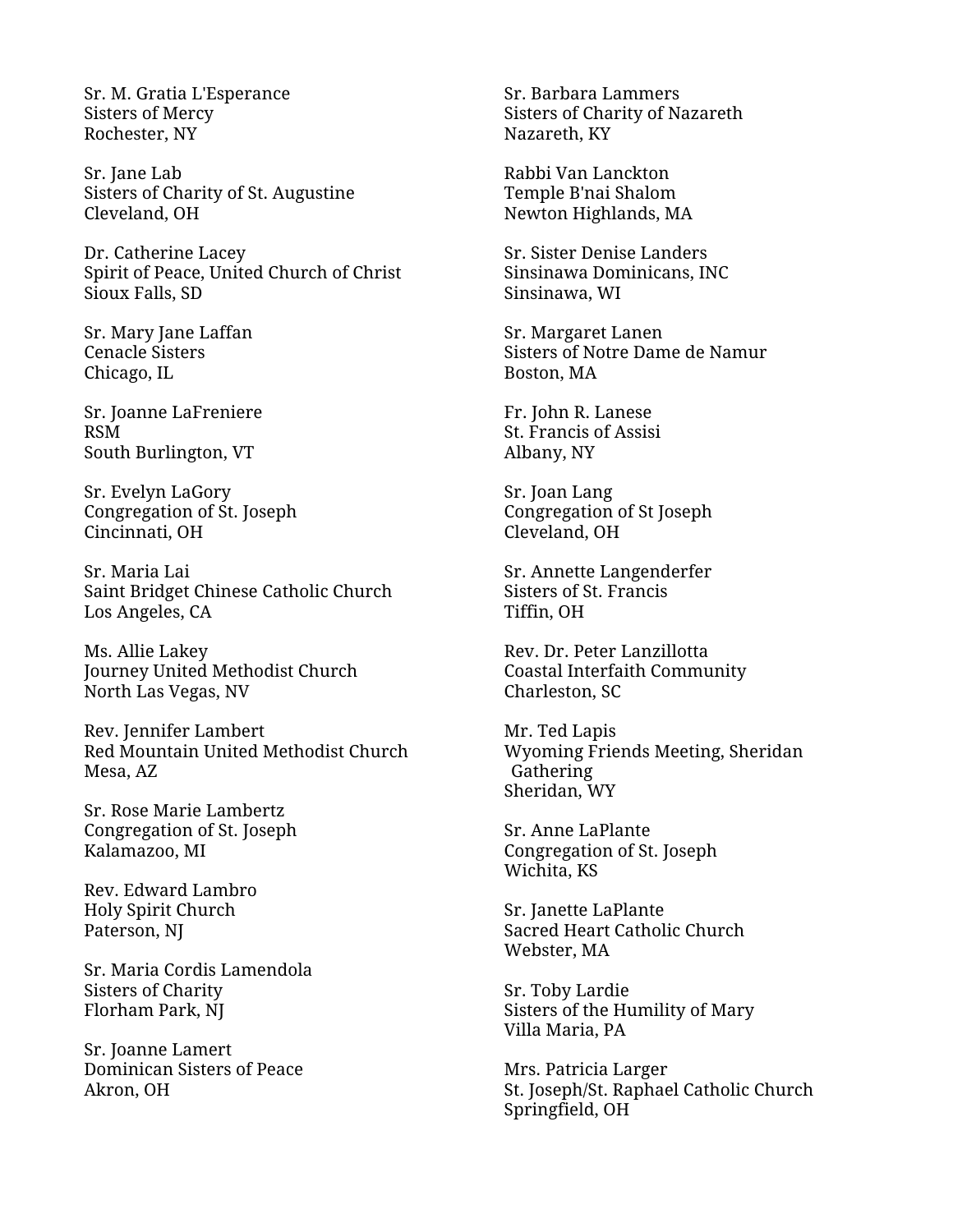Sr. Patricia Larkin Sisters of St. Francis Fayetteville, NY

Sr. Louise Laroche Sisters of St. Benedict Ferdinand, IN

Sr. Martha Larsen Sisters of Mercy San Francisco, CA

Sr. Bernadette Larson Marianites of Holy Cross Holmdel, NJ

Fr. Carl Last Lutz, FL

Rev. John Laudick Rosary Cathedral Toledo, OH

Rev. James Laurenzo Des Moines, IA

Rabbi Adam Lavitt Hebrew SeniorLife Providence, RI

Sr. Carolyn Law Franciscan Sisters of Little Falls, MN Waite Park, MN

Sr. Brigid Lawlor Congregation of Our Lady of Charity of the Good Shepherd, Silver Spring, MD

Sr. Catherine Leamy Sisters of the Holy Names of Jesus and Mary Countryside, IL

Fr. John M Lee Bishop Molloy Retreat House Jamaica, NY

Ms. Michelle Lee St Gabriel Charlotte, NC

Rev. Dwain Lee Presbyterian Church (USA) Louisville, Kentucky

Sr. Barbara Jean Lee Sisters of St. Joseph Orange, CA

Rev. Neil Leftwich United Methodist Church Avondale, AZ

Sr. Gemma Legel Bernardine Franciscan Sisters Farmington Hills, MI

Sr. Lorraine Leibold Sisters of St Dominic West Islip, NY

Sr. Mary Ann Leininger Sisters of St. Joseph of Carondelet St. Louis, MO

Sr. Beatrice Leising Sisters of St. Francis Buffalo, NY

Fr. Richard Leliaert St. Robert Bellarmine Parish Redford, MI

Sr. Sheila Lemieux Sisters of St. Joseph of Peace Englewood Cliffs, NJ

Sr. Laura Leming Marianist Sisters Dayton, OH

Sr. Janet Lemon Sisters, Servants of the Immaculate Heart of Mary Monroe, MI

Sr. Jeanne Lennartz Sinsinawa Dominican Sisters Sinsinawa, WI

Sr. Clare Lentz Sisters of Providence, Mother Joseph Province Seattle, WA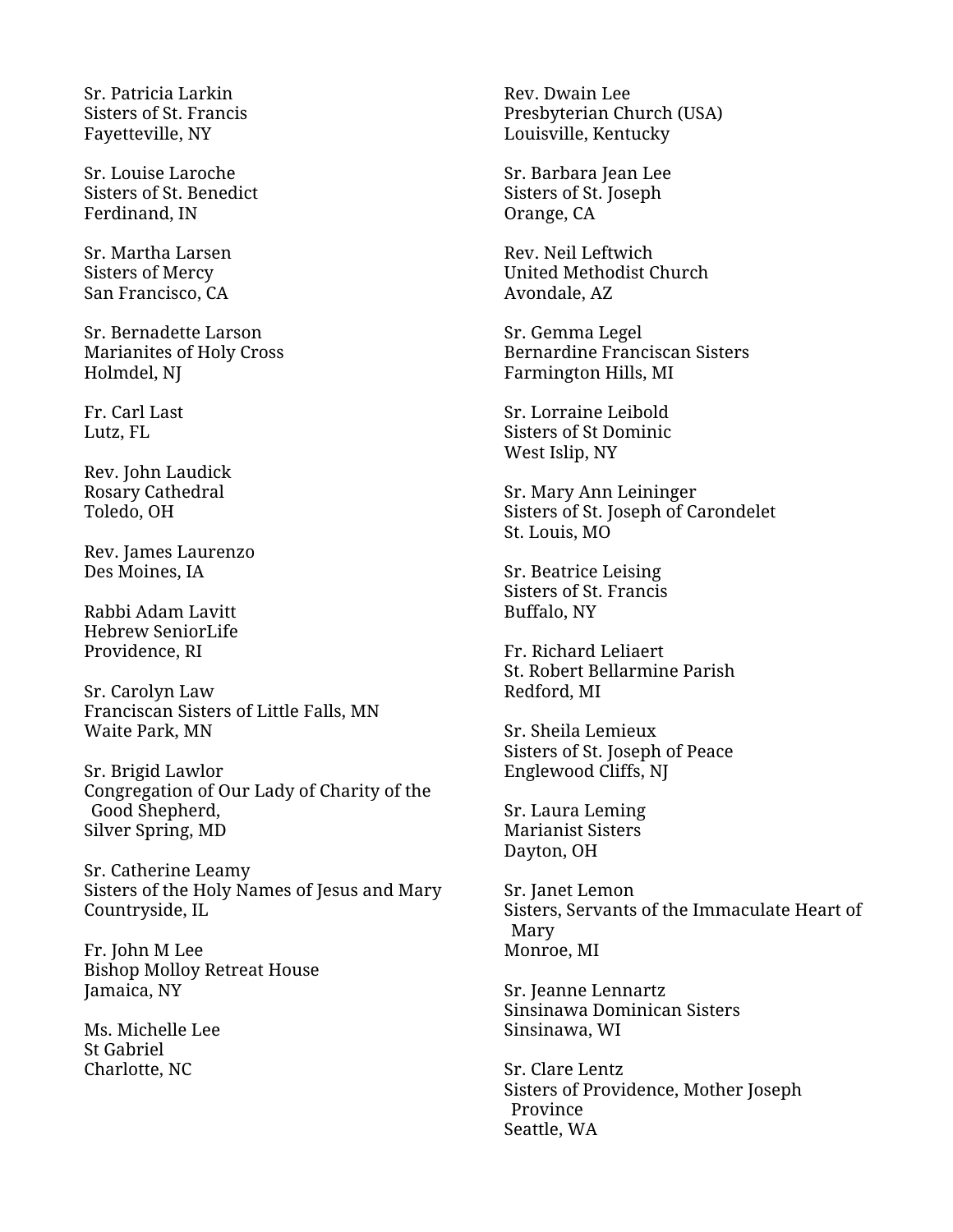Sr. Jo Anne Leo Sinsinawa Dominican Sisters Palos Heighta, IL

Rev. José León Diocese of Oakland Oakland, CA

Sr. MaryAgnes leonard Sisters of Charity, BVM Pueblo, CO

Sr. Anne Leonard Congregation of Notre Dame Dobbs Ferry, NY

Sr. Agnes Lero Congregation of St. Joseph Erie, KS

Sr. Lynn Lester BVM Sisters Dubuque, IA

Rabbi David Levin Jewish Relationships Initiative Wynnewood, PA

Rabbi Navah Levine Temple Beth Abraham Canton, MA

Sr. Dolores Lew Sisters of Charity Convent Statiion, NJ

Rev. Robert J. Lewis Faith Lutheran Church ELCA Redmond, WA

Sr. Rosellen Li Sisters of Mercy of the Americas Dallas, PA

Rev. Alexander Liberatore Lake Edge UCC Madison, WI

Sr. Joan Lickteig Sisters of the Presentation Dubuque, IA

Sr. Mary Liegey Sisters of Charity NY Pleasant Valley, NY

Sr. Andrea Likovich Sisters of St. Francis of Philadelphia Aston, PA

Pastor Robert Lind Community Church of Buckeye Buckeye, AZ

Mr. Robert Lindberg Society of St. Vincent de Paul Attleboro, MA

Ms. Hope Lindsay Order of Interbeing (Thich Nhat Hanh Buddhist Community) South Burlington, VT

Rev. Stewart Lindsay Oblates of St. Francis de Sales Niagara Falls, NY

Rev. Dr. Cheryl Lindsay Mt. Zion Congregational Church Cleveland, OH

Sr. Veronica Linzmeyer Poor Handmaids of Jesus Christ Plymouth, IN

Rabbi Ellen Lippmann Kolot Chayeinu/Voces of Our Lives Brooklyn, NY

Ms. Kelly Litt Dominican Sisters of Peace Columbus, OH

Sr. Clare Ann Litteken C.PP.S. of O'Fallon, MO St. Louis, MO

Sr. Carmel Little Congregation of St. Jospeh of Peace Bellevue, WA

Sr. Dominica Lo Bianco Sisters of St. Francis of Philadelphia Aston, PA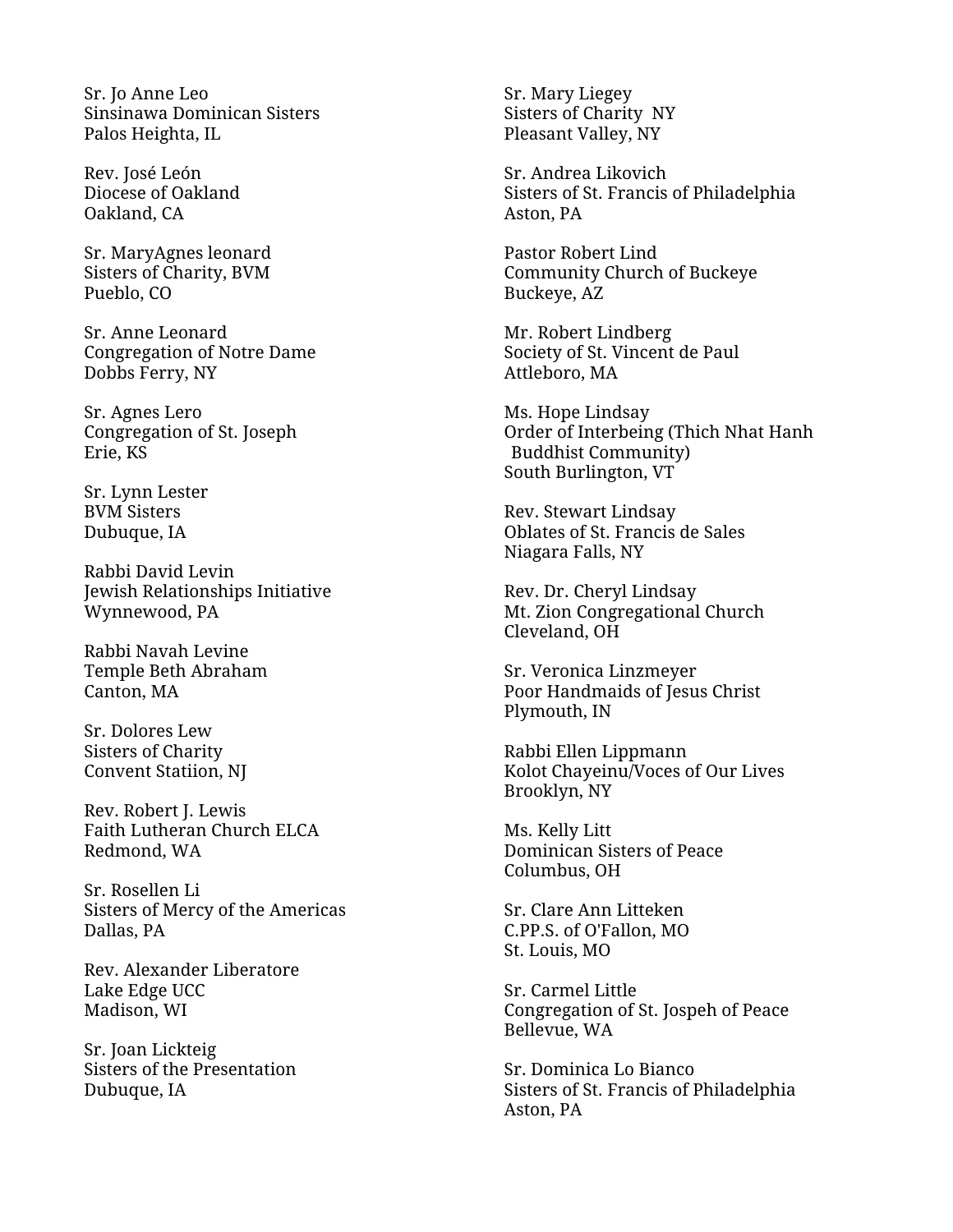Sr. Mary Ellen Loch Congregation of St. Jospeh Wichita, KS

Sr. Frances Lombaer Adrian Dominican Adrian, MI

Rev. Chris Long West Shore UU Church Rocky River, OH

Sr. Mary Louise Lopez Congregation Williamsville, NY

Sr. Maryann Lopiccolo Sisters of Charity Brooklyn, NY

Sr. Conchetta LoPresti Sisters of St Francis Williamsville, NY

Mr. Rene Lorio Sacred Heart -Valley Park , MO St. Louis, MO

Sr. Patricia Lowery Medical Mission Sisters Philadelphia, PA

Sr. Joyce Lowrey Sisters of Saint Joseph Erie, PA

Rev. Robert Lowry Holy Comforter Episcopal Church Tomball, TX

Sr. Therese Lrnz Franciscan Sisters of Little Falls, MN Little Falls, MN

Sr. Ruth Lubbers Sisters of Notre Dame Covington, KY

Sr. Marie Lucek Sinsinawa Dominican Juneau, AK

Sr. Marie Lucey Sisters of St. Francis of Philadelphia Hyattsville, MD

Sr. Maryann Lucy Dominican Sisters of Sinsinawa, Wisconsin Sinsinawa, WI

Sr. Janet Luecke Joliet Franciscans Joliet, IL

Fr. Thomas Lumpkin Detroit Catholic Worker Detroit, MI

Rev. Phillip Lund MidAmerica Region of Unitarian Universalist Association Saint Paul, MN

Sr. Judy Lund Sinsinawa Dominicans Kalispell, MT

Sr. Pat Lupo Benedictine Sisters Erie PA Erie, PA

Sr. Anne Lutz Sister of Bon Secours Marriottsville, MD

Sr. Ann Lynch Sisters of St Joseph of Springfield Springfield, MA

Rev. Patrick Lyons Our Lady of Knock Church Calumet City, IL

Sr. Marylou Lyons Congregation de Notre Dame Norwalk, CT

Sr. Anne Lythgoe Dominican Sisters of Peace Columbus, OH

Sr. RoseMarie Machalski Sisters of the Holy Family of Nazareth DesPlaines, IL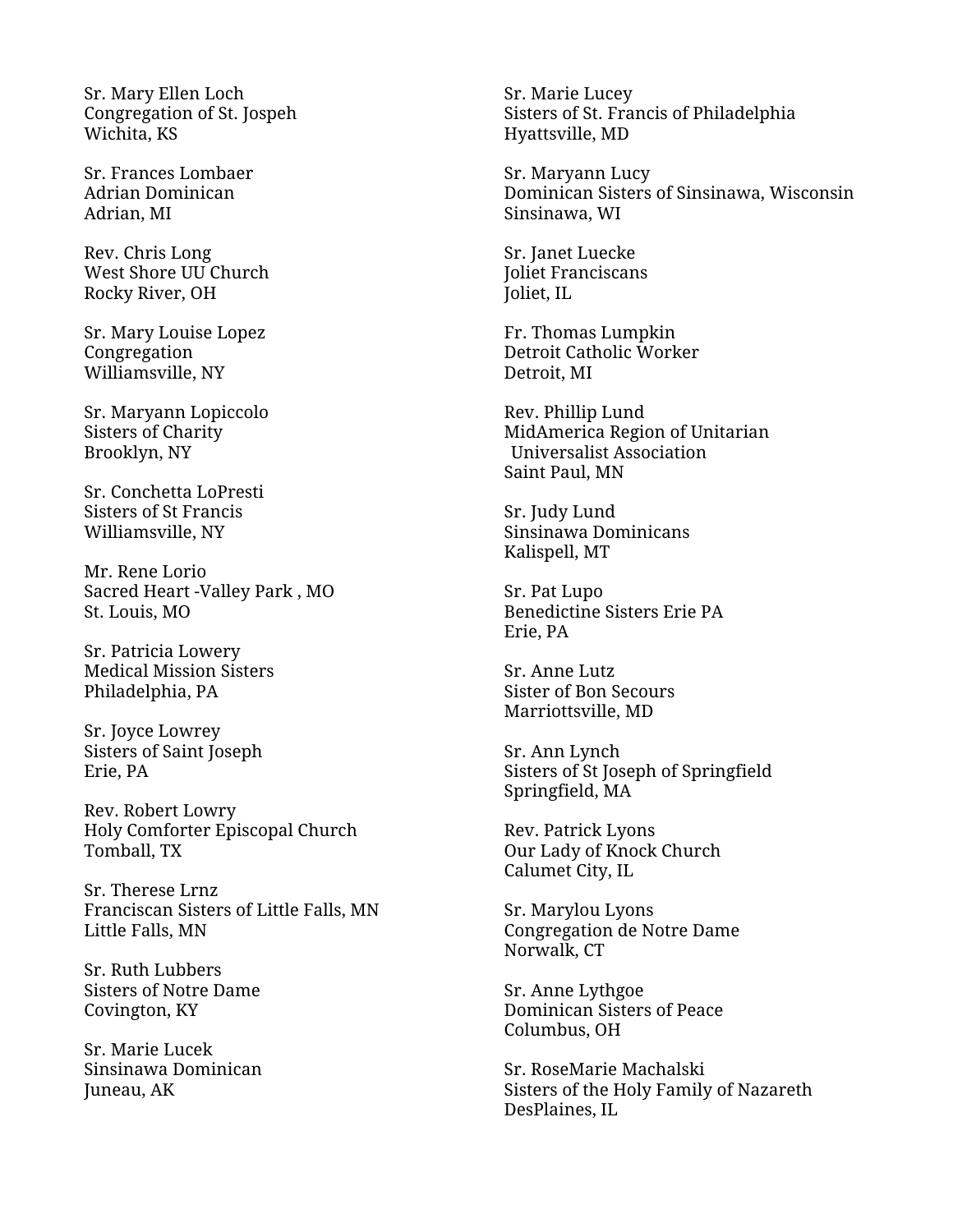Dr. Deni Mack Rochester, NY

Sr. Miriam MacKenzie Sisters of Charity Halifax Cohasset, MA

Sr. Eleanor MacLellan Religious of the Sacred Heart Cambridge, MA

Sr. Diane Maddrn St. James Catholic Church Davis, CA

Rev. Bob Maffitt Aldersgate UMC Olathe, Kansas

Sr. Christina Maggi Daughters of Charity Los Angeles, CA

Sr. Loretta Maggio Sisters of St. Dominic Trenton, NJ

Sr. Catherine Mahady St. Brigid- St. James Parish Louisville, KY

Sr. Maureen Mahan Sisters of Charity of Saint Elizabeth Florham Park, NJ

Sr. Anne Maher Sisters of Mercy El Cerrito, CA

Br. John Mahoney Xaverian Brothers Danvers, MA

Sr. Eileen Mahony Sisters of St. Agnes Tucson, AZ

Rev. Kristin Maier Unitarian Universalist Fellowship of Northfield Northfield, MN

Rev. Martha Maier Retired, ELCA Lutheran Vancouver, WA

Mr. Gene Majewski Guerin Prep High School Oakbrook Terrace, IL

Fr. Dan Malain Diocese of Beaumont (retired) Port Neches, TX

Sr. Helen Malcheski School Sisters of St.Francis Milwaukee, WI

Sr. Sally Maloney Sisters of Mercy of the Americas Orchard Park, NY

Sr. Kathleen Maloney Sisters of St Joseph of Orange Orange, WI

Fr. John Manahan St. Marys University San Antonio, TX

Sr. Janice Mankowski Dominican Sister of Grand Rapids Grand Rapids, MI

Sr. Marie Manning Sisters of Notre Dame Cleveland Heights, OH

Rev. James-Patrick Mannion St James RC Church East Setauket, NY

Sr. Lani Manseau Bladensburg, MD

Sr. Christine March **CSI** La Grange Park, IL

Sr. Jeanne Marchese Sisters of St. Joseph of Orange Orange, CA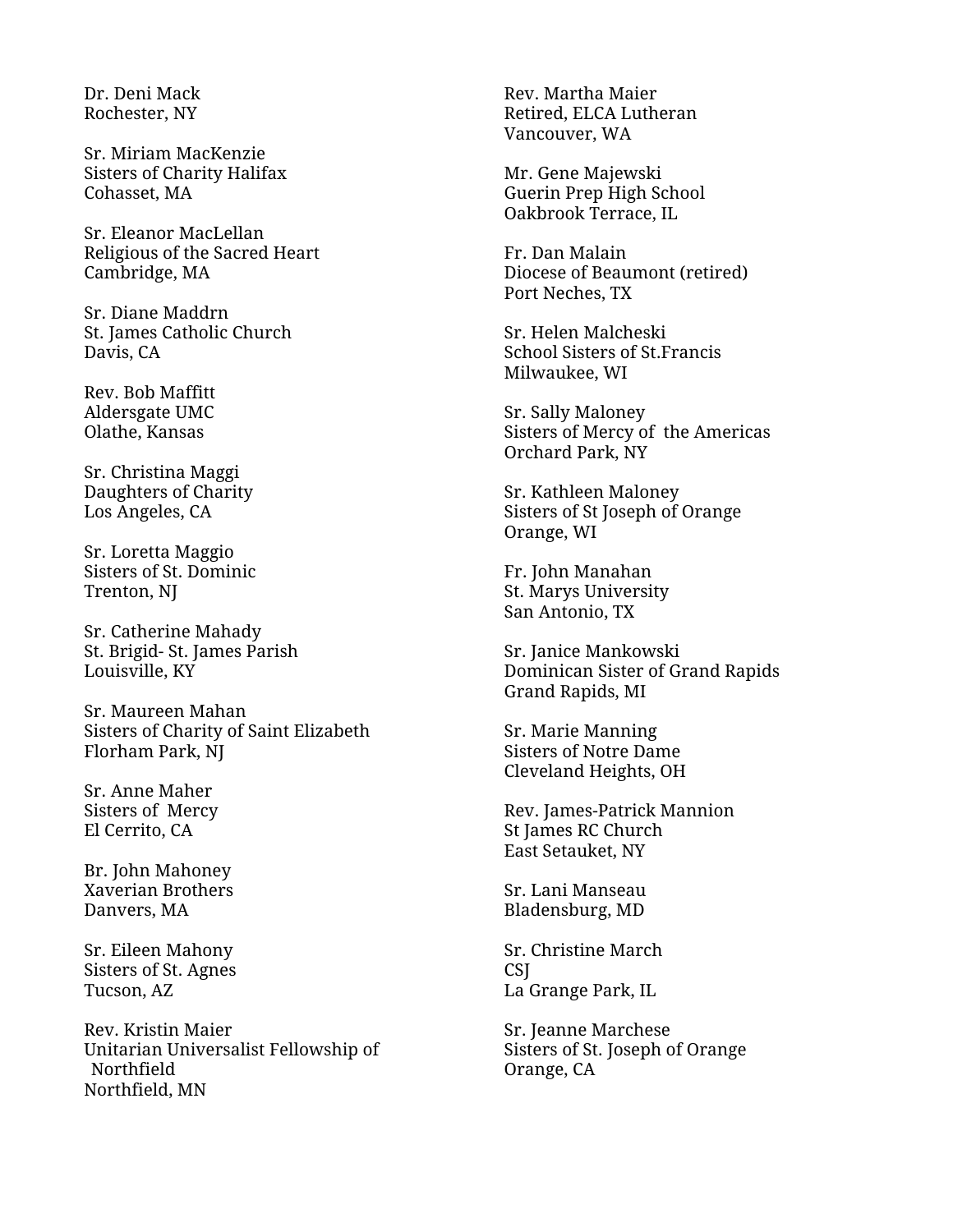Rabbi Paula Marcus Temple Beth El Aptos, CA

Rabbi Bonnie Margulis Wisconsin Faith Voices for Justice Madison, WI

Rev. Thomas Mariconda Regional Deacon-Naugatuck Valley Shelton, CT

Sr. Mary Ann Markel Sister, Servant of the Immaculate Heart of Mary Momroe, MI

Rabbi Susan Marks Sarasota, FL

Sr. Noel Marra Ursuline Sisters Chesterland, OH

Rev. Staci Marrese-Wheeler Lakeview Moravian Community Church Madison, WI

Rev. Stephen Marsh Lake Edge Lutheran Church Madison, WI

Sr. Nancy Marsh Servants of Mary Omaha, NE

Sr. Carolyn Marshall Sisters of the Humility of Mary North Olmsted, OH

Sr. Mary Martens Sisters of Charity, BVM Dubuque, IA

Rev. Thomas J. Marti Maryknoll Society Los Altos, CA

Ms. Judith Martin Sisters of Charity of Nazareth Associates Pewee Valley, KY

Rev. John Martin Caldwell, NJ

Sr. Mary E Martin Poor Handmaids of Jesus Christ Chicago, IL

Sr. Therese Martin Immaculate Heart of Mary Hayesville, NC

Sr. Marie Martin St Joseph Catholic Church Medicine Bow, WY

Rev. Jeannie Martin Dudenhoeffer New Bloomfield United Methodist Church New Bloomfield, MO

Sr. Rose Martin, RSM Sisters of Mercy Philadelphia, PA

Sr. Mary Marvin Sisters of Mercy Rochester, NY

Sr. Mary Mason Sisters of Mercy of the Americas Bradley Beach, NJ

Sr. Barbara Mass Sisters of the Living Word Arlington Heights, IL

Mrs. Ann Masters St. Aidan's Parish East Williston, NY

Sr. Jean Mastertson CSJ Cincinnati, OH

Sr. Diane Matera Sisters of Mercy of the Americas Bradley Beach, NJ

Sr. Rose Mathews Adorers of the Blood of Christ Red Bud, IL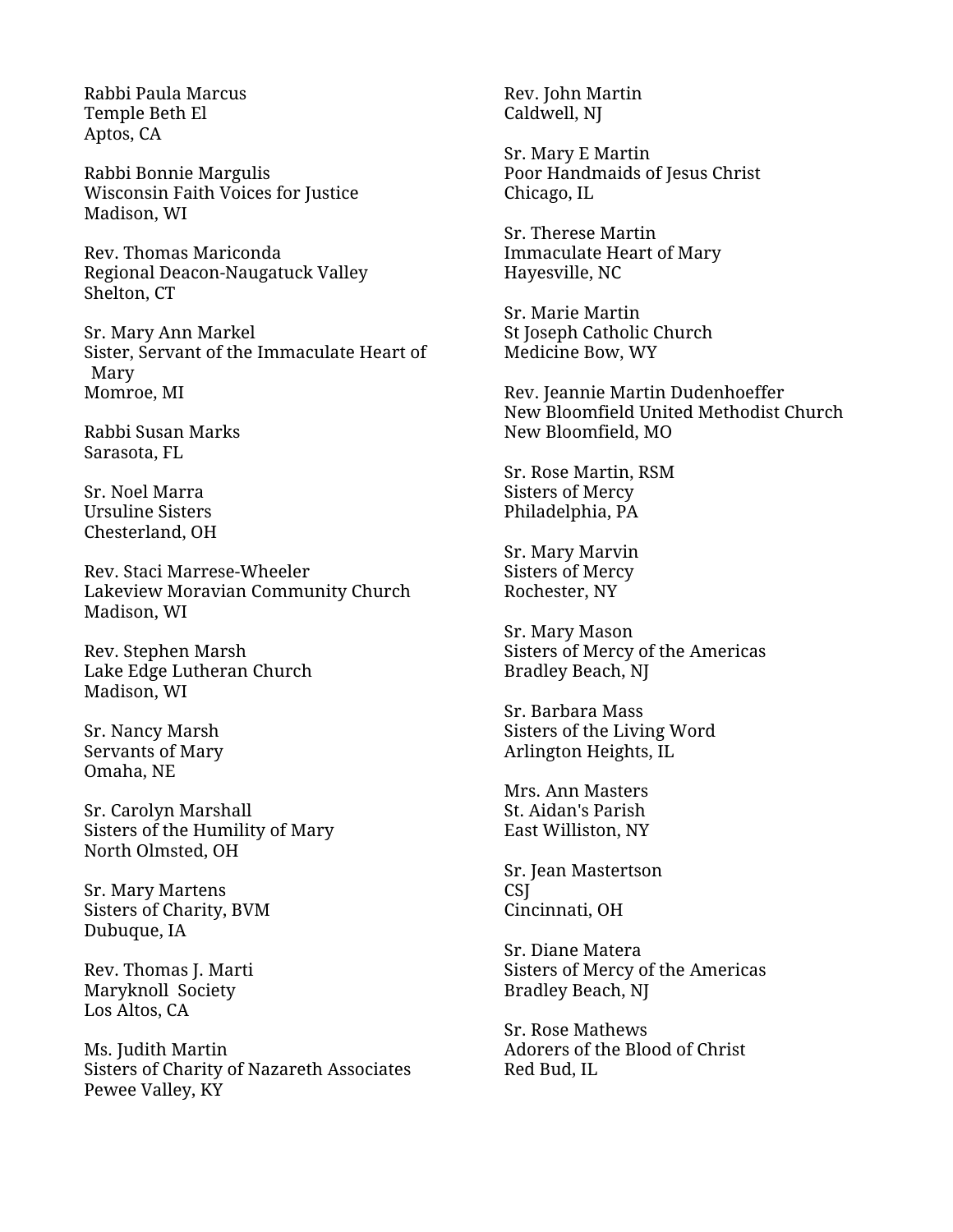Ms. Michele Matuszewski Saints Simon & Jude Catholic Church Westland, MI

Sr. Gertrude Maurer Congregation of St. Joseph Kalamazoo, MI

Sr. Pauline Maurier Sisters of Holy Cross Manchester, NH

Rev. Robyne Mayer Journey UMC Las Vegas, NV

Sr. Darleen Mayo Congregation of Notre Dame Chicago, IL

Sr. Roseann Mazzeo Sisters of Charity of St. Elizabeth Jersey City, NJ

Sr. Esther Mc Egan Sisters of Mercy San Francisco, CA

Fr. Robert McAleer **SIV** Bettendorf, IA

Sr. Margaret McBride Sisters of Mercy Phoenix, AZ

Sr. Margaret McCabe Daughters of Wisdom Virginia Beach, VA

Sr. Kathleen McCann Adrian Dominican Sisters Adrian, MI

Sr. Mary McCarron Congregation of St. Joseph Fenton, MI

Fr. Thomas McCarthy Blessed Sacrament Church Warren, OH

Rev. Kevin McCarthy Blessed Sacrament/All Souls Catholic Church Springfield, MA

Sr. Jane McCarthy Sisters of St Francis Clinton, IA

Sr. Maura McCarthy Sisters of the Presentation Hampton, IA

Sr. Nancy McCarthy Sisters of Charity,BVM Oak Park, IL

Sr. Patricia McCarthy Sisters of Charity of Halifax Dorchester, MA

Sr. Marie McCarthy Leadership Conference of Women Religious Silver Spring, MD

Sr. Joan McCarthy Ursuline Sisters New Rochelle, NY

Sr. Pat McCarthy OSF Rockford, OH

Sr. Anne McCarthy Erie Benedictines for Peace OSB Erie, PA

Sr. Philomena McCarthy Sisters of Saint Dominic of Tacoma Tacoma, WA

Sr. Maureen McCarthy School Sisters of St. Francis Milwaukee, WI

Sr. Barbara McCartney Congregation of the Sisters of Saint Joseph Charleston, WV

Fr. Terry McCloskey CSSR Kansas City, MO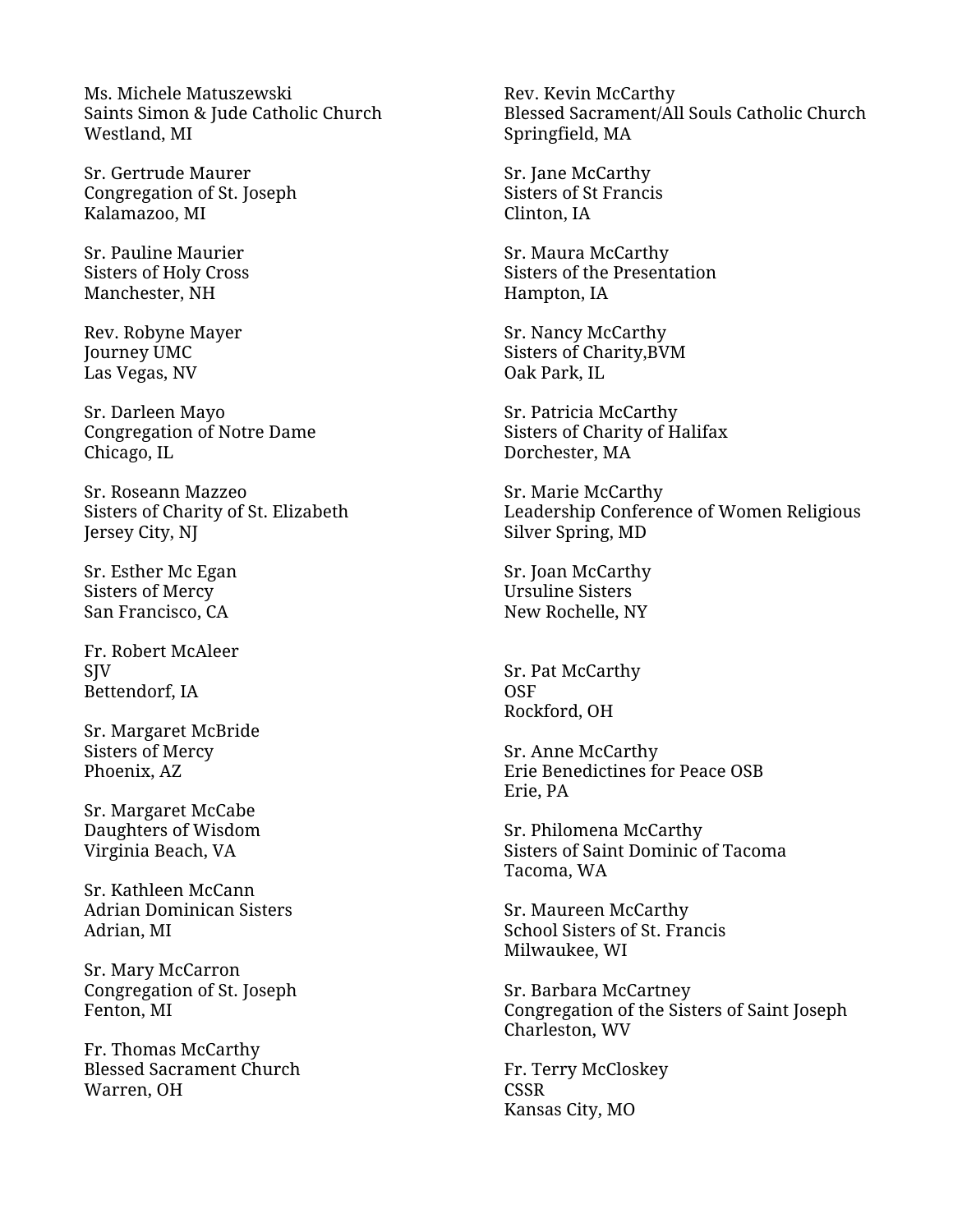Sr. Patricia McCluskey Sister, Servant of the Immaculate Heart of Mary Monroe, MI

Sr. Catherine McConnell Sisters of the Humility of Mary Elyria, OH

Sr. Beth McCormick Dominican Sisters of Hope Croton-on-Hudson, NY

Sr. Barbara McCracken Benedictine Sisters of Mt. Scholastica Atchison, KS

Sr. Mary Michael McCulla Congregation of Divine Providence Florissant, MO

Sr. Maureen McDade Sisters of Mercy Hicksville, NY

Ms. Mildred McDermott Vallejo, CA

Sr. Colleen McDermott Dominican Sisters of San Rafael San Francisco, NY

Sr. Franvces Nancy McDermott Congregation of Notre Dame NY, NY

Sr. Louise McDonald Sisters of St. Joseph of Carondelet Concord, CA

Sr. Mary Ellen McDonald Dominican Sister of Grand Rapids Grand Rapids, MI

Sr. Mary Margaret McDonnell Society of the Sacred Heart, Albany New York Albany, NY

Sr. Maureen McDonnell Dominican Sisters of Sinsinawa Madison, WI

Sr. Judy McDonnell Dominican Sisters of San Rafael Stockton, CA

Sr. Natalie McDonough RSM Wheat Ridge, CO

Rev. Valerie McEntee Open Cathedral San Bruno, CA

Sr. Faye McFarlane Sister, Servant of the Immaculate Heart of Mary Port Huron, MI

Sr. Mary McGann Religious of the Sacred Heart Berkeley, CA

Sr. Marietta McGannon Sisters of Mercy Burlingame, CA

Sr. Maureen McGarrigle Institute of the Sisters of Mercy of the Americas Farmington Hills, MI

Sr. Donna McGartland Sisters of St. Francis Fayetteville, NY

Rev. Will McGarvey Community Presbyterian Pittsburg, CA Pittsburg, CA

Sr. Colleen McGinnity Sisters of Charity of the Blessed Virgin Mary Chicago, IL

Sr. Mary Ann McGivern Sisters of Loretto St. Louis, MO

Sr. Joan McGlinchey Missonary Sisters of the Sacred Heart Chicago, IL

Sr. Judith Dianne McGowan Sisters of Mercy Bham Al, AL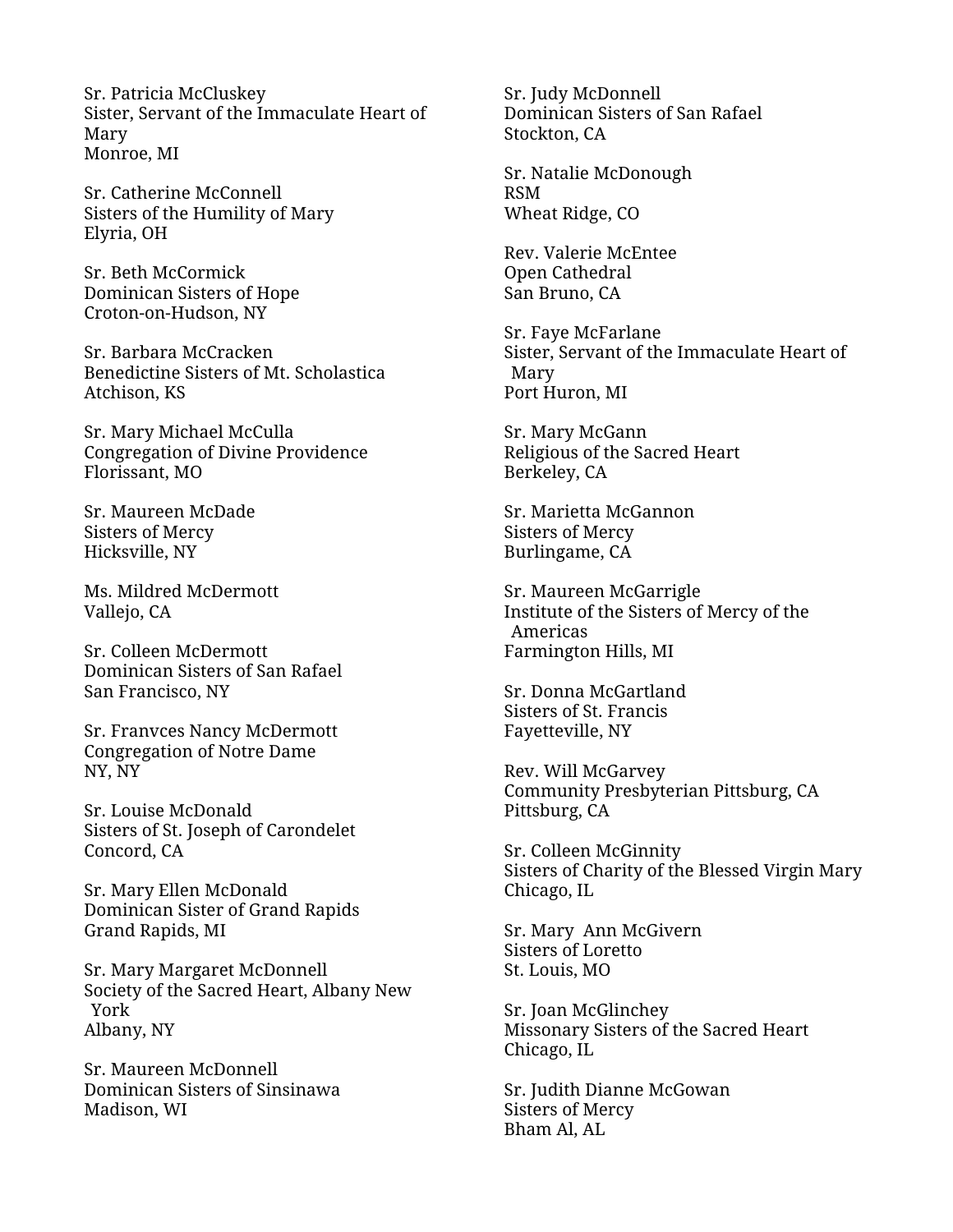Sr. Claire McGowan Domnican Sisters of Peace Bardstown, KY

Sr. Phyllis F. McGuire RSM Red Bank, NJ

Sr. Margaret McGuirk Sinsinawa Dominican Richfield, MN

Sr. Margaret R. McKeon Sisters of Charity of Halifax Wellesely Hills, MA

Ms. Deirdre McKiernan Hetzler St RC Fairport, NY

Sr. Regina McKillip Sinsinawa Dominicans Sinsinawa, WI

Sr. Jane McKinlay Society of the Sacred Heart New Orleans, LA

Rev. Kent McKusick UU Fellowship of Ames Ames, IA

Rev. Dr. Helen McLaughlin FaithStep Ministries Church Greensboro, NC

Sr. Sally McLaughlin Sisters of Charity of Halifax Quincy, MA

Sr. Eileen McLoughlin Missionary Servants of the Most Blessed Trinity Charlotte, NC

Sr. Catherine McMahon Sisters of Mercy Gwynedd Valley, PA

Sr. Maryann McMahon Racine Dominican Sister Racine, WI

Rev. Richard McManus Old Mission SB Santa Barbara, CA

Sr. Eleanor McNally Sisters of the Precious Blood Dayton, OH

Sr. Kathleen McNany Benedictine Sisters of Baltimore Lutherville, MD

Sr. Theresa McNerney Sisters of Charity, BVM Brookfield, IL

Fr. Michael McNulty Society of Jesus Milwaukee, WI

Sr. Mary McNulty Dominican Sinsinawa WI Westchester, IL

Sr. Mary Carolyn McQuaid Sisters of the Good Shepherd St. Louis, MO

Sr. Carolyn McWatters Sisters of Mercy of the Americas St Louis, MO

Sr. Betsy Meagher Congregation of St. Joseph Kalamazoo, MI

Mr. Steven Meaney Society of St. Vincent de Paul North Attleboro, MA

Sr. Carol Mecko Sisters of St. Francis of Mary Immaculate Little Falls, MN

Sr. Maria Angelina Medina **OSF** El Paso, TX

Sr. Marilyn Medinger Congregation of Notre Dame Farmington, CT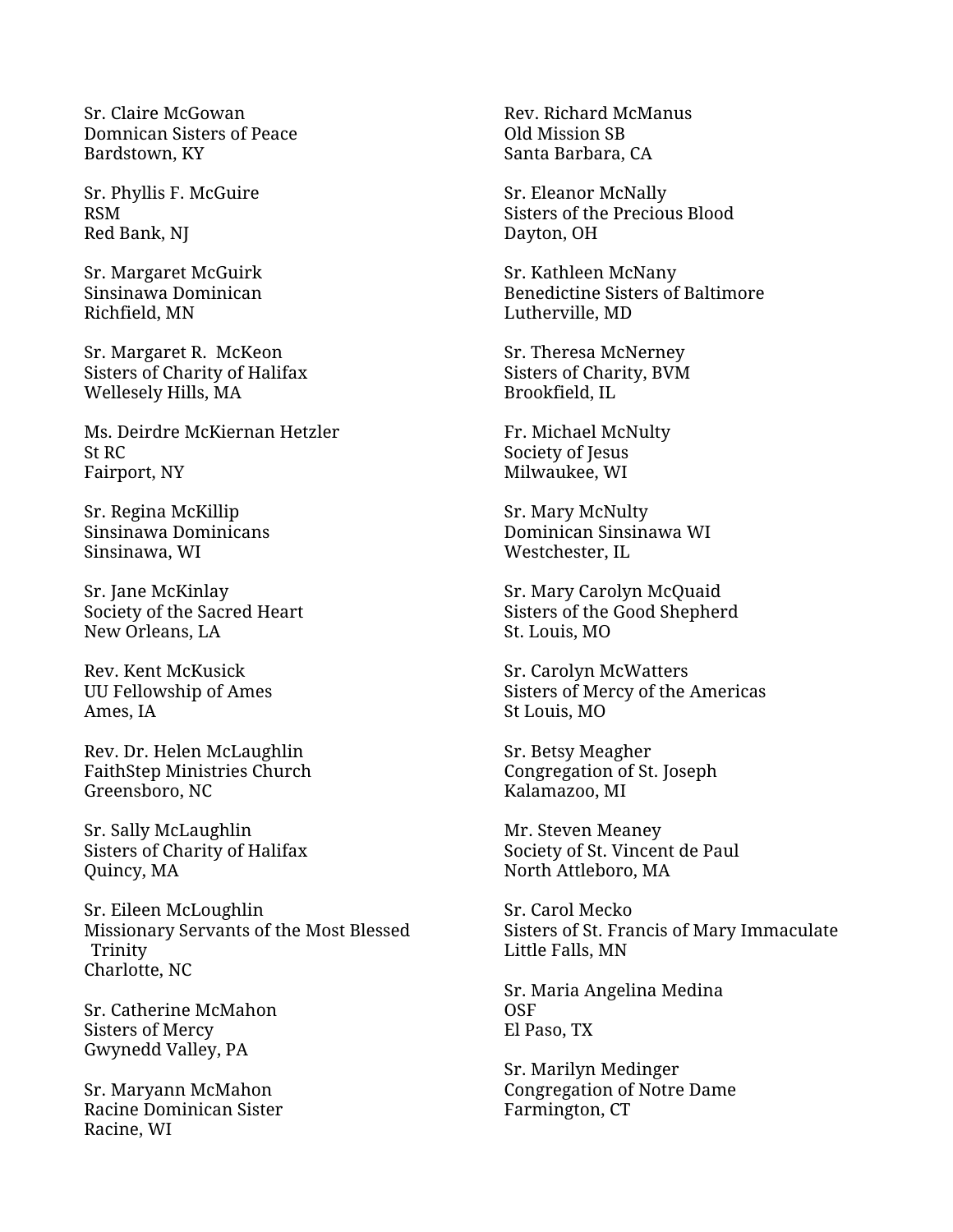Sr. Lucy Meissen Sisters of the Most Precious Blood, O'Fallon MO St. Louis, MO

Fr. Robert Meissner Diocese of Saginaw Bay City, MI

Sr. Nancy Meister Congregation of the Sisters of St. Joseph Teaneck, NJ

Rev. Dr. Sarah Melcher First Congregational United Church of Christ Sarasota, FL

Ms. Jukia Melloni Christ the King Parish Burlington, VT

Fr. Bob Menard Franciscan Clemson, SC

Fr. Mark Mengel Holy Name Parish Springfield, MA

Sr. Patricia Mensing Our Lady of Mercy Catholic Church Potomac, MD

Sr. Nancy Merkle Sisters of Mercy Cincinnati, OH

Sr. Mary Metoyer Sisters of Mercy San Diego, CA

Sr. Maureen Metty Congregation of St. Joseph Kalamazoo, MI

Sr. Theresa Metz Congregation of Saint Joseph Wheeling, WV

Rev. Emily Meyer Evangelical Lutheran Church in America Minneapolis, MN

Sr. Christina Meyer Congregation of St. Joseph Salina, KS

Sr. Margaret Meyer St. Joseph, St Catherine St Ann Parish Somerville, MA

Sr. Lois A Meyer Sisters of Notre Dame de Namur Cincinnati, OH

Sr. Martha Meyer Sisters of Mercy Cincinnati, OH

Sr. Patricia Meyer Franciscan Sister Huron, OH

Sr. Joanne Meyer Sisters of St. Francis of Assisi Cudahy, WI

Sr. Martha Meyer School Sisters of Notre Dame Greenfield, WI

Sr. Louise Micek Sisters of St. Joseph of Orange Orange, CA

Sr. Lisette Michaud Sisters of Saint Chretienne Marlborough, MA

Mrs. Mary Anne Michelet SVDP Peoria, IL

Sr. Mary Michelz Sister of Mercy Posen, MI

Rev. Dr. Renee Mikell WPAUMC Pittsburgh, PA

Sr. Angela Milioto Religious of the Sacred Heart of Mary Montebello, CA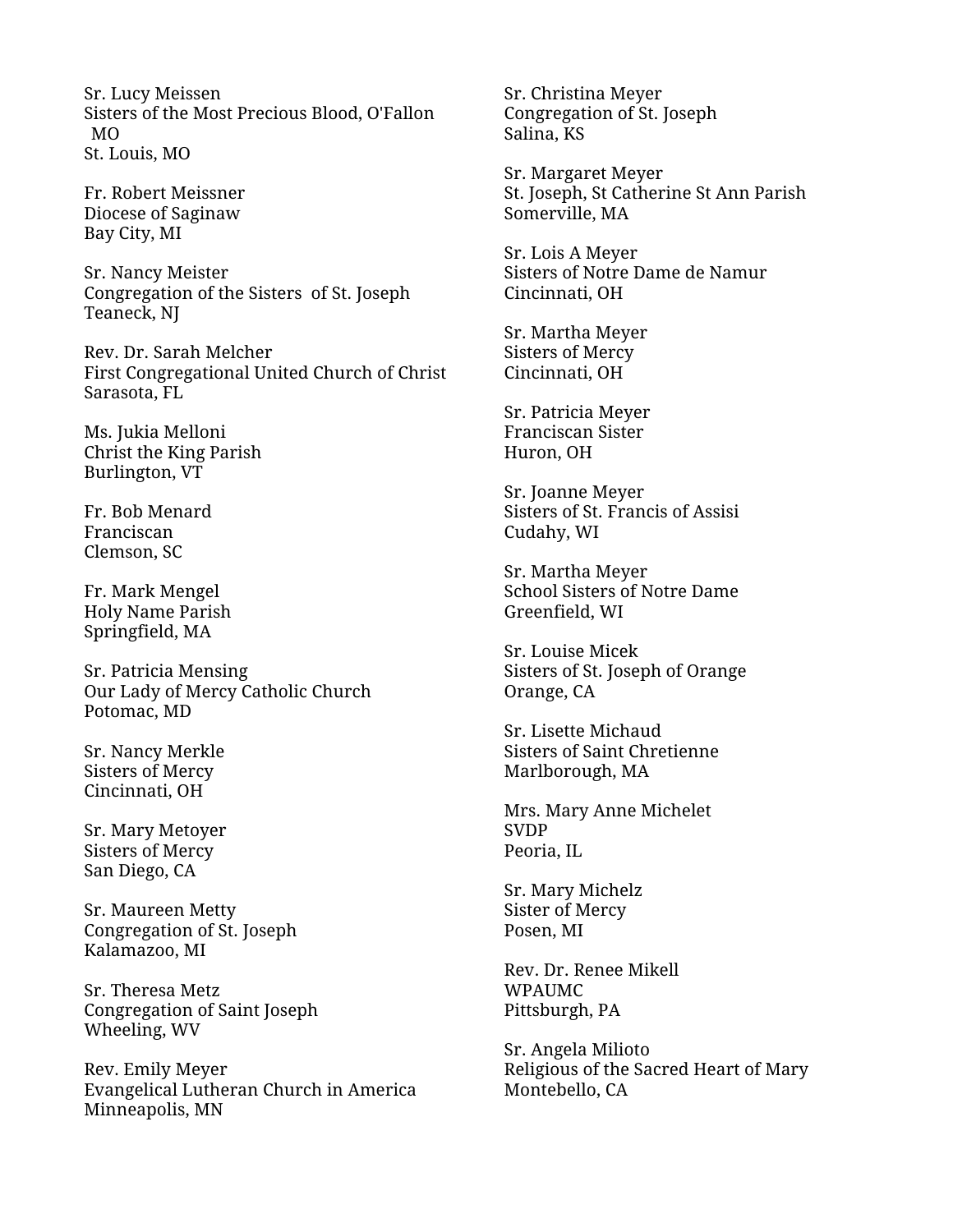Sr. Angela Milioto Religious of the Sacred Heart of Mary Montebello, CA

Sr. Patricia Millen Sisters of St. Francis of Philadelphia Spokane, WA

Mr. Jason Miller Franciscan Action Network/Our Lady Queen of Peace Arlington, VA

Rev. Mark Miller Missionaries of the Precious Blood Sedalia, MO

Rev. Suzanne Miller Moravian Church Raleigh, Nc

Sr. Rosie Miller Sisters of St. Francis Oldenburg, IN

Sr. Janice Miller Congregation of St. Joseph Wichita, KS

Sr. Jean Miller Sisters of Charity of Cincinnati Mt. St. Joseph, OH

Sr. Florence Miller Dominican Sisters Sinsinawa, WI

Sr. Diane Miller Benedictine Sisters of Watertown Watertown, SD

Sr. Mary Mills Sisters of St. Francis Hartsdale, NY

Sr. Theresa Milne Sisters, Servants of the Immaculate Heart of Mary Monroe, MI

Sr. Mary Catherine Mindling Sisters of Mercy of the Americas Silver Spring, MD

Sr. Mary Miner Community of Mercy Lansing, MI

Sr. Catherine Minhoto Religious of the Sacred Heart of Mary, Western American Province Montebello, CA

Sr. Marlene Minnaert Mother of God Monastery Watertown, SD

Mrs. Margaret Miros Daylesford Abbey Malvern, PA

Rev. Robert Mitchell First United Methodist Church Mesa, AZ

Sr. Susan Mitchell Sisters of the Holy Names of Jesus and Mary Portland, OR

Pastor Patricia Mitchell. United Church of Christ Heber, UT

Sr. Frances Mlocek Sisters, Servants of the Immaculate Heart of Mary Monroe, MI

Sr. Pamela Moehring SSND Madison, WI

Ms. Eileen Molinario St Vincent de Paul- Sacred Heart Parish North Attleoboro, MA

Sr. Catherine Molloy Congregation of Notre Dame White Plains, NY

Rev. Michael A Molnar Sacred Heart Parish Grosse Ile, MI

Sr. Martha Molohon Our Lady of Victory Missionary Sisters Huntington, IN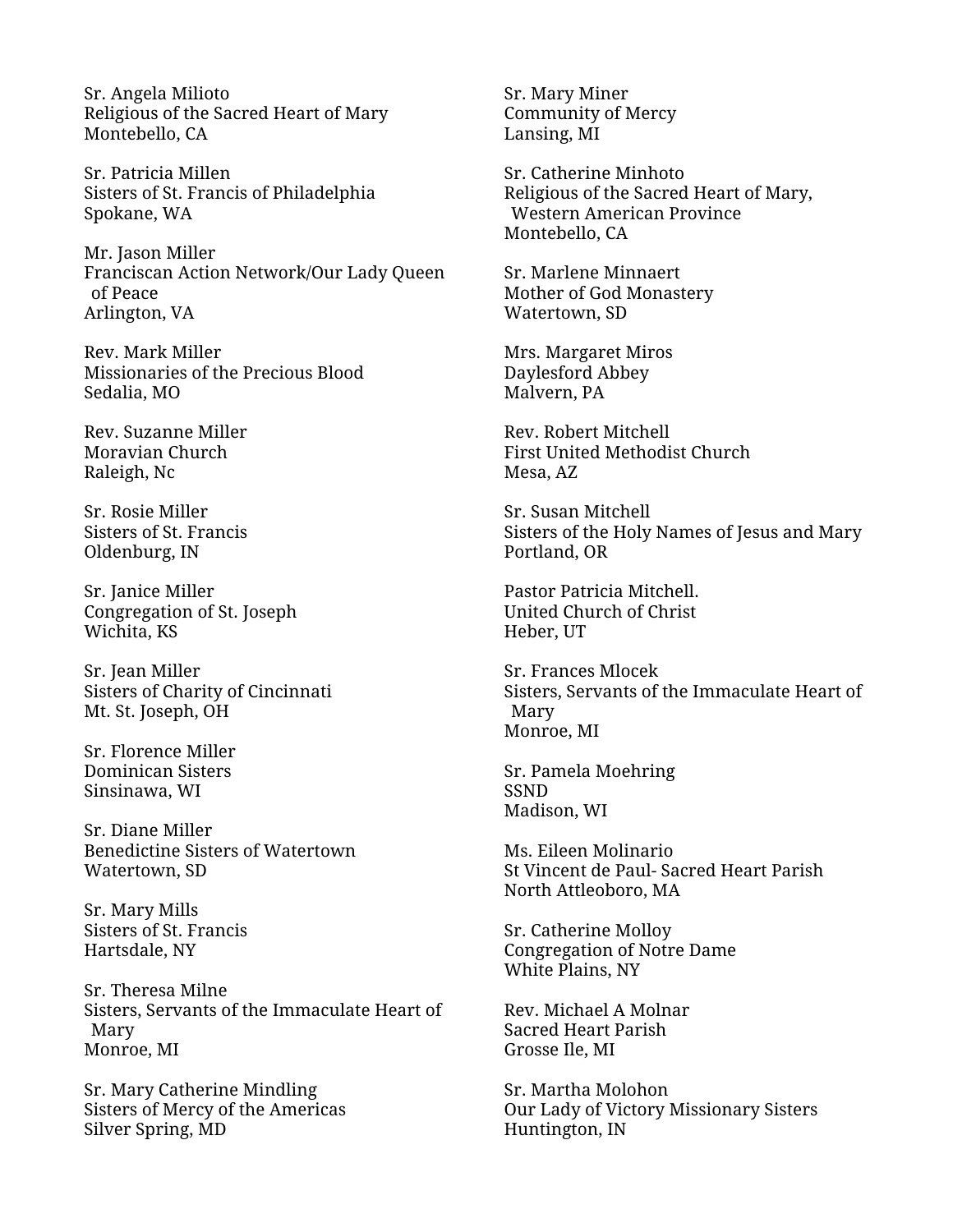Rev. Richard Molter Retired Pastor Mount Pleasant, WI

Ms. Kelly Moltzen Franciscan Action Network Bronx, NY

Fr. John Montag Society of Jesus Los Angeles, CA

Pastor Saul Montiel Downey United Methodist Church Downey, CA

Dr. Kenneth Moore First Congregational Church Auburn, CA

Rev. Alison Moore Presbyterian Church (U.S.A.) Brookline, MA

Rev. Cheryl Moore United Church of Christ Shillington, PA

Sr. Doris Moore Daughters of Charity Evansville, IN

Fr. Terrence Moran Sisters of Charity of Saint Elizabeth Convent Station, NJ

Sr. Judy Morasci Sisters of Mercy Bakersfield, CA

Sr. Jackie Moreau Sisters of Mercy of the Americas Portland, ME

Rev. Dai Morgan United Methodist Advocacy in Pennsylvania Pittsburgh, PA

Sr. Marilyn Morgan Sisters of Mercy of the Americas San Francisco, CA

Sr. Emily Morgan Sisters of Mercy of the Americas Olive Branch, MS

Sr. Emily Morgan Sisters of Mercy of the Americas Olive Branch, MS

Sr. Winifred Morgan Sinsinawa Dominicans Madison, WI

Rev. Frank Morin St. Michael Parish Augusta, ME

Sr. Mary Pat Moroney Sisters of Charity Florham Park, NJ

Fr. John Morris Western Dominican Province Moraga, CA

Rev. James J. Morris Dignity/New York New York, NY

Sr. Maro Morris Society of the Sacred Heart Poughkeepsie, NY

Rev. David Morris Unitarian Universalist Congregation of the Outer Banks Manteo, NC

Sr. Jane Morrissey Sisters of St. Joseph of Springfield Springfield, MA

Sr. Bonnie Morrow Daughters of the Holy Spirit Putnam, CT

Rabbi Nahariyah Mosenkis Pnai Or Religious Fellowship, Germantown Jewish Center Philadelphia, PA

Dr. Mary Moser Religious of the Sacred Heart San Francisco, CA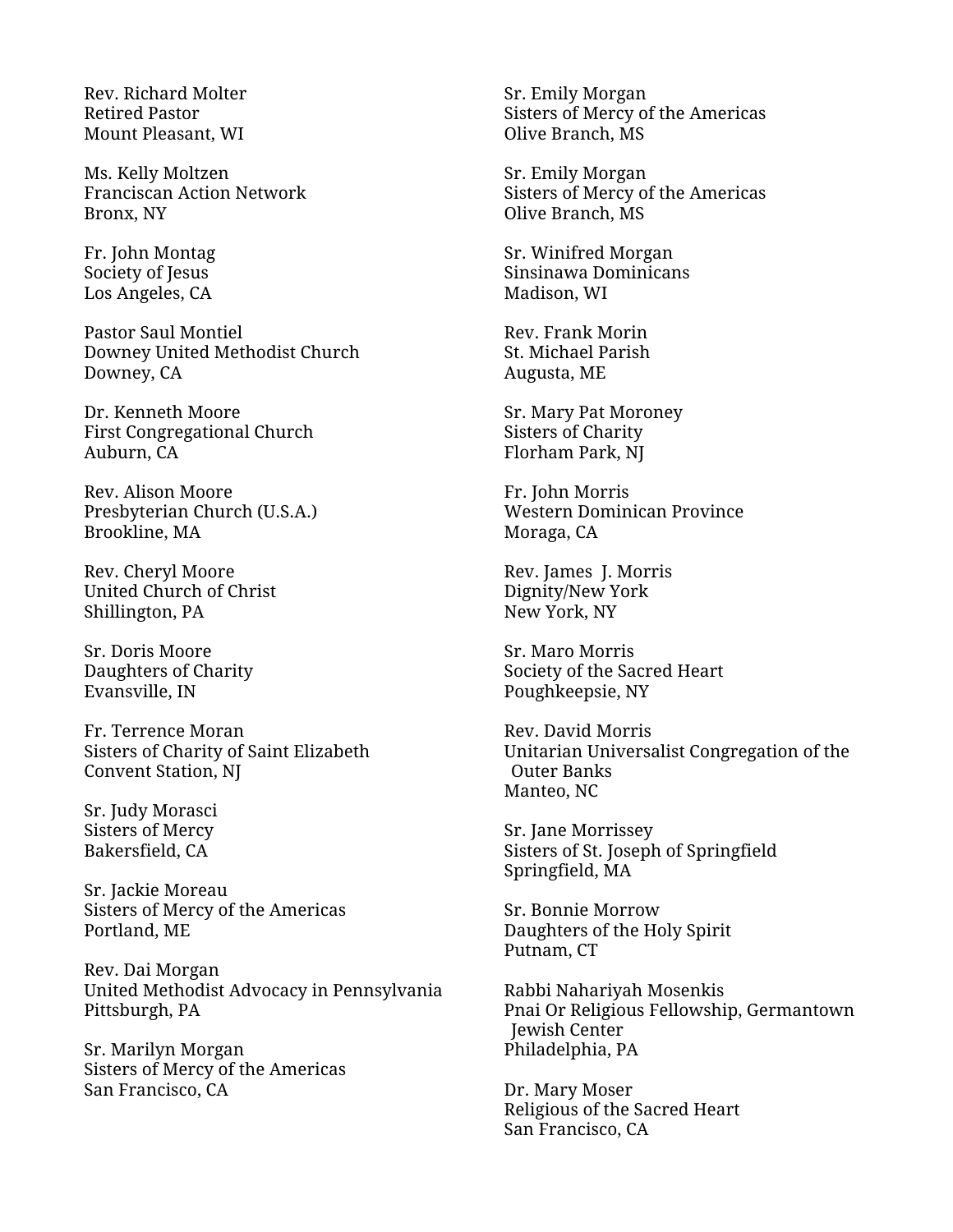Sr. Rosemary Moynihan Sisters of Charity of Saint Elizabeth Convent Station, NJ

Sr. Suzanne Moynihan SSND Milwaukee, WI

Sr. Carol Mucha Sisters of Mercy Alsip, IL

Fr. James Mudd Archdiocese of Louisville Louisville, KY

Mr. John Mudd St. Raphael the Archangel Catholic Church Louisville, KY

Mrs. Christa Mudd St. Raphael the Archangel Catholic Church Louisville, KY

Sr. Maryann Mueller Felician Sisters Enfield, CT

Sr. Pam Mueller Brescia University Owensboro, KY

Sr. Maureen Mueller School Sisters of Notre Dame Osyka, MS

Sr. Anna Mueller Sisters of St Francis Tiffin, OH

Mr. Gary Mulder Washington DC Christian Reformed Church Springfield, VA

Sr. Barbara Mullen Sisters. of St. Joseph Newington, CT

Sr. Rose Mullen Sisters of St Francis Syracuse, NY

Sr. Joan Mumaw Sisters, Servants of the Immaculate Heart of Mary Monroe, MI

Sr. Patricia Munch Society of the Sacred Heart Redwood City, CA

Sr. Carla Murar Ursuline Sisters of Cleveland Cleveland, CA

Mrs. Rita Murphy Our Lady of Lourdes/St. Anne Cluster Parish Rochester, NY

Pastor Kevin Murphy St. Benedict Parish Canandaigua, NY

Sr. Christina Murphy School Sisters of Notre Dame Wilton, CT

Sr. Jo Anne Murphy Sisters of St. Francis of Mary Immaculate, Joliet, Illinois Joliet, IL

Sr. Patricia Murphy School Sisters of Notre Dame Towson, MD

Sr. Kathleen Murphy Sisters of St. Francis Williamsville, NY

Sr. Joan Murray OP Chicago, IL

Sr. Judy Murray Carmelite Monastery of Baltimore Baltimore, MD

Sr. Jean Murray Sinsinawa Dominicans Sinsinawa, WI

Sr. Mary Mutch Franciscan Sisters of Perpetual Adoration La Crosse, WI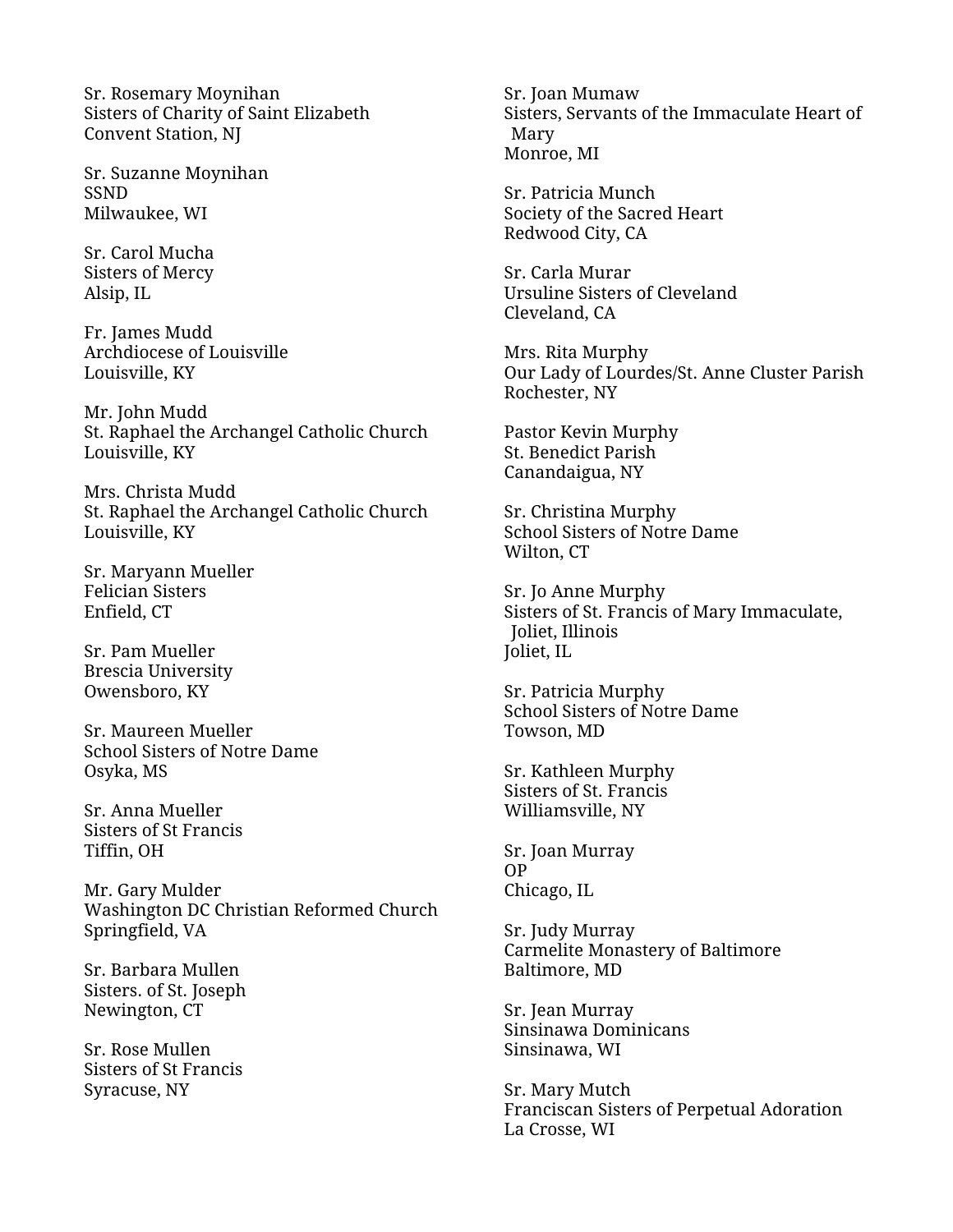Rev. Dr. William Myers The Presbyterian Church of Traverse City Traverse City, MI

Sr. Marcella Nachreiner Sisters of St. Francis Buffalo, NY

Sr. Patricia Nagle SSIHM Alameda, CA

Fr. Joseph Nangle OFM Arlington, VA

Sr. Mary Naviaux Sister of Mercy Omaha, NE

Sr. Noreen Neary Sisters of Charity of St. Elizabeth Madison, NJ

Rev. Robert Nee Archdiocese of Boston Provincetown, MA

Sr. Patricia Nee Daughters of Charity Holbrook, MA

Fr. Ted Neidlinger Christ the King Episcopal Church Kokomo, IN

Sr. Linda Neil Sisters of St.Joseph of Carondelet Schenectady, NY

Sr. Linda Neil Sisters of St.Joseph Schenectady, NY

Sr. Mary Jo Nelson Our Lady of Victory Missionary Sisters Huntington, IN

Sr. Jaye Nelson St. Patrick Catholic Church Racine, WI

Sr. Mary Ann Nelson Dominican Sisters of Sinsinawa Madison, WI

Pastor Jimmy Nelson, Jr. First United Methodist Church of Winslow Winslow, AZ

Sr. Ann Nett Immaculate Heart of Mary Sisters Detroit, MI

Sr. Agnese Neumann St. Augustine Elkridge, MD

Sr. Jane Newcomb Holy Union Sisters Tewksbury, MA

Robert Newells Imani Community Church Oakland, CA

Sr. Abby Newton Dominican Sisters of San Rafael Stockton, CA

Rev. Dr. Donald Ng American Baptist Churches Sausalito, CA

Sr. Joanne Nicgorski OS St. Francis, WI

Ms. Cheryl Nichols St. Camillus Church Hyattsville, MD

Sr. Linda Nicholson Diocese of San Bernardino San Bernardino, CA

Sr. Beth Niederpruem Sisters of St. Francis Buffalo, NY

Sr. Judith Niemet, RSM Sisters of Mercy Elburn, IL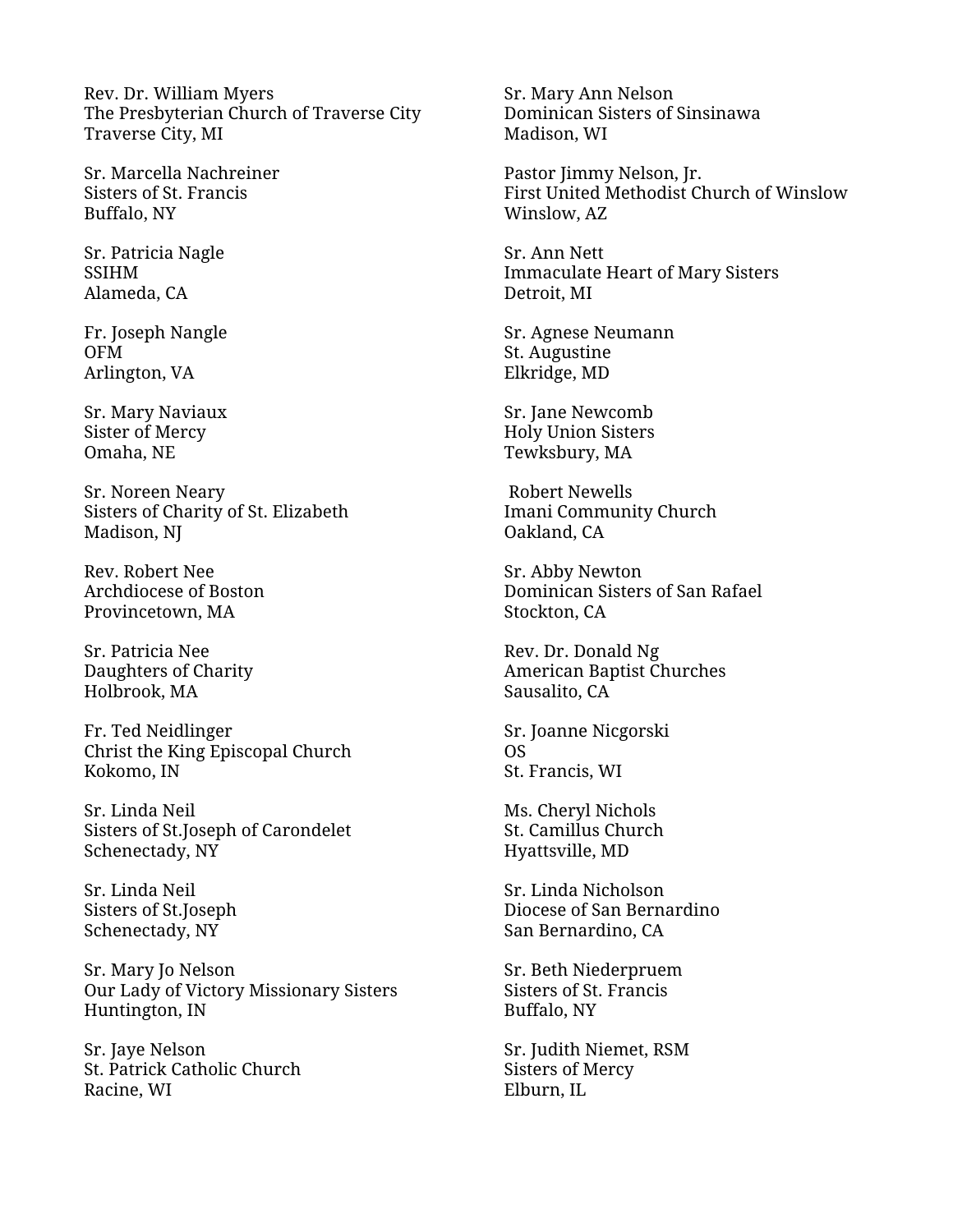Sr. Dianne Nixon Sisters of the Holy Names of Jesus and MaryMy Phone San Leandro, CA

Sr. Catherine Noecker Sisters of St. Francis of the Neumann Communities Leesburg, FL

Sr. Mary de Crus Nolan OP San Leandro, CA

Sr. Mary Nolan Sisters of Charity of the Blessed Virgin MaryI St. Louis, MO

Sr. Eileen Nolan OP Amityville, NY

Sr. Louise Nolta Holy Spirit Missionary Sisters Northfield, IL

Dr. Dawn M Nothwehr OSF Chicago, IL

Sr. Geraldine Nowak OSF Toledo, OH

Sr. Veronica Nowakowski Sisters of St. Francis of Penance and Charity Tiffin, OH

Sr. Barbara Nowosielski Sisters of the Holy Family of Nazareth Mt. Prospect, IL

Sr. MaryHelen Nugent Sisters of Mercy Dallas, PA

Sr. Margaret Nulty Sisters of Charity St. Elizabeth Lakewood, NJ

Sr. Lois Jean Nunweiler Sisters of St. Francis Williamsville, NY

Sr. Karin Nürnberg Sisters of St. Joseph of Orange Dana Point, CA

Sr. Karen Nykiel Benedictine Sisters of the Sacred Heart Lisle, IL

Sr. Mary Ellen O'Boyle Coordinator/Anti-Trafficking Efforts, SCNY New York, NY

Sr. Kathleen O'Brien Sisters of Mercy Omaha, NE

Sr. Nancy O'Brien RSM Rochester, NY

Sr. Rosemary O'Brien Sisters of St. Joseph of NW Pennsylvania Erie, PA

Sr. Margaret O'Brien Sinsinawa Dominican Fitchburg, WI

Ms. Maureen O'Connell Catholic Parishioner Jacksboro, TN

Sr. Helen O'Connell Sisters of Mercy Cedar Rapids, IA

Sr. Eileen Mary O'Connor Sister of Mercy of The Americas Auburn, CA

Sr. Mary O'Connor Sisters of Mercy San Diego, CA

Sr. Gertrude O'Connor Hospital Sisters of St. Francis Springfield, IL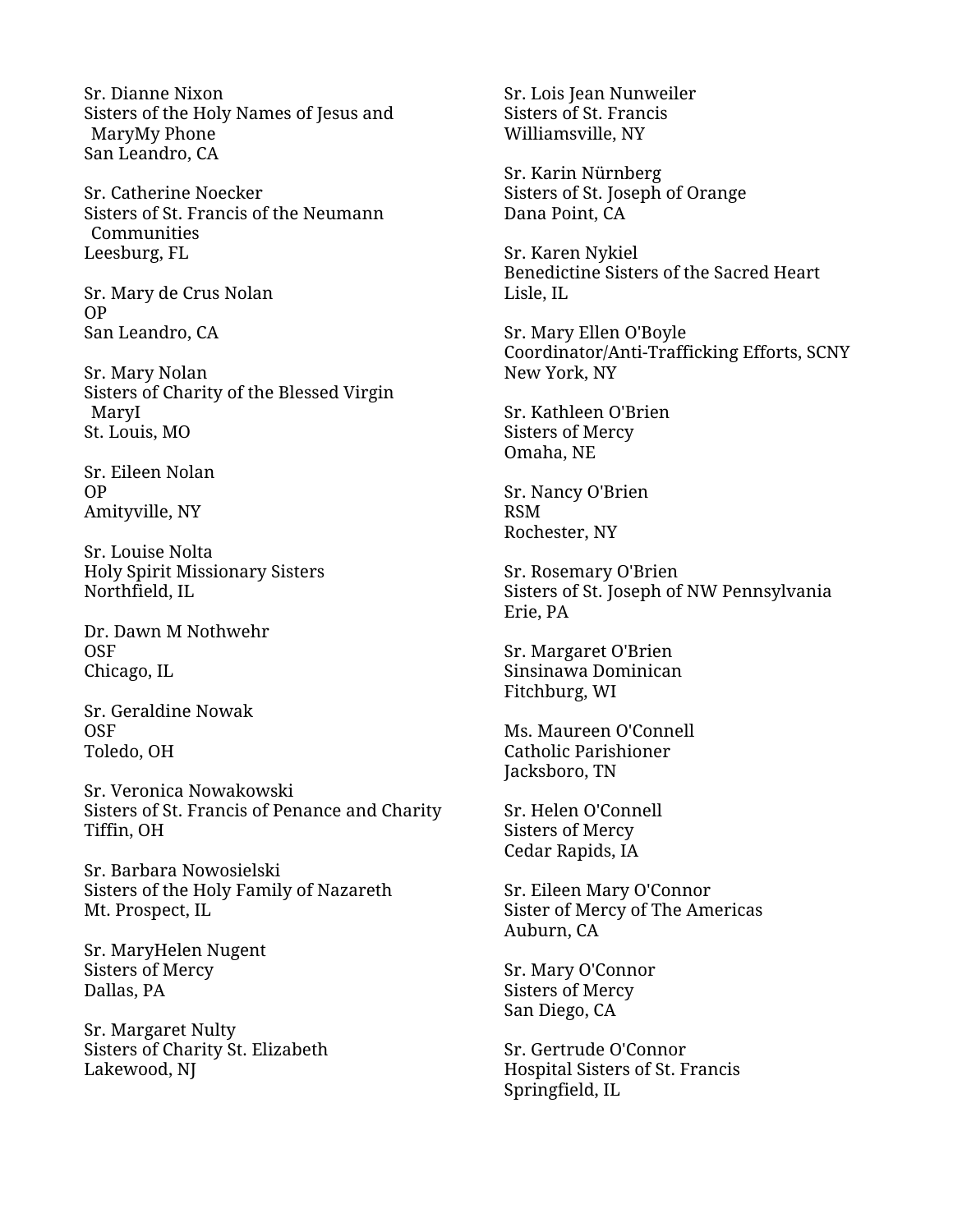Sr. Eileen O'Connor Sisters of Mercy Amherst, NY

Sr. Kate O'Donnell OSF Media, PA

Sr. Hannah-Mary O'Donoghue Sisters of Mercy Fair-Oaks, CA

Sr. Mary Adeline O'Donoghue Sisters of Charity of the Incarnate Word Houston, TX

Sr. Margaret O'Gorman Franciscan Sisters of Mary St. Louis, MO

Sr. Mary Catherine O'Gorman Sisters of St. Joseph of Carondelet St. Louis, MO

Sr. Kathleen O'Halloran Institute of the Sisters of Mercy of the Americas Keansburg, NJ

Sr. Mary Ann O'Kane Sister Servants of the Immaculate Heart of Mary of Monroe, Michigan Oklahoma City, OK

Sr. Sister Ellen O'leary Sisters of St. Joseph of Orange Santa Ana, CA

Ms. Patricia O'Malley Dominican Sisters of Blauvelt New York, NY

Rev. Dr. Laura O'Neil Fairport, NY

Sr. Helen O'Regan Society of the Sacred Heart New York, NY

Sr. Margaret O'Rourke Sisters of St. Joseph of Carondelet Los Angeles, CA

Sr. Rita O'Rourke School Sisters of Notre Dame Baltimore, MD

Ms. Rosaleen O'Sullivan St. Patrick Catholic Church Bartlett, TN

Sr. Marguerite O'Brien Congregation of St. Joseph Wheeling, WV

Sr. Anita O'Neill Sisters of Charity of Saint Elizabeth Wayne, NJ

Sr. Jeanne O'Rourke Sisters of Mercy Omaha, NE

Sr. Nancy O'Shea Sisters of Notre Dame de Namur San Carlos, CA

Sr. Sister Judy Obermark School Sister of Notre Dame St. Louis, MO

Sr. Carlotta Oberzut Sisters of Mercy of the Americas Oak Lawn, IL

Fr. George OBrien Good Shepherd Parish, Beverly Hills Beverly Hills, CA

Rev. James OConnor Lancaster, NY

Mr. Jeff Odendahl Franciscan Sisters of Little Falls, MN Maplewood, MN

Sr. Kathleen ODonnell Sisters Humility of Mary Canton, OH

Sr. Ann Oestreich IHM Sisters Greendale, WI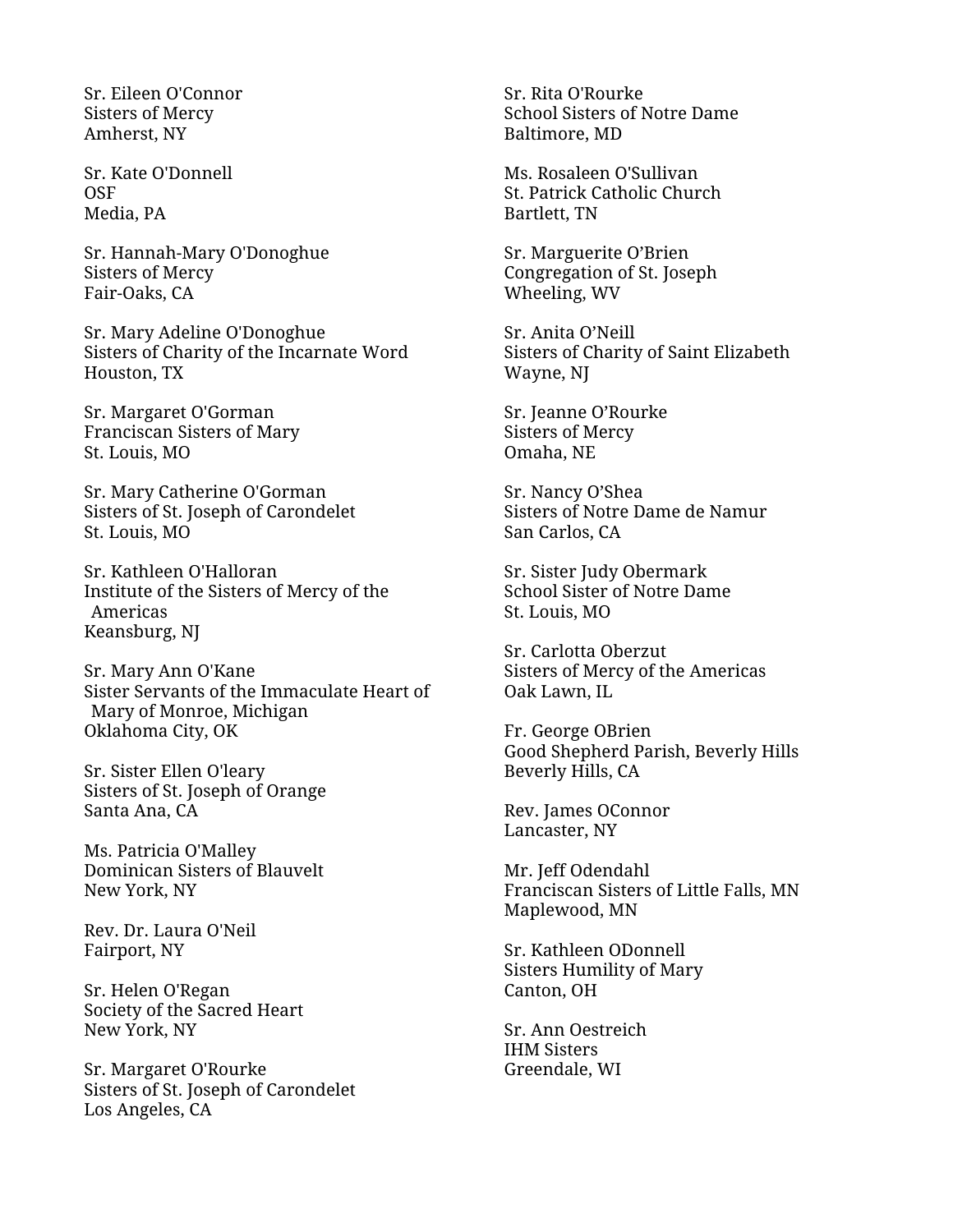Fr. Robert Oldershaw St Nicholas Catholic Church Evanston, IL

Sr. Catherine OLeary Sisters of Harkty Wellesley, MA

Rev. Javier Olivares CrossRoads United Methodist Church Phoenix, AZ

Sr. Karen Olson Albany, NY

Sr. Mary Olson Religious of the Sacred Heart Albany, NY

Sr. Mary Teresa Orbegozo Sisters of Charity Calabash, NC

Sr. Ellen Orf Sisters of the Most Precious blood Damiansville, IL

Sr. Maria Orlandini Sisters of St. Francis of Philadelphia Hyattsville, MD

Sr. Mary Virginia Orna Ursuline Sisters New Rochelle, NY

Sr. Eleanor Ortega Sisters of St. Joseph of Carondelet Sherman Oaks, CA

Sr. Kathleen Osbelt Sisters of St Francis Syracuse, NY

Sr. Carolyn Osiek Society of the Sacred Heart St Louis, MO

Sr. Patricia Otillio Sisters of Mercy of theAmerica Riverside, RI

Mrs. Jean Ott Unitarian Universalist Church of Buffalo Depew, NY

Br. Ron Overman Marianist Province of the U.S. St. Louis, MO

Sr. Ann Owen **OSU** Springfield, MO

Rev. Martin Pable Capuchin-Franciscan Milwaukee, WI

Sr. Maria Olivia Pacheco Sisters of Notre Dame de Namur Mesa, AZ

Sr. Dorothy Pagosa Sisters of St. Joseph-TOSF Chicago, IL

Sr. Toni Ann Palermo, PhD School Sisters of St. Francis Madison, WI

Sr. Regina Rose Palkovics Sisters of Charity Florham Park, NJ

Sr. Robertine Palladino Sisters of St. Francis Syracuse, NY

Sr. Aurelia Palm Mother of God Monastery Watertown, SD

Sr. Ann Marie Palmisano Sinsinawa Dominicans Milwaukee, WI

Rev. Edward L Palumbos Church of the Assumption Fsirport, NY

Sr. Rita Panciera Sisters of Mercy Erie, PA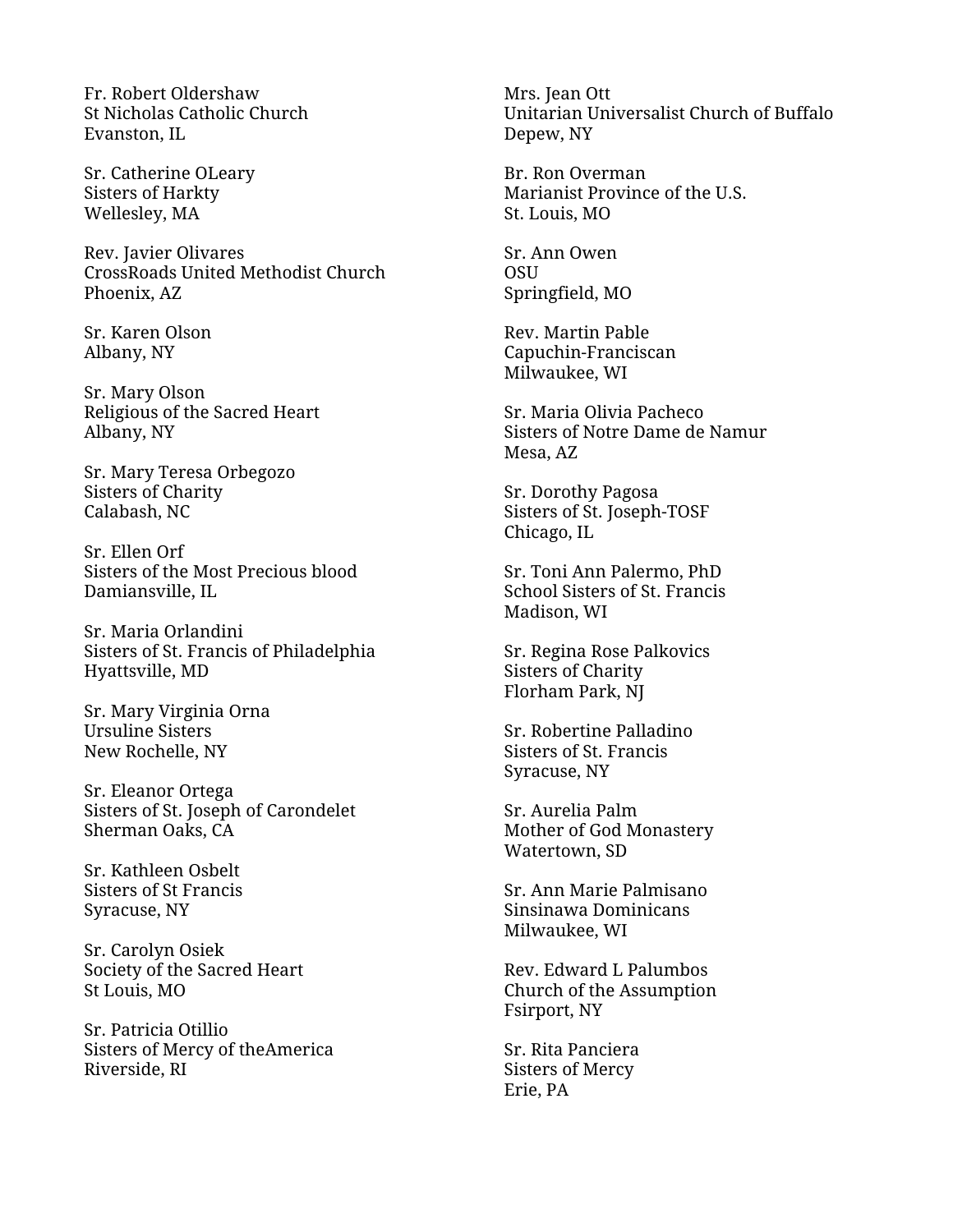Sr. Sister Mariana Papiernik Fransican Sisters of Mary Bridgeton, MO

Ms. Veronica Parada Obl. O.S.B. Houston, TX

Sr. Francis James Paris Sisters of St. Francis Syracuse, NY

Sr. Rita Parks Sisters of Mercy of the Americas Silver Spring, MD

Sr. Christine Parks Congregation of St. Joseph Kalamazoo, MI

Fr. Ralph Parthie OFM Saint Louis, MO

Sr. Josie Pate Congregation of the Sisters of St. Joseph of Peace Jersey City, NJ

Sr. Ruth Patrick Sisters of Charity of St. Augustine Richfield, OH

Rev. Michael Patzloff United Methodist Church Henderson, NV

Sr. Mary Ellen Paulson Racine Dominican Racine, WI

Rev. Dr. John Pawlikowski OP Chicago, IL

Sr. Mary Paynter Sinsinawa Dominicans Sinsinawa, WI

Sr. Eileen Pazmino Sisters of Mercy Burlingame, CA

Sr. Virginia Peacock Sister of Mercy Oak Park, IL

Pastor Julie Peeples Congregational UCC Greensboro, NC

Mrs. Brenda Pehle St. Joseph Catholic Church Ofallon, IL

Sr. Joan Peine Ursuline Sisters of Cleveland Wickliffe, OH

Sr. Anne Pellegrino Sisters of Mercy Omaha, NE

Mr. James Penczykowski SVdP Madison, WI

Sr. Mary Pendergast Sisters of Mercy Pawtucket, RI

Sr. Mary Ann Penner IHM Chicago, IL

Rabbi Barbara Penzner Temple Hillel B'nai Torah Boston, MA

Sr. Linda Pepe Sisters of St. Joseph of Chambéry Canton, CT

Rev. Robert M. Perkins Newport News, VA

Sr. Clariet Perreault Congregation of St. Joseph Crookston, MN

Sr. Ann Perrin Congregation of Notre Dame West Haven, CT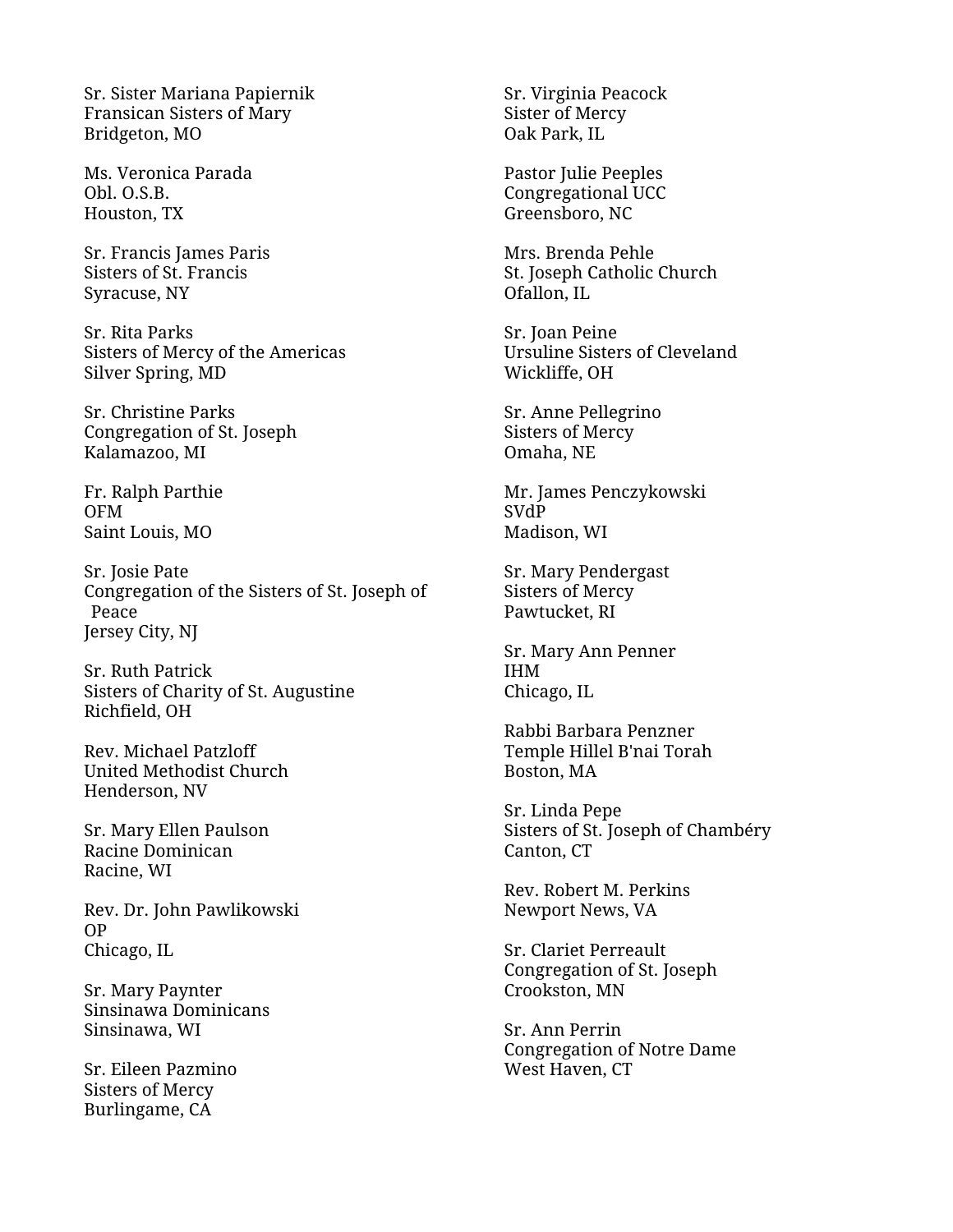Mr. Lawrence Perry St. Francis of Assisi Catholic Church San Antonio, TX

Sr. Terese Perry Sisters of Mercy Burlingame, CA

Sr. Terese Perry Sister of Mercy Burlingame, CA

Fr. Martin Peter St. Bartholomew Catholic Church Columbus, IN

Mr. John Petersen Society of St. Vincent de Paul El Paso, IL

Sr. Joy Peterson Sisters of the Presentation Dubuque, IA

Sr. Jean Phelan School Sisters of Notre Dame Homer Glen, IL

Sr. Kathleen Phelan,OP Sinsinawa Dominicans Middleton, WI

Rev. Alison Philip Franklin Lakes UMC Franklin Lakes, NJ

Sr. Cheryl Phillips Sisters of Mercy Detroit, MI

Sr. Lucille Phipps Sister of Charity of Nazareth Nazareth, KY

Sr. Therese Picard Religious of Mary and Joseph Wellesley Hills, MA

Sr. Angela Picardo Sisters of St Joseph of Peace Burien, WA

Fr. Brian Pierce Dominican Friars of Irving Irving, TX

Sr. Marie Pierson Sisters of Mercy Woodbridge, NJ

Fr. Chris Pinne **SI** St. Louis, MO

Sr. Agnes Ann Pisel OP Chicago Heights, IL

Sr. Sue Pixley Dominican Sisters of San Rafael San Rafael, CA

Sr. Maria Plafcan Benet Hill Monaster Colorado Springs, CA

Sr. Mary Lou Pleitner Congregation of St. Joseph La Grange Park, IL

Rev. Eugene Pocernich Archdiocese of Milwaukee Milwaukee, WI

Fr. Anthony Pogorelc St. Paul Catholic Church San Antonio, TX

Sr. Kari Pohl Sisters of St. Joseph of Baden Baden, PA

Sr. Paula Pohlmann Franciscan Sisters of Little Falls, MN Annandale, MN

Sr. Noella Poinsette Holland, MI

Sr. Beverly Policastro Sisters of Charity of St. Elizabeth Brick, NJ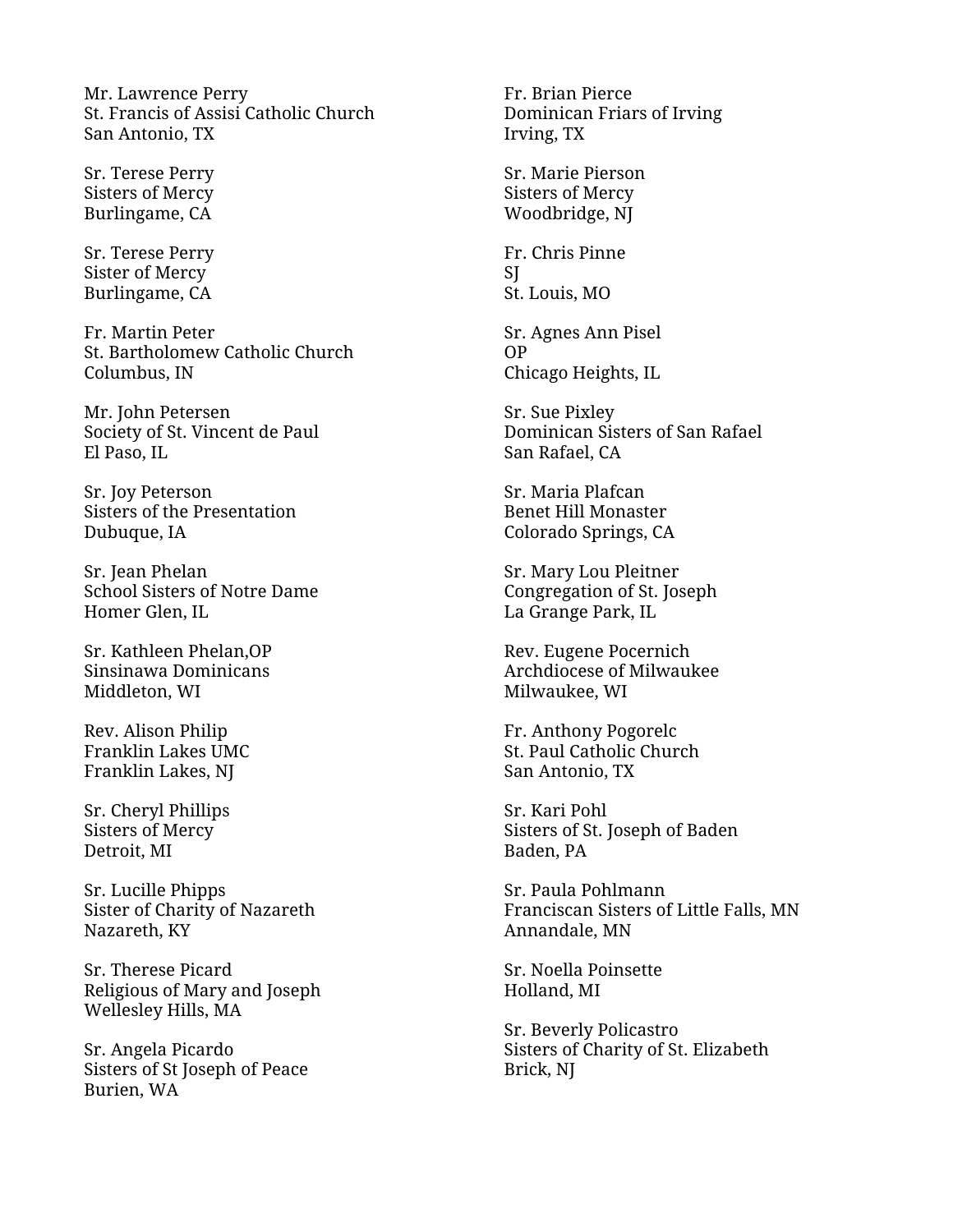Mr. Steven Polk St. Louis Council, Society of St. Vincent de Paul, Voice of the Poor Committee Chair St. Louis, MO

Sr. Ruth Poochigian Sinsinawa Dominican Madison, WI

Sr. Roberta Popara Dominican Sisters of Sinsinawa (WI) North Palm Beach, FL

Rev. Catriona Portillo Presbyterian Church of Burlington Burlington, MA

Fr. Paul James Portland SDS Milwaukee, WI

Rev. Bernice Powell Jackson First United Church of Tampa Tampa, FL

Sr. Anne Power Sisters of Charity of Halifax Wellesley, MA

Sr. Mary Anne Powers Congregation of Notre Dame Norwalk, CT

Sr. Catherine Powers Congregation of Notre Dame Oklahoma City, OK

Sr. Carolyn Pozarich Sisters of the Most Precious Blood St. Louis, MO

Sr. Clare Pratt Religious of the Sacred Heart Atherton, CA

Sr. Marilyn Pray Sisters of St. Joseph of Rochester Rochester, NY

Br. Edmond Precourt Christian Brothers Center Narragansett, RI

Sr. Helen Prejean Congregation of St. Joseph New Orleans, LA

Sr. Nancy Prenatt Sisters of St. Joseph of Northwest PA Erie, PA

Fr. Richard Prendergast St. Gertrude Catholic Church Chicago, IL

Sr. Catherine Prendergast OP Tacoma, WA

Sr. Connie Probst Francis can Sisters St. Louis, MO

Dr. Carl Procario-Foley Church of the Holy Family New Rochelle, NY

Rev. Jeff Procter-Murphy Dayspring United Methodist Church Tempe, AZ

Fr. Christopher Promis Congregation of the Holy Spirit Chicago, IL

Sr. Margaret Proskovec Diocese of Grand Island Grand Island, NE

Sr. Jacqueline Provencher Dominican Sisters of the Roman Congregation Sabattus, ME

Sr. Maria Dina Puddu Consolata Missionary Sisters Sacaton, AZ

Sr. Kathleen Marie Pughe Sisters of st. Joseph of Orange Costa Mesa, CA

Sr. Mary Pung Congregation of St. Joseph Benton Harbor, MI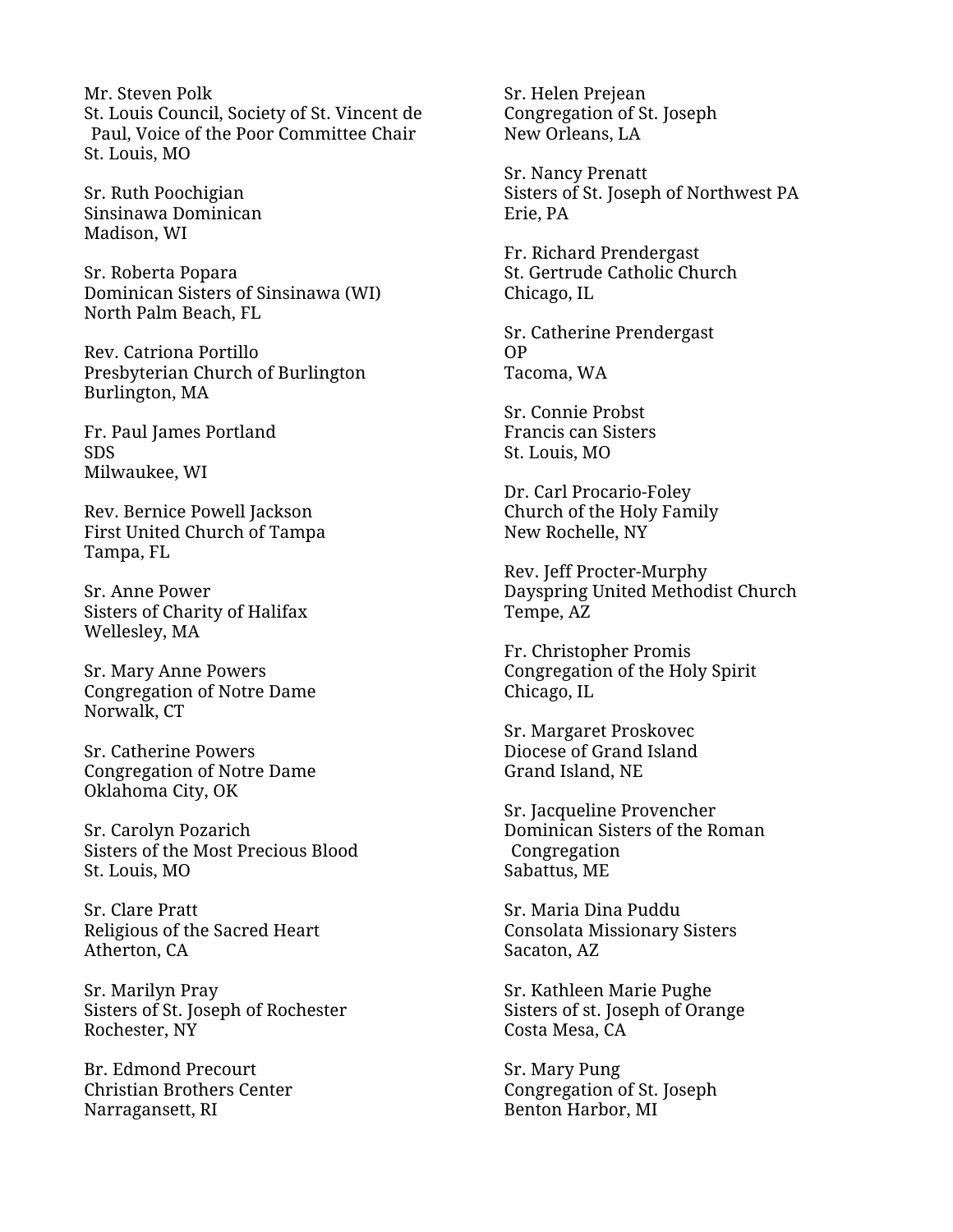Sr. Ellenrita Purcaro Blauvelt Dominican Goshen, NY

Sr. Carol Quigley Sisters, Servants of the Immaculate Heart of Mary Monroe, MI

Sr. Patricia Quinn Sisters of Charity of New York Bronx, NY

Sr. Margery Race Sinsinawa Dominicans Austin, TX

Sr. Margery Race Dominicans of Sinsinawa Austin, TX

Rev. Paula Rachal All Saints Episcopal Church Greensboro, NC

Sr. Eileen Rafferty Congregation of the Sisters of Mercy Redlands, CA

Sr. Isabel Rafferty Sinsinawa Dominicans Madison, WI

Mr. Afif Rahman Poligon Education Fund Washington, DC

Sr. Mary Ellen Rains Dominican Sister of Sinsinawa Sinsinawa, WI

Sr. Anne Ramagos Congregation of St. Joseph Baton Rouge, LA

Rev. Elizabeth Rambikur United Methodist Church Phoenix, AZ

Sr. Mary Krista Ramirez Sisters of Mercy of the Americas Burlingame, CA

Sr. Therese Randolph RSM Daly City, CA

Sr. Micaela Randolph Benedictine Sisters of Mt. Scholastica Atchison, KS

Dr. Cecilia Ranger Sister of the Holy Names of Jesus and Mary Lake Oswego, OR

Fr. Jerry Rankin St. John's Episcopal Church Abilene, KS

Ms. Carol Ray Annunciation Parish St.Vincent de Paul Society Green Bay, WI

Sr. Cathleen Real Congregation of the Humility of Mary Davenport, IA

Sr. Jo Ann Recker Sisters of Notre Dame de Namur Cincinnati, OH

Sr. Joan Recker Sisters of Notre Dame Sylvania, OH

Ms. Diana Reeves Society of St. Vincent de Paul Mansfield, MA

Sr. Leticia Regala Sisters of the Divine Savior Phoenix, AZ

Sr. Peg Regan SSND Wilton, CT

Sr. Claire Regan Sisters of Charity New Orleans, LA

Sr. Mary Theresa Regan Sisters of Charity Florham Park, NJ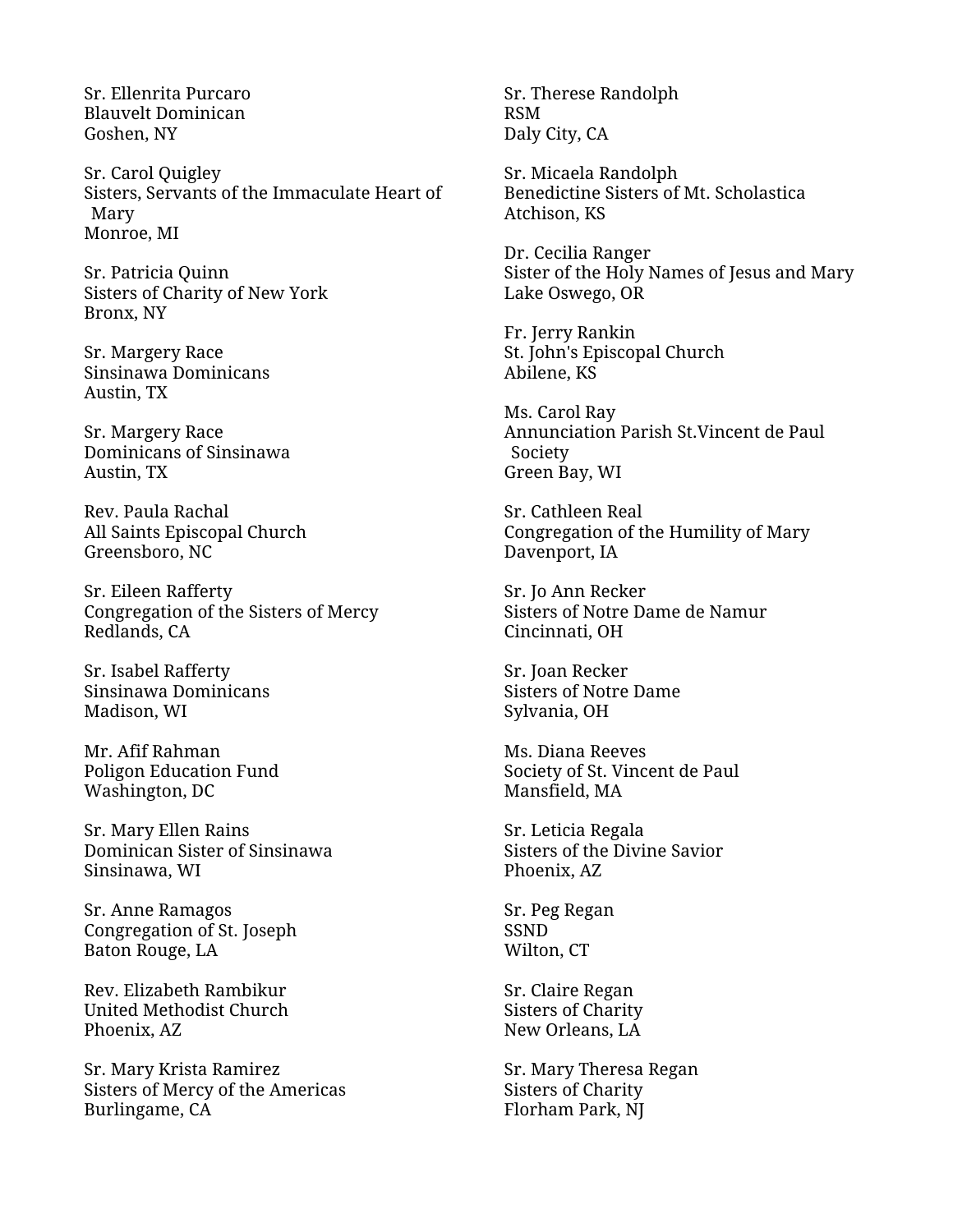Sr. Kathleen Reichert Sisters of St. Francis of Savannah, MO Savannah, MO

Rev. Roy Reid Kentucky Region Mt. Sterling, KY

Sr. Patricia Reid Religious of the Sacred Heart Albany, NY

Sr. Kathleen Reilly Sisters of the Holy Cross Kensington, MD

Sr. Mary Reilly Sisters of Mercy of the Americas NE Community Bristol, RI

Sr. Philip Mary Reilly Sinsinawa Dominicans Hazel Green, WI

Mr. Richard Reimbold Society of St. Vincent de Paul Macomb, MI

Sr. Sister Jean Reimer Dominican Sisters of Grand Rapids Grand Rapids, MI

Fr. Robert Reinhart Toledo, OH

Sr. Irma Reiss Religious of the Sacred Heart Lake Forest, IL

Sr. Myra Remily Presentation Sisters of the Blessed Virgin Mary Aberdeen, SD

Sr. Myra Remily Aberdeen, SD

Fr. Bill Remmel Society of the Divine Savior Tucson, AZ

Rev. Kathleen Remund First Congregational UCC Menomonie Menomonie, WI

Sr. Betty Renard Society of the Sacred Heart Albany, NY

Sr. Jeri Renner Dominican Sister Seattle, WA

Rev. David Rennick First United Methodist Church of Mesa Mesa, AZ

Sr. Joan Repka Sisters of Charity of Saint Elizabeth Convent Station, NJ

Sr. Frances Repka Sisters of Mercy Cincinnati, OH

Ms. Judith Reuter St.Paul's Music Ministry San Francisco, CA

Sr. Mary Sonia Reyes RGS Wolcott, CT

Pastor Douglas Reynolds Mission Bell United Methodist Church Glendale, AZ

Sr. Jonella Rhoda Congregation St. Louis, MO

Sr. Anna Marie Rhodes Sisters of Charity of Nazareth Nazareth, KY

Sr. Mary Jane Rhodes Sisters of Charity of Nazareth Nazareth, KY

Fr. Robert Rhyner Green Bay, WI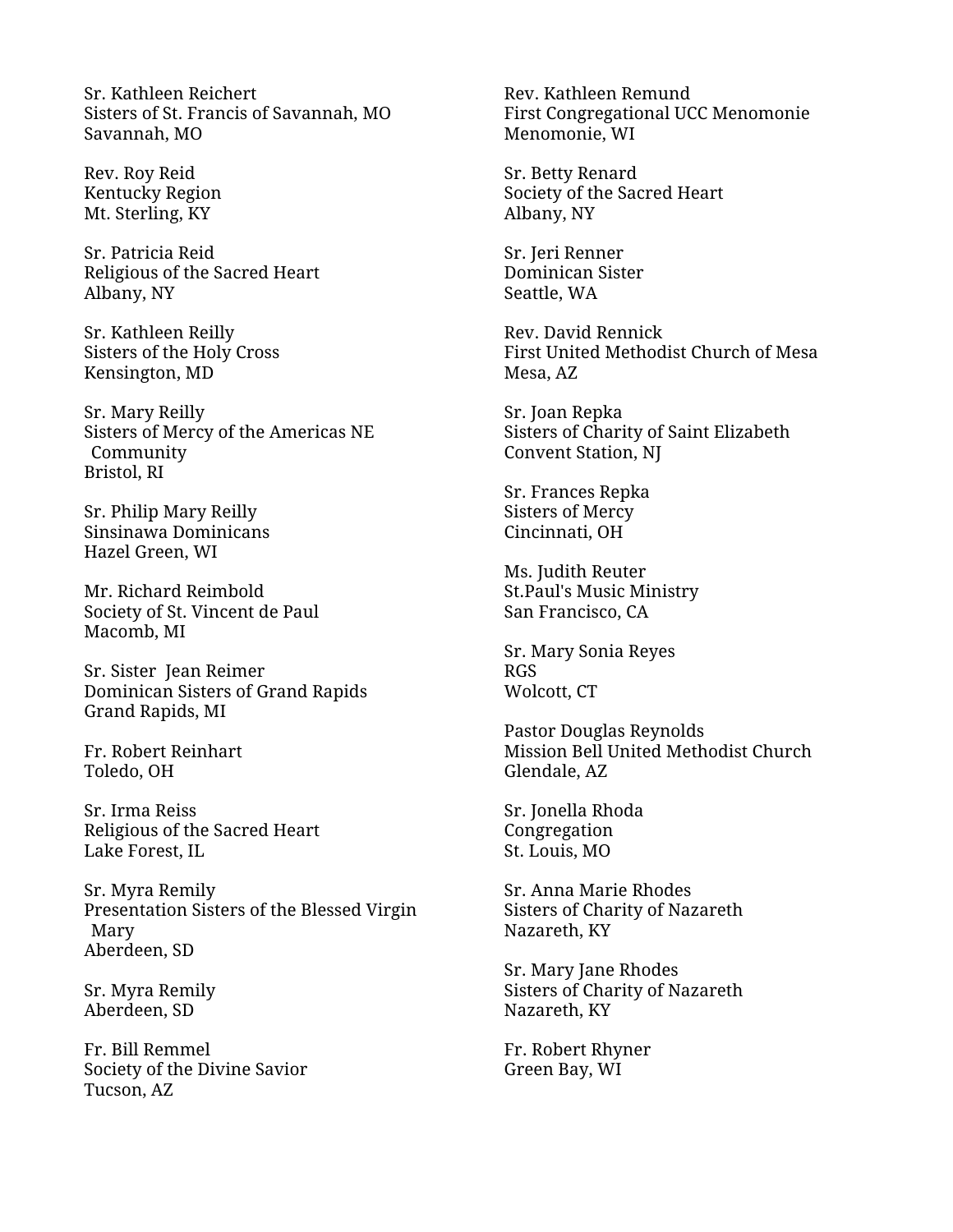Sr. Maria Ricci Sisters of Mercy of the Americas Portland, ME

Sr. Mary Catherine Rice St. Peter the Apostle Catholic Church Roselle, IL

Sr. Roberta Richmond Sisters, Servants of the Immaculate Heart of Mary Monroe, MI

Rev. Robert Richter Catholic Relief Services Venice, FL

Sr. M. Johanna Rickl Congregation of the Humility of Mary Davenport, IA

Sr. Bernice Rieland Franciscan Sisters of Little Falls, MN Little Falls, MN

Sr. Geraldine Riendeau Congregation of St. Joseph Baton Rouge, LA

Sr. Patricia Riley Dominican Sisters of San Rafael San Rafael, CA

Mrs. Kathleen Rimac RSM Associate Tucson, AZ

Rev. Robert Ring St. Louis Church Pittsford, NY

Sr. Ellen Rinke Sisters, Servants of the Immaculate Heart of Mary Vassar, MI

Sr. Virginia Ripp Sinsinawa Dominicans Whitefish Bay, WI

Fr. John Risley Sinsinawa Dominican Sisters Sinsinawa, WI

Sr. Gloria Rivera Sisters, Servants of the Immaculate Heart of Mary Detroit, MI

Sr. Kathryn Roberg St. Joseph Catholic Church Spokanae, WA

Fr. Richard Roberge Christ the King Parish Concord, NH

Fr. Richard Roberge Christ the King Parish Concord, NH

Sr. Jacqueline Robillard Daughters of the Holy Spirit Putnam, CT

Sr. Paula Robillard Sisters of St. Joseph of Springfield East Longmeadow, MA

Sr. Eileen Robinson Good Shepherd Sisters Orange, CA

Sr. Claudia Robinson Sister fo Mercy Bellevue, NE

Sr. Agnes Lucy Robinson Sisters of Charity Florham Park, NJ

Sr. Callista Robinson OSF Milwaukee, WI

Sr. Diane Roche Religious of the Sacred Heart Washington, DC

Sr. Clare Mary Roden Sisters of Charity Florham Park, NJ

Sr. Elizabeth Rodkewich Dominican Sisters of Sinsinawa Los Angeles, CA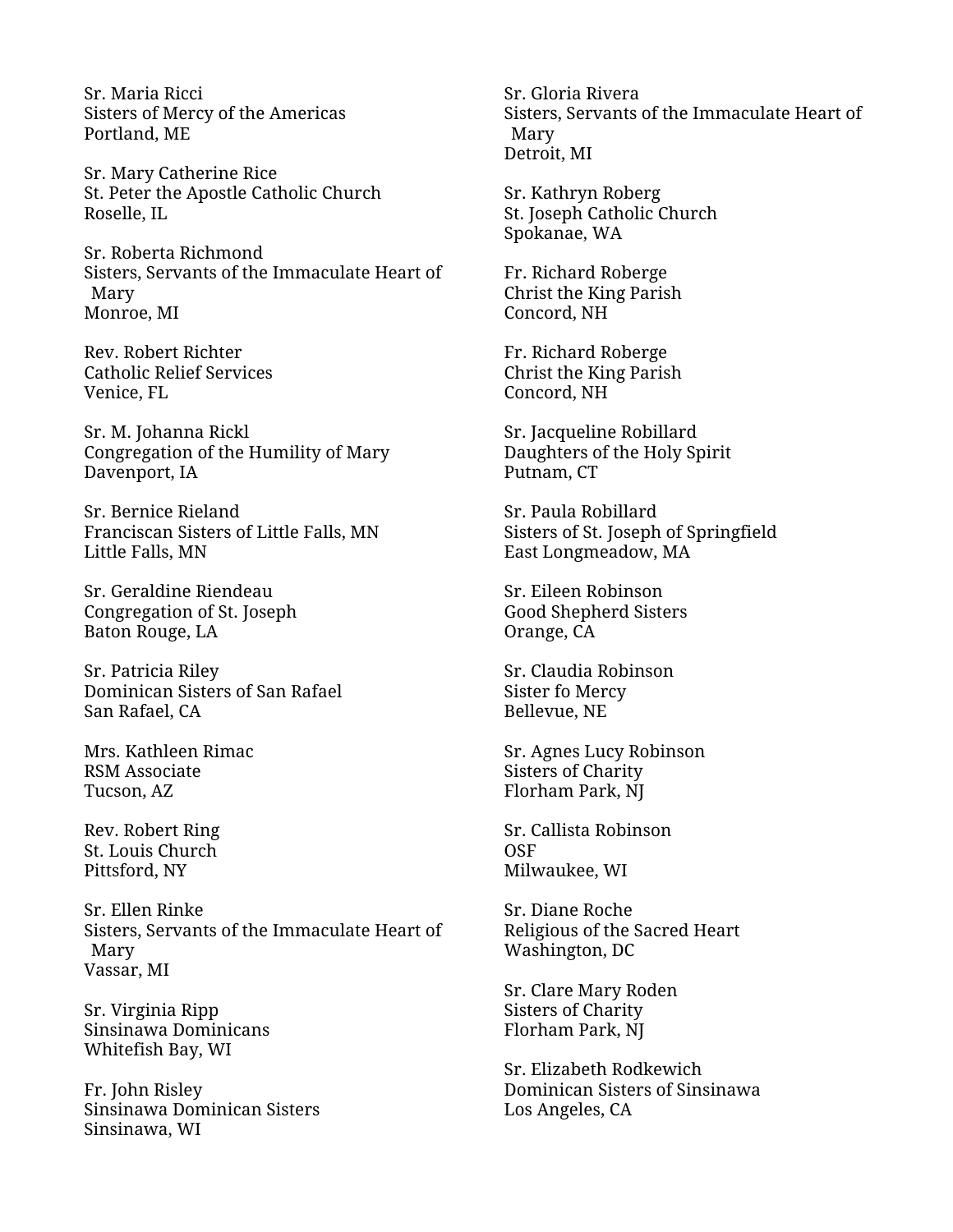Rev. Jeniffer Rodriguez First Presbyterian Church Ossining, New York

Sr. Carmen Rodriguez Burlingame, CA

Sr. Ceil Roeger Dominican Sisters of Houston Houston, TX

Sr. Sister Patricia Rogan Sisters of St. Francis of the Neumann Communities Charleston, SC

Sr. Mary Rogers Sisters of St. Joseph of Cardondelet Orange, CA

Sr. Mary Rogers Daughters of Charity Evansville, IN

Sr. Carol Rogers Sisters of Charity of Nazareth Nazareth, KY

Sr. Carol Rogers Sisters of Charity of Nazareth Nazareth, KY

Sr. Carol Rogers Sisters of Charity of Nazareth Nazareth, KY

Sr. Patricia Rogucki Sisters For Christian Community Baltimore, MD

Fr. Earl Rohleder Santa Fe, NM

Sr. Marie Gertrude Roldan Sisters of St.Joseph of Carondelet San Jose, CA

Sr. Dorothy Rolf Notre Dame Sisters Omaha, NE

Sr. Catherine Romancik SND Chardon, CA

Sr. Rita Rompre Congregation of Notre Dame West Haven, CT

Sr. Patricia Rooks Sister of Notre Dame de Namur Cincinnati, OH

Sr. Margaret Rooney RSM West Hartford, CT

Pastor Sylvia Rose Great Heritage Ministries Southfield, MI

Rabbi Joshua Rose Congregation Shaarie Torah Portland, OR

Sr. Sharon Rose Good Shepherd Sisters St. Louis, MO

Rev. Charna Rosenholtz Congregation Nevei Kodesh Boulder, CO

Sr. Helen Rosenthal **RSCI** Atherton, CA

Rev. Robert Rosing St. Charles Catholic Community Covington, KY

Mr. Richard Ross St. Anthony All Saints Parish Canton, OH

Mrs. Susan Ross St. Anthony All Saints Parish Canton, OH

Sr. Mary Ann Rossi Congregation of Notre Dame Norwalk, CT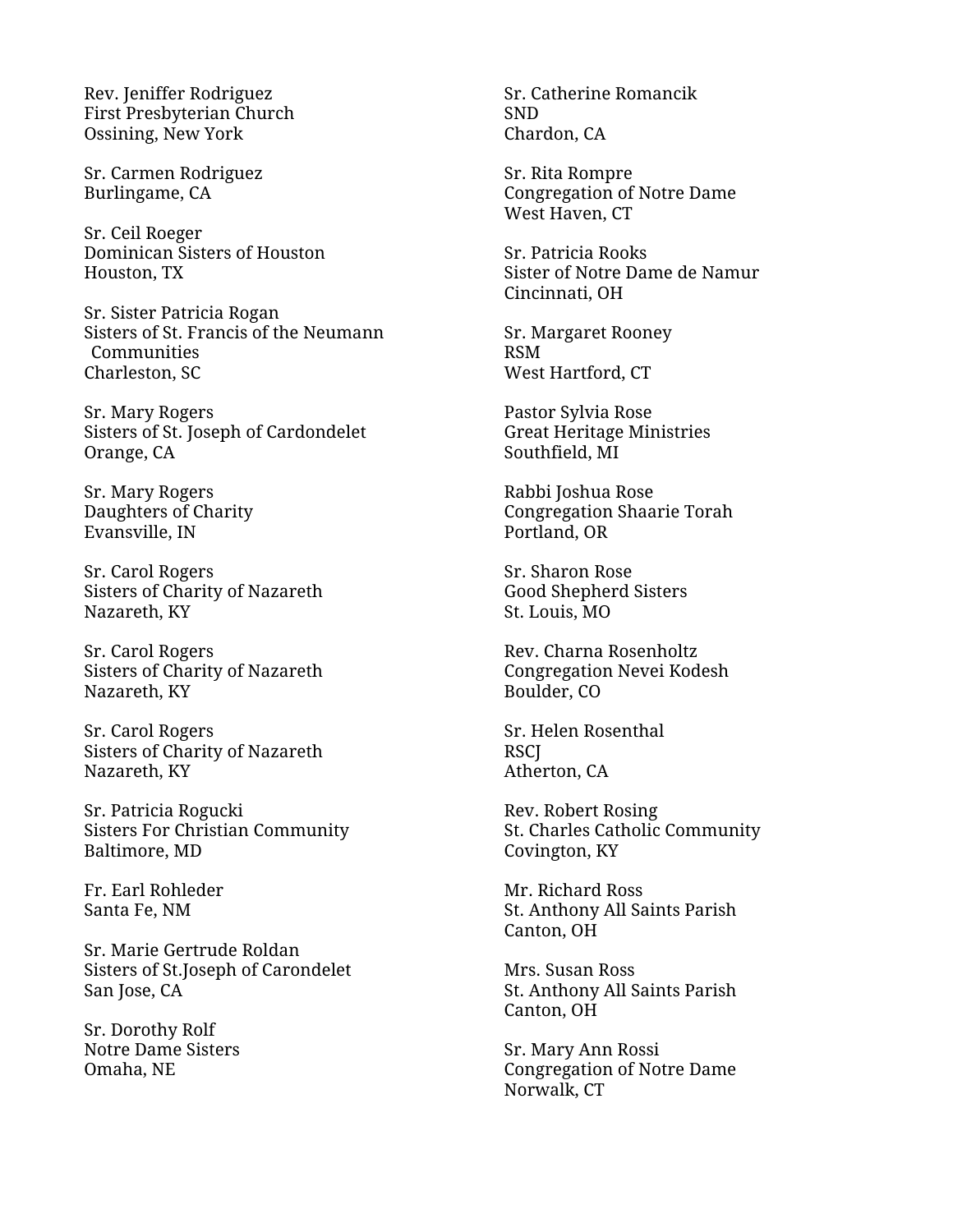Sr. Natalie Rossi Sisters of Mercy New York Pennsylvania Erie, PA

Ms. Charlene Rossignol Good Shepherd Parish Saco, ME

Sr. Carmen Rostar Dominican Sisters of Grand Rapids Grand Rapids, MI

Ms. Joyce Rothermel St. James RC Church, Wilkensburg Pittsburgh, PA

Rev. Nancy Rottman Centre Congregational Church Lynnfield, MA

Sr. Mary Rouleau Justice and Peace Committee Sisters of St. Joseph of Chambery Hartford, CT

Rev. Chip Roush First Unitarian Church South Bend, IN

Sr. Ancilla Roussel School Sisters of Notre Dame Osyka, MS

Mrs. Gail Rowe Society of St Vincent de Paul Denver, CO

Rev. Dr. Theobold Mathew Rowgh St. Agnes Church Shepherdstown, WV

Sr. Michon Rozmajzl Sisters of Mercy Omaha, NE

Sr. Mary Rozzano Sisters of Mercy Burlingame, CA

Rev. Joseph W Ruane Federation of Christian Ministries Philadelphia, PA

Sr. Fidelis Rubbo Sisters of St. Francis Sylvania, OH

Sr. Joyce Rupp Boundless Compassion West Des Moines, IA

Rev. Patrick Rush Visitation Catholic Church Fairway, KS

Rev. David Russell St. Patrick Catholic Church Miami, FL

Sr. Rosemary Russell Srs. of the Most Precious Blood Bridgeton, MO

Mrs. Bethany Russell-Lowe Syracuse, NY

Fr. Francis X. Russo Capuchin Franciscan Friars Washington, DC

Sr. Maryanne Ruzzo Sisters of Charity Quincy, MA

Rev. Thomas Ryan Immaculate Conception Church Syracuse, NY

Rev. Michael G. Ryan St. James Cathedral Seattle, WA

Sr. Ellen Ryan Sisters of Mercy Oak Park , IL

Sr. Janet Ryan Sisters of St. Francis, Clinton, Iowa Chicago, IL

Sr. Bernadetta Ryan Sisters of Mercy Fall River, MA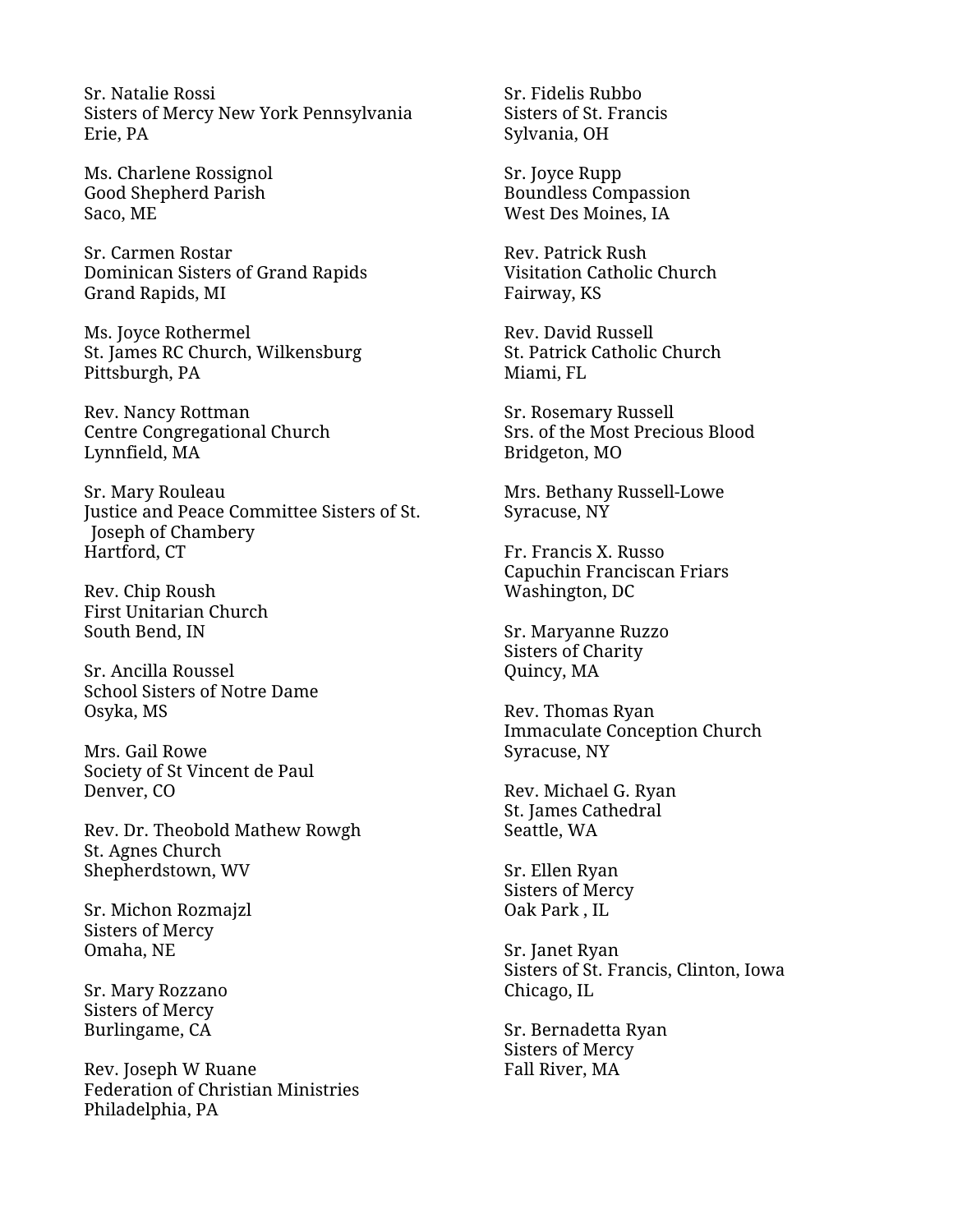Sr. Mary Ryan Sisters, Servants of the Immaculate Heart of Mary Monroe, MI

Sr. Smary Ryan Sisters, Servants of the Immaculate Heart of Mary Monroe, MI

Sr. Eilish Ryan Sisters of Charity of the Incarnate Word San Antonio, TX

Sr. Sister Janice Ryan Sisters of Mercy South Burlington , VT

Rev. Melissa Rynders Sanctuary United Methodist Church Tucson, AZ

Rev. Dr. Kyung Hee Sa Peninsula Delaware Conference of United Methodist Church Dover, DE

Sr. Cynthia Sabathier Congregation of St. Joseph Baton Rouge, LA

Sr. Elise Saggau Franciscan Sisters of Little Falls, MN Little Falls, MN

Sr. Cecilia Sakaley Sisters of Mercy of the Americas Oregon, OH

Sr. Cora Salazar Sisters of Mercy of the Americas Burlingame, CA

Sr. Mary B Salazar Sister's of St. Francis Buffalo, NY

Sr. Kathleen Veronica Salewski OSF Bayfield, WI

Sr. Sandra Salois

Third Order of St. Francis of Mary Immaculate Romeoville, IL

Sr. Michelle Salois Sisters of Mercy St. Louis, MO

Sr. Anna Saltzman Sisters of Mercy of the Americas Merion, PA

Pastor Stuart Salvatierra North Scottsdale United Methodist Church Scottsdale, AZ

Mrs. Karin Salzman Green Valley UMC Las Vegas, NV

Sr. Margaret Sammon Sisters of St. Dominic Oceanside, NY

Sr. Christine Sammons Sisters of St. Dominic West Islip, NY

Sr. Angela Dolores Sanchez Franciscan Sisters of Our Lady of Perpetual Help St. Louis, MO

Fr. John Sandersfeld St Francis of Assisi Catholic Church San Jose, CA

Sr. Roselle Santivasi Missionary Sisters of the Sacred Heart of Jesus Sedalla, CO

Sr. Marianne Saucier Sisters of St. Joseph of the Third Order of St. Francis Garfield Heights, OH

Rev. James Sauer St. Matthew's Catholic Church Mount Vernon, IN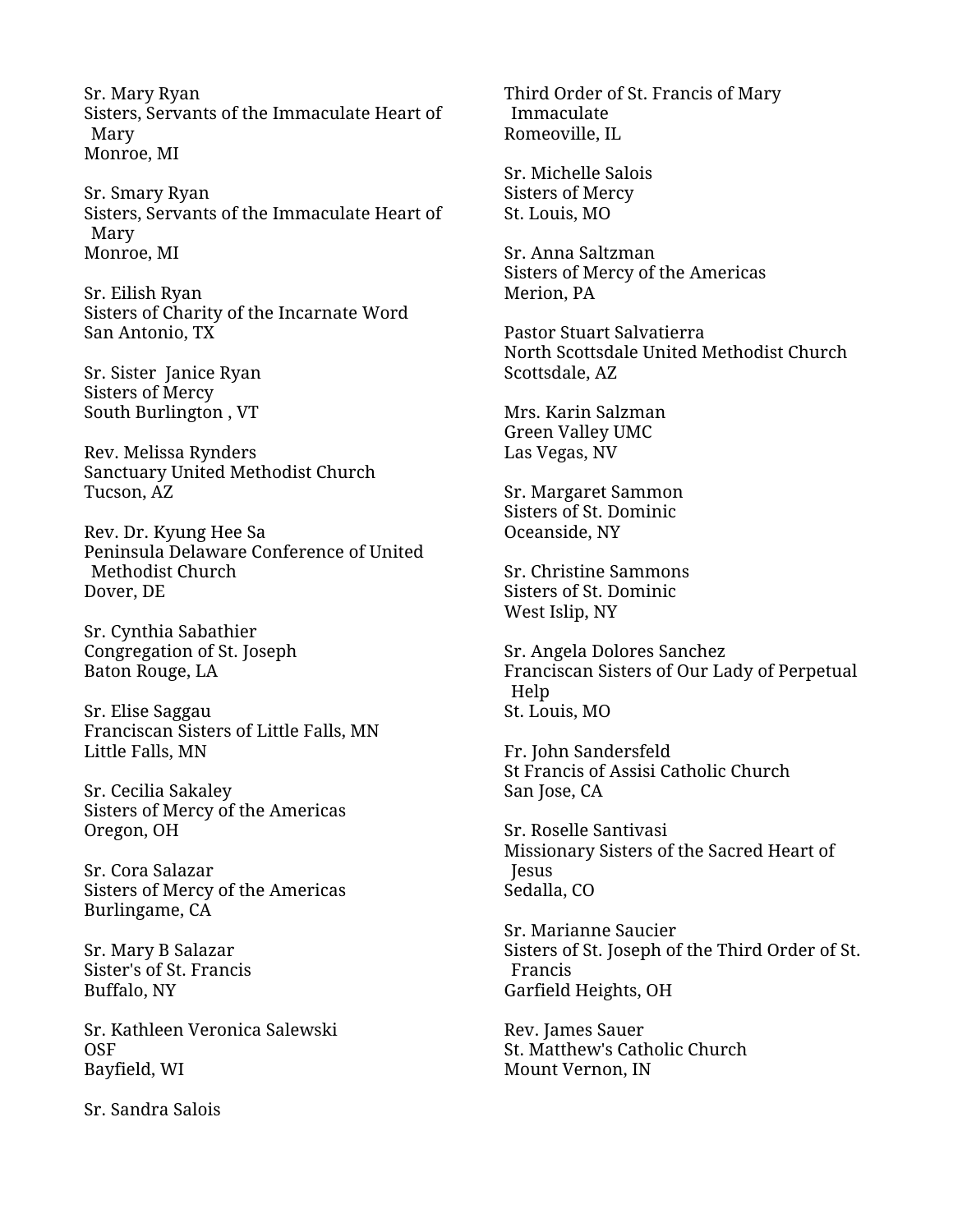Rev. Dot Saunders-Perez Dayspring United Methodist Church Tempe, AZ

Sr. Denise Sausville Sisters of Mercy Washington, MO

Sr. Mary Rita Sayers Congregation of St. Joseph Southfield, MI

Sr. Grace Sbrissa CSJ La Grange Park, IL

Sr. Joellen Sbrissa CSJ Chicago, IL

Fr. Paul Scaglione St. Boniface Catholic Church Louisville, KY

Sr. Patricia Ann Scanlan Order of Discalced Carmelites Baltimore, MD

Sr. Elizabeth Scanlan Sisters of Mercy Bayside, NY

Sr. Bernadette Schaad Franciscan Pittsburgh, PA

Sr. Ruth Schaaf Sisters of St. Dominic/Racine Dominicans Racine, WI

Sr. LaVonne Schackmann Franciscan Sisters of Little Falls, MN Little Falls, MN

Sr. Mary Schaefer Congregation of St. Joseph Westchester, IL

Sr. Jean Schafer Salvatorian Advocacy for Victims of Exploitation (S.A.V.E.) Inc Citrus Heights, CA

Sr. Linda Scheckelhoff Sisters of St. Francis of Penance and Charity Tiffin, OH

Fr. Jeffrey Scheeler Franciscan Friars Cincinnati, OH

Sr. Karen Scheer Sisters of Mercy Feasterville-Trevose, PA

Fr. Jim Scheick St. Edith Livonia Church Livonia, MI

Sr. Marlene Schemmel Sisters of St Joseph Brookfield, IL

Sr. Clara Scherr Sister of Charity of Leavenworth Billings, MT

Rev. James Schexnayder Our Lady of Lourdes. Catholic Church Oakland, CA

Rev. Dr. Kathryn Schifferdecker Luther Seminary St. Paul, MN

Sr. Mary Ann Schimscheiner Sisters of Mercy Buffalo, NY

Rev. Dana Schindler Hyland Lakes Parish, United Church of Christ Elcho, WI

Sr. Claudette Schiratti Sisters of Mercy KC, MO

Mrs. Kathy Schiro Sisters of Mercy Associate Bloomfield, NJ

Sr. Patricia Schlarman Adorers of the Blood of Christ Red Bud, IL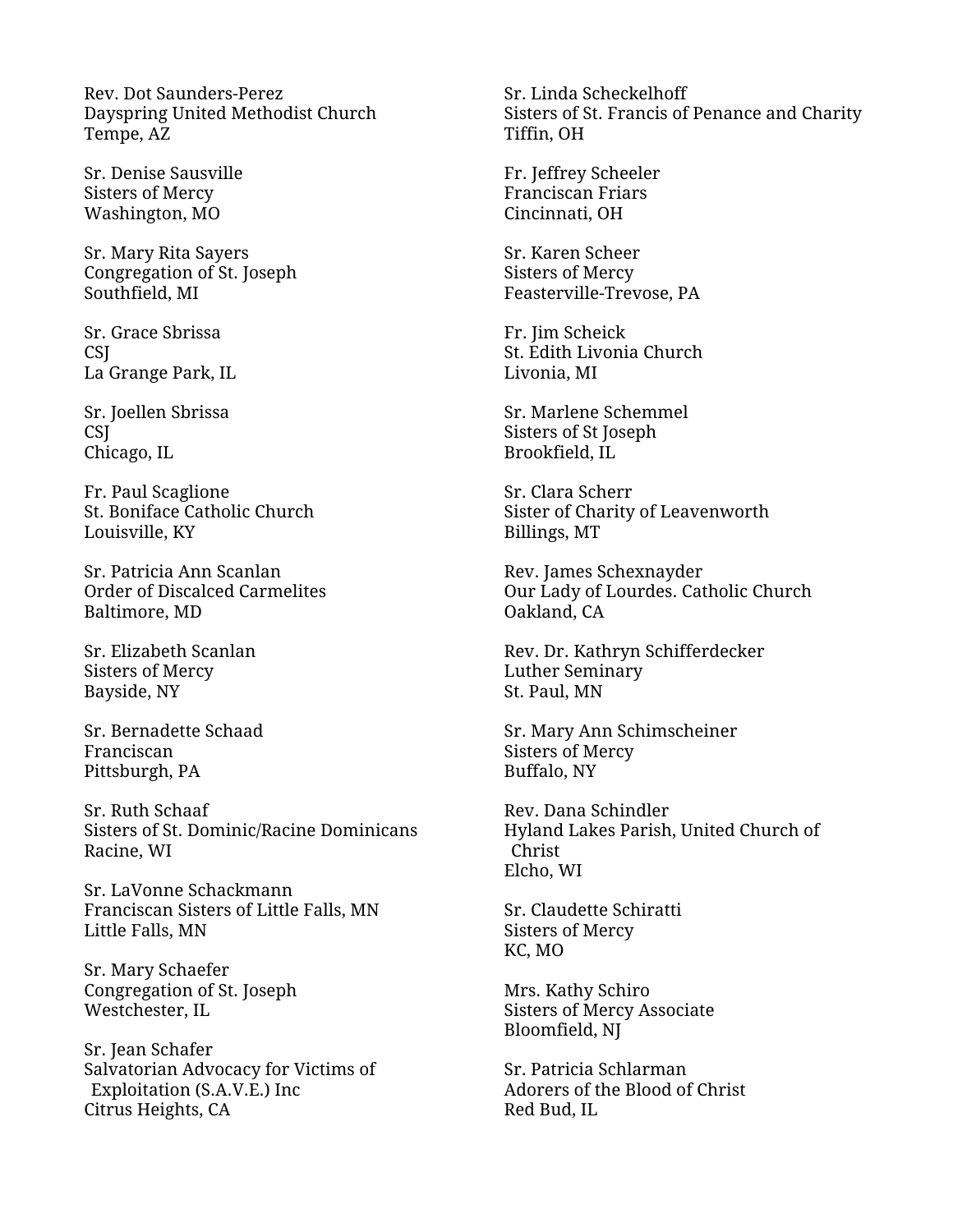Sr. Barbara Schlatter Sisters of the Most Precious Blood of O'Fallon, MO , C.PP.S. St. Louis, MO

Sr. Phyllis Schleicher Benedictine Sisters of Erie, PA Erie, PA

Rev. David Schlicher Northshore United Church of Christ Woodinville, WA

Mrs. RaeJean Schlimgen Most Holy Trinity Catholic Church Tucson, AZ

Fr. Wayne Schmid Derby, KS

Sr. Jean Schmid SSND St. Louis, MO

Sr. Greta Schmidlin Sisters of Mercy Cincinnati, OH

Sr. Stephanie Schmidt Benedictine Sisters of Erie Erie, PA

Sr. Rita Mariette Schmidt Sisters of Mercy Bayside, NY

Sr. Carol Schmit St. Ignatius Parish Little Falls, MN

Sr. Mary Schmitt SSND St. Louis, MO

Sr. Sharon Schmitz Sisters of Mercy of the Americas St. Louis, MO

Sr. Mary Schmitz Sinsinawa Dominicans madison, WI

Sr. Mary Schmuck Sisters of Mercy Belmont, NC

Mrs. Elaine Schneider Associate with Sisters of Mercy Cincinnati, OH

Rev. Ronald Schneider St. Ann-St. Ignatius Church Baldwin, MI

Rev. Nicholas Schneider Roman Catholic St. Louis, MO

Sr. Mary Schneider Sisters of St. Joseph of Carondelet Los Angeles, CA

Sr. Edith Schneider Poor Handmaids of Jesus Christ Plymouth, IN

Rev. Susan Schneider Trinity Lutheran Church Madison, WI

Sr. Ann Scholz School Sisters of Notre Dame Towson, MD

Sr. Doris Schoner Sisters of Charity Wellesley Hills, MA

Sr. Rose Schoolcraft Sisters of Mercy of the Americas Omaha, NE

Sr. Susan Schorsten Sisters of the Humility of Mary Rock Hill, SC

Fr. Charles Schramm St. Matthias Catholic Church Greendale, WI

Mr. David Schreiber Temple Shir Tikvah Arlington, MA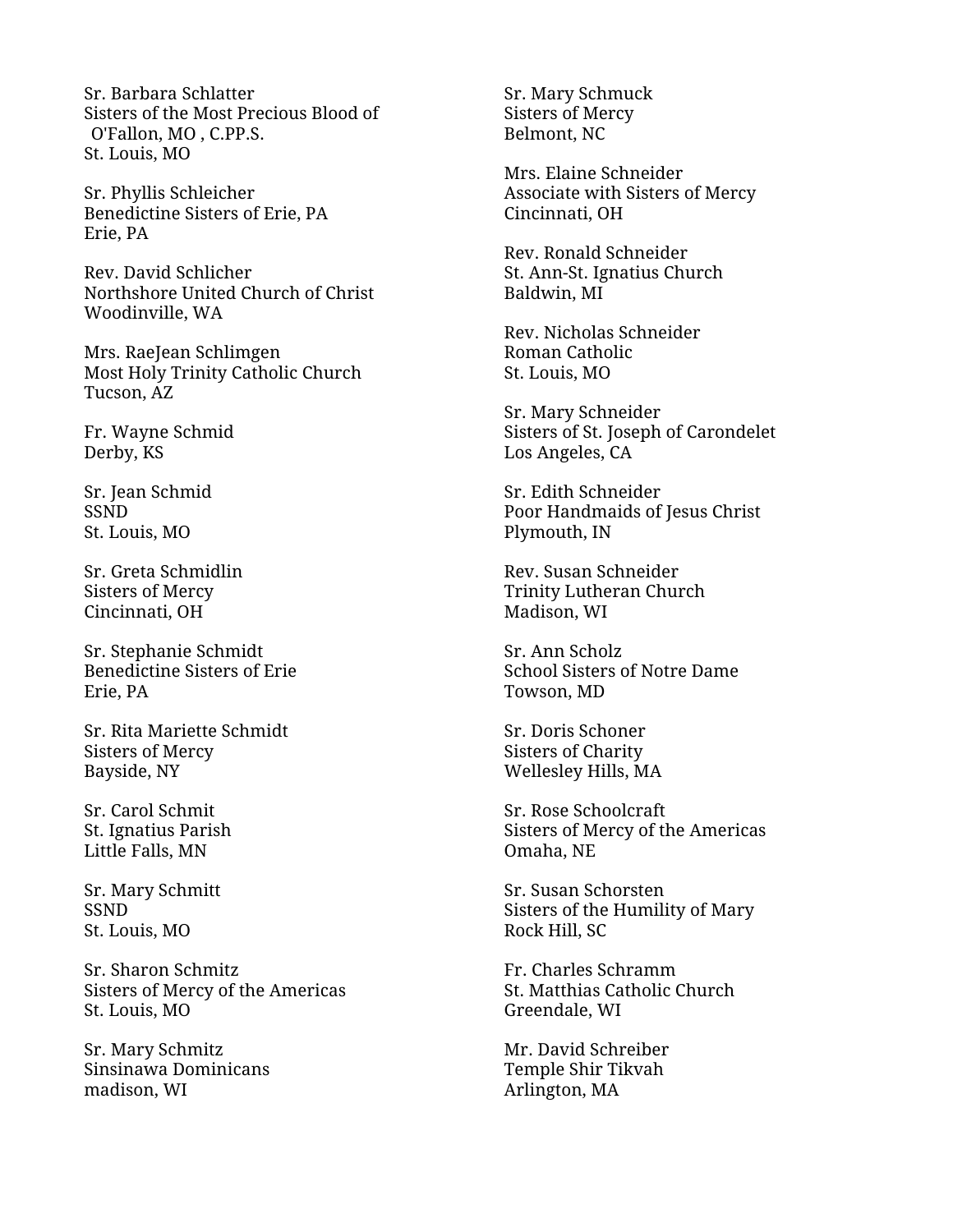Fr. Robert Schremmer St. Andrew Catholic Church Wright, KS

Br. Mark Schroeder Franciscans for Justice Sacramento, CA

Sr. Judy Schroeder Congregation of St. Joseph Kalamazoo, MI

Sr. Paulette Schroeder Sisters of St. Francis Tiffin, OH

Sr. Marie Schroepfer Sisters of St Joseph of Carondelet Bakersfield, CA

Sr. Sister Anna Louise Schuck Sisters of Saint Joseph Erdenheim, PA

Rev. Jack Schuler St. Cronan St. Louis, MO

Sr. Janet Schumacher Sisters of the Presentation of the Blessed Virgin Mary Sioux City, IA

Sr. Francis Schumacher Mother of God Monastery Pierre, SD

Sr. Johanna Schumacher Mother of God Monastery Watertown, SD

Sr. Jane Schur Sisters of Mercy Rochester, NY

Sr. Joan Schwager Sisters of Mercy of the Americas Joplin, MO

Sr. Sandy Schwartz Franciscan Sisters of Mary St.Louis, MO

Rev. Dr. Erwin Schweigardt Diocese of Albany Schenectady, NY

Sr. Lavergne Schwender Dominican Sisters of Houston Humble, TX

Sr. Paula Schwendinger Sisters of the Presentation of the Blessed Virgin Mary Dubuque, IA

Pastor Jennifer Seaich Beavercreek UCC Beavercreek, OR

Sr. Marie Seckar Dominicans of Sinsinawa WI Madison, WI

Rev. Philip Seher Retired Pastor Emeritus Cincinnati, OH

Rabbi Ahud Sela Temple Ramat Zion Granada Hills, CA

Rev. Paul Self-Price Phoenix, AZ

Sr. Mary Jo Selinsky A New Genesis Oshkosh, WI

Sr. Mary George Senderak Sisters of Charity Florham Park, NJ

Rev. Catherine Senghas Unitarian Universalist Boston, MA

Rev. Irene Senn RCWP West Allis, WI

Sr. Cynthia Serjak Sisters of Mercy Silver Spring, MD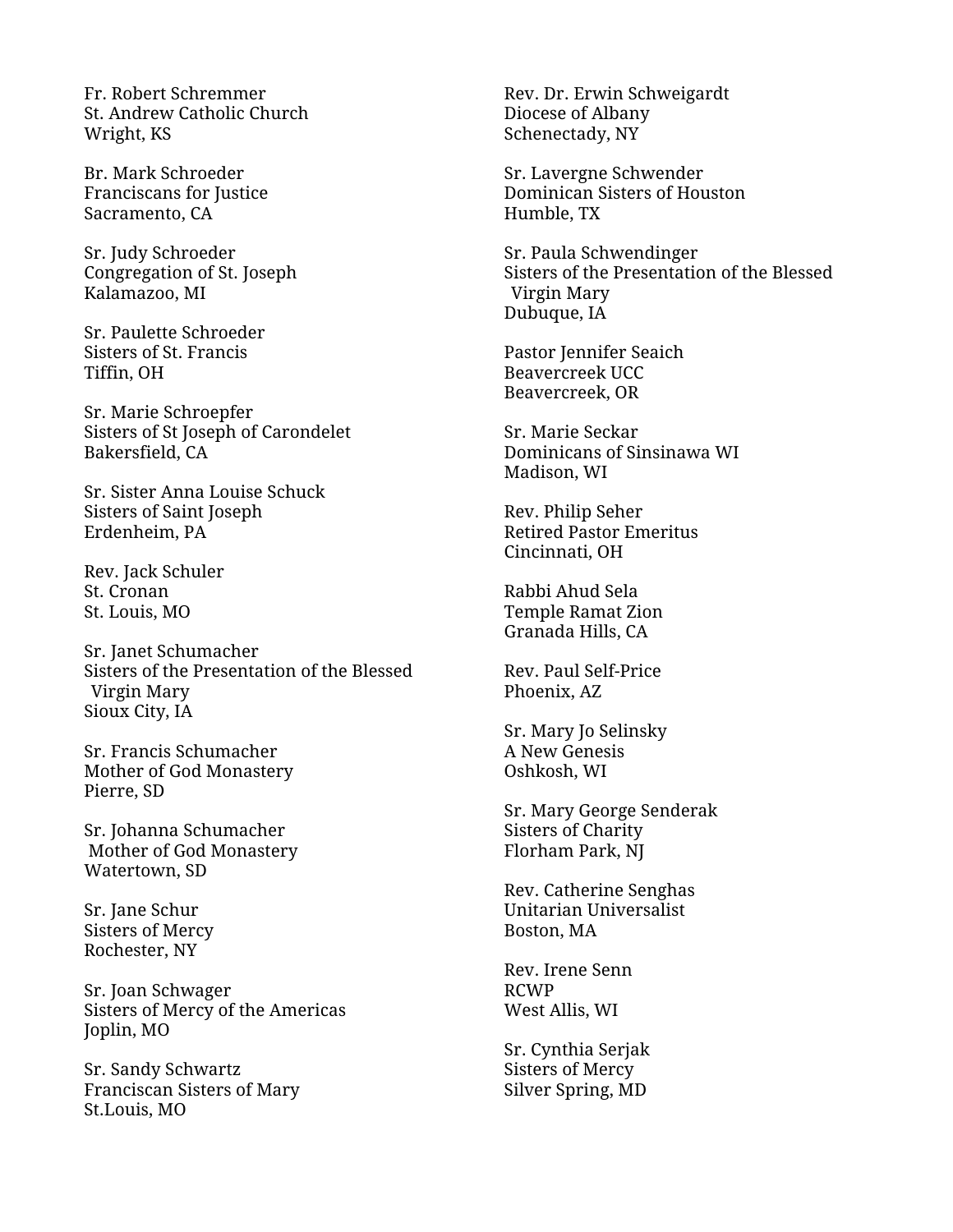Sr. Angela Marie Servidea Holy Rosary Catholic Church Johnsonburg, PA

Sr. Colleen Settles Sinsinawa Dominican Sisters Madison, WI

Sr. Annette Seubert Sisters of Providence Spokane, WA

Mr. Thomas Severin Partner Parishes of Connellsville Connellsville, PA

Sr. Mary Susan Severin Sisters of Mercy of the Americas Omaha, NE

Sr. Marie Annette Seymour St. Louis, MO

Sr. Margaret Shannon Sisters of St. Joseph of Peace Englewood Cliffs, NJ

Rabbi Merrill Shapiro For Identification Purposes only: St. Augustine Jewish Historical Society Palm Coast, FL

Rabbi Micah Shapiro Penn Hillel Philadelphia, FL

Sr. Maureen Shaughnessy Sisters of Charity of Saint Elizabeth Wayne, NJ

Sr. Paulette Shaunfield Sisters of Charity of the Incarnate Word Houston Houston, TX

Rev. Donna Shaw RCWP Simi Valley, CA

Sr. Marilyn Shea Sisters of Charity of Nazareth Bardstown, KY

Sr. Elinor Shea Ursuline Sisters New Rochelle, NY

Rev. Tom Shea Congregation of the Holy Cross Cocoa Beach, FL

Sr. Nina Shephard Franciscan Sisters of Perpetual Adoration La Crosse, WI

Fr. Tom Sheridan Murray-Weigel Hall Bronx, NY

Sr. Kathleen Sherman Congregation of St. Joseph La Grange Park, IL

Sr. Rosemary Sherman Sisters of Mercy Rochester, NY

Sr. Sarah Sherman Sisters of Mercy of the Americas Cincinnati, OH

Sr. Karen Shirilla Servants of Jesus Dearborn Heights, MI

Sr. Jo Ann Showalter Sister of Providence Seattle, WA

Fr. William Siebert Clinton Twp, MI

Sr. Jane Silk Sisters of Mercy of the Americas Ridgefield, CT

Rev. Christina Sillari First Parish Portland, ME

Rev. Dr. Mark Sills United Methodist Church Greensboro, NC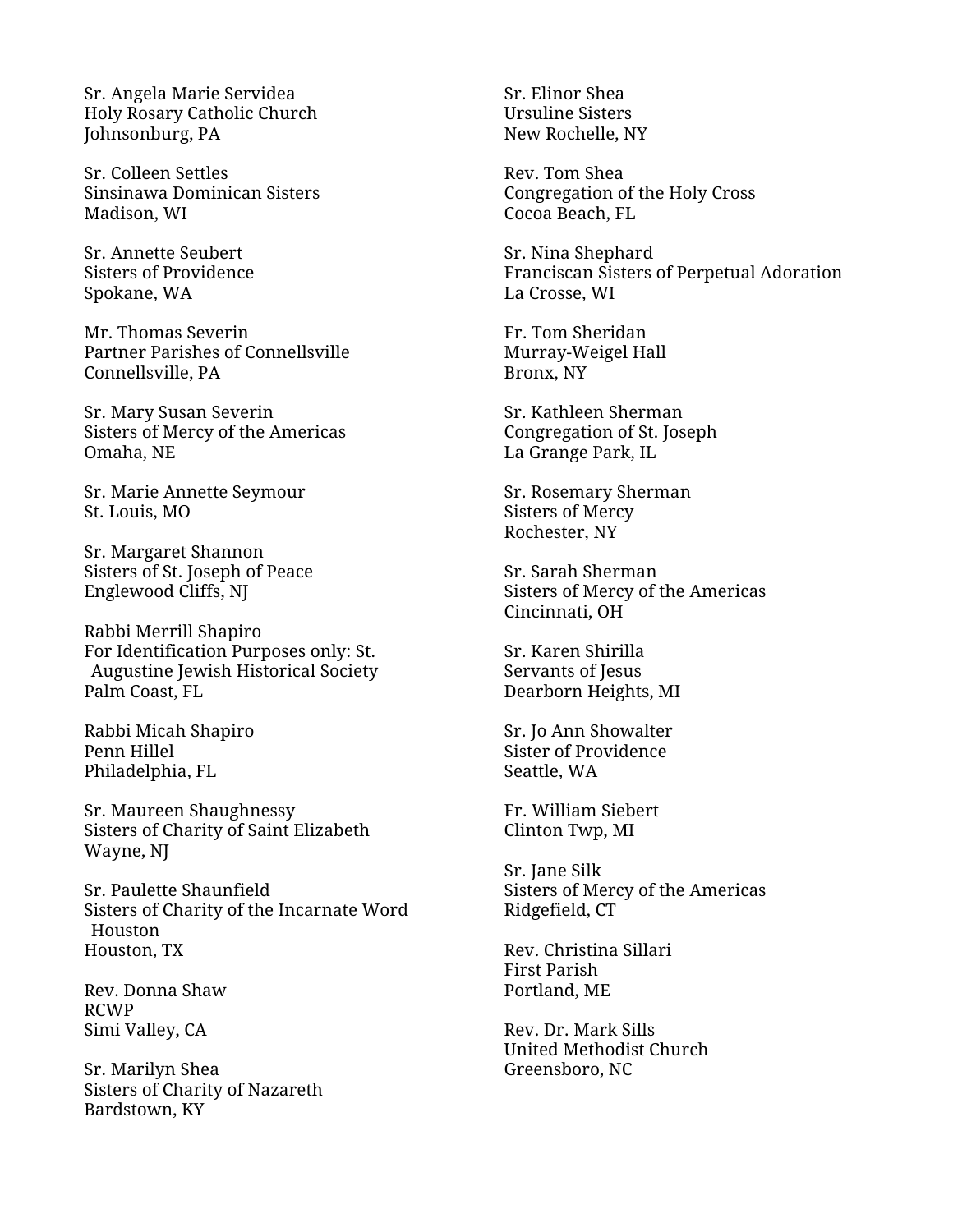Rabbi Becky Silverstein Boston, MA

Rev. David Simmons St Matthias Episcopal Church Waukesha, Wi

Mrs. Christina Simon St. Gerard's Catholic Church Lansing, MI

Fr. Norman Simoneau Manchester, NH

Sr. Ellen Sinclair SDS Milwaukee, WI

Rabbi Suzanne Singer Temple Beth El Riverside, CA

Sr. Helen Sirvinskas Sisters of St. Francis of the Neumann **Communities** Pittsburgh, PA

Sr. Jean Sitter Sisters of Mercy Omaha, NE

Ms. Martha Skiles New Horizon United Methodist Church Pembroke Pines, FL

Sr. Geraldine Skingel Srs. of the Holy Family of Nazareth Lakewood, OH

Sr. Mary Skopal Sisters of St. Joseph Olney, MD

Sr. Grace Skwira Franciscan Sisters of Little Falls, MN Little Falls, MN

Sr. Grace Skwira Franciscan Sisters of Little Falls, MN Little Falls, MN

Rev. Sarah Slack First United Methodist Maryville, TN

Rabbi Jonathan Slater Institute for Jewish Spirituality Hastings-on-Hudson, NY

Rev. Stephen Sledesky St. George Catholic Church Guilford, CT

Fr. Thomas Smith Society of Jesus Bronx, NY

Mr. Tom Smith Southern Illinois Association of Priests Shiloh, IL

Mrs. Bonnie Smith Jefferson, MD

Mrs. Mary Smith St. Boniface Rochester, NY

Ms. Constance Smith Sisters of Mercy Cincinnato, OH

Sr. Diane Smith Sisters of St. Joseph of Carondelet Los Angeles, CA

Sr. Diane Smith Dominican Sisters of San Rafael San Rafael, CA

Sr. Laura Smith Congregation of St. Joseph Kalamazoo, MI

Sr. Nancy Smith Sisters, Servants of the Immaculate Heart of Mary Monroe, MI

Sisters, Servants of the Immaculate Heart of Mary Monroe, MI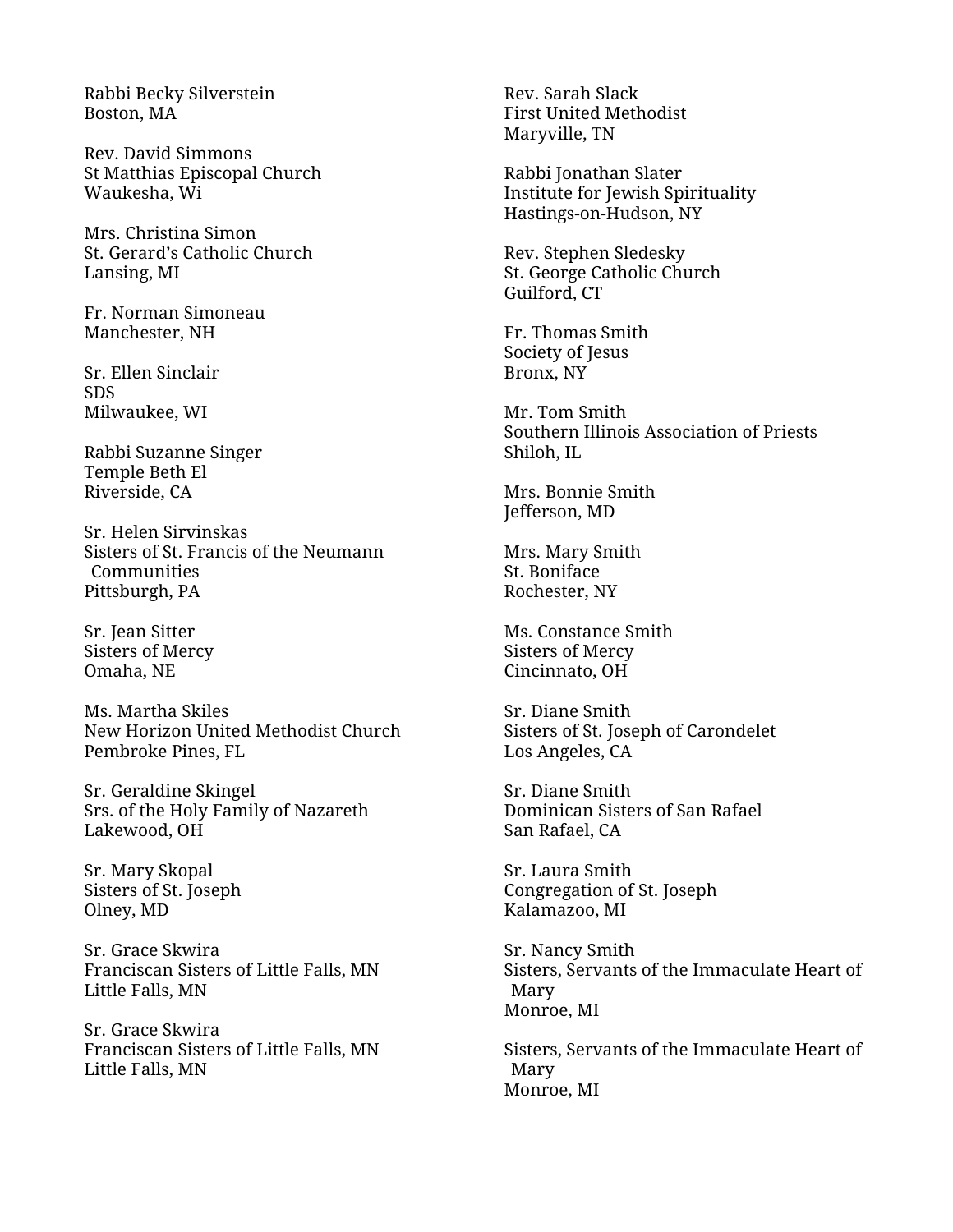Sr. Mary Ann Smith Sisters of St. Francis of the Neumann Communities Pittsburgh, PA

Sr. Kathleen Smith Dominican Sisters of Sinsinawa Sinsinawa, WI

Sr. Roberta Smith Sisters of St. Francis Mt. Vernon, NY

Mr. Richard Smith, Jr. St. Paul Catholic Church Brandon, MS

Fr. Henry Smolinski St.John the Baptist PNC Church Windsor, CT

Sr. Henry Smrekar Ursuline Sisters of Cleveland Cleveland, OH

Sr. Jeanne Snyder Sisters of Mercy of the Americas Ridgefield, CT

Sr. Mary Soher Adrian Dominican Sisters San Rafael, CA

Rabbi Ruth Sohn Central Conference of American Rabbis Los Angeles, CA

Fr. Martin Solma Society of Mary (Marianists) St. Louis, MO

Sr. Mary Southard Congregation of St. Joseph La Grange Park, IL

Sr. Sharon Spanbauer Adrian Dominican Sisters Adrian, MI

Sr. Mary Ann Spangler Sisters of the Humility of Mary Cleveland, OH

Dr. Raymond Spatti Payson, AZ

Mrs. Becky Spaulding Voice of the poor St. Vincent de Paul society Bloomington, IL

Ms. Leslie Spencer St. Michael the Archangel Parish Livonia, MI

Rabbi Scott Sperling Shenandoah University Winchester, VA

Sr. Marlene Spero Sister of Loretto Littleton, CO

Rev. William Spilly St. Elizabeth Ann Seton Catholic Church Hamlin, CO

Rabbi Toba Spitzer Dorshei Tzedek Congregation Waltham, MA

Sr. Annette St-Amour Sisters, Servants of the Immaculate Heart of Mary Monroe, MI

Sr. Mary C. St. Martin Dominican Sisters of Sinsinawa Sinsinawa, WI

Br. Jeffrey St.George Most Holy Trinity Catholic Church Tucson, AZ

Sr. Kathleen Stadler Sisters of the Holy Family of Nazareth Des Plaines, IL

Br. Jack Stagliano Villanova University Villanova, PA

Sr. Francine Stallbaumer Benet Hill Monastery Colorado Springs, CO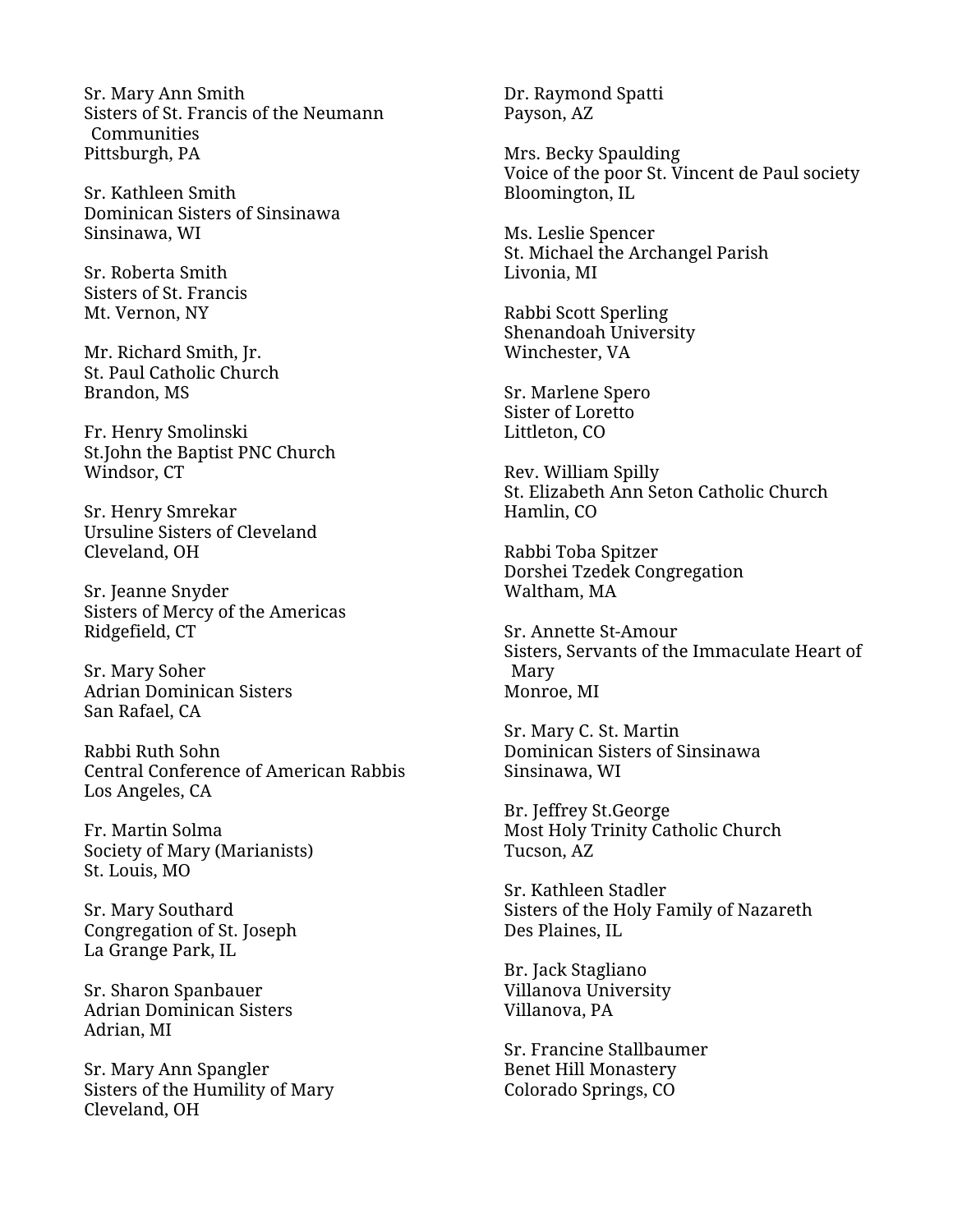Sr. Rita Stalzer Congregation of St. Joseph La Grange Park, IL

Sr. Selina Stanaway Sinsinawa Dominican Sisters Sinsinawa, WI

Rev. Dr. Sharon Stanley-Rea National City Christian Church/Disciples of Christ Washington, DC

Sr. Ann Stephanie Stano Sisters of Saint Joseph of NW PA Erie, PA

Sr. Mary Stanton Sisters of Mercy Cincinnati, OH

Dr. Robert Stauffer Central Christian Church Lexington, KY

Sr. Donna Steffen Sister of Charity Cincinnati, OH

Rabbi Keara Stein Interfaithfamily Pasadena, CA

Sr. Evelyn Stein Adrian Dominican Sisters Adrian, MI

Mrs. Bernadette Stenger Church of the Resurrection Ellicott City, MD

Sr. Amelia Stenger Ursuline Sisters of Mount St. Joseph Maple Mount, KY

Sr. Judy Stephens Sisters of St. Joseph Concordia, KS

Mrs. Mary Stewart First Lutheran Church Wilmington, CA

Sr. Kathryn Stimac Sisters of St. Francis of Mary Immaculate Chicago, IL

Sr. Kathryn Stimac Sisters of St. Francis of Mary Immaculate Chicago, IL

Mrs. Angie Stine St. Vincent de Paul Society Downs, IL

Sr. Mary Clement Stine Congregaton of St. Joseph Warren, MI

Fr. Francis Stiteler Monastery of the Holy Spirit Conyers, GA

Sr. Maary Jo Stoffel Sisters of the Divine Savior Milwaukee, WI

Sr. Mary Ann Stoffregen Sisters of St. Francis Oldenburg, IN

Sr. Jean Stoner Sisters of Notre Dame de Namur Belmont, CA

Sr. Barbara Stowasser Sisters of St. Joseph of Carondelet Goleta, CA

Rabbi Simon Stratford Congregation Kol Ami Frederick, MD

Sr. Margaret Stratman Servants of Mary Omaha, NE

Sr. Robin Stratton Carmelite Sisters of Baltimore Baltimore, MD

Ms. Andrine Stricherz St Michael Sioux Falls, SD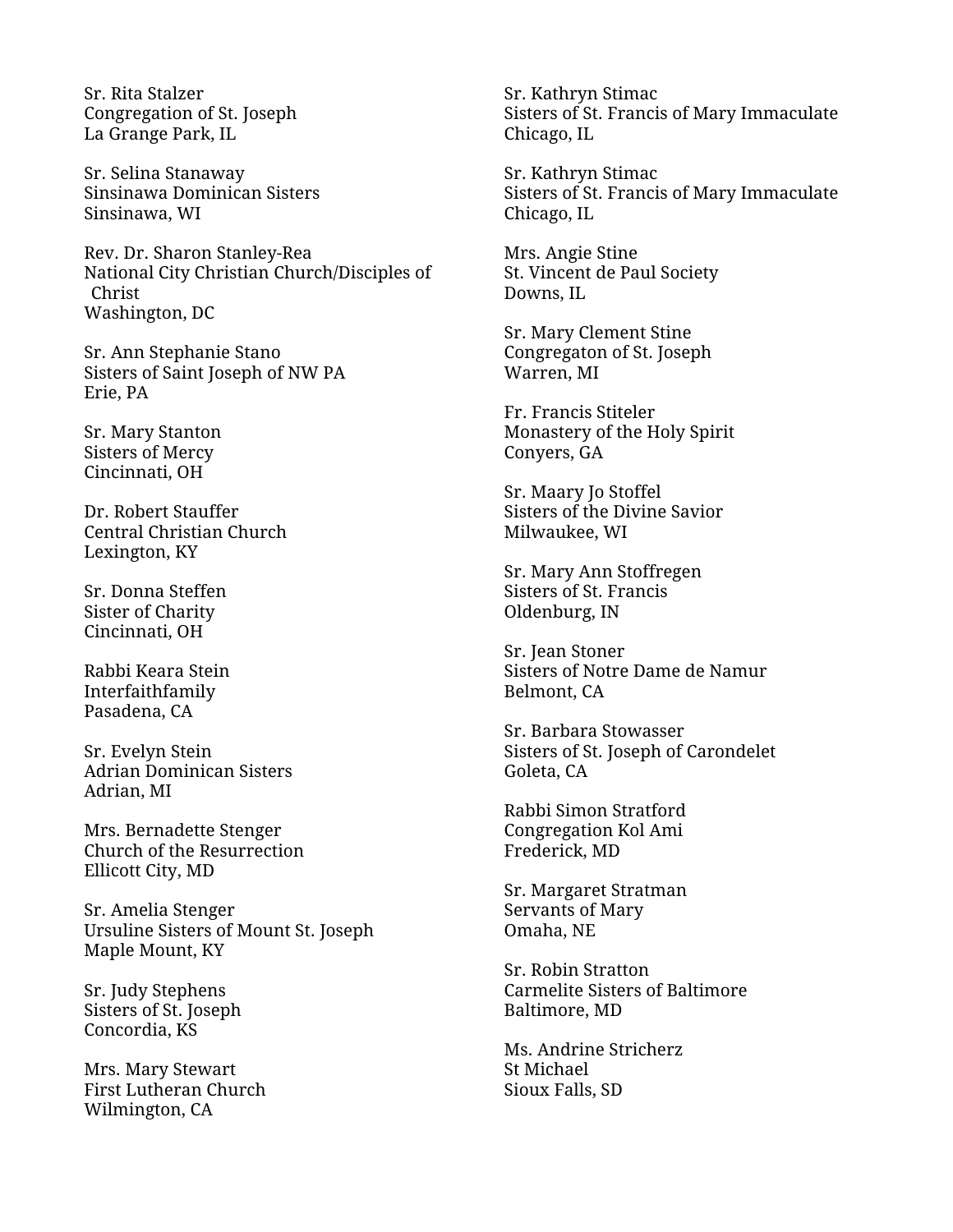Sr. Ann Strileckis Congregation of Notre Dame Farmington, CT

Sr. Patricia Stringer Dominicans of Caldwell Verona, NJ

Sr. Margie Strom Religious of the Sacred Heart Norwalk, CT

Sr. Christa Struewing Hospital Sisters of St. Francis Springfield, IL

Rev. Toni Stuart St. Michael's University Church Carpinteria, CA

Sr. Monica Stuhlreyer Monroe, MI

Mrs. Ellen Sturgeon St Vincent de Paul Conference, St. Mary's Navilleton Catholic Church Greenville, IN

Sr. JoAnn Sturzl Sturzl Presentation Sisters Sioux Falls, SD

Sr. Rose Mary Sullivan Sisters of the Congregation of Notre Dame Norwalk, CT

Sr. Mary L. Sullivan Holy Union Sisters Fall River, MA

Sr. Mary Sullivan Sisters of St. Dominic Caldwell, NJ

Sr. Mary Sullivan Srs. of St. Dominic Caldwell Caldwell, NJ

Sr. Mary Sullivan Sisters of Mercy Rochester, NY

Sr. Bernadette Sullivan Franciscan Sisters of the Poor Cincinnati, OH

Sr. Mary Ann Sullivan Congregation of St. Joseph Cincinnati, OH

Sr. Mary Sullivan Sisters of the Holy Names of Jesus and Mary The Dalles, OR

Sr. Caroline Sullivan Sinsinawa Dominican De Pere, WI

Ms. Mary Jane Sullivan Society of the Sacred Heart Albany, NY

Sr. Elizabeth Sully Sinsinawa Dominican Sisters Atlanta, GA

Pastor Joseph Sundararaj St. James the Greater Parish St. Louis, MO

Fr. Elvin Sunds St. Therese Catholic Church Jackson, MS

Rev. Norman Supancheck St Didacus Catholic Church Sylmar, CA

Rev. Thomas Suriano St. Catherine Catholic Church Milwaukee, WI

Fr. Bernard Survil Catholic Diocese of Greensburg Jeannette, PA

Mr. Robert Survil Holy Spirit Catholic Church Duncanville, TX

Sr. Rose Marie Surwilo Sisters of St. Francis of Mary Immaculate Mokena, IL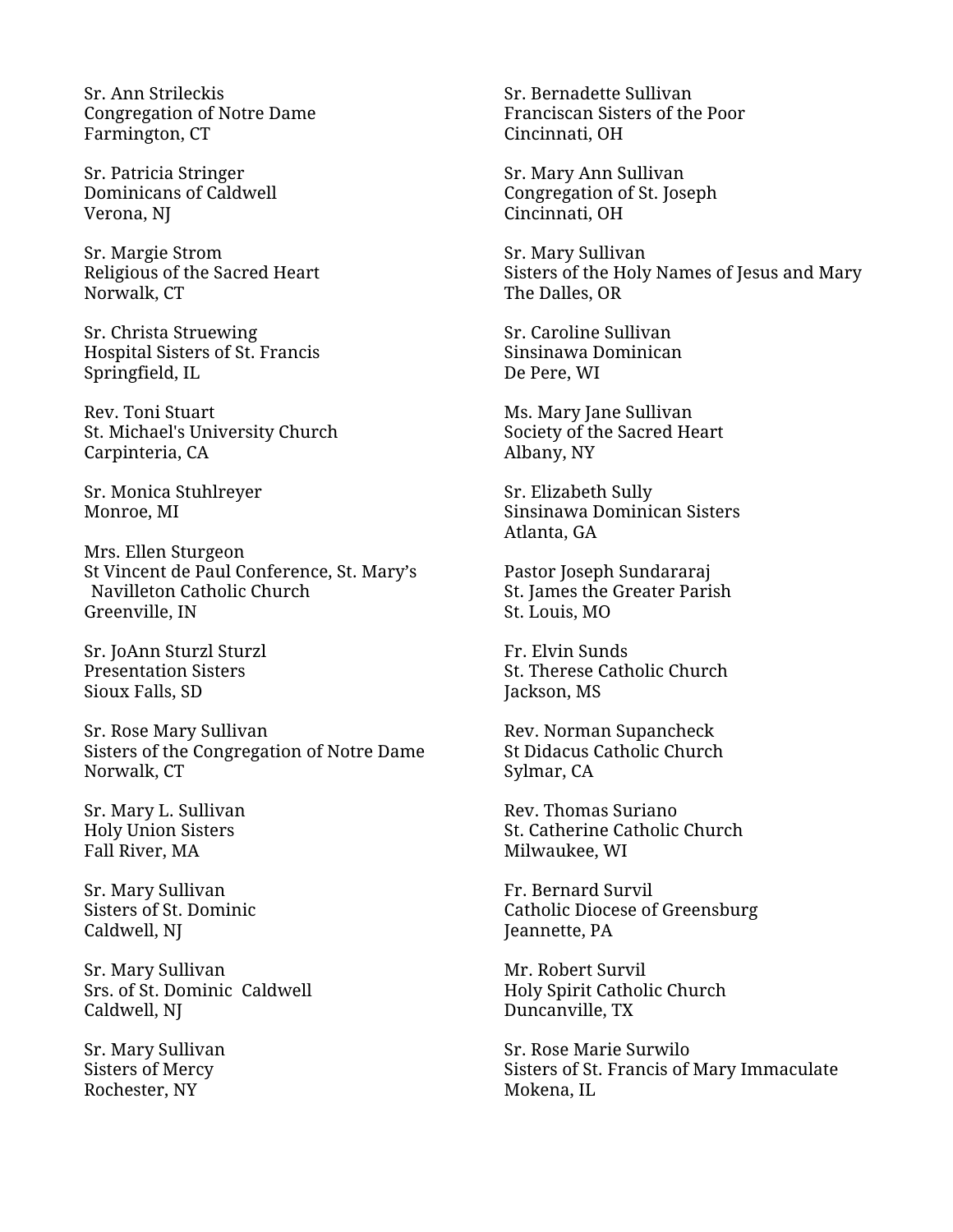Sr. Suzanne Susany Sisters of St. Francis of the Neumann Communities Pittsburgh, PA

Dr. Connie Sweatman Spirit of Peace Sioux Falls, SD

Sr. Margaret Sweeney Sisters, Servants of the Immaculate Heart of Mary Canton, MI

Sr. Elaine Sweeney Sisters of Mercy of the Americas Vernon, CT

Sr. Kathy Swingle Sisters of St. Joseph of Peace Federal Way, WA

Sr. Mary Margaret Switlik Congregation of St. Joseph Wichita, KS

Sr. Mayon Sylvain Sisters of Mercy Bronx, NY

Sr. Mary Alice Synkewecz Sisters of Mercy Hartford, CT

Sr. Angela Szczawinska Sisters of the Holy Family of Nazareth Des Plaines, IL

Sr. Carol Szott Sisters of Holy Family of Nazareth Pittsburgh, PA

Rabbi Robert Tabak Melrose Park, PA

Sr. Jo Ann Tabor Sisters of St. Joseph of Orange Orange, CA

Rev. John Tarantino Resurrection Church Randolph, NJ

Fr. Tim Taugher St.Francis of Assisi Binghamton, NY

Rev. Kerry Taylor-Snyder First Congregational Church Jackson, MI

Rev. Dawn Taylor-Storm United Methodist West Chester, PA

Sr. Ines Telles Sisters of St. Joseph of Carondelet Los Angeles, CA

Sr. Antoinette Temporiti Precious Blood Sister St. Louis, MO

Rabbi David Teutsch Reconstructionist Rabbinical College Philadelphia, PA

Sr. Jane Thelen Sisters of the Living Word Chicago, IL

Sr. Theresa Therrien Servants of the Immaculate Heart of Mary Biddeford, MA

Sr. Carmella Thibault Sisters of St. Joseph Concordia, KS

Sr. Frances Thibodeau Dominicans of the Roman Congregation Chicago, IL

Sr. Lucille Thibodeau Sisters of the Presentation of Mary/Rivier University Nashua, NH

Sr. Marilyn Thie Sisters of Charity of Saint Elizabeth Jersey City, NJ

Mrs. Jackie Thiry Society of St. Vincent de Paul Green Bay, WI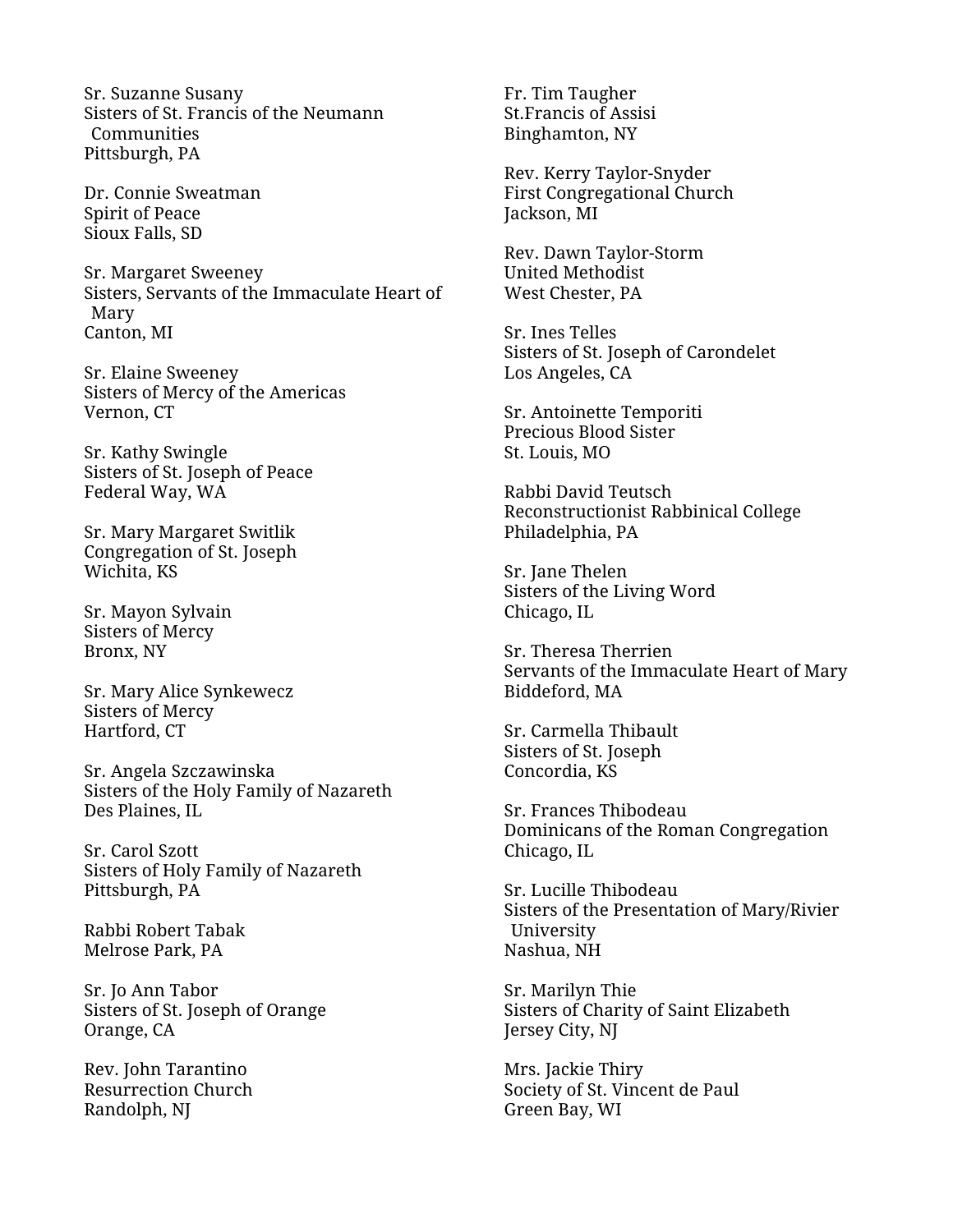Rev. Kathryn Thomas Grace Episcopal Church Fort Wayne, IN

Rev. Norman Thomas Sacred Heart- St. Elizabeth Parish Detroit, MI

Sr. Jean Thompson Sisters of St. Francis Williamsville, NY

Sr. Phyllis Thompson Sisters of Mercy of the Americas Pittsburgh, PA

Sr. Kathy Thornton Sisters of Mercy Omaha, NE

Sr. Phyllis Tierney Sisters of St. Joseph of Rochester, Inc Rochester, NY

Rev. Dr. Michael Tino Peekskill, NY

Rev. Bruce Tisvhler Presbyterian Church (USA) New Rochelle, NY

Sr. SheilaMarie Tobbe Ursuline Sisters of Cleveland Lyndhurst, OH

Rev. Chuck Tobin Conception Abbey Conception, MO

Rev. Jeremy Tobin Priory of St. Moses the Black Raymond, MS

Sr. Frances Tobin **RSCI** Redwood City, CA

Sr. Jean Tobin Adrian Dominican Sisters Adrian, MI

Sr. Barbara Tobin Sisters of Charity Wellesley, MA

Sr. Dawn Tomaszewski Sisters of Providence of Saint Mary-of-the-Woods Terre Haute, IN

Sr. Paula Toner Society of the Sacred Heart Berkeley, CA

Sr. Elizabeth Toohig Sisters of Charity East Islip, NY

Sr. Margaret Toohill Sisters of St. Francis Williamsville, NY

Sr. Suzanne Toolan Sisters of Mercy Burlingame, CA

Sr. Cathleen Toomey Sisters of Mercy Worcester, MA

Sr. Martha Torbik Sisters of St. Francis Syracuse, NY

Sr. Sue Torgersen Congregation of St. Joseph Bloomington, MN

Sr. Marianna Torrano Society of the Sacred Heart San Jacinto, CA

Mr. Dan Torrington Society of St Vincent de Paul Tucson, AZ

Rev. Dominic Totaro Society of Jesus Baltimore, MD

Sr. Mary Trainer Sister of Mercy Philadelphia, PA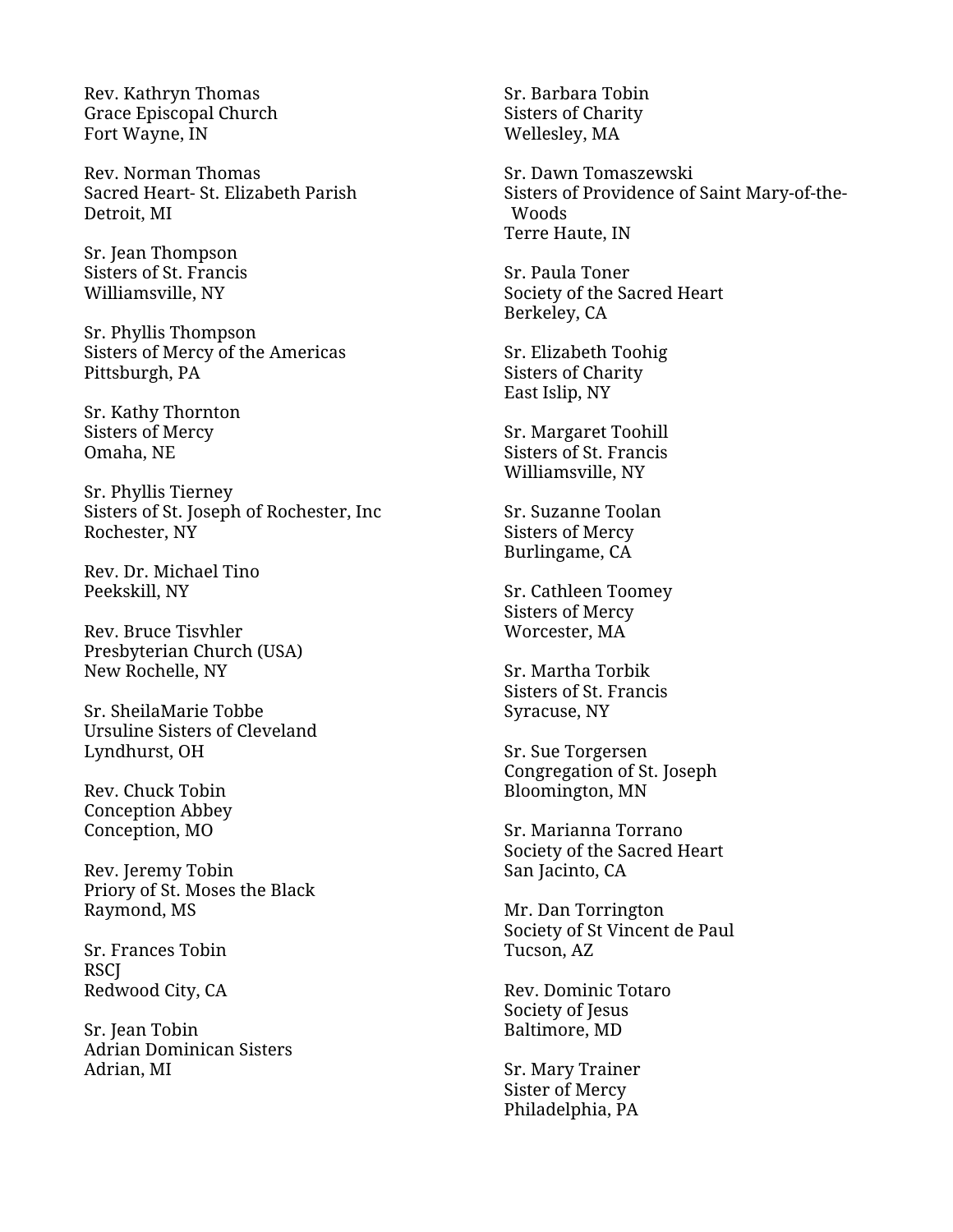Sr. Judy Tralnes Sisters of St. Joseph of Peace Bellevue, WA

Rev. John Trant Mercy Associate (Sisters of Mercy) oak lawn, IL

Fr. Robert Traupman Lauderdale Lakes, FL

Sr. Rose Marie Tresp Sisters of Mercy Belmont, NC

Rev. Mitchell Trigger First Presbyterian Church Rockaway, NJ

Rev. Kim Triplett ELCA Richmond, Virginia

Br. Peter Tripp Christian Brothers Covington, LA

Sr. Joan Tuberty Franciscan Sister of Little Falls, MN Little Falls, MN

Rev. Patrick Tucker Michigan City, IN

Mrs. Germaine Turiano St. Pius Catholic Church Verona, PA

Sr. Kathleen Turley Sisters of Mercy of the Americas North Providence, RI

Rev. Christina Tutterow Bream Memorial Presbyterian Church Charleston, WV

Sr. Mary Ellen Twist Sisters of Mercy Buffalo, NY

Sr. Mary Ellen Twist Sisters of Mercy Buffalo, NY

Sr. Julie Tydrich Franciscan Sisters of Perpetual Adoration Onalaska, WI

Sr. Mary Frances Uicker Sisters, Servants of the Immaculate Heart of Mary Southfield, MI

Sr. Miriam Ukeritis Sisters of St. Joseph of Carondelet St. Louis, MO

Sr. Margaret Ulica School Sisters of St. Francis US Province Pittsburgh, PA

Rev. Stanley Ulman St. Mary of the Hills Rochester Hills, MI

Rev. Lindasusan Ulrich First Unitarian Universalist Congregation of Ann Arbor Ypsilanti, MI

Sr. Jean Umlor Sister of Mercy Grayling, MI

Sr. Margaret Underwood Sisters for Christian Community Mequon, WI

Ms. Monika Uriel Society of St. Vincent De Paul Detroit, MI

Sr. Joann Ury Sisters of Mercy gastonia, NC

Rev. Dr. Michael Usey College Park: An American Baptist Church Greensboro, NC

Sr. Rita Vahling Sisters of St. Francis, Joliet, IL Joliet, IL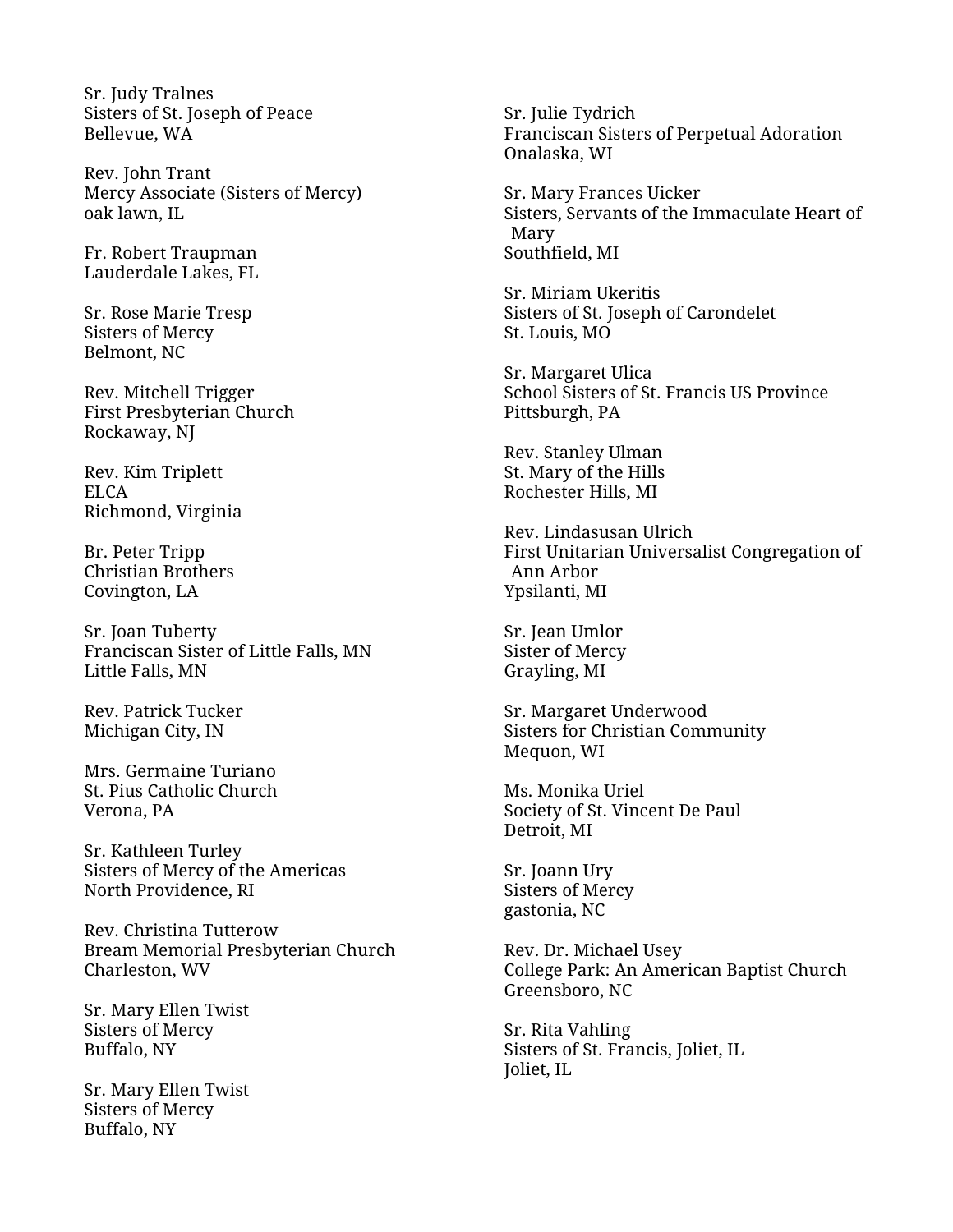Sr. Rita Valade Sisters of Mercy Southfield, MI

Sr. Anita Valdez Benedictine Sisters Tucson, AZ

Sr. Marian Valenteen Sisters of Mercy of the Americas Millbrae, CA

Sr. Carolyn Vall Congregation of St. Joseph Cleveland, OH

Sr. Joanne Vallero Congregation of St. Joseph Downers Grove, IL

Sr. Gervaise Valpey Dominican Sisters of San Rafael San Anselmo, CA, CA

Rev. Dr. Arthur Van Eck Presbyterian Church Traverse City, MI

Sr. Maryanne Van Note Sisters of Charity Jersey City, NJ

Mrs. Linda Van Til Lititz United Methodist Church Lititz, PA

Rev. Deborah Vaughn Twinbrook Baptist Church Rockville, MD

Dr. Peter Vaught Menlo Park United Methodist Church Tucson, AZ

Sr. Therese Vaulet Sisters of St. Francis of the Neumann Communities Pittsburgh, PA

Rev. Dr. Kenneth Veazey Lynnhaven Colony United Church of Christ Virginia Beach, VA

Sr. Jane Veldof Sisters of Mercy Mid Atlantic Watchung, NJ

Sr. Joetta Venneman Sisters of the Presentation Louisville, KY

Sr. Jean Verber Racine Dominicans Racine, WI

Sr. Eleanor Verrastro Congregation of Notre Dame Waterbury, CT

Sr. Doris Vigneaux Congregation of St. Joseph Baton Royuge, LA

Ms. Rosa Villarreal Wheaton Franciscan Sisters Batavia, IL

Rev. James Voelker St. Michael Catholic Church Waterloo, IL

Sr. Geraldine Vogel Sisters of the Most Precious Blood O'Fallon, MO

Sr. Rita Vogelsang St. Kateri Parish Sisseton, SD

Mr. Jim Vogt Marianist Social Justice Collaborative Covington, KY

Sr. Francis Rita Voivedich Sisters of St Joseph of Carondelet St Louis, MO

Sr. Judith Vollbrecht Society of the Sacred Heart New Orleans, LA

Sr. Deanna Rose von Bargen Society of the Sacred Heart Redwood City, CA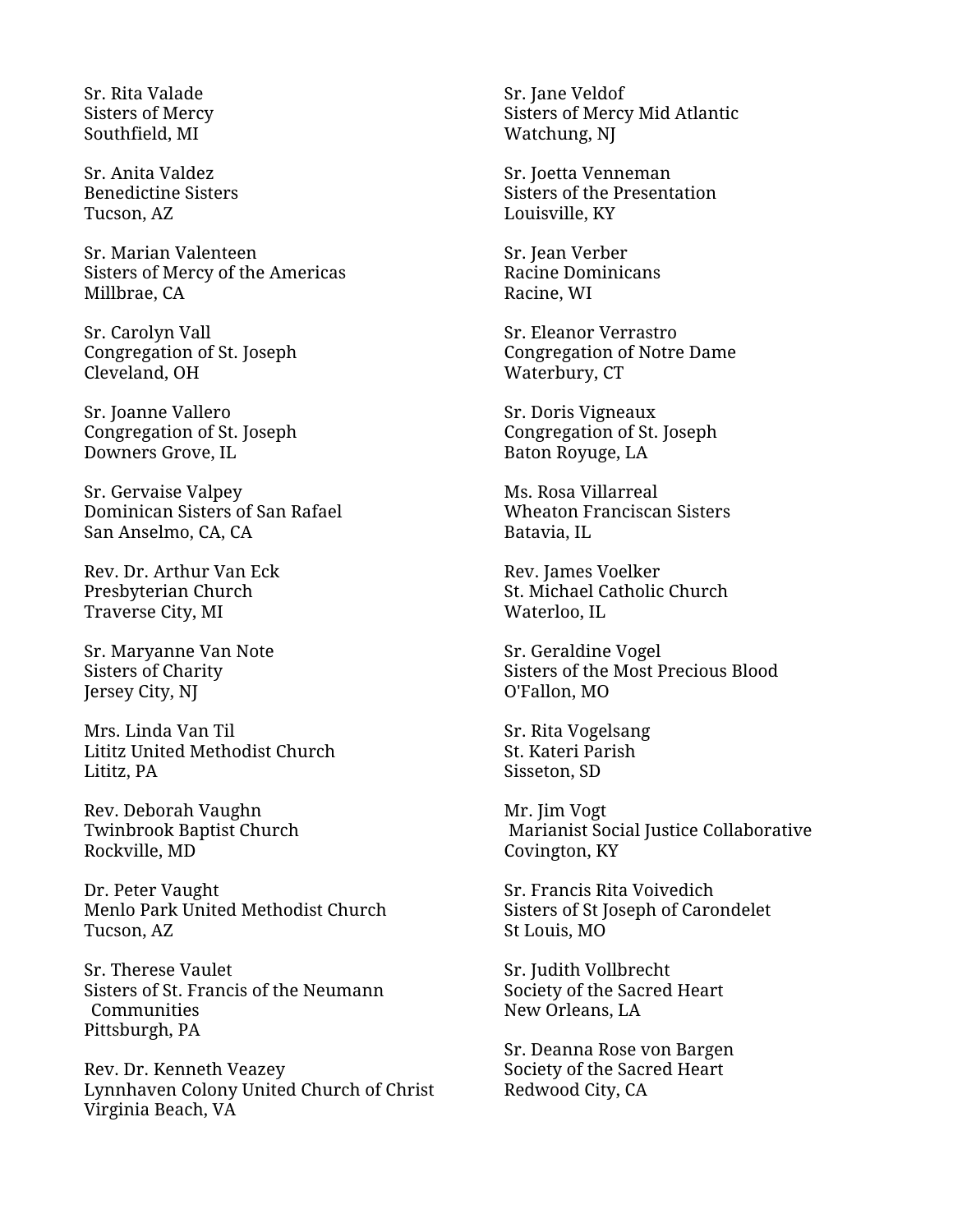Sr. Carole von Buelow Sisters of St. Francis of Mary Immaculate Louisville, OH

Rev. Eugene Vonderhaar Preble County Catholic Christian Community Bradford, OH

Sr. Elizabeth Ann Vonderhaar Sisters, Servants of the Immaculate Heart of Mary Riverview, MI

Dr. Ellen Vopicka Sisters of Mercy of the Americas: Associate Rumson, NJ

Sr. Betty Voss Denver, CO

Sr. Mary Jane Vovk Sisters of Notre Dame Sheffield Lake, OH

Fr. Joseph R Wagner San Antonio, TX

Ms. Eleanor Wagner Sisters of Notre Dame de Namur Columbus, OH

Sr. Clare Wagner Sinsinawa Dominican Madison, OH

Sr. Roseann Wagner School Sisters of St. Francis Milwaukee, WI

Sr. Mary Walheim Sisters of St. Francis Williamsville, NY

Sr. Gloria Wall Sisters of St. Joseph of Weace Fair Lawn, NJ

Sr. Patricia Wall Sisters of St. Joseph of Peace Fair Lawn, NJ

Mrs. Martha Walsh St. Margaret of York Loveland, OH

Sr. Marie Walsh Sisters, Servants of the Immaculate Heart of Mary Monroe, MI

Sr. Marie Walsh Sisters, Servants of the Immaculate Heart of Mary Monroe, MI

Sr. Sheila Walsh Sister of Mercy Buffalo, NY

Sr. Catherine Walsh Sisters of Charity/Catholic Worker Akron Akron, OH

Sr. Anne Wambach Benedictine Sisters of Erie Erie, PA

Fr. James Ward SVdP St. Louis, MO

Sr. Mary Ward Sisters of Mercy WMW Omaha, NE

Rev. Donald Ware Passionist Religious Congregation Pittsburgh, PA

Mr. James Warren Society of St. Vincent de Paul Williamsburg, MI

Rev. Donald Warren Christ United Methodist Church Fayetteville, NC

Rabbi Arthur Waskow The Shalom Center Philadelphia, PA

Fr. William Waters St. Augustine Parish Philadelphia, PA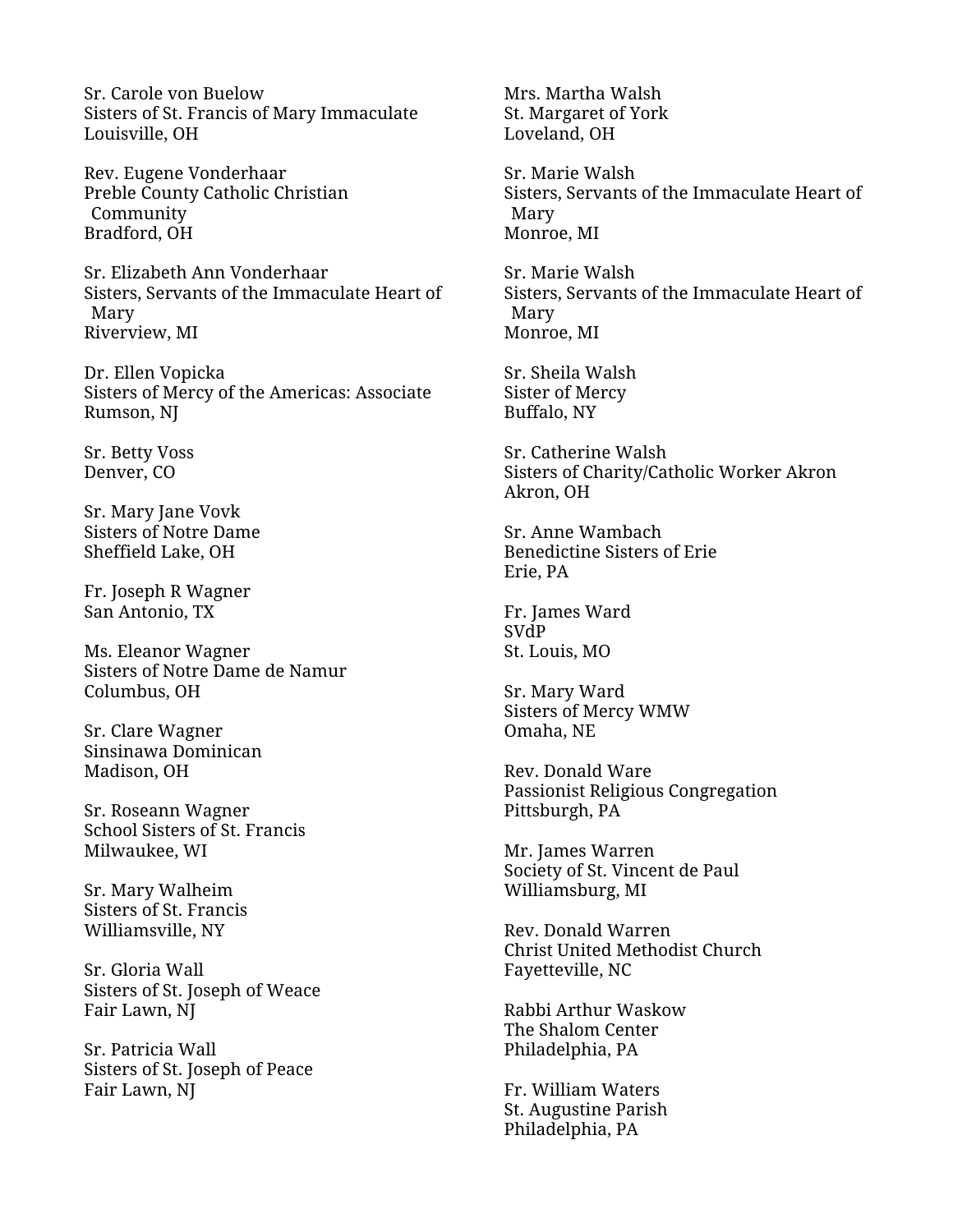Sr. Rita Waters Sisters of Mercy Cedar Rapids, IA

Sr. Melissa Waters Dominicans River Forest, IL

Fr. Mark Watson Christ the King Catholic Church Bossier City, LA

Ms. Diane Watson All Saints Catholic Church Duluth, GA

Rev. Gerald Watt Congregation of the Resurrection Morris, IL

Rabbi Pamela Wax **WICS** White Plains, NY

Rabbi Deborah Waxman Reconstructionist Rabbinical College Wyncote, PA

Sr. Kathleen Wayne Sisters of Mercy Rochester, NY

Ms. Cheryl Weaver Catholic Worker Waterloo, IA

Dr. James Weber Bellarmine Chapel Cincinnati, OH

Mrs. Ingrid Weber St. Margaret of Yor Loveland, OH

Sr. Agnes Weber Congregation of St. Joseph Wichita, KS

Sr. Priscilla Weber Sarah Community Bridgeton, MO

Sr. Julie Weckwerth Felician Sisters Chicago, IL

Rev. Dr. Ilse Wefers Mount Angel Abbey-St.Benedict Seattle, WA

Sr. Marian Wehler Benedictine Oil City, PA

Sr. Beverly Weidner OSF Madison, MS

Sr. Barbara Weigand Sisters, Servants of the Immaculate Heart of Mary Monroe, MI

Rev. Terence Weik Visitation BVM Parish Norristown, PA

Sr. Paulette Weindel Sisters of the Most Precious Blood St. Louis, MO

Rabbi Benjamin Weiner Jewish Community of Amherst Deerfield, MA

Mrs. Stephanie Weishaar Kol Nefesh Clarksburg, MD

Sr. Alicia Weiskircher Congregation of St. Joseph Wheeling, WV

Rabbi Stephen Weisman Temple Solel Bowie, MD

Rabbi Ora Weiss Newton, MA

Fr. Gregory Welch Basilica of St Mary Parish St Paul, MN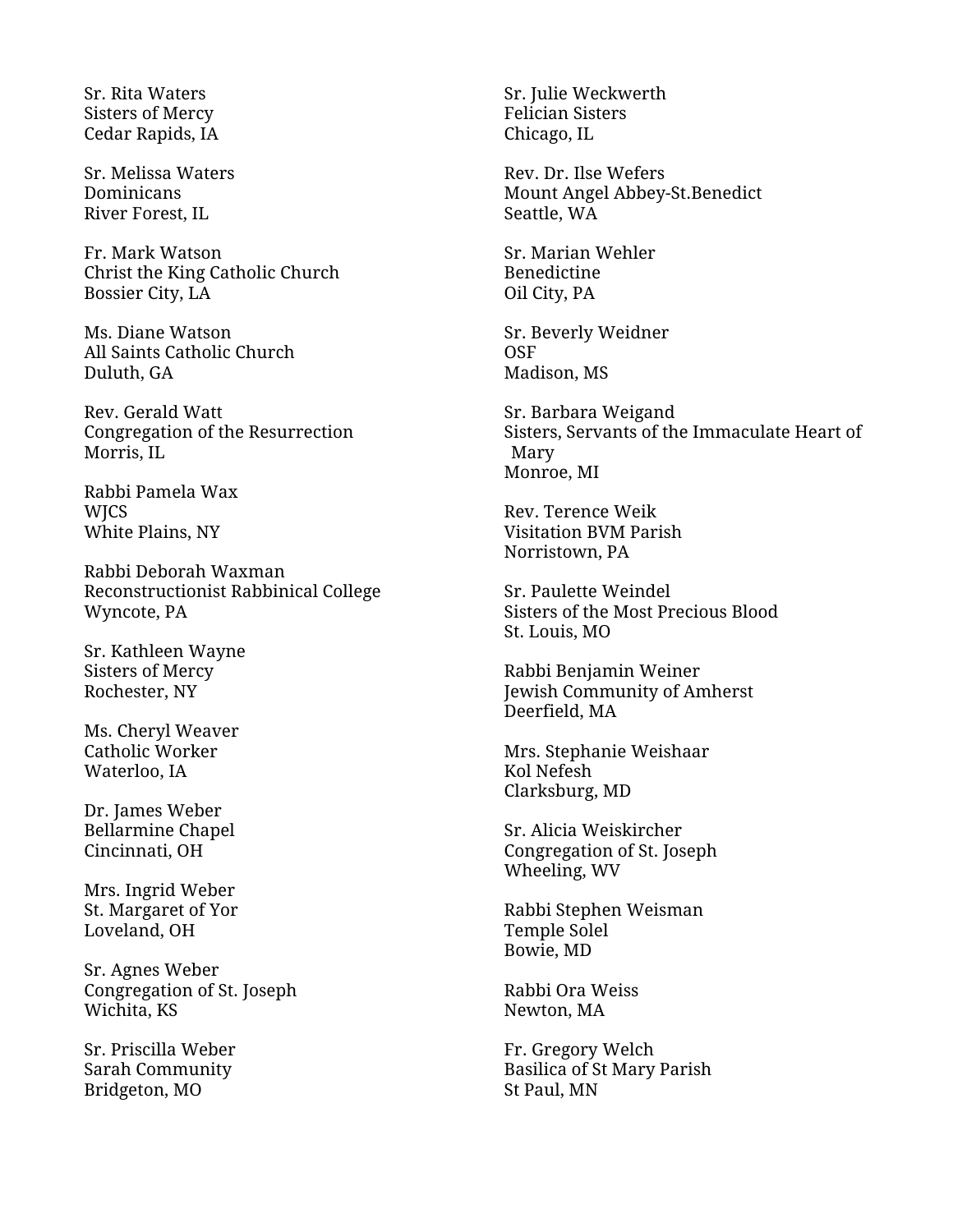Sr. Maureen Welch Ursuline Sisters New Rochelle, NY

Sr. Nancy Wellmeier Sisters of Notre Dame de Namur Mesa, AZ

Sr. Paula Wellnitz Mission San Rafael Orangeville, UT

Sr. Virginia Welsh Sisters of St. Francis, Tiffin, Ohio Toledo, OH

Sr. Rosemary Welsh Sisters of Mercy Laredo, TX

Sr. Judith Wemmer Sisters of Saint Joseph Los Angeles, CA

Rev. Dr. Mark Wendorf Union Congregational Church Sanford, ME

Sr. SAnne Wente Society of the Sacred Heart San Diego, CA

Sr. Elizabeth Werner Dominican Sisters of Peace Pueblo, CO

Sr. Lorraine Wesolowski Sisters of St. Francis of the Neumann **Communities** Pittsburgh, PA

Sr. Marietta Wethington Ursuline Sisters of Mount St. Joseph Maple Mount, KY

Sr. Wanda Wetli Congregation of St. Joseph Tipton, IN

Sr. Peggy Wetzel Sisters of St. Francis Buffalo, NY

Mrs. Mary Jo Whelan Sisters of Mercy Associate Villa Hills, KY

Mr. Steve Whinfield New Haven Society of Friends Cheshire, CT

Sr. Joanne Whitaker Institute of the Sisters of Mercy of the Americas Philadelphia, PA

Sr. Mary Pat White Religious of the Sacred Heart Newton, MA

Sr. Kathleen White Benedictine Sisters of Baltimore Lutherville, MD

Mr. Clay Whitener Immaculate Conception Bonne terre, MO

Sr. Janice Wiechman Franciscan Sister of Little Falls, MN Little Falls, MN

Sr. Susan Wieczynski RSM Ballston Lake, NY

Rev. Thomas Wiederholt Diocese of Kansas City Kansas City, MO

Sr. Helen Wiegmann Sisters of St. Joseph of Chestnut Hill Reisterstown, MD

Mrs. Leona Wieland St. Michael's Catholic Parish/Pax Christi SD Sioux Falls, SD

Sr. Karen Wieleba Bernardine Franciscans Farmington Hills, MI

Fr. Gary Wiesmann Fort Lauderdale, FL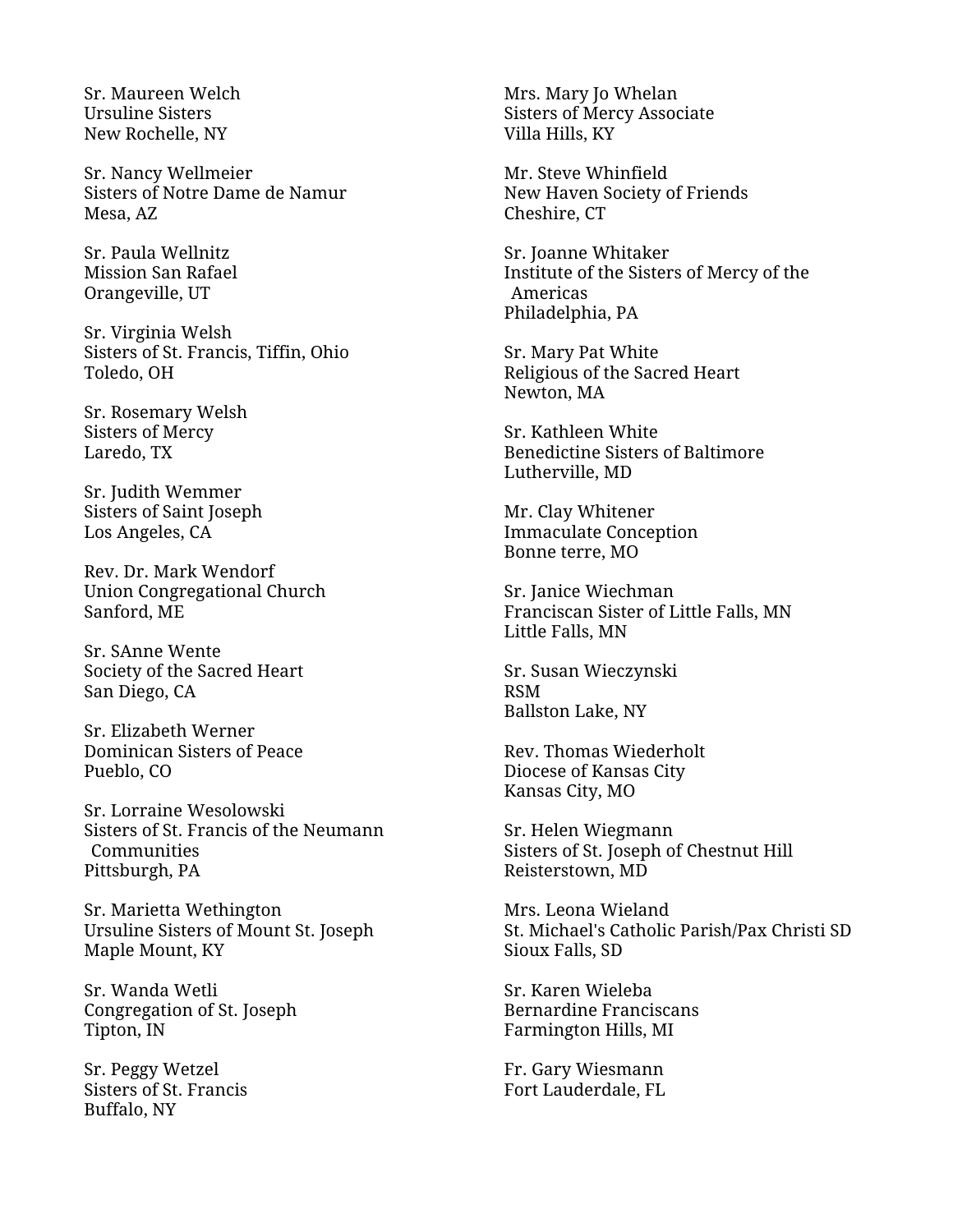Sr. Kathy Wiesneski Sisters of Mercy of the Holy Cross Merrill, WI

Rev. Dr. Robert Wilhelm Chaplain, Srs. of St Francis Sylvania OH Toledo, OH

Rev. Jerellen Wilkerson Wesley Foundation at Arizona State Tempe, AZ

Dr. David Wilkinson St. Francis in the Foothills United Methodist Church Tucson, AZ

Sr. LouAnne Willette Dominican Sisters of Sinsinawa Austin, TX

Mrs. Jamie Willey New Horizon United Methodist Church Cooper City, FL

Sr. Mary Williams Adrian Dominican Skokie, IL

Sr. Paulette Williams Sisters of Mercy Charlotte, NC

Sr. Adelaide Williamson Congregation of St. Joseph Baton Rouge, LA

Sr. Ann Willits Dominican Sister of Sinsinawa Sinsinawa, WI

Rev. Zachary Wilson First Presbyterian Church Hudson, WI

Sr. Georgene L. Wilson OSF Wheaton, IL

Dr. Aaron Winkelman Dominican Sisters of San Rafael, CA San Rafael, CA

Mr. David Winslett Society of St Vincent de Paul Town and Country, MO

Sr. Mary Ellen Winston Sinsinawa Dominicans Sinsinawa, WI

Sr. Cheryl Wint Sisters of St. Francis of the Neumann **Communities** Honolulu, HI

Sr. Mary Wirtz Franciscan Wheaton, IL

Sr. Anne Wisda Sisters, Servants of the Immaculate Heart of Mary Monroe, MI

Sr. Anne Wisda Sisters, Servants of the Immaculate Heart of Mary Monroe, MI

Sr. Marjorie Wisor Sisters of St. Francis Clinton, IA

Sr. Marjorie Wisor Sisters of St. Francis Clinton, IA

Sr. Marjorie Wisor Sisters of St.Francis Clinton, IA

Sr. Patricia Wittberg SC Cincinnati, OH

Fr. Steve Wolf Immaculate Conception Church Clarksville, TN

Sr. Teresa Wolf Benedictine Multicultural Center Watertown, SD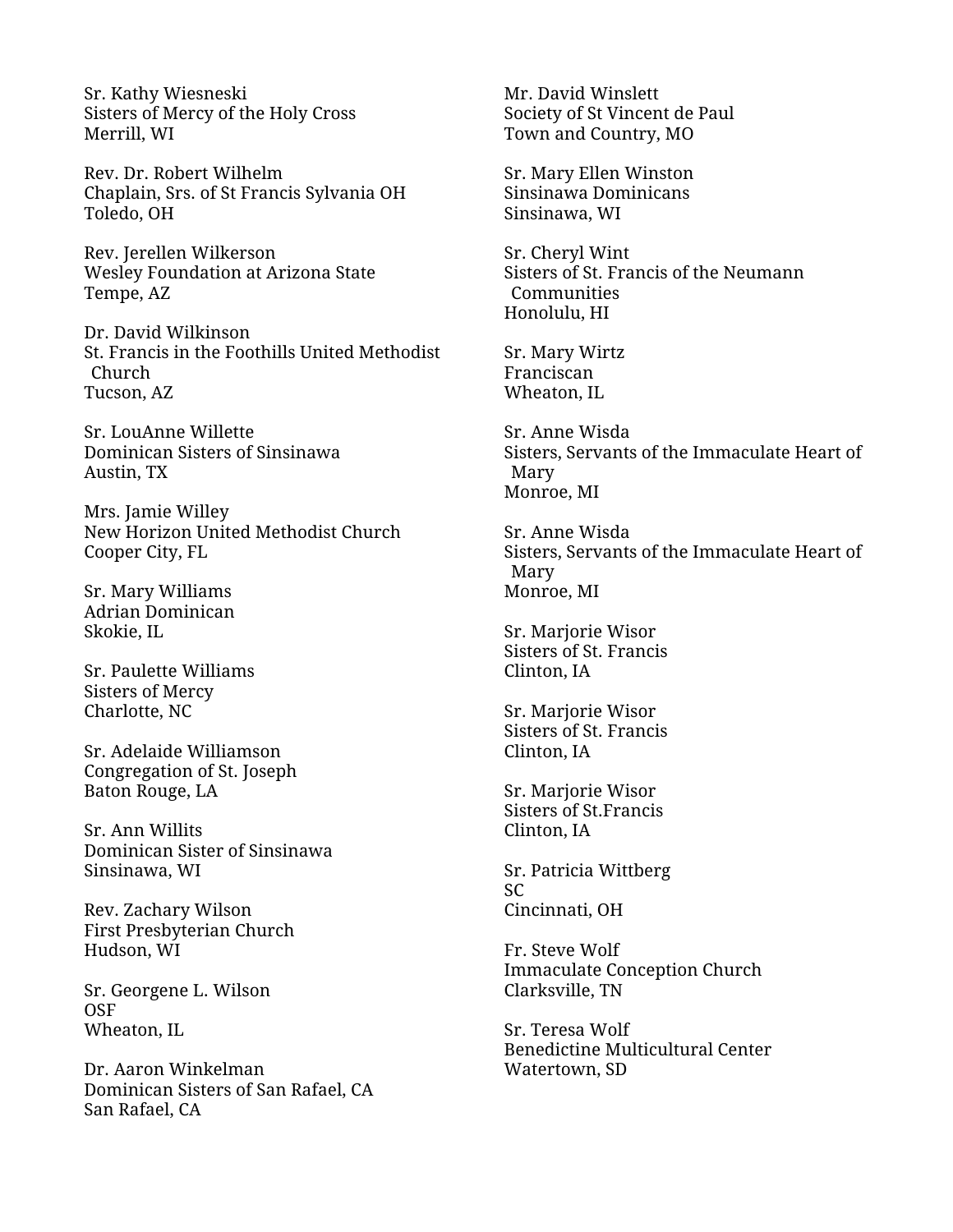Sr. Marie-Louise Wolfington Religious of the Sacred Heart San Diego, CA

Sr. Veronica Wood Sisters of St Francis Peekskill, NY

Rev. Phil Woodson First United Methodist Church Charlottesville, Virginia

Sr. Anne Wootten Sisters of Mercy Springfield, PA

Rev. Susan Worrell United Methodist Church of the Open Door Kennett Square, PA

Rev. Frank Wright SMA Society of African Missions Takoma Park, MD

Sr. M Alan Wurth Adorers of the Blood of Christ Red Bud, IL

Sr. Mary Ann Wyllie Congreegation of St. Joseph St. Clair Shores, MI

Rev. James Wysocki Our Lady On River Harsens Island, MI

Sr. Karen Yarkosky Sisters of Mercy of the Americas Johnston, IA

Sr. Michelle Yates franciscan sisters of mary St. Louis, MO

Sr. Geraldyne Yerg Sisters of Saint Dominic Caldwell, NJ

Sr. JoCeal Young Sisters of Mercy San Diego, CA

Sr. K C Young Dominican Sisters Kirkland, WA

Mrs. Irene Lourdes Yui Iglesia de Dios Comunidad de Esperanza Cleveland, TN

Rev. James Zabransky Society of the Divine Word Maysel, WV

Pastor Lisa Zahalka Big SpringBloomfield Presbyterian Trinity Baptist Church Bloomfield, KY

Sr. Jean Zappa Ursuline Sisters of Mount St. Joseph Louisville, KY

Sr. Helen Zecha Benet Hill Monastery Colorado Springs, CO

Rabbi Yehoshua Zehavi Congregation Agudat Achim Leominster, MA

Sr. Margaret Zeller Benedictine Sisters of Erie Erie, PA

Sr. Elizabeth Zengel Sisters of Notre Dame de Namur Cincinnati, OH

Rev. Dr. Paul Ziese ELCA San Antonio, TX

Sr. Dolores Zieser Sisters of the Presentation Dubuque, IA

Sr. Mary Zimmer Sisters of St. Joseph Erie, PA

Sr. Paulette Zimmerman School Sisters of Notre Dame St. Louis, MO